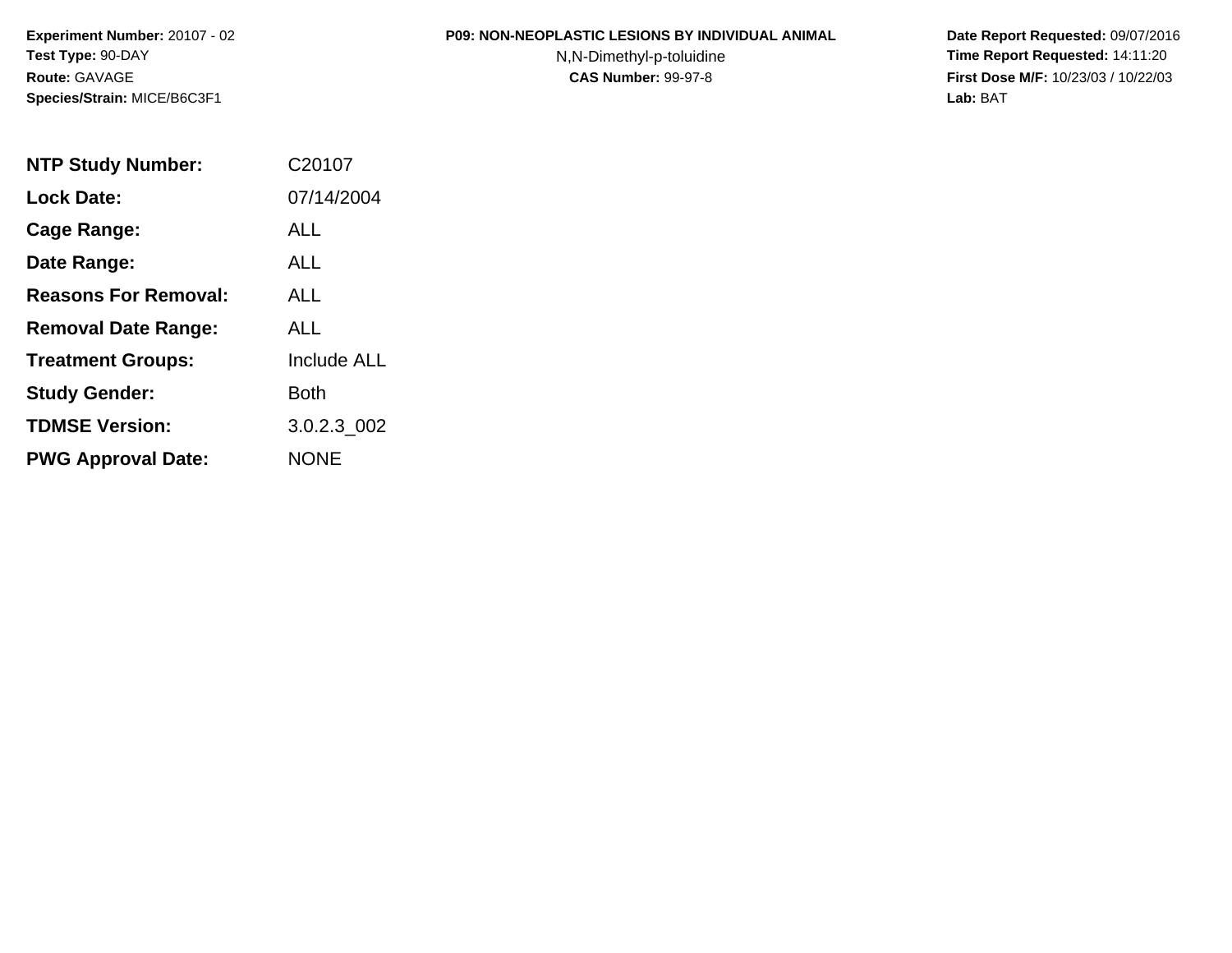## **P09: NON-NEOPLASTIC LESIONS BY INDIVIDUAL ANIMAL**

N,N-Dimethyl-p-toluidine

 **Date Report Requested:** 09/07/2016 **Time Report Requested:** 14:11:20 **First Dose M/F:** 10/23/03 / 10/22/03<br>**Lab:** BAT **Lab:** BAT

| <b>B6C3F1 MICE MALE</b><br>0 MG/KG                                             | DAY ON TEST<br><b>ANIMAL ID</b> | $\pmb{0}$<br>$\pmb{0}$<br>$\frac{9}{3}$<br>$\boldsymbol{0}$<br>$\begin{smallmatrix} 0\\0 \end{smallmatrix}$<br>$\pmb{0}$ | $\,0\,$<br>$\mathsf 0$<br>$\frac{9}{3}$<br>0<br>0<br>$\mathsf 0$<br>$\pmb{0}$ | 0<br>$\mathsf 0$<br>$\frac{9}{3}$<br>$\pmb{0}$<br>$\mathbf 0$<br>$\mathbf 0$<br>$\mathbf 0$ | $\pmb{0}$<br>$\pmb{0}$<br>$\frac{9}{3}$<br>$\pmb{0}$<br>$\pmb{0}$<br>$\pmb{0}$<br>$\pmb{0}$ | $_{\rm 0}^{\rm 0}$<br>$\frac{9}{3}$<br>$\mathbf 0$<br>$\begin{smallmatrix}0\\0\end{smallmatrix}$<br>$\pmb{0}$ | $\pmb{0}$<br>$\mathbf 0$<br>$\frac{9}{3}$<br>$\mathbf 0$<br>$\mathsf{O}\xspace$<br>$\mathbf 0$<br>$\mathbf 0$ | $\pmb{0}$<br>0<br>9<br>3<br>$\mathbf 0$<br>$\mathbf 0$<br>$\mathbf 0$<br>0 | $\pmb{0}$<br>$\mathbf 0$<br>$\frac{9}{3}$<br>0<br>$\mathbf 0$<br>$\mathbf 0$<br>$\mathbf 0$ | $\pmb{0}$<br>$\pmb{0}$<br>$\frac{9}{3}$<br>$\mathbf 0$<br>0<br>$\mathbf 0$<br>$\pmb{0}$ | $\pmb{0}$<br>$\mathbf 0$<br>9<br>$\overline{3}$<br>$\mathbf 0$<br>$\mathbf 0$<br>$\mathbf 0$<br>$\mathbf{1}$ |          |               |
|--------------------------------------------------------------------------------|---------------------------------|--------------------------------------------------------------------------------------------------------------------------|-------------------------------------------------------------------------------|---------------------------------------------------------------------------------------------|---------------------------------------------------------------------------------------------|---------------------------------------------------------------------------------------------------------------|---------------------------------------------------------------------------------------------------------------|----------------------------------------------------------------------------|---------------------------------------------------------------------------------------------|-----------------------------------------------------------------------------------------|--------------------------------------------------------------------------------------------------------------|----------|---------------|
|                                                                                |                                 | $\mathbf{1}$                                                                                                             | $\overline{c}$                                                                | 3                                                                                           | $\overline{4}$                                                                              | $\sqrt{5}$                                                                                                    | 6                                                                                                             | $\overline{7}$                                                             | 8                                                                                           | $\boldsymbol{9}$                                                                        | 0                                                                                                            | * TOTALS |               |
| <b>ALIMENTARY SYSTEM</b>                                                       |                                 |                                                                                                                          |                                                                               |                                                                                             |                                                                                             |                                                                                                               |                                                                                                               |                                                                            |                                                                                             |                                                                                         |                                                                                                              |          |               |
| Esophagus                                                                      |                                 |                                                                                                                          |                                                                               |                                                                                             |                                                                                             |                                                                                                               |                                                                                                               |                                                                            |                                                                                             |                                                                                         | $\div$                                                                                                       | 10       |               |
| Gallbladder                                                                    |                                 |                                                                                                                          |                                                                               |                                                                                             |                                                                                             |                                                                                                               |                                                                                                               |                                                                            |                                                                                             |                                                                                         | $\ddot{}$                                                                                                    | 10       |               |
| Intestine Large, Cecum                                                         |                                 |                                                                                                                          |                                                                               |                                                                                             |                                                                                             |                                                                                                               |                                                                                                               |                                                                            |                                                                                             |                                                                                         | $\ddot{}$                                                                                                    | 10       |               |
| Intestine Large, Colon                                                         |                                 |                                                                                                                          |                                                                               |                                                                                             |                                                                                             |                                                                                                               |                                                                                                               |                                                                            |                                                                                             |                                                                                         | $\ddot{}$                                                                                                    | 10       |               |
| Intestine Large, Rectum                                                        |                                 |                                                                                                                          |                                                                               |                                                                                             |                                                                                             |                                                                                                               |                                                                                                               |                                                                            |                                                                                             |                                                                                         | $+$                                                                                                          | 10       |               |
| Intestine Small, Duodenum                                                      |                                 |                                                                                                                          |                                                                               |                                                                                             |                                                                                             |                                                                                                               |                                                                                                               |                                                                            |                                                                                             | $\ddot{}$                                                                               | $+$                                                                                                          | 10       |               |
| Intestine Small, Ileum                                                         |                                 |                                                                                                                          |                                                                               |                                                                                             |                                                                                             |                                                                                                               |                                                                                                               |                                                                            |                                                                                             |                                                                                         | $\div$                                                                                                       | 10       |               |
| Intestine Small, Jejunum                                                       |                                 |                                                                                                                          |                                                                               |                                                                                             |                                                                                             |                                                                                                               |                                                                                                               |                                                                            |                                                                                             | $\ddot{}$                                                                               | $+$                                                                                                          | 10       |               |
| Liver<br>Inflammation, Chronic Active<br>Hepatocyte, Vacuolization Cytoplasmic |                                 | $\overline{2}$                                                                                                           | 1<br>$\overline{c}$                                                           | $\overline{2}$                                                                              |                                                                                             | $\overline{2}$                                                                                                | $\overline{2}$                                                                                                | $\overline{c}$                                                             | $\overline{2}$                                                                              | $\overline{2}$                                                                          | $\div$<br>2                                                                                                  | 10       | 9 1.0<br>92.0 |
| Pancreas                                                                       |                                 |                                                                                                                          |                                                                               |                                                                                             |                                                                                             |                                                                                                               |                                                                                                               |                                                                            |                                                                                             | $\mathbf +$                                                                             | $\div$                                                                                                       | 10       |               |
| Salivary Glands                                                                |                                 |                                                                                                                          |                                                                               |                                                                                             |                                                                                             |                                                                                                               |                                                                                                               |                                                                            |                                                                                             |                                                                                         | $+$                                                                                                          | 10       |               |
| Stomach, Forestomach                                                           |                                 |                                                                                                                          |                                                                               |                                                                                             |                                                                                             |                                                                                                               |                                                                                                               |                                                                            |                                                                                             |                                                                                         | $\div$                                                                                                       | 10       |               |
| Stomach, Glandular<br>Inflammation, Chronic Active                             |                                 |                                                                                                                          |                                                                               |                                                                                             |                                                                                             |                                                                                                               |                                                                                                               | ÷                                                                          |                                                                                             | $+$                                                                                     | $+$                                                                                                          | 10       | $1 1.0$       |

\* .. Total animals with tissue examined microscopically; Total animals with lesion and mean severity grade

+ .. Tissue examined microscopically

X .. Lesion present

I .. Insufficient tissue

M .. Missing tissue

Lesion present A .. Autolysis precludes evaluation 1) Minimal 3) Moderate

1-4 .. Lesion qualified as:<br>1) Minimal 3) Moderate BLANK .. Not examined microscopically 2) Mild 4) Marked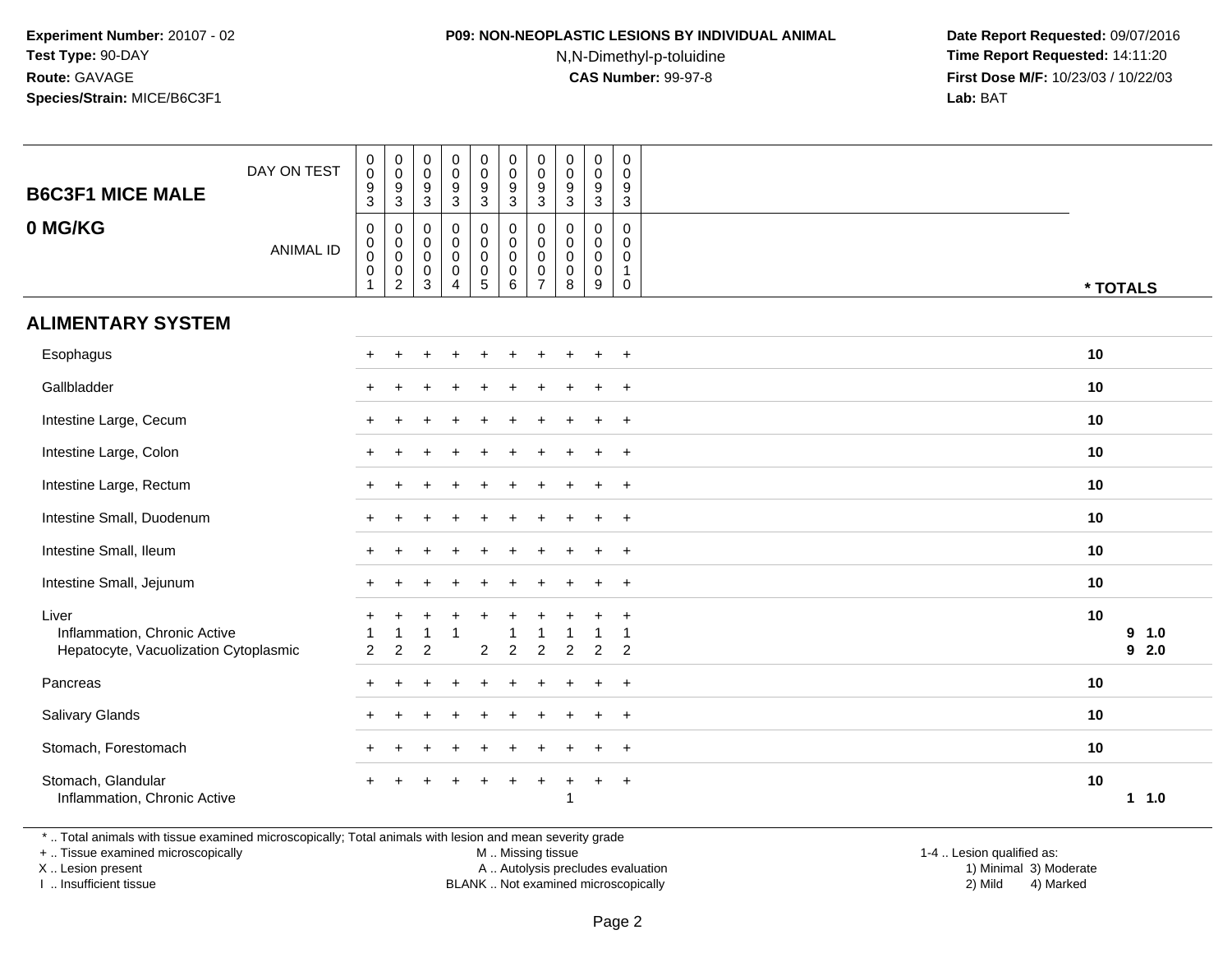### **P09: NON-NEOPLASTIC LESIONS BY INDIVIDUAL ANIMAL**

N,N-Dimethyl-p-toluidine

| <b>B6C3F1 MICE MALE</b>                                                                                                                                                                       | DAY ON TEST      | $\pmb{0}$<br>$\bar{0}$<br>$\boldsymbol{9}$<br>$\overline{3}$    | $_{\rm 0}^{\rm 0}$<br>$\frac{9}{3}$                        | $\pmb{0}$<br>$\overline{0}$<br>9<br>$\overline{3}$           | $\pmb{0}$<br>$\ddot{\mathbf{0}}$<br>$^9_3$                             | $\begin{smallmatrix} 0\\0 \end{smallmatrix}$<br>$\frac{9}{3}$            | 0<br>$\pmb{0}$<br>$\boldsymbol{9}$<br>$\overline{3}$ | $\mathbf 0$<br>$\mathbf 0$<br>9<br>$\sqrt{3}$                            | $\pmb{0}$<br>$\overline{0}$<br>$\boldsymbol{9}$<br>$\overline{3}$ | $\mathbf 0$<br>$\ddot{\mathbf{0}}$<br>$\frac{9}{3}$              | $\boldsymbol{0}$<br>$\mathbf 0$<br>9<br>$\overline{3}$      |                                                                                                                                                         |        |
|-----------------------------------------------------------------------------------------------------------------------------------------------------------------------------------------------|------------------|-----------------------------------------------------------------|------------------------------------------------------------|--------------------------------------------------------------|------------------------------------------------------------------------|--------------------------------------------------------------------------|------------------------------------------------------|--------------------------------------------------------------------------|-------------------------------------------------------------------|------------------------------------------------------------------|-------------------------------------------------------------|---------------------------------------------------------------------------------------------------------------------------------------------------------|--------|
| 0 MG/KG                                                                                                                                                                                       | <b>ANIMAL ID</b> | $\boldsymbol{0}$<br>0<br>$\mathbf 0$<br>$\,0\,$<br>$\mathbf{1}$ | $\pmb{0}$<br>0<br>$\pmb{0}$<br>$\pmb{0}$<br>$\overline{c}$ | 0<br>$\mathbf 0$<br>$\mathbf 0$<br>$\pmb{0}$<br>$\mathbf{3}$ | $\pmb{0}$<br>$\mathbf 0$<br>$\mathbf 0$<br>$\pmb{0}$<br>$\overline{4}$ | 0<br>$\mathbf 0$<br>$\mathbf 0$<br>$\begin{array}{c} 0 \\ 5 \end{array}$ | $\mathsf 0$<br>$\mathbf 0$<br>$\mathbf 0$<br>0<br>6  | $\mathbf 0$<br>$\mathbf 0$<br>$\mathbf 0$<br>$\pmb{0}$<br>$\overline{7}$ | 0<br>$\mathbf{0}$<br>$\mathbf 0$<br>$\pmb{0}$<br>8                | 0<br>$\mathbf 0$<br>$\mathbf 0$<br>$\mathbf 0$<br>$\overline{9}$ | 0<br>$\Omega$<br>$\mathbf 0$<br>$\mathbf{1}$<br>$\mathbf 0$ | * TOTALS                                                                                                                                                |        |
| Tooth<br>Malformation                                                                                                                                                                         |                  |                                                                 |                                                            |                                                              |                                                                        |                                                                          |                                                      |                                                                          |                                                                   | $\ddot{}$<br>$\overline{c}$                                      |                                                             | $\mathbf{1}$                                                                                                                                            | $12.0$ |
| <b>CARDIOVASCULAR SYSTEM</b>                                                                                                                                                                  |                  |                                                                 |                                                            |                                                              |                                                                        |                                                                          |                                                      |                                                                          |                                                                   |                                                                  |                                                             |                                                                                                                                                         |        |
| <b>Blood Vessel</b>                                                                                                                                                                           |                  |                                                                 |                                                            |                                                              |                                                                        |                                                                          |                                                      |                                                                          |                                                                   |                                                                  | $\ddot{}$                                                   | 10                                                                                                                                                      |        |
| Heart                                                                                                                                                                                         |                  |                                                                 |                                                            |                                                              |                                                                        |                                                                          |                                                      |                                                                          |                                                                   | ÷                                                                | $^+$                                                        | 10                                                                                                                                                      |        |
| <b>ENDOCRINE SYSTEM</b>                                                                                                                                                                       |                  |                                                                 |                                                            |                                                              |                                                                        |                                                                          |                                                      |                                                                          |                                                                   |                                                                  |                                                             |                                                                                                                                                         |        |
| <b>Adrenal Cortex</b><br>Subcapsular, Hyperplasia                                                                                                                                             |                  |                                                                 | $\ddot{}$<br>$\overline{1}$                                | $\ddot{}$                                                    | $\overline{+}$                                                         | $\ddot{}$                                                                | $\ddot{}$                                            |                                                                          |                                                                   |                                                                  | $\ddot{}$                                                   | 10                                                                                                                                                      | 2 1.0  |
| Adrenal Medulla                                                                                                                                                                               |                  |                                                                 |                                                            |                                                              |                                                                        |                                                                          |                                                      |                                                                          |                                                                   | $\div$                                                           | $\ddot{}$                                                   | 10                                                                                                                                                      |        |
| Islets, Pancreatic                                                                                                                                                                            |                  |                                                                 |                                                            |                                                              |                                                                        |                                                                          |                                                      |                                                                          |                                                                   |                                                                  | $\ddot{}$                                                   | 10                                                                                                                                                      |        |
| Parathyroid Gland                                                                                                                                                                             |                  |                                                                 |                                                            |                                                              |                                                                        |                                                                          |                                                      |                                                                          |                                                                   |                                                                  | $\ddot{}$                                                   | 10                                                                                                                                                      |        |
| <b>Pituitary Gland</b>                                                                                                                                                                        |                  |                                                                 |                                                            |                                                              |                                                                        |                                                                          |                                                      |                                                                          |                                                                   | $\ddot{}$                                                        | $+$                                                         | 10                                                                                                                                                      |        |
| <b>Thyroid Gland</b>                                                                                                                                                                          |                  |                                                                 |                                                            |                                                              |                                                                        |                                                                          |                                                      |                                                                          |                                                                   | $\ddot{}$                                                        | $+$                                                         | 10                                                                                                                                                      |        |
| <b>GENERAL BODY SYSTEM</b>                                                                                                                                                                    |                  |                                                                 |                                                            |                                                              |                                                                        |                                                                          |                                                      |                                                                          |                                                                   |                                                                  |                                                             |                                                                                                                                                         |        |
| <b>NONE</b>                                                                                                                                                                                   |                  |                                                                 |                                                            |                                                              |                                                                        |                                                                          |                                                      |                                                                          |                                                                   |                                                                  |                                                             |                                                                                                                                                         |        |
| <b>GENITAL SYSTEM</b>                                                                                                                                                                         |                  |                                                                 |                                                            |                                                              |                                                                        |                                                                          |                                                      |                                                                          |                                                                   |                                                                  |                                                             |                                                                                                                                                         |        |
| Epididymis                                                                                                                                                                                    |                  |                                                                 |                                                            |                                                              | $\overline{+}$                                                         | ÷                                                                        |                                                      |                                                                          |                                                                   | $\ddot{}$                                                        | $+$                                                         | 10                                                                                                                                                      |        |
| *  Total animals with tissue examined microscopically; Total animals with lesion and mean severity grade<br>+  Tissue examined microscopically<br>X  Lesion present<br>I. Insufficient tissue |                  |                                                                 |                                                            |                                                              |                                                                        |                                                                          | M  Missing tissue                                    |                                                                          |                                                                   |                                                                  |                                                             | 1-4  Lesion qualified as:<br>A  Autolysis precludes evaluation<br>1) Minimal 3) Moderate<br>BLANK  Not examined microscopically<br>2) Mild<br>4) Marked |        |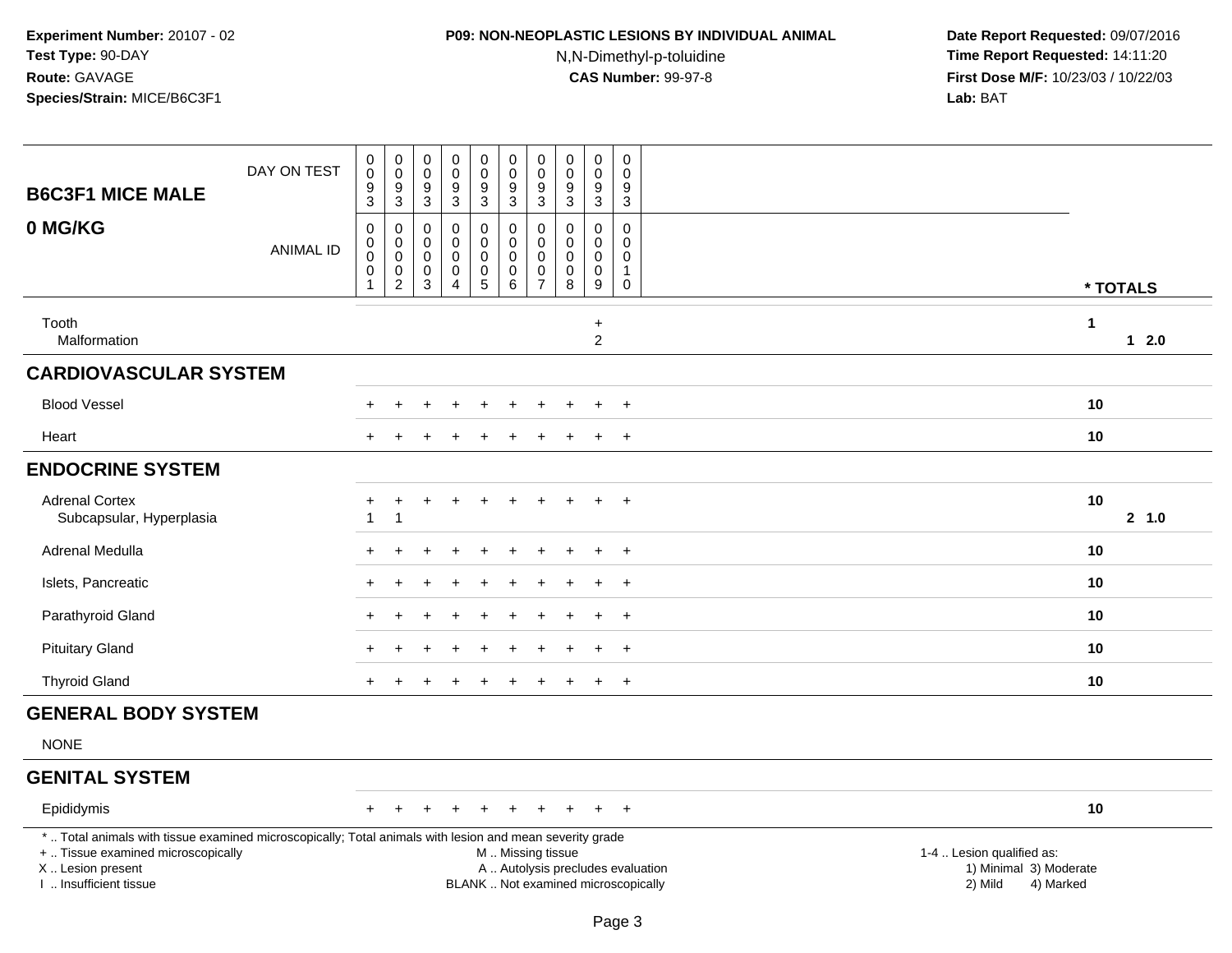# **P09: NON-NEOPLASTIC LESIONS BY INDIVIDUAL ANIMAL**

N,N-Dimethyl-p-toluidine

 **Date Report Requested:** 09/07/2016 **Time Report Requested:** 14:11:20 **First Dose M/F:** 10/23/03 / 10/22/03<br>**Lab:** BAT **Lab:** BAT

| <b>B6C3F1 MICE MALE</b>                                                                                  | DAY ON TEST      | $\pmb{0}$<br>$\boldsymbol{0}$<br>9<br>$\ensuremath{\mathsf{3}}$           | $\mathbf 0$<br>$\mathbf 0$<br>9<br>3  | $\mathbf 0$<br>0<br>9<br>3 | 0<br>$\pmb{0}$<br>$\frac{9}{3}$                             | 0<br>$\mathbf 0$<br>$\frac{9}{3}$                              | $\pmb{0}$<br>$\mathbf 0$<br>$\frac{9}{3}$                 | 0<br>$\mathbf 0$<br>9<br>3                             | $\pmb{0}$<br>0<br>9<br>3                         | 0<br>0<br>$\frac{9}{3}$       | 0<br>0<br>9<br>3                                  |          |
|----------------------------------------------------------------------------------------------------------|------------------|---------------------------------------------------------------------------|---------------------------------------|----------------------------|-------------------------------------------------------------|----------------------------------------------------------------|-----------------------------------------------------------|--------------------------------------------------------|--------------------------------------------------|-------------------------------|---------------------------------------------------|----------|
| 0 MG/KG                                                                                                  | <b>ANIMAL ID</b> | $\mathbf 0$<br>$\boldsymbol{0}$<br>$\pmb{0}$<br>$\pmb{0}$<br>$\mathbf{1}$ | 0<br>0<br>$\pmb{0}$<br>$\pmb{0}$<br>2 | 0<br>0<br>0<br>0<br>3      | 0<br>0<br>$\pmb{0}$<br>$\pmb{0}$<br>$\overline{\mathbf{4}}$ | 0<br>0<br>$\mathsf 0$<br>$\begin{array}{c} 0 \\ 5 \end{array}$ | $\pmb{0}$<br>$\mathbf 0$<br>$\mathbf 0$<br>$\pmb{0}$<br>6 | $\mathbf 0$<br>0<br>$\mathbf 0$<br>0<br>$\overline{7}$ | $\mathbf 0$<br>$\Omega$<br>$\mathbf 0$<br>0<br>8 | 0<br>0<br>0<br>$\pmb{0}$<br>9 | $\mathbf 0$<br>$\Omega$<br>0<br>$\mathbf{1}$<br>0 | * TOTALS |
| <b>Preputial Gland</b>                                                                                   |                  |                                                                           |                                       |                            |                                                             |                                                                |                                                           |                                                        |                                                  | $\ddot{}$                     | $+$                                               | 10       |
| Prostate                                                                                                 |                  |                                                                           |                                       |                            | ÷                                                           | ÷                                                              | $\ddot{}$                                                 | $\pm$                                                  |                                                  | $\ddot{}$                     | $+$                                               | 10       |
| Seminal Vesicle                                                                                          |                  |                                                                           |                                       |                            |                                                             |                                                                |                                                           |                                                        |                                                  | $\ddot{}$                     | $+$                                               | 10       |
| <b>Testes</b>                                                                                            |                  |                                                                           | ÷                                     |                            |                                                             |                                                                |                                                           |                                                        |                                                  | $\ddot{}$                     | $+$                                               | 10       |
| <b>HEMATOPOIETIC SYSTEM</b>                                                                              |                  |                                                                           |                                       |                            |                                                             |                                                                |                                                           |                                                        |                                                  |                               |                                                   |          |
| <b>Bone Marrow</b>                                                                                       |                  |                                                                           |                                       |                            | $\div$                                                      | ÷.                                                             |                                                           |                                                        |                                                  | $\div$                        | $+$                                               | 10       |
| Lymph Node, Mandibular                                                                                   |                  |                                                                           |                                       |                            |                                                             |                                                                |                                                           |                                                        |                                                  |                               | $\overline{+}$                                    | 10       |
| Lymph Node, Mesenteric                                                                                   |                  |                                                                           |                                       |                            |                                                             |                                                                |                                                           |                                                        |                                                  | $\div$                        | $+$                                               | 10       |
| Spleen                                                                                                   |                  |                                                                           |                                       |                            |                                                             |                                                                |                                                           |                                                        |                                                  |                               | $+$                                               | 10       |
| Thymus                                                                                                   |                  | $+$                                                                       |                                       |                            | +                                                           | $\div$                                                         |                                                           |                                                        |                                                  | $+$                           | $+$                                               | 10       |
| <b>INTEGUMENTARY SYSTEM</b>                                                                              |                  |                                                                           |                                       |                            |                                                             |                                                                |                                                           |                                                        |                                                  |                               |                                                   |          |
| Mammary Gland                                                                                            |                  | М                                                                         | M                                     | М                          | M                                                           | M                                                              | M                                                         | M                                                      | M                                                |                               | M M                                               | 0        |
| Skin                                                                                                     |                  |                                                                           | $\ddot{}$                             | $\pm$                      | $\ddot{}$                                                   | $\ddot{}$                                                      | $\ddot{}$                                                 | $\ddot{}$                                              |                                                  | $+$                           | $+$                                               | 10       |
| <b>MUSCULOSKELETAL SYSTEM</b>                                                                            |                  |                                                                           |                                       |                            |                                                             |                                                                |                                                           |                                                        |                                                  |                               |                                                   |          |
| <b>Bone</b>                                                                                              |                  | $+$                                                                       | $\ddot{}$                             |                            | $\ddot{}$                                                   | $\ddot{}$                                                      | $\ddot{}$                                                 | $\ddot{}$                                              | $\pm$                                            | $\ddot{}$                     | $+$                                               | 10       |
| <b>NERVOUS SYSTEM</b>                                                                                    |                  |                                                                           |                                       |                            |                                                             |                                                                |                                                           |                                                        |                                                  |                               |                                                   |          |
| *  Total animals with tissue examined microscopically; Total animals with lesion and mean severity grade |                  |                                                                           |                                       |                            |                                                             |                                                                |                                                           |                                                        |                                                  |                               |                                                   |          |

+ .. Tissue examined microscopically

X .. Lesion present

I .. Insufficient tissue

M .. Missing tissue

A .. Autolysis precludes evaluation 1999 (1999) 1999 (1999) 1999 (1999) 1999 (1999) Minimal 3) Minimal 3) Minimal 3) Minimal 3) Mild BLANK .. Not examined microscopically 2) Mild 4) Marked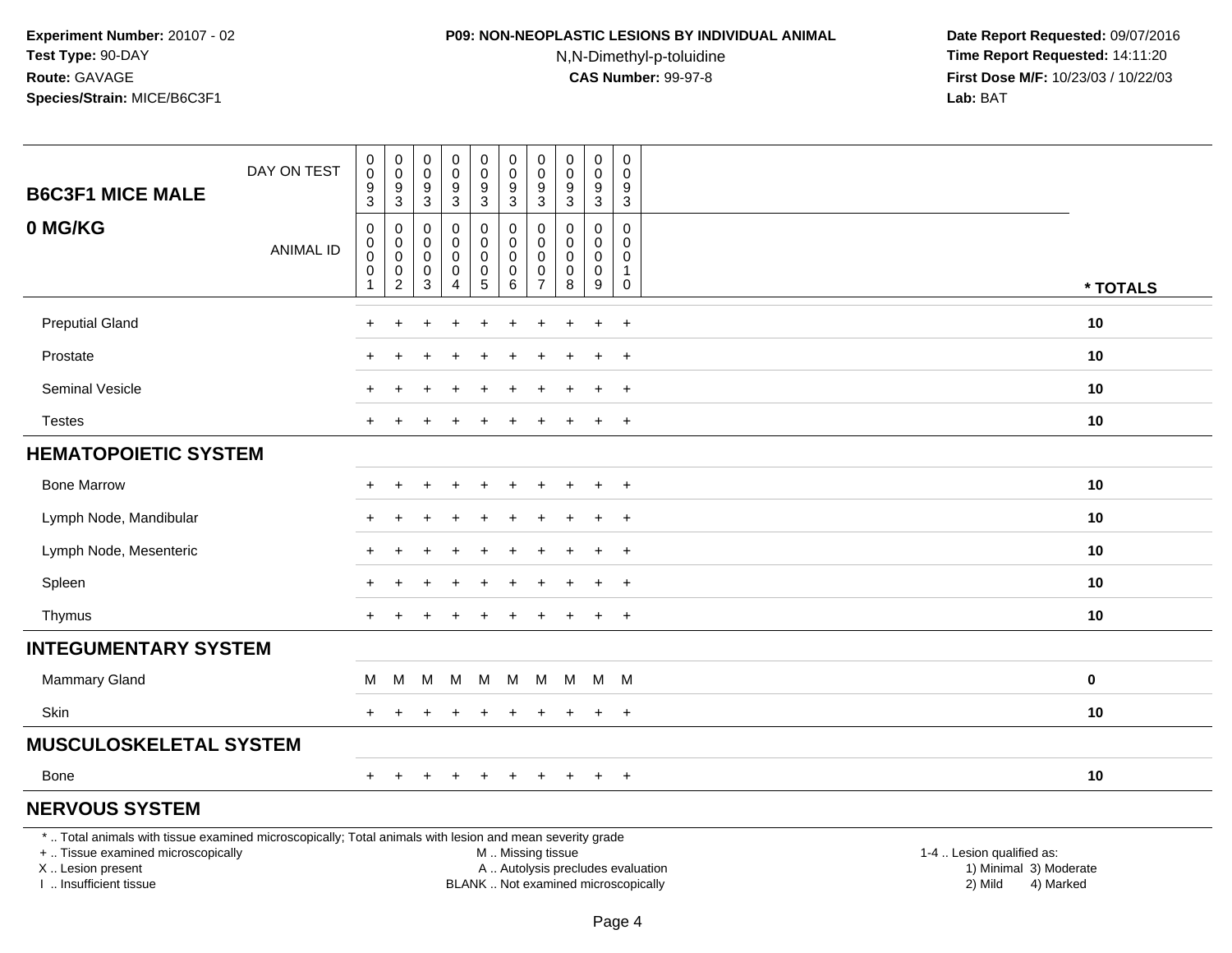# **P09: NON-NEOPLASTIC LESIONS BY INDIVIDUAL ANIMAL**

N,N-Dimethyl-p-toluidine

 **Date Report Requested:** 09/07/2016 **Time Report Requested:** 14:11:20 **First Dose M/F:** 10/23/03 / 10/22/03<br>**Lab:** BAT **Lab:** BAT

| <b>B6C3F1 MICE MALE</b>                                                 | DAY ON TEST      | $\mathbf 0$<br>$\mathbf 0$<br>$\frac{9}{3}$                      | $\mathbf 0$<br>$\mathbf 0$<br>$\frac{9}{3}$                                                       | $_{\rm 0}^{\rm 0}$<br>$\frac{9}{3}$           | $_{\rm 0}^{\rm 0}$<br>$\frac{9}{3}$                     | $\begin{smallmatrix} 0\\0 \end{smallmatrix}$<br>$\frac{9}{3}$                  | $\begin{smallmatrix} 0\\0 \end{smallmatrix}$<br>$\frac{9}{3}$ | $\pmb{0}$<br>$\mathbf 0$<br>$\boldsymbol{9}$<br>3 | $_{\rm 0}^{\rm 0}$<br>$\frac{9}{3}$                    | $\boldsymbol{0}$<br>$\pmb{0}$<br>$\frac{9}{3}$        | $\pmb{0}$<br>$\mathbf 0$<br>$\frac{9}{3}$                                |          |                                     |
|-------------------------------------------------------------------------|------------------|------------------------------------------------------------------|---------------------------------------------------------------------------------------------------|-----------------------------------------------|---------------------------------------------------------|--------------------------------------------------------------------------------|---------------------------------------------------------------|---------------------------------------------------|--------------------------------------------------------|-------------------------------------------------------|--------------------------------------------------------------------------|----------|-------------------------------------|
| 0 MG/KG                                                                 | <b>ANIMAL ID</b> | $\mathbf 0$<br>$\mathbf 0$<br>0<br>$\mathbf 0$<br>$\overline{A}$ | 0<br>$\begin{smallmatrix} 0\\0 \end{smallmatrix}$<br>$\begin{smallmatrix} 0\\2 \end{smallmatrix}$ | $\pmb{0}$<br>$\overline{0}$<br>$\pmb{0}$<br>3 | 0<br>$\overline{0}$<br>0<br>$\pmb{0}$<br>$\overline{4}$ | $\pmb{0}$<br>$\mathsf 0$<br>$\ddot{\mathbf{0}}$<br>$\pmb{0}$<br>$\overline{5}$ | $\pmb{0}$<br>$_{\rm 0}^{\rm 0}$<br>$\pmb{0}$<br>$6^{\circ}$   | 0<br>0<br>0<br>0<br>$\overline{ }$                | 0<br>$\mathbf 0$<br>$\pmb{0}$<br>$\boldsymbol{0}$<br>8 | 0<br>$\mathbf 0$<br>$\mathbf 0$<br>$\pmb{0}$<br>$9\,$ | $\mathbf 0$<br>$\mathbf 0$<br>$\mathbf 0$<br>$\mathbf{1}$<br>$\mathbf 0$ | * TOTALS |                                     |
| <b>Brain</b>                                                            |                  | $+$                                                              | $\ddot{}$                                                                                         |                                               | $\ddot{}$                                               | $\ddot{}$                                                                      | $\ddot{}$                                                     | $\ddot{}$                                         | $\ddot{}$                                              | $+$                                                   | $+$                                                                      | 10       |                                     |
| <b>RESPIRATORY SYSTEM</b>                                               |                  |                                                                  |                                                                                                   |                                               |                                                         |                                                                                |                                                               |                                                   |                                                        |                                                       |                                                                          |          |                                     |
| Lung                                                                    |                  | $\pm$                                                            | ÷                                                                                                 |                                               | $\ddot{}$                                               |                                                                                | $\ddot{}$                                                     | $\pm$                                             | $\pm$                                                  | $+$                                                   | $+$                                                                      | 10       |                                     |
| Nose                                                                    |                  | +                                                                |                                                                                                   |                                               |                                                         |                                                                                | ÷                                                             |                                                   |                                                        | $\ddot{}$                                             | $^{+}$                                                                   | 10       |                                     |
| Trachea                                                                 |                  |                                                                  |                                                                                                   |                                               |                                                         |                                                                                |                                                               |                                                   |                                                        | $\pm$                                                 | $+$                                                                      | 10       |                                     |
| <b>SPECIAL SENSES SYSTEM</b>                                            |                  |                                                                  |                                                                                                   |                                               |                                                         |                                                                                |                                                               |                                                   |                                                        |                                                       |                                                                          |          |                                     |
| Eye                                                                     |                  |                                                                  |                                                                                                   |                                               |                                                         |                                                                                |                                                               |                                                   |                                                        | $\ddot{}$                                             | $\ddot{}$                                                                | 10       |                                     |
| Harderian Gland                                                         |                  | $+$                                                              |                                                                                                   |                                               |                                                         |                                                                                |                                                               |                                                   |                                                        | $\ddot{}$                                             | $^{+}$                                                                   | 10       |                                     |
| <b>URINARY SYSTEM</b>                                                   |                  |                                                                  |                                                                                                   |                                               |                                                         |                                                                                |                                                               |                                                   |                                                        |                                                       |                                                                          |          |                                     |
| Kidney<br>Inflammation, Chronic Active<br>Mineralization<br>Nephropathy |                  | $+$                                                              |                                                                                                   |                                               | $\ddot{}$<br>1                                          |                                                                                | $\ddot{}$                                                     | -1                                                |                                                        | $\ddot{}$                                             | $+$<br>1                                                                 | 10       | 11.0<br>1.0<br>$\mathbf 1$<br>1 1.0 |
| <b>Urinary Bladder</b>                                                  |                  | $\ddot{}$                                                        |                                                                                                   |                                               |                                                         |                                                                                |                                                               |                                                   |                                                        | $\ddot{}$                                             | $+$                                                                      | 10       |                                     |

\* .. Total animals with tissue examined microscopically; Total animals with lesion and mean severity grade

+ .. Tissue examined microscopically

X .. Lesion present

I .. Insufficient tissue

M .. Missing tissue

Lesion present A .. Autolysis precludes evaluation 1) Minimal 3) Moderate

1-4 .. Lesion qualified as:<br>1) Minimal 3) Moderate BLANK .. Not examined microscopically 2) Mild 4) Marked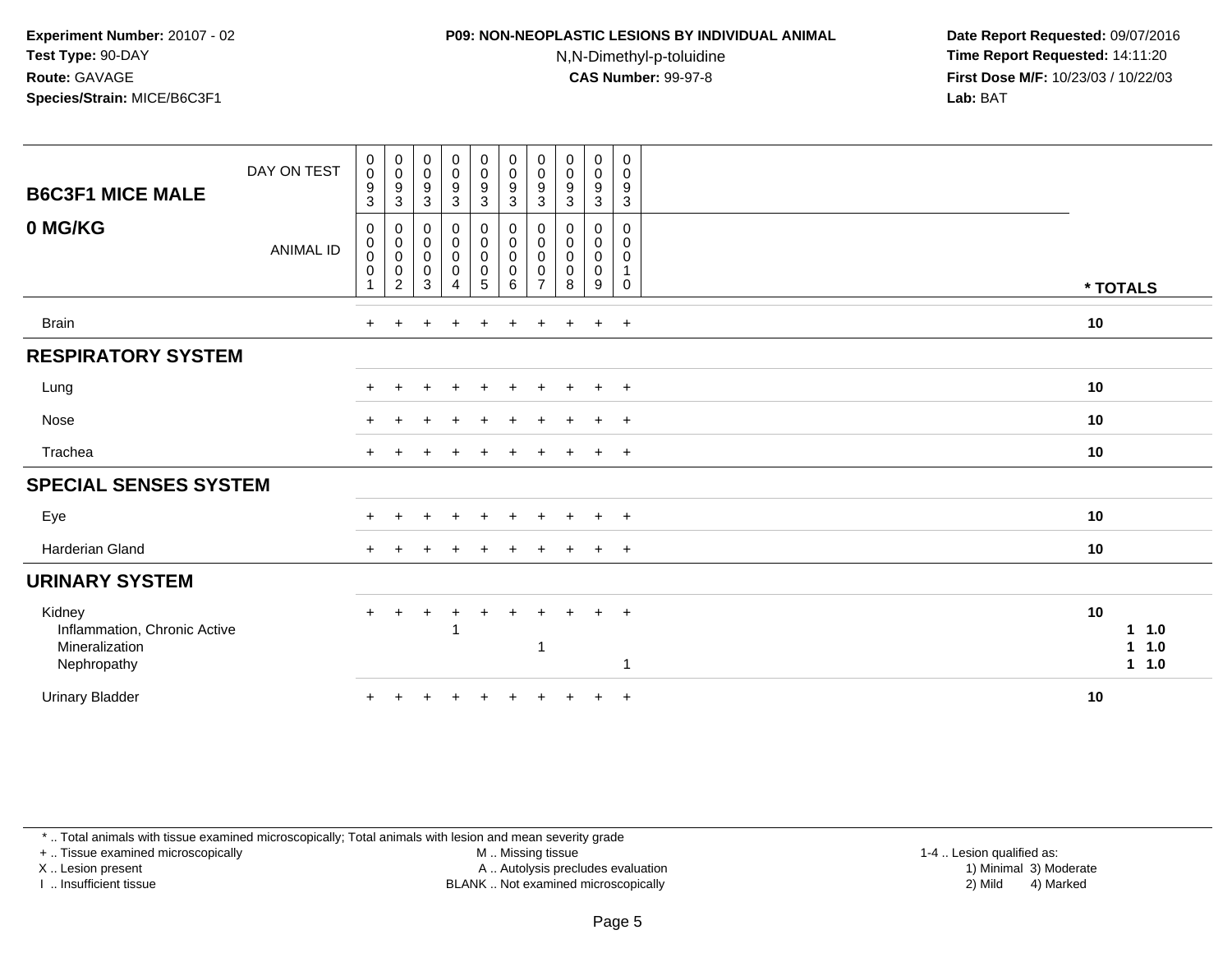## **P09: NON-NEOPLASTIC LESIONS BY INDIVIDUAL ANIMAL**N,N-Dimethyl-p-toluidine

| <b>B6C3F1 MICE MALE</b>                                                                                                                                                                       | DAY ON TEST      | 0<br>0<br>9<br>3                | $\boldsymbol{0}$<br>$\mathbf 0$<br>$\boldsymbol{9}$<br>3        | $\mathbf 0$<br>$\mathbf 0$<br>9<br>3       | $\pmb{0}$<br>0<br>9<br>$\mathbf{3}$           | $\mathsf 0$<br>$\pmb{0}$<br>$\boldsymbol{9}$<br>3        | $\pmb{0}$<br>$\mathbf 0$<br>$\boldsymbol{9}$<br>3          | $\pmb{0}$<br>$\mathbf 0$<br>$\boldsymbol{9}$<br>3                 | $\boldsymbol{0}$<br>$\mathbf 0$<br>9<br>3                                | $\pmb{0}$<br>0<br>$9\,$<br>3                       | $\mathbf 0$<br>$\Omega$<br>9<br>3                                  |                                                                             |  |
|-----------------------------------------------------------------------------------------------------------------------------------------------------------------------------------------------|------------------|---------------------------------|-----------------------------------------------------------------|--------------------------------------------|-----------------------------------------------|----------------------------------------------------------|------------------------------------------------------------|-------------------------------------------------------------------|--------------------------------------------------------------------------|----------------------------------------------------|--------------------------------------------------------------------|-----------------------------------------------------------------------------|--|
| <b>15 MG/KG</b>                                                                                                                                                                               | <b>ANIMAL ID</b> | 0<br>0<br>$\mathbf 0$<br>1<br>1 | 0<br>$\pmb{0}$<br>$\mathbf 0$<br>$\mathbf{1}$<br>$\overline{2}$ | 0<br>0<br>$\mathbf 0$<br>$\mathbf{1}$<br>3 | 0<br>0<br>0<br>$\mathbf{1}$<br>$\overline{4}$ | $\mathbf 0$<br>$\pmb{0}$<br>$\pmb{0}$<br>1<br>$\sqrt{5}$ | 0<br>$\pmb{0}$<br>$\mathsf{O}\xspace$<br>$\mathbf{1}$<br>6 | 0<br>$\mathbf 0$<br>$\mathbf 0$<br>$\mathbf{1}$<br>$\overline{7}$ | $\mathbf 0$<br>$\Omega$<br>0<br>1<br>8                                   | 0<br>$\pmb{0}$<br>$\mathbf 0$<br>$\mathbf{1}$<br>9 | $\mathbf 0$<br>$\mathbf 0$<br>$\mathbf 0$<br>$\boldsymbol{2}$<br>0 | * TOTALS                                                                    |  |
| <b>ALIMENTARY SYSTEM</b>                                                                                                                                                                      |                  |                                 |                                                                 |                                            |                                               |                                                          |                                                            |                                                                   |                                                                          |                                                    |                                                                    |                                                                             |  |
| Liver<br>Inflammation, Chronic Active<br>Hepatocyte, Vacuolization Cytoplasmic                                                                                                                |                  | $\ddot{}$<br>3                  | 1<br>$\mathbf{3}$                                               | ٠<br>1<br>3                                | 1<br>3                                        | $\mathbf{1}$<br>$\sqrt{3}$                               | $\overline{c}$<br>$\sqrt{3}$                               | $\overline{1}$<br>3                                               | $\overline{1}$<br>3                                                      | 1<br>3                                             | $\ddot{}$<br>$\mathbf{1}$<br>3                                     | 10<br>$10$ 1.1<br>10 3.0                                                    |  |
| <b>CARDIOVASCULAR SYSTEM</b>                                                                                                                                                                  |                  |                                 |                                                                 |                                            |                                               |                                                          |                                                            |                                                                   |                                                                          |                                                    |                                                                    |                                                                             |  |
| <b>NONE</b>                                                                                                                                                                                   |                  |                                 |                                                                 |                                            |                                               |                                                          |                                                            |                                                                   |                                                                          |                                                    |                                                                    |                                                                             |  |
| <b>ENDOCRINE SYSTEM</b>                                                                                                                                                                       |                  |                                 |                                                                 |                                            |                                               |                                                          |                                                            |                                                                   |                                                                          |                                                    |                                                                    |                                                                             |  |
| <b>NONE</b>                                                                                                                                                                                   |                  |                                 |                                                                 |                                            |                                               |                                                          |                                                            |                                                                   |                                                                          |                                                    |                                                                    |                                                                             |  |
| <b>GENERAL BODY SYSTEM</b>                                                                                                                                                                    |                  |                                 |                                                                 |                                            |                                               |                                                          |                                                            |                                                                   |                                                                          |                                                    |                                                                    |                                                                             |  |
| <b>NONE</b>                                                                                                                                                                                   |                  |                                 |                                                                 |                                            |                                               |                                                          |                                                            |                                                                   |                                                                          |                                                    |                                                                    |                                                                             |  |
| <b>GENITAL SYSTEM</b>                                                                                                                                                                         |                  |                                 |                                                                 |                                            |                                               |                                                          |                                                            |                                                                   |                                                                          |                                                    |                                                                    |                                                                             |  |
| <b>NONE</b>                                                                                                                                                                                   |                  |                                 |                                                                 |                                            |                                               |                                                          |                                                            |                                                                   |                                                                          |                                                    |                                                                    |                                                                             |  |
| <b>HEMATOPOIETIC SYSTEM</b>                                                                                                                                                                   |                  |                                 |                                                                 |                                            |                                               |                                                          |                                                            |                                                                   |                                                                          |                                                    |                                                                    |                                                                             |  |
| <b>Bone Marrow</b>                                                                                                                                                                            |                  |                                 |                                                                 |                                            |                                               |                                                          |                                                            |                                                                   |                                                                          |                                                    | $\pm$                                                              | 10                                                                          |  |
| Lymph Node, Mandibular                                                                                                                                                                        |                  |                                 |                                                                 |                                            |                                               |                                                          |                                                            |                                                                   |                                                                          |                                                    | $\overline{+}$                                                     | 10                                                                          |  |
| Lymph Node, Mesenteric                                                                                                                                                                        |                  |                                 |                                                                 |                                            |                                               |                                                          |                                                            |                                                                   |                                                                          |                                                    | $\overline{+}$                                                     | 10                                                                          |  |
| Spleen                                                                                                                                                                                        |                  |                                 |                                                                 |                                            |                                               |                                                          |                                                            |                                                                   |                                                                          |                                                    | $\overline{1}$                                                     | 10                                                                          |  |
| *  Total animals with tissue examined microscopically; Total animals with lesion and mean severity grade<br>+  Tissue examined microscopically<br>X  Lesion present<br>I. Insufficient tissue |                  |                                 |                                                                 |                                            |                                               |                                                          | M  Missing tissue                                          |                                                                   | A  Autolysis precludes evaluation<br>BLANK  Not examined microscopically |                                                    |                                                                    | 1-4  Lesion qualified as:<br>1) Minimal 3) Moderate<br>2) Mild<br>4) Marked |  |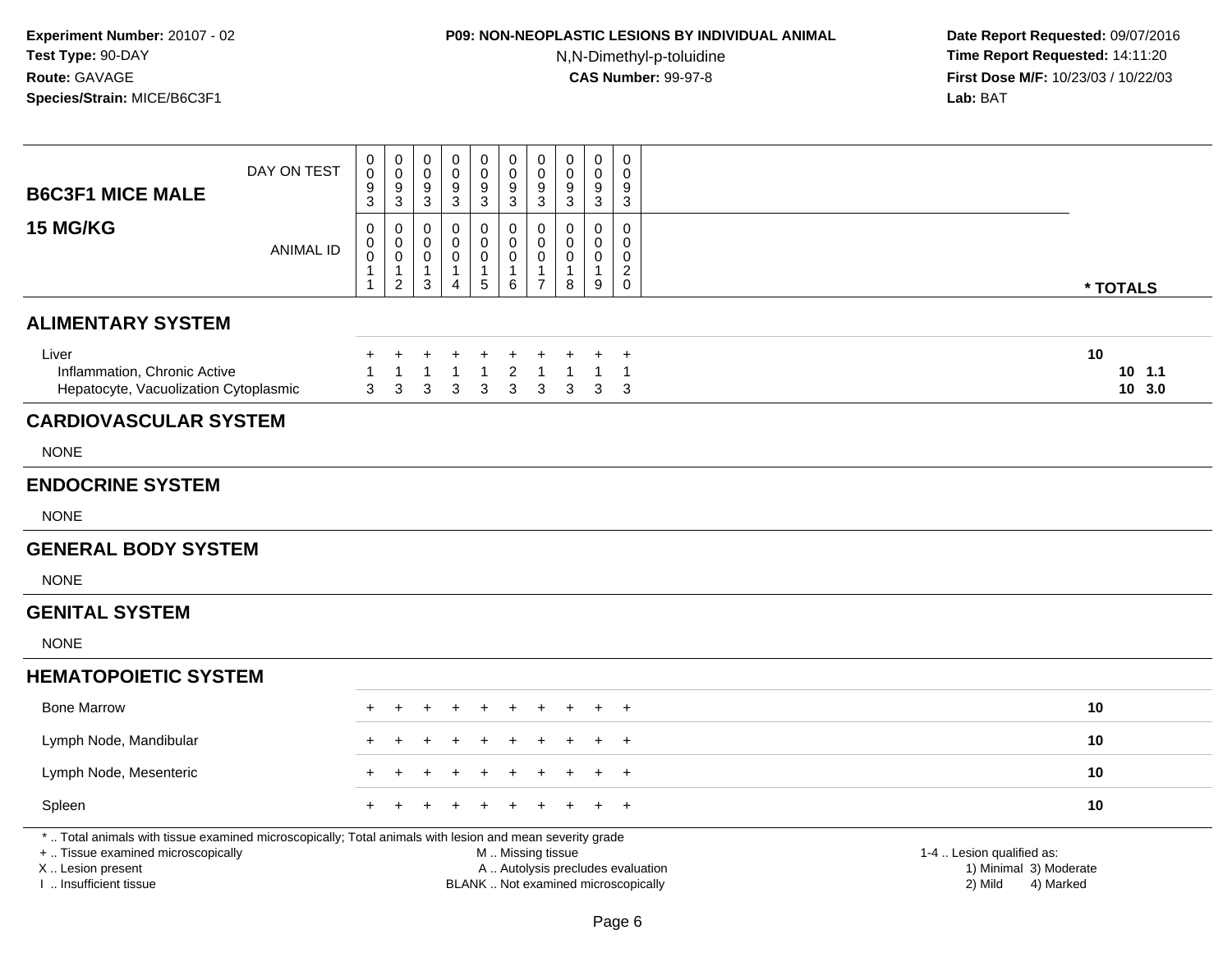## **P09: NON-NEOPLASTIC LESIONS BY INDIVIDUAL ANIMAL**N,N-Dimethyl-p-toluidine

| <b>B6C3F1 MICE MALE</b>                                                                                                                                                                       | DAY ON TEST      | $\mathsf 0$<br>$\pmb{0}$<br>$\frac{9}{3}$                              | $\mathbf 0$<br>$\overline{0}$<br>$\boldsymbol{9}$<br>3                           | $\boldsymbol{0}$<br>$\mathbf 0$<br>$9\,$<br>3                  | $\pmb{0}$<br>$\mathbf 0$<br>9<br>3                   | $\pmb{0}$<br>$\boldsymbol{0}$<br>9<br>3       | $\mathsf{O}\xspace$<br>$\mathbf 0$<br>9<br>3   | $\pmb{0}$<br>$\ddot{\mathbf{0}}$<br>$\boldsymbol{9}$<br>$\mathbf{3}$   | $\mathbf 0$<br>$\mathbf 0$<br>9<br>$\mathbf{3}$                         | $\mathbf 0$<br>$\mathbf 0$<br>9<br>3                           | 0<br>$\Omega$<br>9<br>3                                             |                                                                                                                  |
|-----------------------------------------------------------------------------------------------------------------------------------------------------------------------------------------------|------------------|------------------------------------------------------------------------|----------------------------------------------------------------------------------|----------------------------------------------------------------|------------------------------------------------------|-----------------------------------------------|------------------------------------------------|------------------------------------------------------------------------|-------------------------------------------------------------------------|----------------------------------------------------------------|---------------------------------------------------------------------|------------------------------------------------------------------------------------------------------------------|
| 15 MG/KG                                                                                                                                                                                      | <b>ANIMAL ID</b> | $\mathbf 0$<br>$\mathbf 0$<br>$\ddot{\mathbf{0}}$<br>$\mathbf 1$<br>-1 | $\pmb{0}$<br>$\mathsf{O}\xspace$<br>$\overline{0}$<br>$\mathbf{1}$<br>$\sqrt{2}$ | $\mathbf 0$<br>$\mathbf 0$<br>$\mathbf 0$<br>$\mathbf{1}$<br>3 | $\Omega$<br>$\Omega$<br>$\mathbf 0$<br>1<br>$\Delta$ | 0<br>0<br>$\mathsf 0$<br>1<br>$5\phantom{.0}$ | $\pmb{0}$<br>0<br>$\mathbf 0$<br>-1<br>$\,6\,$ | $\boldsymbol{0}$<br>$\mathbf 0$<br>$\mathbf 0$<br>-1<br>$\overline{7}$ | $\mathbf{0}$<br>$\mathbf{0}$<br>$\mathbf 0$<br>$\overline{1}$<br>$\bf8$ | $\mathbf 0$<br>$\mathbf 0$<br>$\mathbf 0$<br>$\mathbf{1}$<br>9 | 0<br>$\mathbf{0}$<br>$\mathbf 0$<br>$\boldsymbol{2}$<br>$\mathbf 0$ | * TOTALS                                                                                                         |
| Thymus                                                                                                                                                                                        |                  | $+$                                                                    |                                                                                  |                                                                |                                                      | $\div$                                        | $\ddot{}$                                      | $\ddot{}$                                                              | $\ddot{}$                                                               | $\ddot{}$                                                      | $+$                                                                 | 10                                                                                                               |
| <b>INTEGUMENTARY SYSTEM</b>                                                                                                                                                                   |                  |                                                                        |                                                                                  |                                                                |                                                      |                                               |                                                |                                                                        |                                                                         |                                                                |                                                                     |                                                                                                                  |
| <b>NONE</b>                                                                                                                                                                                   |                  |                                                                        |                                                                                  |                                                                |                                                      |                                               |                                                |                                                                        |                                                                         |                                                                |                                                                     |                                                                                                                  |
| <b>MUSCULOSKELETAL SYSTEM</b>                                                                                                                                                                 |                  |                                                                        |                                                                                  |                                                                |                                                      |                                               |                                                |                                                                        |                                                                         |                                                                |                                                                     |                                                                                                                  |
| <b>NONE</b>                                                                                                                                                                                   |                  |                                                                        |                                                                                  |                                                                |                                                      |                                               |                                                |                                                                        |                                                                         |                                                                |                                                                     |                                                                                                                  |
| <b>NERVOUS SYSTEM</b>                                                                                                                                                                         |                  |                                                                        |                                                                                  |                                                                |                                                      |                                               |                                                |                                                                        |                                                                         |                                                                |                                                                     |                                                                                                                  |
| <b>NONE</b>                                                                                                                                                                                   |                  |                                                                        |                                                                                  |                                                                |                                                      |                                               |                                                |                                                                        |                                                                         |                                                                |                                                                     |                                                                                                                  |
| <b>RESPIRATORY SYSTEM</b>                                                                                                                                                                     |                  |                                                                        |                                                                                  |                                                                |                                                      |                                               |                                                |                                                                        |                                                                         |                                                                |                                                                     |                                                                                                                  |
| Lung                                                                                                                                                                                          |                  |                                                                        |                                                                                  |                                                                |                                                      |                                               |                                                |                                                                        |                                                                         | ÷                                                              | $+$                                                                 | 10                                                                                                               |
| Nose                                                                                                                                                                                          |                  |                                                                        |                                                                                  |                                                                |                                                      |                                               |                                                |                                                                        |                                                                         |                                                                | $\ddot{}$                                                           | 10                                                                                                               |
| Trachea                                                                                                                                                                                       |                  |                                                                        |                                                                                  |                                                                |                                                      |                                               |                                                |                                                                        |                                                                         |                                                                | $+$                                                                 | 10                                                                                                               |
| <b>SPECIAL SENSES SYSTEM</b>                                                                                                                                                                  |                  |                                                                        |                                                                                  |                                                                |                                                      |                                               |                                                |                                                                        |                                                                         |                                                                |                                                                     |                                                                                                                  |
| <b>NONE</b>                                                                                                                                                                                   |                  |                                                                        |                                                                                  |                                                                |                                                      |                                               |                                                |                                                                        |                                                                         |                                                                |                                                                     |                                                                                                                  |
| <b>URINARY SYSTEM</b>                                                                                                                                                                         |                  |                                                                        |                                                                                  |                                                                |                                                      |                                               |                                                |                                                                        |                                                                         |                                                                |                                                                     |                                                                                                                  |
| Kidney                                                                                                                                                                                        |                  |                                                                        |                                                                                  |                                                                |                                                      |                                               |                                                |                                                                        |                                                                         |                                                                | $+$                                                                 | 10                                                                                                               |
| *  Total animals with tissue examined microscopically; Total animals with lesion and mean severity grade<br>+  Tissue examined microscopically<br>X  Lesion present<br>I  Insufficient tissue |                  |                                                                        |                                                                                  |                                                                | BLANK  Not examined microscopically                  |                                               |                                                | M  Missing tissue                                                      |                                                                         |                                                                |                                                                     | 1-4  Lesion qualified as:<br>A  Autolysis precludes evaluation<br>1) Minimal 3) Moderate<br>2) Mild<br>4) Marked |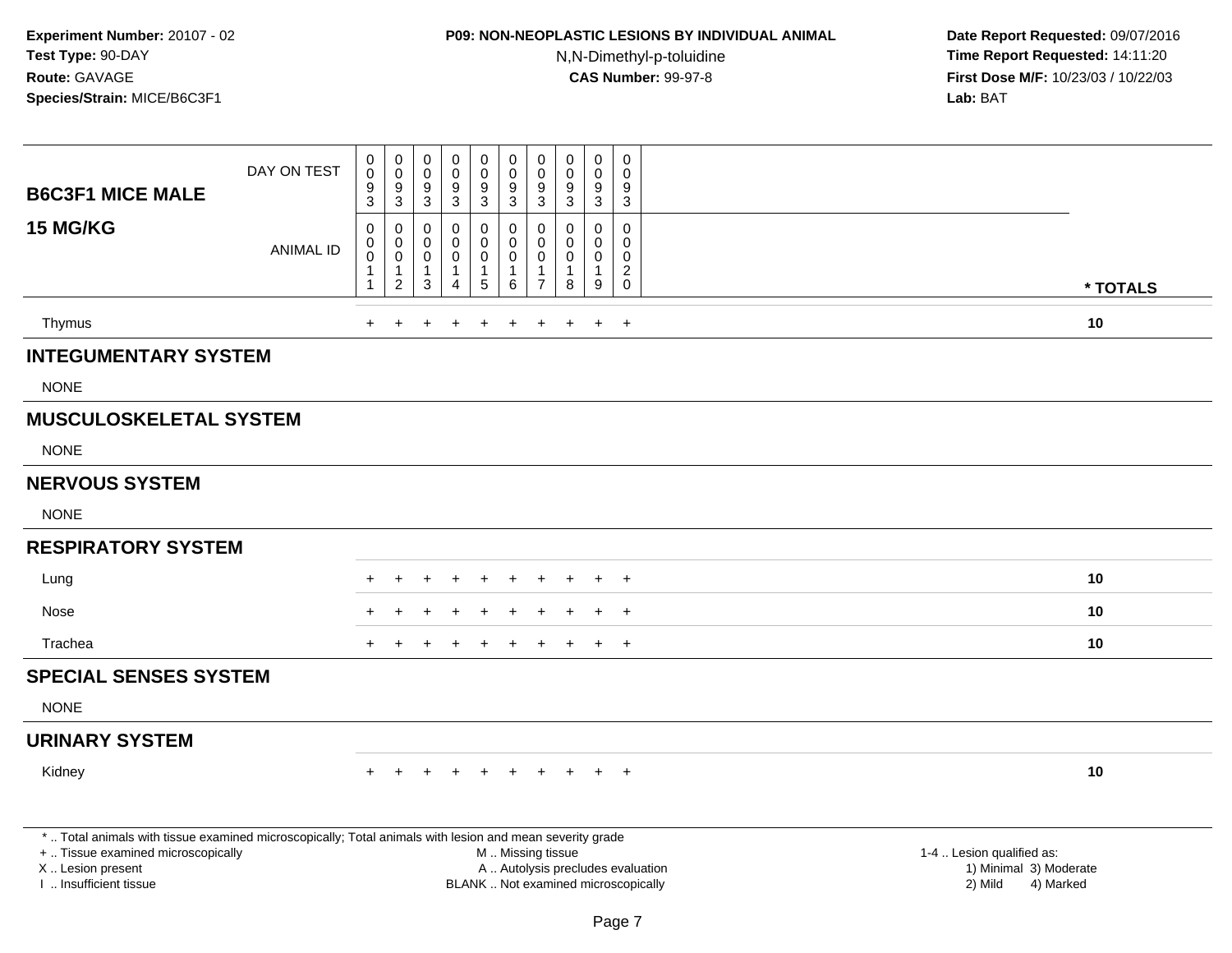# **P09: NON-NEOPLASTIC LESIONS BY INDIVIDUAL ANIMAL**

N,N-Dimethyl-p-toluidine

| <b>B6C3F1 MICE MALE</b>                                                                                                                                                                       | DAY ON TEST      | 0<br>$\mathbf 0$<br>9<br>3           | $\pmb{0}$<br>$\mathbf 0$<br>$\boldsymbol{9}$<br>$\mathbf{3}$ | $\mathbf 0$<br>$\mathbf 0$<br>9<br>$\overline{3}$ | $\boldsymbol{0}$<br>$\mathbf 0$<br>9<br>$\sqrt{3}$         | $\pmb{0}$<br>$\pmb{0}$<br>$\boldsymbol{9}$<br>$\mathfrak{Z}$ | $\mathbf 0$<br>$\mathbf 0$<br>9<br>$\mathbf{3}$                                               | $\pmb{0}$<br>$\mathbf 0$<br>$\boldsymbol{9}$<br>$\mathbf{3}$  | 0<br>$\mathbf 0$<br>9<br>3                    | $\mathsf 0$<br>$\mathbf 0$<br>9<br>$\mathbf{3}$            | $\mathbf 0$<br>$\Omega$<br>9<br>3      |                                                                             |                                    |
|-----------------------------------------------------------------------------------------------------------------------------------------------------------------------------------------------|------------------|--------------------------------------|--------------------------------------------------------------|---------------------------------------------------|------------------------------------------------------------|--------------------------------------------------------------|-----------------------------------------------------------------------------------------------|---------------------------------------------------------------|-----------------------------------------------|------------------------------------------------------------|----------------------------------------|-----------------------------------------------------------------------------|------------------------------------|
| <b>30 MG/KG</b>                                                                                                                                                                               | <b>ANIMAL ID</b> | 0<br>0<br>$\pmb{0}$<br>$\frac{2}{1}$ | 0<br>$\pmb{0}$<br>$\pmb{0}$<br>$\frac{2}{2}$                 | 0<br>$\mathbf 0$<br>$\mathbf 0$<br>$\frac{2}{3}$  | $\mathbf 0$<br>$\mathbf 0$<br>$\mathbf 0$<br>$\frac{2}{4}$ | 0<br>$\mathbf 0$<br>$\pmb{0}$<br>$\frac{2}{5}$               | $\mathbf 0$<br>$\overline{0}$<br>$\mathbf 0$<br>$\begin{array}{c} 2 \\ 6 \end{array}$         | $\mathbf 0$<br>$\pmb{0}$<br>$\boldsymbol{0}$<br>$\frac{2}{7}$ | 0<br>$\Omega$<br>$\mathbf 0$<br>$\frac{2}{8}$ | $\mathbf 0$<br>$\mathbf 0$<br>$\mathbf 0$<br>$\frac{2}{9}$ | 0<br>$\Omega$<br>0<br>3<br>$\mathbf 0$ |                                                                             | * TOTALS                           |
| <b>ALIMENTARY SYSTEM</b>                                                                                                                                                                      |                  |                                      |                                                              |                                                   |                                                            |                                                              |                                                                                               |                                                               |                                               |                                                            |                                        |                                                                             |                                    |
| Liver<br>Hematopoietic Cell Proliferation<br>Inflammation, Chronic Active<br>Hepatocyte, Vacuolization Cytoplasmic                                                                            |                  | $\pm$<br>$\mathbf{1}$                | $\overline{1}$                                               | $\mathbf 1$<br>$\sqrt{3}$                         | 2<br>3                                                     | $\div$<br>2                                                  | $\mathbf{3}$                                                                                  | -1<br>$\mathbf{3}$                                            | 2<br>$\overline{4}$                           | +<br>3                                                     | $+$<br>-1<br>$\overline{2}$            |                                                                             | 10<br>$12.0$<br>$10$ $1.2$<br>92.6 |
| <b>CARDIOVASCULAR SYSTEM</b>                                                                                                                                                                  |                  |                                      |                                                              |                                                   |                                                            |                                                              |                                                                                               |                                                               |                                               |                                                            |                                        |                                                                             |                                    |
| <b>NONE</b>                                                                                                                                                                                   |                  |                                      |                                                              |                                                   |                                                            |                                                              |                                                                                               |                                                               |                                               |                                                            |                                        |                                                                             |                                    |
| <b>ENDOCRINE SYSTEM</b>                                                                                                                                                                       |                  |                                      |                                                              |                                                   |                                                            |                                                              |                                                                                               |                                                               |                                               |                                                            |                                        |                                                                             |                                    |
| <b>NONE</b>                                                                                                                                                                                   |                  |                                      |                                                              |                                                   |                                                            |                                                              |                                                                                               |                                                               |                                               |                                                            |                                        |                                                                             |                                    |
| <b>GENERAL BODY SYSTEM</b>                                                                                                                                                                    |                  |                                      |                                                              |                                                   |                                                            |                                                              |                                                                                               |                                                               |                                               |                                                            |                                        |                                                                             |                                    |
| <b>NONE</b>                                                                                                                                                                                   |                  |                                      |                                                              |                                                   |                                                            |                                                              |                                                                                               |                                                               |                                               |                                                            |                                        |                                                                             |                                    |
| <b>GENITAL SYSTEM</b>                                                                                                                                                                         |                  |                                      |                                                              |                                                   |                                                            |                                                              |                                                                                               |                                                               |                                               |                                                            |                                        |                                                                             |                                    |
| <b>NONE</b>                                                                                                                                                                                   |                  |                                      |                                                              |                                                   |                                                            |                                                              |                                                                                               |                                                               |                                               |                                                            |                                        |                                                                             |                                    |
| <b>HEMATOPOIETIC SYSTEM</b>                                                                                                                                                                   |                  |                                      |                                                              |                                                   |                                                            |                                                              |                                                                                               |                                                               |                                               |                                                            |                                        |                                                                             |                                    |
| <b>Bone Marrow</b>                                                                                                                                                                            |                  |                                      |                                                              |                                                   |                                                            |                                                              |                                                                                               |                                                               |                                               |                                                            | $\ddot{}$                              |                                                                             | 10                                 |
| Lymph Node, Mandibular                                                                                                                                                                        |                  |                                      |                                                              |                                                   |                                                            |                                                              |                                                                                               |                                                               |                                               |                                                            | $+$                                    |                                                                             | 10                                 |
| Lymph Node, Mesenteric                                                                                                                                                                        |                  |                                      |                                                              |                                                   |                                                            |                                                              |                                                                                               |                                                               |                                               |                                                            | $+$                                    |                                                                             | 10                                 |
| *  Total animals with tissue examined microscopically; Total animals with lesion and mean severity grade<br>+  Tissue examined microscopically<br>X  Lesion present<br>I. Insufficient tissue |                  |                                      |                                                              |                                                   |                                                            |                                                              | M  Missing tissue<br>A  Autolysis precludes evaluation<br>BLANK  Not examined microscopically |                                                               |                                               |                                                            |                                        | 1-4  Lesion qualified as:<br>1) Minimal 3) Moderate<br>2) Mild<br>4) Marked |                                    |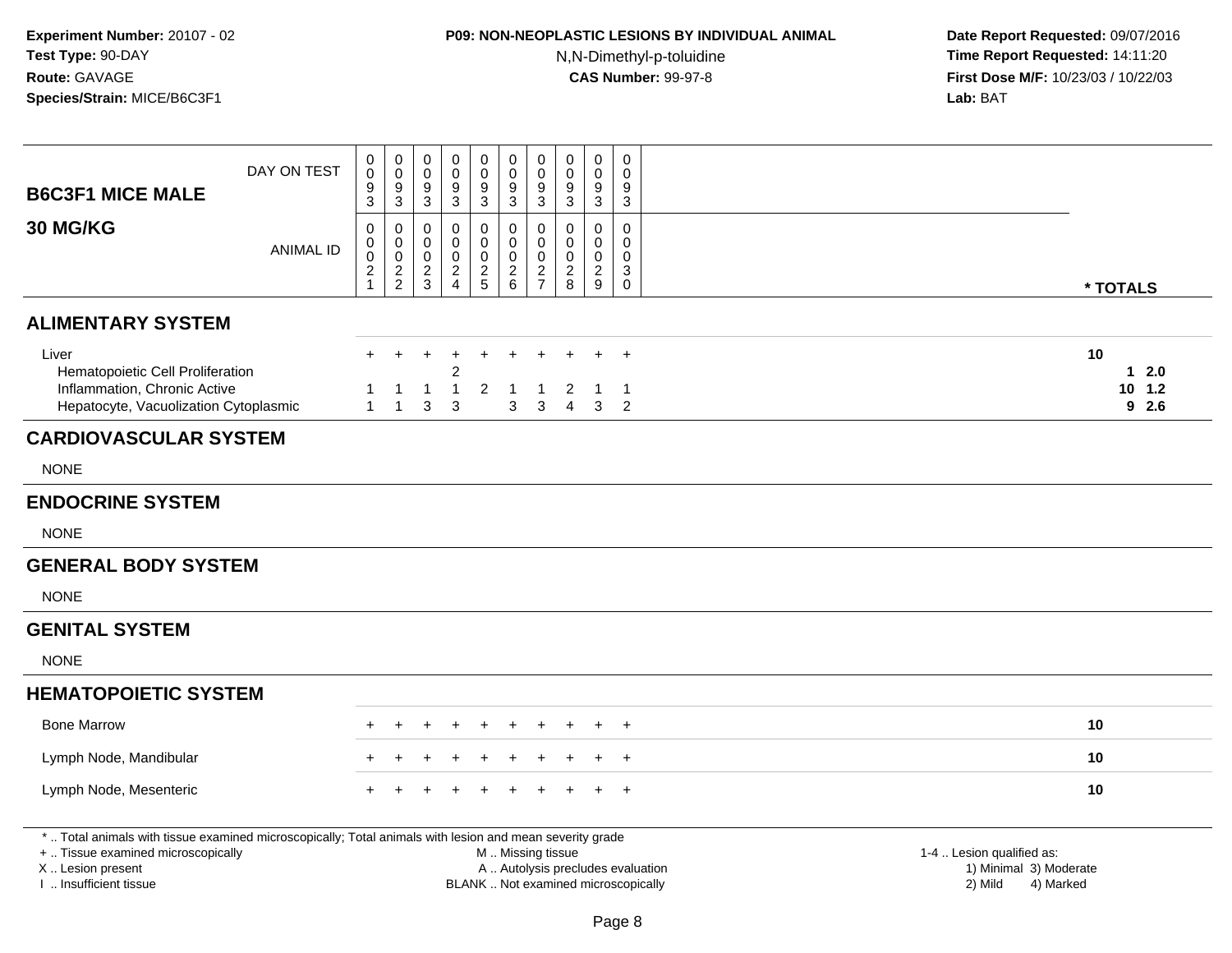## **P09: NON-NEOPLASTIC LESIONS BY INDIVIDUAL ANIMAL**N,N-Dimethyl-p-toluidine

| <b>B6C3F1 MICE MALE</b>                                                                                  | DAY ON TEST      | $_{\rm 0}^{\rm 0}$<br>$\frac{9}{3}$            | $\begin{smallmatrix} 0\\0 \end{smallmatrix}$<br>$\frac{9}{3}$ | $\begin{smallmatrix} 0\\0 \end{smallmatrix}$<br>$\frac{9}{3}$   | $\pmb{0}$<br>0<br>$\frac{9}{3}$        | $_{\rm 0}^{\rm 0}$<br>$\frac{9}{3}$                    | $\begin{smallmatrix}0\0\0\end{smallmatrix}$<br>$\frac{9}{3}$ | $_{\rm 0}^{\rm 0}$<br>$\frac{9}{3}$                        | 0<br>$\mathbf 0$<br>$\frac{9}{3}$                | $\begin{smallmatrix} 0\\0 \end{smallmatrix}$<br>$\frac{9}{3}$ | $\mathbf 0$<br>$\Omega$<br>9<br>3                                  |                                                     |          |
|----------------------------------------------------------------------------------------------------------|------------------|------------------------------------------------|---------------------------------------------------------------|-----------------------------------------------------------------|----------------------------------------|--------------------------------------------------------|--------------------------------------------------------------|------------------------------------------------------------|--------------------------------------------------|---------------------------------------------------------------|--------------------------------------------------------------------|-----------------------------------------------------|----------|
| 30 MG/KG                                                                                                 | <b>ANIMAL ID</b> | $\mathbf 0$<br>0<br>$\pmb{0}$<br>$\frac{2}{1}$ | 0<br>$\mathbf 0$<br>$\ddot{\mathbf{0}}$<br>$\frac{2}{2}$      | $\mathbf 0$<br>$\mathbf 0$<br>$\boldsymbol{0}$<br>$\frac{2}{3}$ | 0<br>0<br>$\mathbf 0$<br>$\frac{2}{4}$ | $\mathbf 0$<br>$\pmb{0}$<br>$\pmb{0}$<br>$\frac{2}{5}$ | 0<br>0<br>$\pmb{0}$<br>$\frac{2}{6}$                         | $\mathbf 0$<br>$\mathbf 0$<br>$\mathbf 0$<br>$\frac{2}{7}$ | 0<br>$\mathbf 0$<br>$\mathbf 0$<br>$\frac{2}{8}$ | $\mathbf 0$<br>0<br>$\ddot{\mathbf{0}}$<br>$\frac{2}{9}$      | $\mathbf 0$<br>$\Omega$<br>$\mathbf 0$<br>3<br>$\mathsf{O}\xspace$ |                                                     | * TOTALS |
|                                                                                                          |                  |                                                |                                                               |                                                                 |                                        |                                                        |                                                              |                                                            |                                                  |                                                               |                                                                    |                                                     |          |
| Spleen                                                                                                   |                  |                                                |                                                               |                                                                 |                                        |                                                        |                                                              |                                                            |                                                  |                                                               | $\overline{+}$                                                     |                                                     | 10       |
| Thymus                                                                                                   |                  |                                                |                                                               |                                                                 |                                        |                                                        |                                                              |                                                            |                                                  |                                                               | $\ddot{}$                                                          |                                                     | 10       |
| <b>INTEGUMENTARY SYSTEM</b>                                                                              |                  |                                                |                                                               |                                                                 |                                        |                                                        |                                                              |                                                            |                                                  |                                                               |                                                                    |                                                     |          |
| <b>NONE</b>                                                                                              |                  |                                                |                                                               |                                                                 |                                        |                                                        |                                                              |                                                            |                                                  |                                                               |                                                                    |                                                     |          |
| <b>MUSCULOSKELETAL SYSTEM</b>                                                                            |                  |                                                |                                                               |                                                                 |                                        |                                                        |                                                              |                                                            |                                                  |                                                               |                                                                    |                                                     |          |
| <b>NONE</b>                                                                                              |                  |                                                |                                                               |                                                                 |                                        |                                                        |                                                              |                                                            |                                                  |                                                               |                                                                    |                                                     |          |
| <b>NERVOUS SYSTEM</b>                                                                                    |                  |                                                |                                                               |                                                                 |                                        |                                                        |                                                              |                                                            |                                                  |                                                               |                                                                    |                                                     |          |
| <b>NONE</b>                                                                                              |                  |                                                |                                                               |                                                                 |                                        |                                                        |                                                              |                                                            |                                                  |                                                               |                                                                    |                                                     |          |
| <b>RESPIRATORY SYSTEM</b>                                                                                |                  |                                                |                                                               |                                                                 |                                        |                                                        |                                                              |                                                            |                                                  |                                                               |                                                                    |                                                     |          |
| Lung                                                                                                     |                  |                                                |                                                               | $\ddot{}$                                                       | +                                      |                                                        | $\ddot{}$                                                    |                                                            |                                                  | $+$                                                           | $+$                                                                |                                                     | 10       |
| Nose                                                                                                     |                  |                                                |                                                               |                                                                 |                                        |                                                        |                                                              |                                                            |                                                  |                                                               | $\overline{+}$                                                     |                                                     | 10       |
| Trachea                                                                                                  |                  |                                                |                                                               |                                                                 |                                        |                                                        |                                                              |                                                            |                                                  |                                                               | $+$                                                                |                                                     | 10       |
| <b>SPECIAL SENSES SYSTEM</b>                                                                             |                  |                                                |                                                               |                                                                 |                                        |                                                        |                                                              |                                                            |                                                  |                                                               |                                                                    |                                                     |          |
| <b>NONE</b>                                                                                              |                  |                                                |                                                               |                                                                 |                                        |                                                        |                                                              |                                                            |                                                  |                                                               |                                                                    |                                                     |          |
| <b>URINARY SYSTEM</b>                                                                                    |                  |                                                |                                                               |                                                                 |                                        |                                                        |                                                              |                                                            |                                                  |                                                               |                                                                    |                                                     |          |
| Kidney                                                                                                   |                  | $+$                                            | $\pm$                                                         | $\ddot{}$                                                       | ÷.                                     | $\ddot{}$                                              | $+$                                                          | $+$                                                        | $+$                                              |                                                               | $+$ $+$                                                            |                                                     | 10       |
| *  Total animals with tissue examined microscopically; Total animals with lesion and mean severity grade |                  |                                                |                                                               |                                                                 |                                        |                                                        |                                                              |                                                            |                                                  |                                                               |                                                                    |                                                     |          |
| +  Tissue examined microscopically<br>X  Lesion present                                                  |                  |                                                |                                                               |                                                                 |                                        |                                                        | M  Missing tissue                                            |                                                            | A  Autolysis precludes evaluation                |                                                               |                                                                    | 1-4  Lesion qualified as:<br>1) Minimal 3) Moderate |          |
| I  Insufficient tissue                                                                                   |                  |                                                |                                                               |                                                                 |                                        |                                                        |                                                              |                                                            | BLANK  Not examined microscopically              |                                                               |                                                                    | 2) Mild<br>4) Marked                                |          |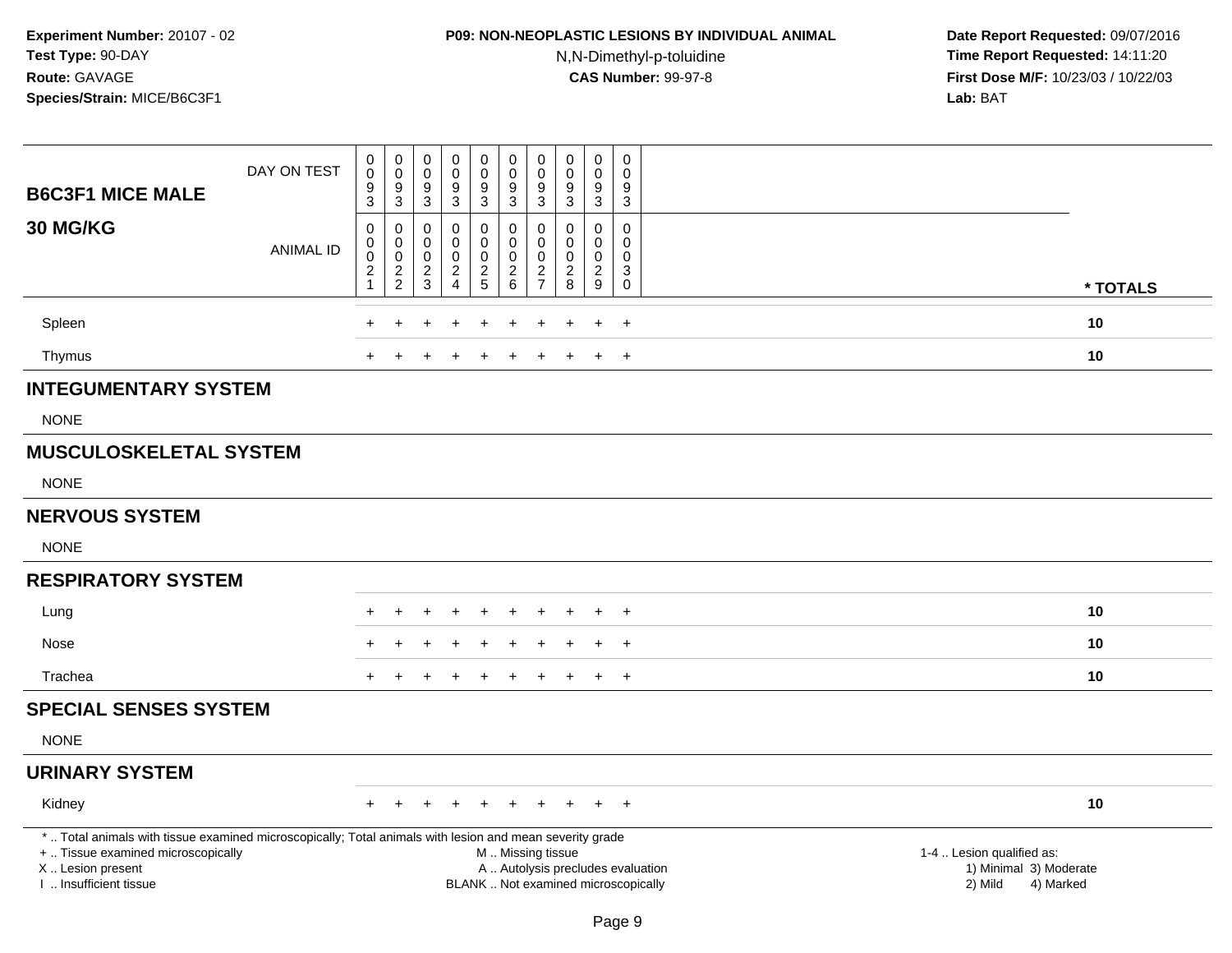## **P09: NON-NEOPLASTIC LESIONS BY INDIVIDUAL ANIMAL**N,N-Dimethyl-p-toluidine

| <b>B6C3F1 MICE MALE</b>                                                                                                                                                                       | DAY ON TEST      | 0<br>$\mathbf 0$<br>9<br>3                       | 0<br>$\mathbf 0$<br>9<br>$\mathbf{3}$                                             | $\mathbf 0$<br>$\mathbf 0$<br>9<br>3           | 0<br>$\mathbf 0$<br>9<br>$\mathbf{3}$                          | $\pmb{0}$<br>$\pmb{0}$<br>$\boldsymbol{9}$<br>$\mathfrak{Z}$ | $\mathbf 0$<br>$\mathbf 0$<br>9<br>3                                                          | $\pmb{0}$<br>$\mathbf 0$<br>9<br>$\mathbf{3}$                 | $\mathbf 0$<br>$\mathbf 0$<br>9<br>3   | $\pmb{0}$<br>$\mathbf 0$<br>9<br>$\mathbf{3}$         | $\mathbf 0$<br>$\Omega$<br>9<br>3             |                                                                             |
|-----------------------------------------------------------------------------------------------------------------------------------------------------------------------------------------------|------------------|--------------------------------------------------|-----------------------------------------------------------------------------------|------------------------------------------------|----------------------------------------------------------------|--------------------------------------------------------------|-----------------------------------------------------------------------------------------------|---------------------------------------------------------------|----------------------------------------|-------------------------------------------------------|-----------------------------------------------|-----------------------------------------------------------------------------|
| 60 MG/KG                                                                                                                                                                                      | <b>ANIMAL ID</b> | 0<br>$\,0\,$<br>$\mathbf 0$<br>3<br>$\mathbf{1}$ | 0<br>$\boldsymbol{0}$<br>$\pmb{0}$<br>$\ensuremath{\mathsf{3}}$<br>$\overline{2}$ | 0<br>$\mathbf 0$<br>$\boldsymbol{0}$<br>3<br>3 | $\Omega$<br>0<br>$\mathbf 0$<br>$\mathbf{3}$<br>$\overline{4}$ | $\mathbf 0$<br>$\mathbf 0$<br>$\pmb{0}$<br>$\frac{3}{5}$     | $\mathbf 0$<br>$\mathbf 0$<br>$\mathbf 0$<br>$\mathsf 3$<br>$6\phantom{1}$                    | $\mathbf 0$<br>$\boldsymbol{0}$<br>$\pmb{0}$<br>$\frac{3}{7}$ | $\Omega$<br>0<br>$\mathbf 0$<br>3<br>8 | $\mathbf 0$<br>$\mathbf 0$<br>$\mathbf 0$<br>3<br>$9$ | $\Omega$<br>0<br>$\Omega$<br>4<br>$\mathbf 0$ | * TOTALS                                                                    |
| <b>ALIMENTARY SYSTEM</b>                                                                                                                                                                      |                  |                                                  |                                                                                   |                                                |                                                                |                                                              |                                                                                               |                                                               |                                        |                                                       |                                               |                                                                             |
| Liver<br>Hematopoietic Cell Proliferation<br>Inflammation, Chronic Active<br>Hepatocyte, Vacuolization Cytoplasmic                                                                            |                  | $+$<br>$\overline{c}$<br>1<br>3                  | $\div$<br>2<br>$\overline{2}$                                                     | $\div$<br>2                                    | 2                                                              | $\pm$<br>3                                                   | $\ddot{}$<br>$\overline{2}$                                                                   | 3                                                             | 2                                      | 4                                                     | $\ddot{}$<br>-1<br>3                          | 10<br>$12.0$<br>$10$ 1.1<br>$10$ 2.6                                        |
| <b>CARDIOVASCULAR SYSTEM</b>                                                                                                                                                                  |                  |                                                  |                                                                                   |                                                |                                                                |                                                              |                                                                                               |                                                               |                                        |                                                       |                                               |                                                                             |
| <b>NONE</b>                                                                                                                                                                                   |                  |                                                  |                                                                                   |                                                |                                                                |                                                              |                                                                                               |                                                               |                                        |                                                       |                                               |                                                                             |
| <b>ENDOCRINE SYSTEM</b>                                                                                                                                                                       |                  |                                                  |                                                                                   |                                                |                                                                |                                                              |                                                                                               |                                                               |                                        |                                                       |                                               |                                                                             |
| <b>NONE</b>                                                                                                                                                                                   |                  |                                                  |                                                                                   |                                                |                                                                |                                                              |                                                                                               |                                                               |                                        |                                                       |                                               |                                                                             |
| <b>GENERAL BODY SYSTEM</b>                                                                                                                                                                    |                  |                                                  |                                                                                   |                                                |                                                                |                                                              |                                                                                               |                                                               |                                        |                                                       |                                               |                                                                             |
| <b>NONE</b>                                                                                                                                                                                   |                  |                                                  |                                                                                   |                                                |                                                                |                                                              |                                                                                               |                                                               |                                        |                                                       |                                               |                                                                             |
| <b>GENITAL SYSTEM</b>                                                                                                                                                                         |                  |                                                  |                                                                                   |                                                |                                                                |                                                              |                                                                                               |                                                               |                                        |                                                       |                                               |                                                                             |
| <b>NONE</b>                                                                                                                                                                                   |                  |                                                  |                                                                                   |                                                |                                                                |                                                              |                                                                                               |                                                               |                                        |                                                       |                                               |                                                                             |
| <b>HEMATOPOIETIC SYSTEM</b>                                                                                                                                                                   |                  |                                                  |                                                                                   |                                                |                                                                |                                                              |                                                                                               |                                                               |                                        |                                                       |                                               |                                                                             |
| <b>Bone Marrow</b>                                                                                                                                                                            |                  |                                                  |                                                                                   |                                                |                                                                |                                                              |                                                                                               |                                                               |                                        |                                                       |                                               | 10                                                                          |
| Lymph Node, Mandibular                                                                                                                                                                        |                  |                                                  |                                                                                   |                                                |                                                                |                                                              |                                                                                               |                                                               |                                        |                                                       | $\div$                                        | 10                                                                          |
| Lymph Node, Mesenteric                                                                                                                                                                        |                  |                                                  |                                                                                   |                                                |                                                                |                                                              |                                                                                               |                                                               |                                        |                                                       | $+$                                           | 10                                                                          |
| *  Total animals with tissue examined microscopically; Total animals with lesion and mean severity grade<br>+  Tissue examined microscopically<br>X  Lesion present<br>I  Insufficient tissue |                  |                                                  |                                                                                   |                                                |                                                                |                                                              | M  Missing tissue<br>A  Autolysis precludes evaluation<br>BLANK  Not examined microscopically |                                                               |                                        |                                                       |                                               | 1-4  Lesion qualified as:<br>1) Minimal 3) Moderate<br>2) Mild<br>4) Marked |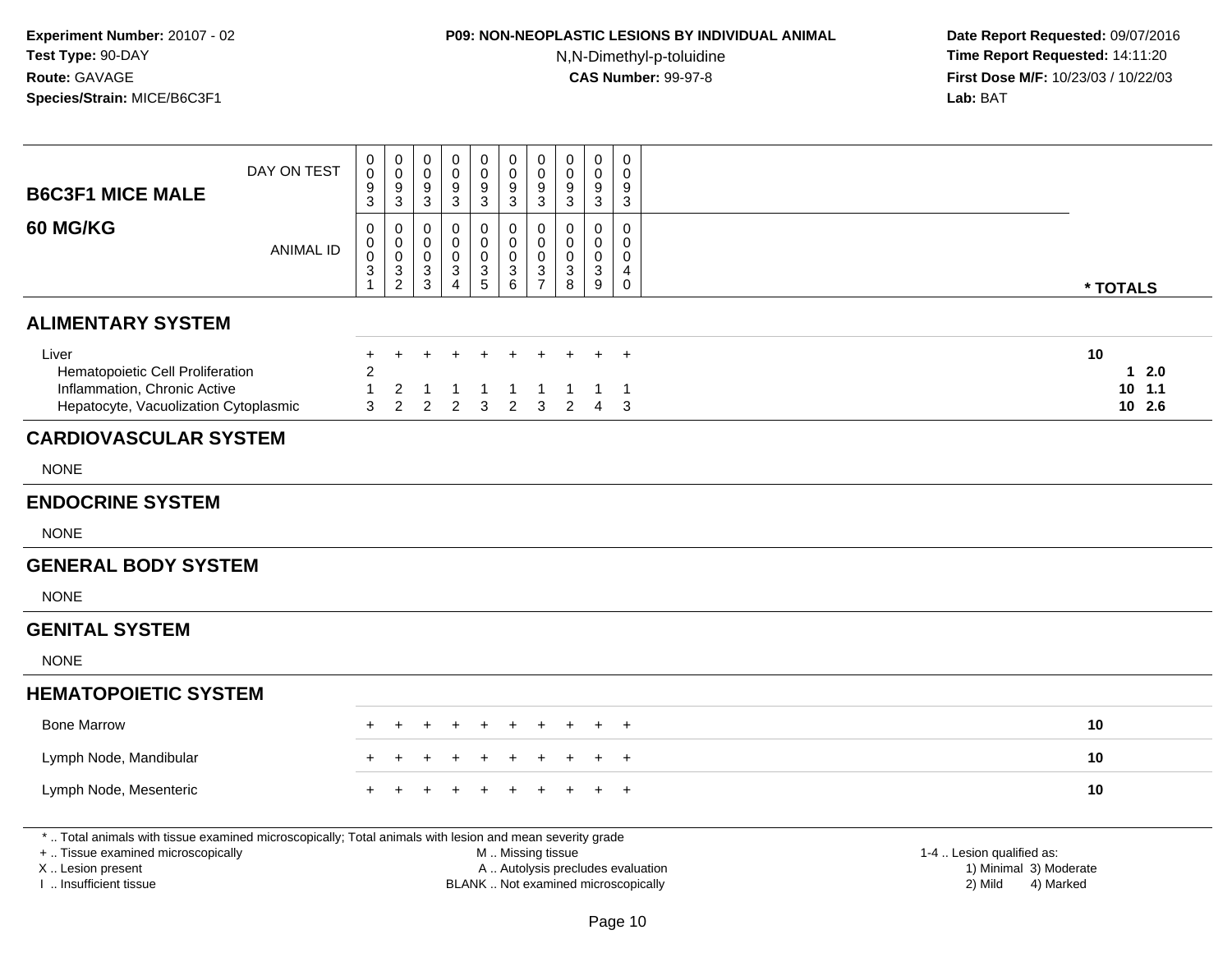# **P09: NON-NEOPLASTIC LESIONS BY INDIVIDUAL ANIMAL**

N,N-Dimethyl-p-toluidine

 **Date Report Requested:** 09/07/2016 **Time Report Requested:** 14:11:20 **First Dose M/F:** 10/23/03 / 10/22/03<br>**Lab:** BAT **Lab:** BAT

| <b>B6C3F1 MICE MALE</b>                                                              | DAY ON TEST      | 0<br>$\boldsymbol{0}$<br>$\boldsymbol{9}$<br>$\overline{3}$ | 0<br>$\boldsymbol{0}$<br>$\frac{9}{3}$               | 0<br>$\pmb{0}$<br>$\frac{9}{3}$                                  | 0<br>0<br>$\frac{9}{3}$                     | $\mathbf 0$<br>$\mathsf 0$<br>$\frac{9}{3}$  | 0<br>$\pmb{0}$<br>$\frac{9}{3}$               | 0<br>$\pmb{0}$<br>$9\,$<br>$\overline{3}$      | 0<br>0<br>9<br>$\sqrt{3}$       | 0<br>0<br>$\boldsymbol{9}$<br>$\mathbf{3}$                                     | 0<br>0<br>9<br>$\overline{3}$                               |                        |
|--------------------------------------------------------------------------------------|------------------|-------------------------------------------------------------|------------------------------------------------------|------------------------------------------------------------------|---------------------------------------------|----------------------------------------------|-----------------------------------------------|------------------------------------------------|---------------------------------|--------------------------------------------------------------------------------|-------------------------------------------------------------|------------------------|
| 60 MG/KG                                                                             | <b>ANIMAL ID</b> | 0<br>0<br>$\mathsf 0$<br>3<br>$\mathbf{1}$                  | 0<br>$\begin{array}{c} 0 \\ 0 \\ 3 \\ 2 \end{array}$ | 0<br>0<br>$\pmb{0}$<br>$\ensuremath{\mathsf{3}}$<br>$\mathbf{3}$ | 0<br>0<br>0<br>$\sqrt{3}$<br>$\overline{4}$ | 0<br>$\pmb{0}$<br>$\pmb{0}$<br>$\frac{3}{5}$ | 0<br>$\mathsf 0$<br>$\mathsf 0$<br>$^3$ 6     | 0<br>$\mathbf 0$<br>$\pmb{0}$<br>$\frac{3}{7}$ | 0<br>$\mathbf 0$<br>0<br>3<br>8 | 0<br>$\mathbf 0$<br>$\pmb{0}$<br>$\ensuremath{\mathsf{3}}$<br>$\boldsymbol{9}$ | $\mathbf 0$<br>$\mathbf 0$<br>0<br>4<br>$\mathsf{O}\xspace$ | * TOTALS               |
| Spleen                                                                               |                  |                                                             |                                                      | $\ddot{}$                                                        | +                                           | $\div$                                       | $\ddot{}$                                     | $\ddot{}$                                      | ÷                               | $+$                                                                            | $+$                                                         | 10                     |
| Thymus                                                                               |                  |                                                             |                                                      |                                                                  |                                             |                                              |                                               |                                                |                                 | $+$                                                                            | $+$                                                         | 10                     |
| <b>INTEGUMENTARY SYSTEM</b>                                                          |                  |                                                             |                                                      |                                                                  |                                             |                                              |                                               |                                                |                                 |                                                                                |                                                             |                        |
| <b>NONE</b>                                                                          |                  |                                                             |                                                      |                                                                  |                                             |                                              |                                               |                                                |                                 |                                                                                |                                                             |                        |
| <b>MUSCULOSKELETAL SYSTEM</b>                                                        |                  |                                                             |                                                      |                                                                  |                                             |                                              |                                               |                                                |                                 |                                                                                |                                                             |                        |
| <b>NONE</b>                                                                          |                  |                                                             |                                                      |                                                                  |                                             |                                              |                                               |                                                |                                 |                                                                                |                                                             |                        |
| <b>NERVOUS SYSTEM</b>                                                                |                  |                                                             |                                                      |                                                                  |                                             |                                              |                                               |                                                |                                 |                                                                                |                                                             |                        |
| <b>NONE</b>                                                                          |                  |                                                             |                                                      |                                                                  |                                             |                                              |                                               |                                                |                                 |                                                                                |                                                             |                        |
| <b>RESPIRATORY SYSTEM</b>                                                            |                  |                                                             |                                                      |                                                                  |                                             |                                              |                                               |                                                |                                 |                                                                                |                                                             |                        |
| Lung<br>Bronchiole, Epithelium, Degeneration<br>Bronchiole, Epithelium, Regeneration |                  |                                                             |                                                      |                                                                  |                                             |                                              | $\ddot{}$<br>$\overline{c}$<br>$\overline{2}$ |                                                |                                 | $+$                                                                            | $+$                                                         | 10<br>$12.0$<br>$12.0$ |
| Nose                                                                                 |                  |                                                             |                                                      |                                                                  |                                             |                                              |                                               |                                                |                                 | $\pm$                                                                          | $+$                                                         | 10                     |
| Trachea                                                                              |                  | $+$                                                         |                                                      |                                                                  |                                             |                                              | $\ddot{}$                                     |                                                | $\ddot{}$                       | $+$                                                                            | $+$                                                         | 10                     |
| <b>SPECIAL SENSES SYSTEM</b>                                                         |                  |                                                             |                                                      |                                                                  |                                             |                                              |                                               |                                                |                                 |                                                                                |                                                             |                        |
| <b>NONE</b>                                                                          |                  |                                                             |                                                      |                                                                  |                                             |                                              |                                               |                                                |                                 |                                                                                |                                                             |                        |
| <b>URINARY SYSTEM</b>                                                                |                  |                                                             |                                                      |                                                                  |                                             |                                              |                                               |                                                |                                 |                                                                                |                                                             |                        |

\* .. Total animals with tissue examined microscopically; Total animals with lesion and mean severity grade

+ .. Tissue examined microscopically

X .. Lesion present

I .. Insufficient tissue

M .. Missing tissue

A .. Autolysis precludes evaluation

BLANK .. Not examined microscopically 2) Mild 4) Marked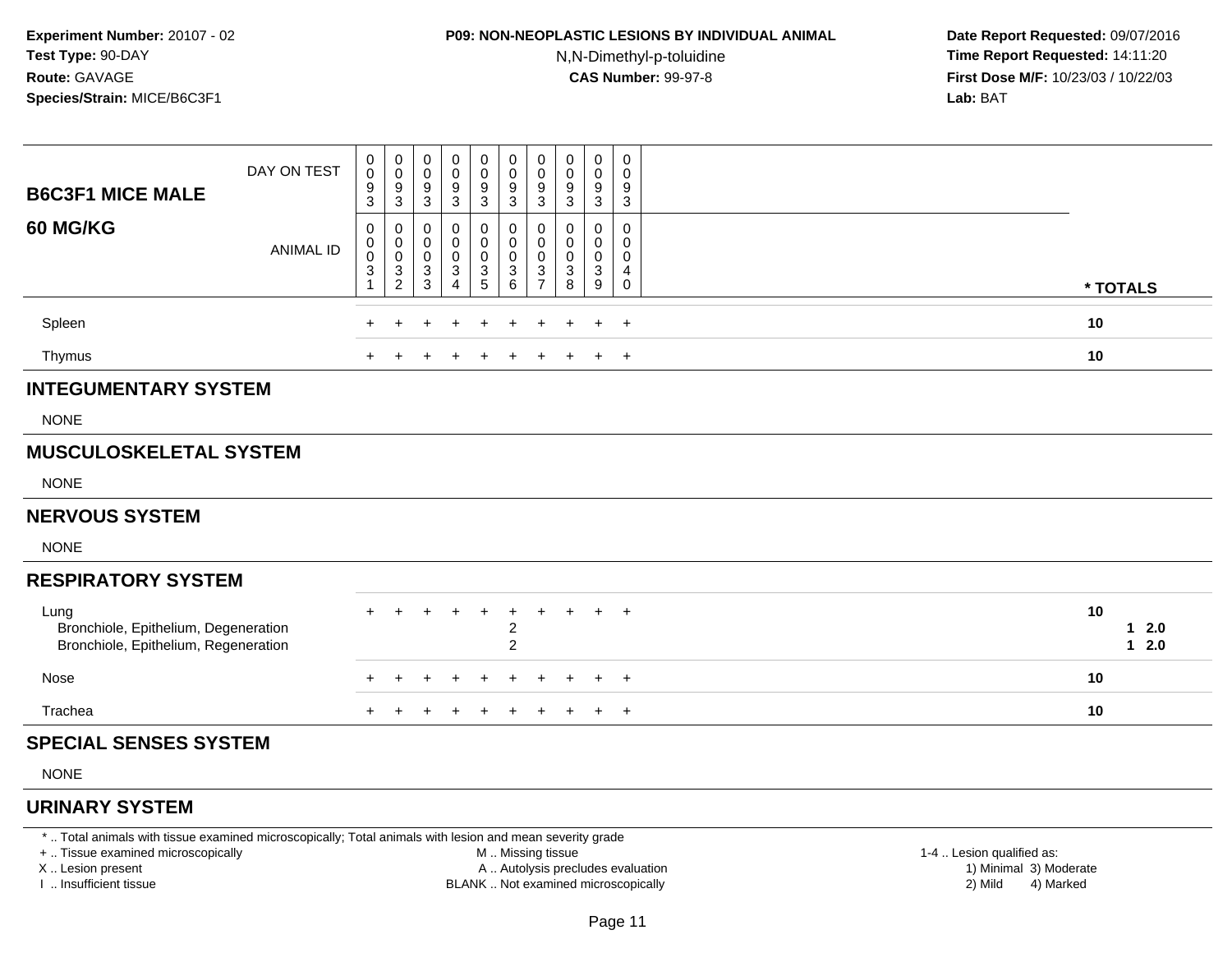#### **P09: NON-NEOPLASTIC LESIONS BY INDIVIDUAL ANIMAL**

N,N-Dimethyl-p-toluidine

 **Date Report Requested:** 09/07/2016 **Time Report Requested:** 14:11:20 **First Dose M/F:** 10/23/03 / 10/22/03<br>**Lab:** BAT **Lab:** BAT

| <b>B6C3F1 MICE MALE</b>                               | DAY ON TEST      | $\mathbf 0$<br>$\mathsf{O}$<br>9<br>3 | $\mathbf 0$<br>0<br>9<br>3 | $\mathbf 0$<br>0<br>9<br>3 | $\mathbf 0$<br>0<br>9<br>3 | $\overline{0}$<br>0<br>9<br>3      | 0<br>0<br>9<br>3      | 0<br>v<br>9<br>3                  | 0<br>$\sim$<br>U<br>9<br>3          | 0<br>ν<br>9<br>$\sim$<br>C | 0<br>U<br>9<br>3 |    |                  |
|-------------------------------------------------------|------------------|---------------------------------------|----------------------------|----------------------------|----------------------------|------------------------------------|-----------------------|-----------------------------------|-------------------------------------|----------------------------|------------------|----|------------------|
| <b>60 MG/KG</b>                                       | <b>ANIMAL ID</b> | 0<br>0<br>0<br>3                      | 0<br>0<br>0<br>3<br>ົ<br>∼ | 0<br>0<br>0<br>3<br>3      | 0<br>0<br>0<br>3<br>4      | 0<br>0<br>0<br>3<br>5 <sub>5</sub> | 0<br>0<br>0<br>3<br>6 | U<br>υ<br>U<br>3<br>$\rightarrow$ | 0<br>0<br>$\sqrt{2}$<br>U<br>3<br>8 | ∩<br>U<br>⌒<br>3<br>9      | 0                |    | * TOTALS         |
| Kidney<br>Inflammation, Chronic Active<br>Nephropathy |                  |                                       |                            |                            |                            | $+$                                | $+$                   |                                   | $+$                                 | $+$ $+$                    |                  | 10 | $1 \t1.0$<br>1.0 |

\* .. Total animals with tissue examined microscopically; Total animals with lesion and mean severity grade

+ .. Tissue examined microscopically

X .. Lesion present

I .. Insufficient tissue

 M .. Missing tissueA .. Autolysis precludes evaluation

BLANK .. Not examined microscopically 2) Mild 4) Marked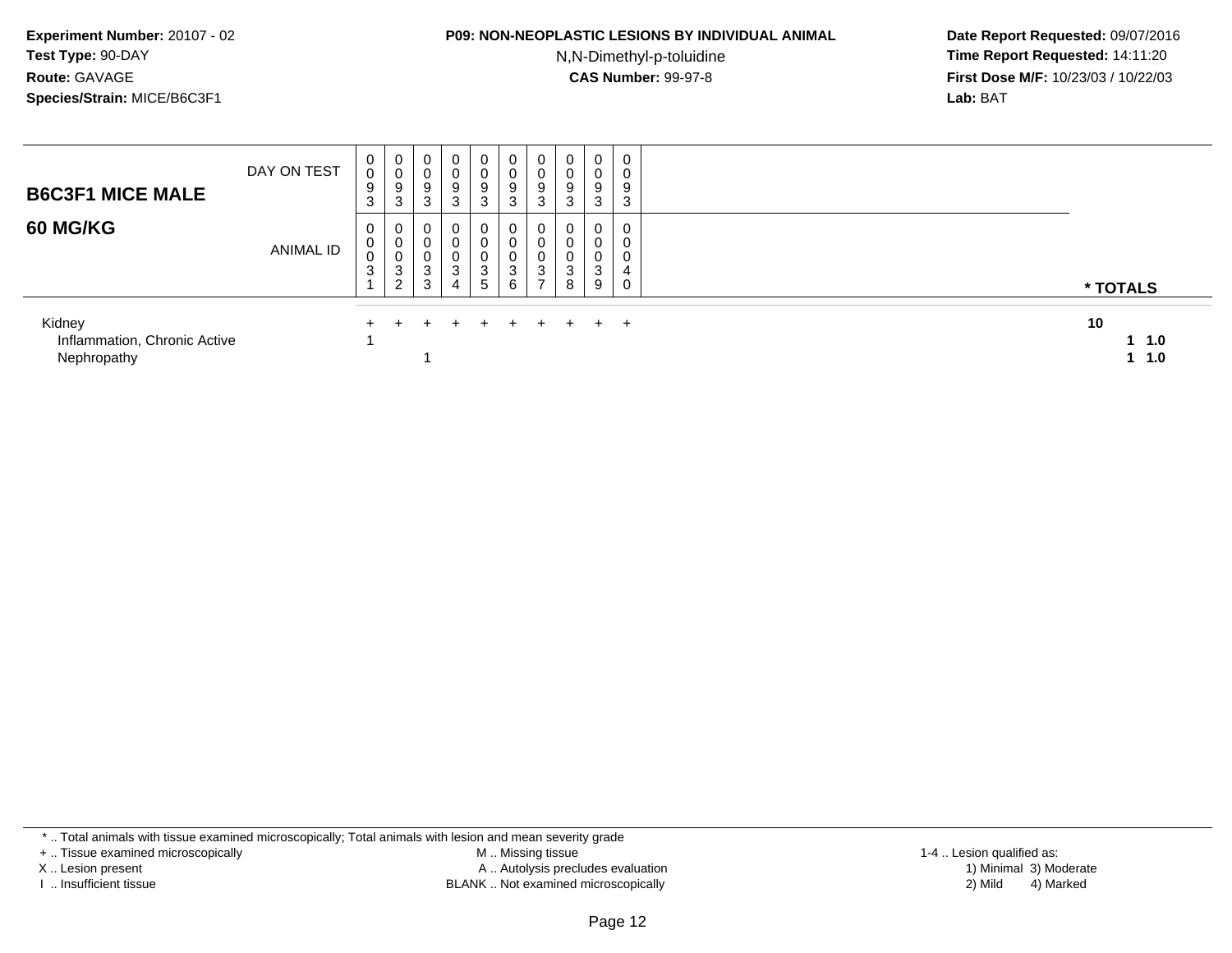## **P09: NON-NEOPLASTIC LESIONS BY INDIVIDUAL ANIMAL**

N,N-Dimethyl-p-toluidine

 **Date Report Requested:** 09/07/2016 **Time Report Requested:** 14:11:20 **First Dose M/F:** 10/23/03 / 10/22/03<br>**Lab:** BAT **Lab:** BAT

| <b>B6C3F1 MICE MALE</b>                                                                    | DAY ON TEST      | $_{\rm 0}^{\rm 0}$<br>$\frac{9}{3}$                  | $_{\rm 0}^{\rm 0}$<br>$\frac{9}{3}$                         | $\begin{smallmatrix} 0\\0 \end{smallmatrix}$<br>$\overline{7}$<br>$\overline{7}$  | $\begin{smallmatrix} 0\\0 \end{smallmatrix}$<br>$\frac{9}{3}$            | $\begin{smallmatrix} 0\\0 \end{smallmatrix}$<br>$\mathbf 0$<br>8       | $\pmb{0}$<br>$\mathsf{O}\xspace$<br>$\frac{9}{3}$ | $\mathbf 0$<br>$\mathbf 0$<br>$\frac{9}{3}$                         | $_{\rm 0}^{\rm 0}$<br>$\boldsymbol{9}$<br>$\overline{3}$ | $\begin{smallmatrix} 0\\0 \end{smallmatrix}$<br>$\pmb{0}$<br>$\overline{9}$ | $\mathbf 0$<br>$\mathbf 0$<br>9<br>$\overline{3}$                     |                      |                                     |
|--------------------------------------------------------------------------------------------|------------------|------------------------------------------------------|-------------------------------------------------------------|-----------------------------------------------------------------------------------|--------------------------------------------------------------------------|------------------------------------------------------------------------|---------------------------------------------------|---------------------------------------------------------------------|----------------------------------------------------------|-----------------------------------------------------------------------------|-----------------------------------------------------------------------|----------------------|-------------------------------------|
| <b>125 MG/KG</b>                                                                           | <b>ANIMAL ID</b> | $\mathbf 0$<br>$\mathsf{O}\xspace$<br>$\pmb{0}$<br>4 | 0<br>$_{\rm 0}^{\rm 0}$<br>$\overline{4}$<br>$\overline{c}$ | $\mathsf{O}\xspace$<br>$\pmb{0}$<br>$\mathbf 0$<br>$\overline{4}$<br>$\mathbf{3}$ | $\mathbf 0$<br>$\mathsf{O}\xspace$<br>$\mathbf 0$<br>4<br>$\overline{4}$ | $\pmb{0}$<br>$\mathbf 0$<br>$\mathsf{O}\xspace$<br>$\overline{4}$<br>5 | 0<br>$\mathbf 0$<br>$\mathbf 0$<br>4<br>6         | 0<br>$\mathbf 0$<br>$\mathbf 0$<br>$\overline{4}$<br>$\overline{7}$ | $\mathbf 0$<br>0<br>$\pmb{0}$<br>$\overline{4}$<br>8     | $\mathbf 0$<br>$\mathbf 0$<br>$\mathbf 0$<br>$\overline{4}$<br>9            | $\mathbf 0$<br>$\Omega$<br>$\mathbf 0$<br>$5\phantom{.0}$<br>$\Omega$ |                      | * TOTALS                            |
| <b>ALIMENTARY SYSTEM</b>                                                                   |                  |                                                      |                                                             |                                                                                   |                                                                          |                                                                        |                                                   |                                                                     |                                                          |                                                                             |                                                                       |                      |                                     |
| Esophagus<br>Epithelium, Degeneration                                                      |                  | $\pm$                                                | $\ddot{}$<br>$\overline{c}$                                 |                                                                                   | ÷                                                                        |                                                                        |                                                   |                                                                     |                                                          |                                                                             | $+$                                                                   | 10                   | $12.0$                              |
| Gallbladder                                                                                |                  |                                                      |                                                             |                                                                                   |                                                                          |                                                                        |                                                   |                                                                     |                                                          |                                                                             | $\ddot{}$                                                             | 10                   |                                     |
| Intestine Large, Cecum                                                                     |                  |                                                      |                                                             |                                                                                   |                                                                          |                                                                        |                                                   |                                                                     |                                                          |                                                                             | $\ddot{}$                                                             | 10                   |                                     |
| Intestine Large, Colon                                                                     |                  |                                                      |                                                             |                                                                                   |                                                                          |                                                                        |                                                   |                                                                     |                                                          |                                                                             | $+$                                                                   | 10                   |                                     |
| Intestine Large, Rectum                                                                    |                  |                                                      |                                                             |                                                                                   |                                                                          |                                                                        |                                                   |                                                                     |                                                          |                                                                             | $+$                                                                   | 10                   |                                     |
| Intestine Small, Duodenum                                                                  |                  |                                                      |                                                             |                                                                                   |                                                                          |                                                                        |                                                   |                                                                     |                                                          |                                                                             | $\overline{+}$                                                        | 10                   |                                     |
| Intestine Small, Ileum                                                                     |                  |                                                      |                                                             |                                                                                   |                                                                          |                                                                        |                                                   |                                                                     |                                                          |                                                                             | $+$                                                                   | 10                   |                                     |
| Intestine Small, Jejunum                                                                   |                  |                                                      |                                                             |                                                                                   |                                                                          |                                                                        |                                                   |                                                                     |                                                          |                                                                             | $\overline{+}$                                                        | 10                   |                                     |
| Liver<br>Inflammation, Chronic Active<br>Hepatocyte, Vacuolization Cytoplasmic             |                  | $\overline{1}$<br>2                                  | $\overline{1}$<br>3                                         |                                                                                   | $\ddot{}$<br>$\overline{c}$<br>3                                         |                                                                        | 1<br>3                                            | 3                                                                   | $\overline{2}$                                           |                                                                             | $\ddot{}$<br>$\overline{c}$<br>$\overline{2}$                         | 10                   | 7, 1.3<br>$72.6$                    |
| Mesentery<br>Artery, Fat, Thrombosis<br>Fat, Inflammation, Chronic Active<br>Fat, Necrosis |                  |                                                      |                                                             | $\ddot{}$<br>$\boldsymbol{\Delta}$<br>2<br>4                                      |                                                                          |                                                                        |                                                   |                                                                     |                                                          |                                                                             |                                                                       | $\blacktriangleleft$ | 14.0<br>2.0<br>$\mathbf{1}$<br>14.0 |
| Pancreas                                                                                   |                  |                                                      |                                                             |                                                                                   |                                                                          |                                                                        |                                                   |                                                                     |                                                          |                                                                             | $\ddot{}$                                                             | 10                   |                                     |

\* .. Total animals with tissue examined microscopically; Total animals with lesion and mean severity grade

+ .. Tissue examined microscopically

X .. Lesion present

I .. Insufficient tissue

M .. Missing tissue

Lesion present A .. Autolysis precludes evaluation 1) Minimal 3) Moderate

BLANK .. Not examined microscopically 2) Mild 4) Marked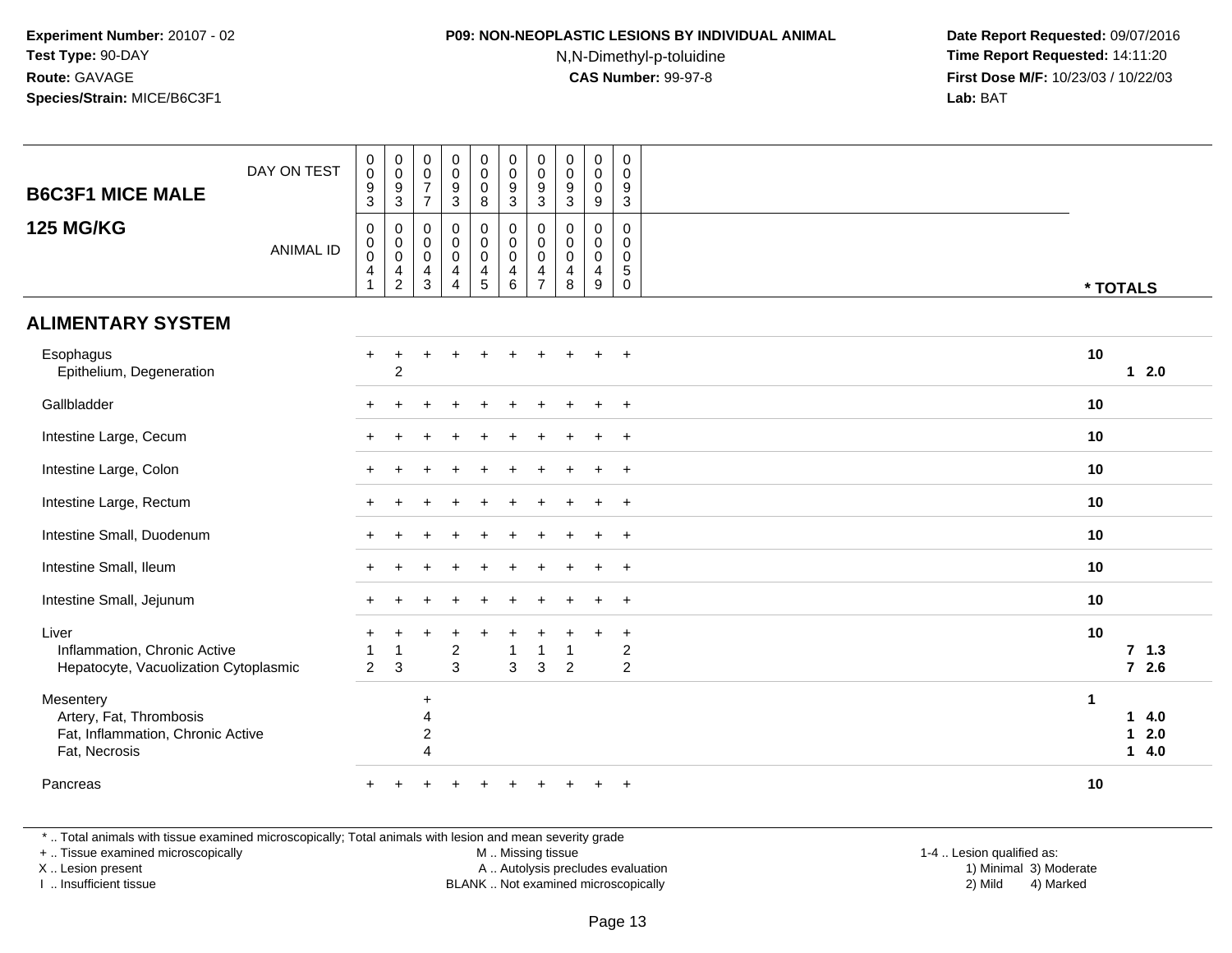## **P09: NON-NEOPLASTIC LESIONS BY INDIVIDUAL ANIMAL**

N,N-Dimethyl-p-toluidine

 **Date Report Requested:** 09/07/2016 **Time Report Requested:** 14:11:20 **First Dose M/F:** 10/23/03 / 10/22/03<br>**Lab:** BAT **Lab:** BAT

| DAY ON TEST<br><b>B6C3F1 MICE MALE</b>                                                        | $_{\rm 0}^{\rm 0}$<br>$\boldsymbol{9}$<br>3 | $_{\rm 0}^{\rm 0}$<br>$\frac{9}{3}$                                                            | $_{\rm 0}^{\rm 0}$<br>$\overline{7}$<br>$\overline{7}$                      | $\begin{smallmatrix}0\0\0\end{smallmatrix}$<br>$\boldsymbol{9}$<br>$\mathfrak{S}$ | $\begin{smallmatrix} 0\\0 \end{smallmatrix}$<br>$\mathbf 0$<br>8 | $\begin{smallmatrix} 0\\0 \end{smallmatrix}$<br>$\boldsymbol{9}$<br>3 | $\pmb{0}$<br>$\pmb{0}$<br>$\boldsymbol{9}$<br>$\mathbf{3}$ | $\begin{smallmatrix} 0\\0 \end{smallmatrix}$<br>$\boldsymbol{9}$<br>$\mathbf{3}$ | $_{\rm 0}^{\rm 0}$<br>$\mathbf 0$<br>9                                    | $\pmb{0}$<br>0<br>9<br>$\sqrt{3}$ |                      |
|-----------------------------------------------------------------------------------------------|---------------------------------------------|------------------------------------------------------------------------------------------------|-----------------------------------------------------------------------------|-----------------------------------------------------------------------------------|------------------------------------------------------------------|-----------------------------------------------------------------------|------------------------------------------------------------|----------------------------------------------------------------------------------|---------------------------------------------------------------------------|-----------------------------------|----------------------|
| <b>125 MG/KG</b><br><b>ANIMAL ID</b>                                                          | 0<br>0<br>$\pmb{0}$<br>4<br>1               | 0<br>$\begin{smallmatrix} 0\\0 \end{smallmatrix}$<br>$\overline{\mathbf{r}}$<br>$\overline{c}$ | $\pmb{0}$<br>$_{\rm 0}^{\rm 0}$<br>$\overline{\mathcal{A}}$<br>$\mathbf{3}$ | $_0^0$<br>$\mathbf 0$<br>4<br>4                                                   | 0<br>$\mathbf 0$<br>$\mathbf 0$<br>$\frac{4}{5}$                 | 0<br>$\mathsf{O}\xspace$<br>$\tilde{0}$<br>4<br>$\,6\,$               | 0<br>0<br>$\mathbf 0$<br>4<br>$\overline{7}$               | $\mathbf 0$<br>$\pmb{0}$<br>$\pmb{0}$<br>4<br>8                                  | 0<br>$\overline{0}$<br>$\mathsf{O}$<br>$\overline{4}$<br>$\boldsymbol{9}$ | 0<br>0<br>0<br>5<br>$\mathbf 0$   | * TOTALS             |
| Salivary Glands                                                                               |                                             |                                                                                                |                                                                             | ÷.                                                                                |                                                                  |                                                                       |                                                            |                                                                                  | $\ddot{}$                                                                 | $\overline{ }$                    | 10                   |
| Stomach, Forestomach                                                                          |                                             |                                                                                                |                                                                             |                                                                                   |                                                                  |                                                                       |                                                            |                                                                                  | $\ddot{}$                                                                 | $^{+}$                            | 10                   |
| Stomach, Glandular                                                                            |                                             |                                                                                                |                                                                             |                                                                                   |                                                                  |                                                                       |                                                            |                                                                                  | $\ddot{}$                                                                 | $\overline{+}$                    | 10                   |
| <b>CARDIOVASCULAR SYSTEM</b>                                                                  |                                             |                                                                                                |                                                                             |                                                                                   |                                                                  |                                                                       |                                                            |                                                                                  |                                                                           |                                   |                      |
| <b>Blood Vessel</b>                                                                           |                                             |                                                                                                |                                                                             |                                                                                   |                                                                  |                                                                       |                                                            |                                                                                  | $\div$                                                                    | $\overline{+}$                    | 10                   |
| Heart<br>Mineralization                                                                       | $\ddot{}$                                   | $\pm$                                                                                          | 1                                                                           |                                                                                   |                                                                  |                                                                       |                                                            |                                                                                  |                                                                           |                                   | 10<br>1 1.0          |
| <b>ENDOCRINE SYSTEM</b>                                                                       |                                             |                                                                                                |                                                                             |                                                                                   |                                                                  |                                                                       |                                                            |                                                                                  |                                                                           |                                   |                      |
| <b>Adrenal Cortex</b><br><b>Accessory Adrenal Cortical Nodule</b><br>Subcapsular, Hyperplasia | $\ddot{}$<br>-1                             | ٠                                                                                              |                                                                             |                                                                                   |                                                                  |                                                                       |                                                            |                                                                                  |                                                                           | $\overline{+}$                    | 10<br>11.0<br>2, 1.0 |
| Adrenal Medulla                                                                               |                                             |                                                                                                |                                                                             |                                                                                   |                                                                  |                                                                       |                                                            |                                                                                  |                                                                           | $\pm$                             | 10                   |
| Islets, Pancreatic                                                                            |                                             |                                                                                                |                                                                             |                                                                                   |                                                                  |                                                                       |                                                            |                                                                                  |                                                                           | $\overline{ }$                    | 10                   |
| Parathyroid Gland                                                                             |                                             |                                                                                                |                                                                             |                                                                                   |                                                                  | м                                                                     | м                                                          |                                                                                  | $+$                                                                       | M                                 | $\overline{7}$       |
| <b>Pituitary Gland</b>                                                                        |                                             |                                                                                                |                                                                             |                                                                                   |                                                                  |                                                                       |                                                            |                                                                                  | $\div$                                                                    | $\div$                            | 10                   |
| <b>Thyroid Gland</b>                                                                          |                                             |                                                                                                |                                                                             |                                                                                   |                                                                  |                                                                       |                                                            |                                                                                  |                                                                           | $\overline{+}$                    | 10                   |

### **GENERAL BODY SYSTEM**

\* .. Total animals with tissue examined microscopically; Total animals with lesion and mean severity grade

+ .. Tissue examined microscopically

X .. Lesion present

I .. Insufficient tissue

M .. Missing tissue

A .. Autolysis precludes evaluation

BLANK .. Not examined microscopically 2) Mild 4) Marked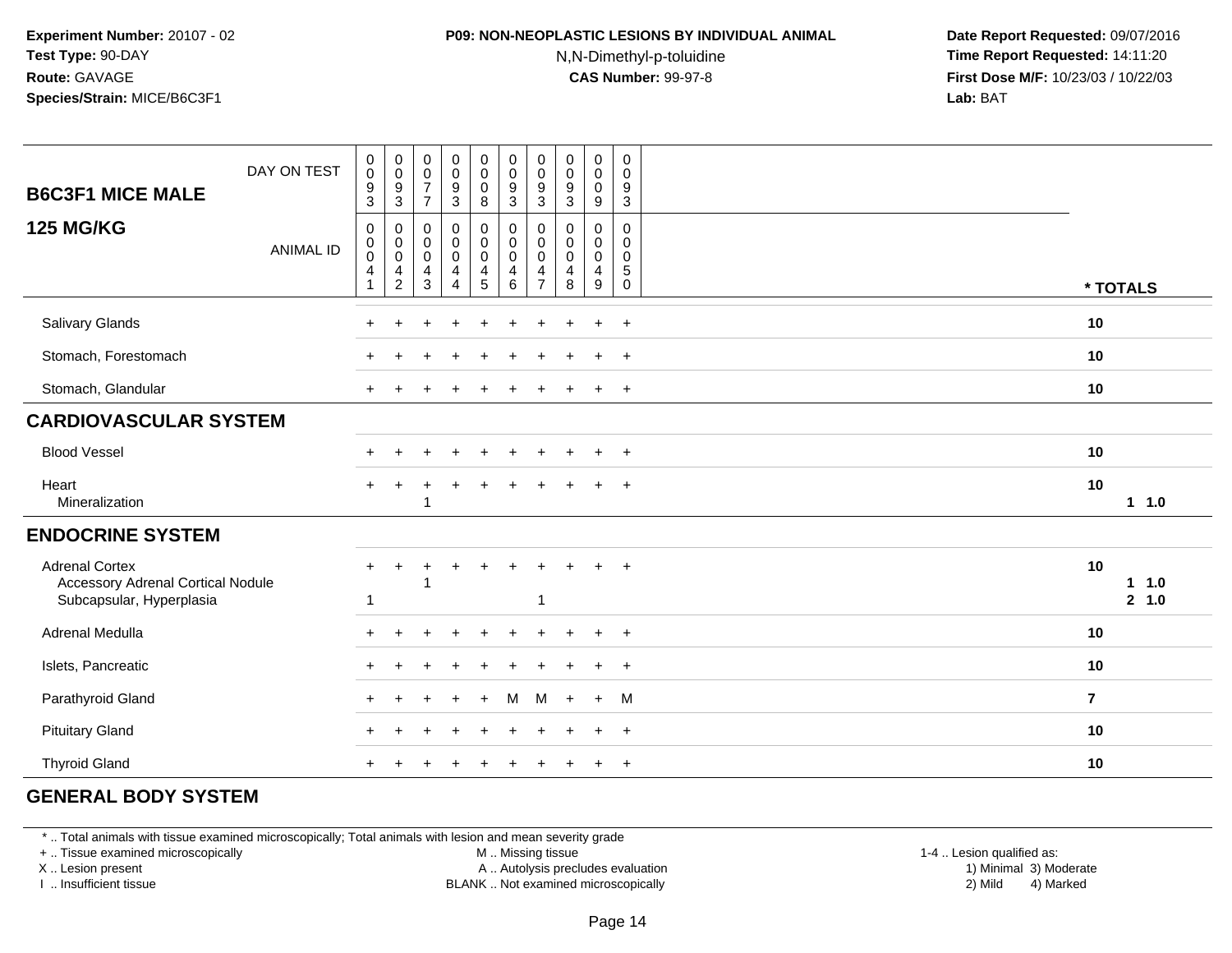### **P09: NON-NEOPLASTIC LESIONS BY INDIVIDUAL ANIMAL**

N,N-Dimethyl-p-toluidine

┯

┯ ┱

| DAY ON TEST<br><b>B6C3F1 MICE MALE</b>                                                                                                                                                        |                  | 0<br>$\mathbf 0$<br>$\frac{9}{3}$                                    | $_{\rm 0}^{\rm 0}$<br>$\frac{9}{3}$                                      | $\pmb{0}$<br>$\mathbf 0$<br>$\overline{7}$<br>$\overline{7}$ | $\pmb{0}$<br>$\mathbf 0$<br>9<br>$\overline{3}$                  | $\pmb{0}$<br>$\pmb{0}$<br>$\mathbf 0$<br>8 | $\pmb{0}$<br>$\mathsf{O}\xspace$<br>$\frac{9}{3}$                                             | $\pmb{0}$<br>$\mathbf 0$<br>9<br>$\overline{3}$                     | 0<br>$\mathbf 0$<br>9<br>$\overline{3}$ | $\pmb{0}$<br>$\mathbf 0$<br>$\boldsymbol{0}$<br>$9\,$            | 0<br>$\mathbf 0$<br>9<br>$\sqrt{3}$                           |                                                                             |                                  |  |
|-----------------------------------------------------------------------------------------------------------------------------------------------------------------------------------------------|------------------|----------------------------------------------------------------------|--------------------------------------------------------------------------|--------------------------------------------------------------|------------------------------------------------------------------|--------------------------------------------|-----------------------------------------------------------------------------------------------|---------------------------------------------------------------------|-----------------------------------------|------------------------------------------------------------------|---------------------------------------------------------------|-----------------------------------------------------------------------------|----------------------------------|--|
| <b>125 MG/KG</b>                                                                                                                                                                              | <b>ANIMAL ID</b> | $\pmb{0}$<br>$\boldsymbol{0}$<br>$\mathbf 0$<br>$\overline{4}$<br>-1 | $\mathbf 0$<br>$\mathbf 0$<br>$\mathsf{O}\xspace$<br>4<br>$\overline{c}$ | $\mathbf 0$<br>0<br>$\mathbf 0$<br>$\overline{4}$<br>3       | $\mathbf 0$<br>$\mathbf 0$<br>$\mathbf 0$<br>4<br>$\overline{4}$ | 0<br>$\mathbf 0$<br>$\pmb{0}$<br>4<br>5    | $\pmb{0}$<br>$\mathsf 0$<br>$\pmb{0}$<br>4<br>6                                               | 0<br>$\mathbf 0$<br>$\mathbf 0$<br>$\overline{4}$<br>$\overline{7}$ | 0<br>$\mathbf 0$<br>0<br>4<br>8         | $\mathbf 0$<br>$\mathbf 0$<br>$\mathbf 0$<br>$\overline{4}$<br>9 | $\mathbf 0$<br>$\mathbf 0$<br>$\mathbf 0$<br>5<br>$\mathsf 0$ |                                                                             | * TOTALS                         |  |
| <b>NONE</b>                                                                                                                                                                                   |                  |                                                                      |                                                                          |                                                              |                                                                  |                                            |                                                                                               |                                                                     |                                         |                                                                  |                                                               |                                                                             |                                  |  |
| <b>GENITAL SYSTEM</b>                                                                                                                                                                         |                  |                                                                      |                                                                          |                                                              |                                                                  |                                            |                                                                                               |                                                                     |                                         |                                                                  |                                                               |                                                                             |                                  |  |
| <b>Coagulating Gland</b><br>Inflammation, Chronic Active                                                                                                                                      |                  |                                                                      |                                                                          | $\ddot{}$<br>$\overline{\mathbf{c}}$                         |                                                                  |                                            |                                                                                               |                                                                     |                                         |                                                                  |                                                               |                                                                             | $\mathbf{1}$<br>$12.0$           |  |
| Epididymis<br>Inflammation, Chronic Active<br>Necrosis                                                                                                                                        |                  |                                                                      | $\ddot{}$                                                                | 3<br>3                                                       |                                                                  |                                            |                                                                                               |                                                                     |                                         |                                                                  | $\ddot{}$                                                     |                                                                             | 10<br>13.0<br>13.0               |  |
| <b>Preputial Gland</b><br>Inflammation, Chronic Active<br>Necrosis                                                                                                                            |                  |                                                                      | $\ddot{}$                                                                | 2<br>4                                                       |                                                                  |                                            |                                                                                               |                                                                     |                                         |                                                                  | $\ddot{}$                                                     |                                                                             | 10<br>$12.0$<br>$1 \quad 4.0$    |  |
| Prostate<br>Inflammation, Chronic Active<br>Necrosis                                                                                                                                          |                  |                                                                      | $\ddot{}$                                                                | 2<br>4                                                       |                                                                  |                                            |                                                                                               |                                                                     |                                         |                                                                  | $\ddot{}$                                                     |                                                                             | 10<br>2.0<br>$\mathbf 1$<br>14.0 |  |
| Seminal Vesicle<br>Inflammation, Chronic Active                                                                                                                                               |                  |                                                                      | $\ddot{}$                                                                | 2                                                            |                                                                  |                                            |                                                                                               |                                                                     |                                         |                                                                  | $\ddot{}$                                                     |                                                                             | 10<br>$12.0$                     |  |
| <b>Testes</b><br>Germinal Epithelium, Degeneration                                                                                                                                            |                  |                                                                      |                                                                          | $\overline{\mathbf{c}}$                                      |                                                                  |                                            |                                                                                               |                                                                     |                                         |                                                                  |                                                               |                                                                             | 10<br>$12.0$                     |  |
| <b>HEMATOPOIETIC SYSTEM</b>                                                                                                                                                                   |                  |                                                                      |                                                                          |                                                              |                                                                  |                                            |                                                                                               |                                                                     |                                         |                                                                  |                                                               |                                                                             |                                  |  |
| <b>Bone Marrow</b>                                                                                                                                                                            |                  |                                                                      |                                                                          |                                                              |                                                                  |                                            |                                                                                               |                                                                     |                                         |                                                                  | $\ddot{}$                                                     |                                                                             | 10                               |  |
| Lymph Node, Mandibular                                                                                                                                                                        |                  |                                                                      |                                                                          |                                                              |                                                                  |                                            |                                                                                               |                                                                     |                                         |                                                                  | $+$                                                           |                                                                             | 10                               |  |
| *  Total animals with tissue examined microscopically; Total animals with lesion and mean severity grade<br>+  Tissue examined microscopically<br>X  Lesion present<br>I. Insufficient tissue |                  |                                                                      |                                                                          |                                                              |                                                                  |                                            | M  Missing tissue<br>A  Autolysis precludes evaluation<br>BLANK  Not examined microscopically |                                                                     |                                         |                                                                  |                                                               | 1-4  Lesion qualified as:<br>1) Minimal 3) Moderate<br>2) Mild<br>4) Marked |                                  |  |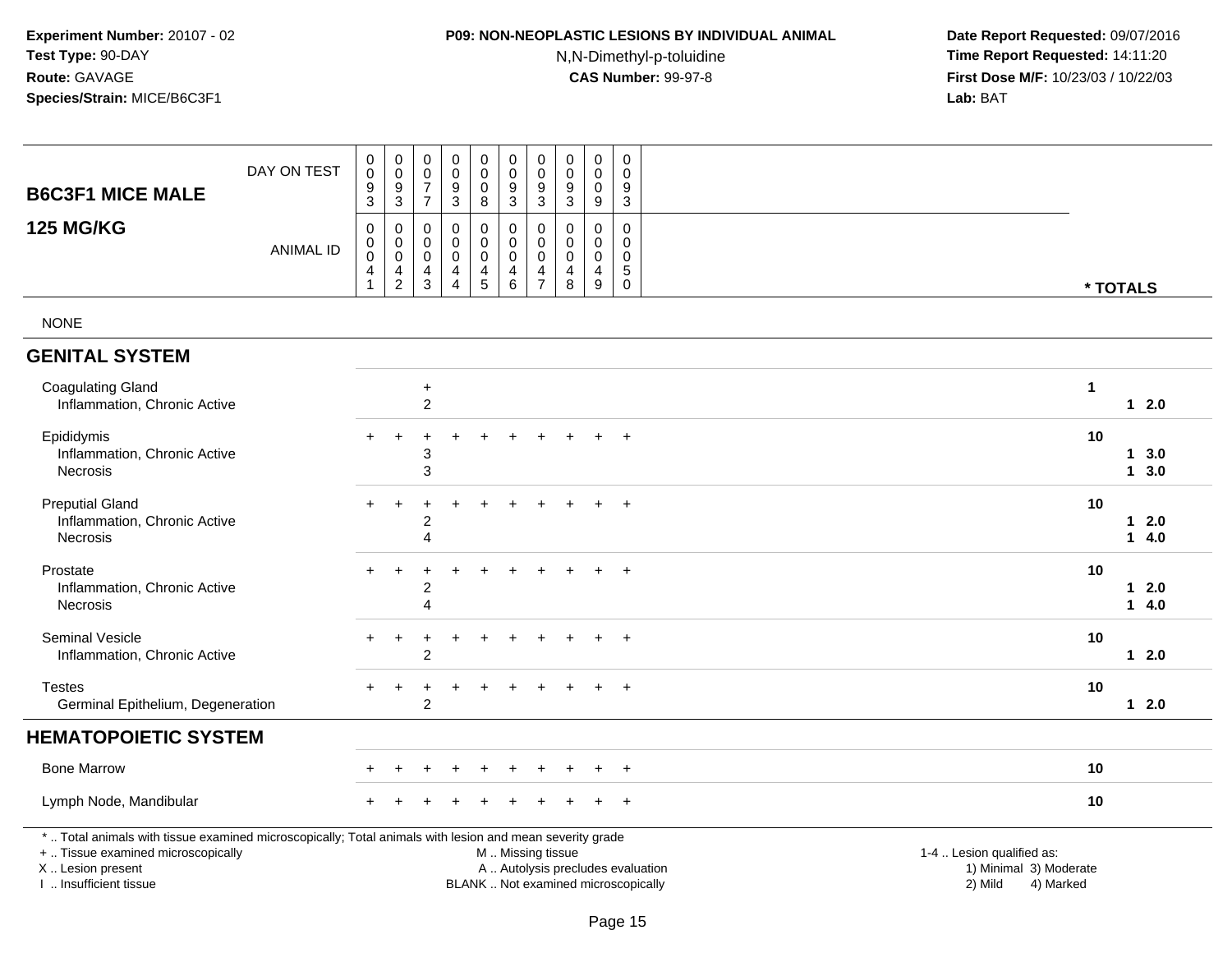### **P09: NON-NEOPLASTIC LESIONS BY INDIVIDUAL ANIMAL**

N,N-Dimethyl-p-toluidine

| DAY ON TEST<br><b>B6C3F1 MICE MALE</b>                                                                                                                                                        | $\pmb{0}$<br>$\overline{0}$<br>$\boldsymbol{9}$<br>$\overline{3}$             | $\pmb{0}$<br>$\,0\,$<br>$\boldsymbol{9}$<br>$\overline{3}$                  | $\,0\,$<br>$\ddot{\mathbf{0}}$<br>$\overline{7}$<br>$\overline{7}$ | $\pmb{0}$<br>$\ddot{\mathbf{0}}$<br>$\frac{9}{3}$     | $\pmb{0}$<br>$\ddot{\mathbf{0}}$<br>0<br>8                                  | $\pmb{0}$<br>$\overline{0}$<br>$9\,$<br>$\overline{3}$       | 0<br>$\pmb{0}$<br>9<br>3                                | 0<br>$\pmb{0}$<br>$\boldsymbol{9}$<br>$\overline{3}$          | $\pmb{0}$<br>$\pmb{0}$<br>$\mathbf 0$<br>$\overline{9}$     | 0<br>$\mathbf 0$<br>9<br>$\overline{3}$                                  |                                                                |           |                |  |
|-----------------------------------------------------------------------------------------------------------------------------------------------------------------------------------------------|-------------------------------------------------------------------------------|-----------------------------------------------------------------------------|--------------------------------------------------------------------|-------------------------------------------------------|-----------------------------------------------------------------------------|--------------------------------------------------------------|---------------------------------------------------------|---------------------------------------------------------------|-------------------------------------------------------------|--------------------------------------------------------------------------|----------------------------------------------------------------|-----------|----------------|--|
| <b>125 MG/KG</b><br><b>ANIMAL ID</b>                                                                                                                                                          | $\boldsymbol{0}$<br>$\boldsymbol{0}$<br>$\overline{0}$<br>$\overline{4}$<br>1 | $\pmb{0}$<br>$\mathbf 0$<br>$\mathbf 0$<br>$\overline{4}$<br>$\overline{c}$ | $\mathbf 0$<br>$\mathbf 0$<br>0<br>4<br>3                          | $\mathsf{O}$<br>$\mathsf{O}$<br>$\mathbf 0$<br>4<br>4 | 0<br>$\mathbf 0$<br>$\ddot{\mathbf{0}}$<br>$\overline{4}$<br>$\overline{5}$ | $\pmb{0}$<br>$\mathbf 0$<br>$\pmb{0}$<br>$\overline{4}$<br>6 | 0<br>$\mathbf{0}$<br>$\mathbf 0$<br>4<br>$\overline{7}$ | $\mathbf 0$<br>$\Omega$<br>$\mathbf 0$<br>$\overline{4}$<br>8 | 0<br>$\mathbf 0$<br>0<br>$\overline{4}$<br>$\boldsymbol{9}$ | $\mathsf 0$<br>$\mathbf 0$<br>$\mathbf 0$<br>$\sqrt{5}$<br>$\mathbf 0$   |                                                                | * TOTALS  |                |  |
| Atrophy                                                                                                                                                                                       |                                                                               |                                                                             |                                                                    |                                                       | $\overline{c}$                                                              |                                                              |                                                         |                                                               | $\overline{2}$                                              |                                                                          |                                                                |           | 2.0            |  |
| Lymph Node, Mesenteric<br>Atrophy                                                                                                                                                             |                                                                               |                                                                             |                                                                    | $\overline{1}$                                        | $\ddot{}$<br>4                                                              | $\ddot{}$                                                    | +                                                       |                                                               | $\ddot{}$                                                   | $\ddot{}$<br>$\overline{c}$                                              |                                                                | 10        | 2, 3.0         |  |
| Spleen<br>Atrophy<br>Hematopoietic Cell Proliferation                                                                                                                                         | $+$                                                                           | $\ddot{}$                                                                   | 3                                                                  | $\ddot{}$<br>$\overline{c}$                           | $\ddot{}$<br>3                                                              |                                                              |                                                         |                                                               | $\div$<br>$\overline{A}$                                    | $\ddot{}$                                                                |                                                                | 10        | 3.3<br>$12.0$  |  |
| Thymus<br>Atrophy<br>Thymocyte, Necrosis                                                                                                                                                      | $\pm$<br>$\overline{2}$                                                       | $\ddot{}$<br>$\overline{2}$                                                 | $\ddot{}$<br>3<br>$\overline{2}$                                   | $\ddot{}$<br>$\overline{2}$                           | $\ddot{}$<br>4                                                              | 2                                                            | $\overline{2}$                                          | $\overline{2}$                                                | $\ddot{}$<br>3                                              | $+$<br>$\overline{2}$                                                    |                                                                | 10        | 3, 3.3<br>82.0 |  |
| <b>INTEGUMENTARY SYSTEM</b>                                                                                                                                                                   |                                                                               |                                                                             |                                                                    |                                                       |                                                                             |                                                              |                                                         |                                                               |                                                             |                                                                          |                                                                |           |                |  |
| <b>Mammary Gland</b>                                                                                                                                                                          | M                                                                             | M                                                                           | M                                                                  | M                                                     | M                                                                           |                                                              | M M                                                     |                                                               | M M M                                                       |                                                                          |                                                                | 0         |                |  |
| Skin<br>Subcutaneous Tissue, Inflammation, Chronic<br>Active                                                                                                                                  |                                                                               |                                                                             | 2                                                                  |                                                       |                                                                             |                                                              |                                                         |                                                               | $+$                                                         | $+$                                                                      |                                                                | 10        | $12.0$         |  |
| Subcutaneous Tissue, Necrosis                                                                                                                                                                 |                                                                               |                                                                             | 4                                                                  |                                                       |                                                                             |                                                              |                                                         |                                                               |                                                             |                                                                          |                                                                |           | 14.0           |  |
| <b>MUSCULOSKELETAL SYSTEM</b>                                                                                                                                                                 |                                                                               |                                                                             |                                                                    |                                                       |                                                                             |                                                              |                                                         |                                                               |                                                             |                                                                          |                                                                |           |                |  |
| <b>Bone</b>                                                                                                                                                                                   | $+$                                                                           |                                                                             |                                                                    |                                                       | ÷                                                                           | <b>+</b>                                                     | $\pm$                                                   |                                                               | $\ddot{}$                                                   | $+$                                                                      |                                                                | 10        |                |  |
| <b>NERVOUS SYSTEM</b>                                                                                                                                                                         |                                                                               |                                                                             |                                                                    |                                                       |                                                                             |                                                              |                                                         |                                                               |                                                             |                                                                          |                                                                |           |                |  |
| <b>Brain</b>                                                                                                                                                                                  | $\pm$                                                                         |                                                                             |                                                                    |                                                       |                                                                             |                                                              |                                                         |                                                               | $\ddot{}$                                                   | $+$                                                                      |                                                                | 10        |                |  |
| <b>RESPIRATORY SYSTEM</b>                                                                                                                                                                     |                                                                               |                                                                             |                                                                    |                                                       |                                                                             |                                                              |                                                         |                                                               |                                                             |                                                                          |                                                                |           |                |  |
| *  Total animals with tissue examined microscopically; Total animals with lesion and mean severity grade<br>+  Tissue examined microscopically<br>X  Lesion present<br>I  Insufficient tissue |                                                                               |                                                                             |                                                                    |                                                       |                                                                             | M  Missing tissue                                            |                                                         |                                                               |                                                             | A  Autolysis precludes evaluation<br>BLANK  Not examined microscopically | 1-4  Lesion qualified as:<br>1) Minimal 3) Moderate<br>2) Mild | 4) Marked |                |  |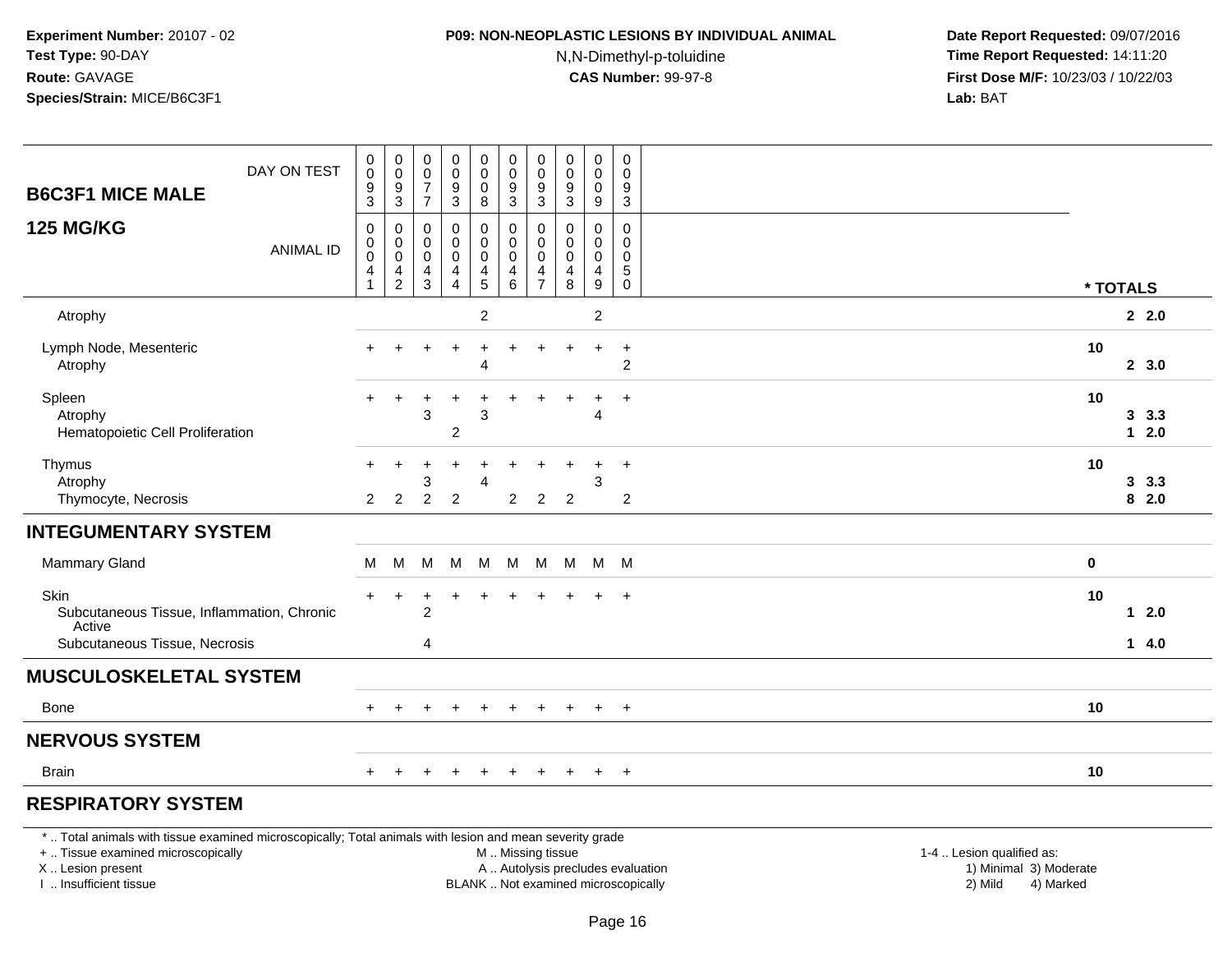### **P09: NON-NEOPLASTIC LESIONS BY INDIVIDUAL ANIMAL**

N,N-Dimethyl-p-toluidine

| DAY ON TEST<br><b>B6C3F1 MICE MALE</b>                                                                                                                                                        | $\mathbf 0$<br>$\mathbf 0$<br>9<br>3                          | $\pmb{0}$<br>$\mathbf 0$<br>9<br>$\mathbf{3}$        | 0<br>0<br>$\overline{7}$<br>$\overline{7}$ | $\pmb{0}$<br>$\pmb{0}$<br>$\boldsymbol{9}$<br>$\mathbf{3}$     | $\pmb{0}$<br>$\mathbf 0$<br>$\mathbf 0$<br>8                    | 0<br>$\mathbf 0$<br>9<br>$\mathbf{3}$          | $\mathbf 0$<br>$\mathbf 0$<br>9<br>3                          | $\pmb{0}$<br>$\mathbf 0$<br>$\boldsymbol{9}$<br>3 | $\mathbf 0$<br>$\mathbf 0$<br>$\mathbf 0$<br>9   | $\mathbf 0$<br>$\Omega$<br>9<br>$\mathbf{3}$   |                                                                                                                                                         |
|-----------------------------------------------------------------------------------------------------------------------------------------------------------------------------------------------|---------------------------------------------------------------|------------------------------------------------------|--------------------------------------------|----------------------------------------------------------------|-----------------------------------------------------------------|------------------------------------------------|---------------------------------------------------------------|---------------------------------------------------|--------------------------------------------------|------------------------------------------------|---------------------------------------------------------------------------------------------------------------------------------------------------------|
| <b>125 MG/KG</b><br><b>ANIMAL ID</b>                                                                                                                                                          | $\Omega$<br>$\mathbf 0$<br>$\mathbf 0$<br>4<br>$\overline{1}$ | 0<br>$\pmb{0}$<br>$\mathbf 0$<br>4<br>$\overline{c}$ | $\Omega$<br>0<br>0<br>4<br>3               | $\mathbf 0$<br>$\pmb{0}$<br>$\mathbf 0$<br>4<br>$\overline{4}$ | 0<br>$\mathbf 0$<br>$\mathbf 0$<br>$\overline{4}$<br>$\sqrt{5}$ | $\Omega$<br>$\pmb{0}$<br>$\mathbf 0$<br>4<br>6 | $\Omega$<br>$\mathbf 0$<br>$\mathbf 0$<br>4<br>$\overline{7}$ | 0<br>0<br>$\mathbf 0$<br>4<br>8                   | $\Omega$<br>$\mathbf 0$<br>$\mathbf 0$<br>4<br>9 | $\Omega$<br>0<br>0<br>$\mathbf 5$<br>$\pmb{0}$ | * TOTALS                                                                                                                                                |
| Lung<br>Alveolus, Infiltration Cellular, Histiocyte                                                                                                                                           | $+$<br>3                                                      |                                                      |                                            |                                                                |                                                                 | ÷                                              | $\overline{c}$                                                | 1                                                 | $\overline{4}$                                   | $\ddot{}$<br>$\overline{c}$<br>1               | 10<br>2.2.0<br>2.8                                                                                                                                      |
| Bronchiole, Epithelium, Degeneration<br>Bronchiole, Epithelium, Regeneration<br>Bronchus, Epithelium, Regeneration<br>Peribronchiolar, Inflammation, Chronic Active                           | 3<br>3                                                        | 3<br>3<br>2                                          | 3<br>3<br>$\overline{2}$                   | 3<br>$\mathbf{3}$<br>$\overline{2}$                            | 4<br>$\overline{2}$<br>3                                        | 3<br>3<br>$\overline{1}$                       | 3<br>3<br>$\overline{1}$                                      |                                                   | 3<br>$\overline{4}$                              | 3<br>$\overline{2}$                            | 10<br>2.7<br>9<br>3.0<br>1<br>92.2                                                                                                                      |
| Nose<br>Inflammation, Chronic Active<br>Glands, Hyperplasia<br>Olfactory Epithelium, Degeneration                                                                                             | 2<br>3                                                        | $\overline{c}$<br>$\ensuremath{\mathsf{3}}$          | 4                                          | $\overline{c}$<br>$\mathsf 3$                                  | $\mathsf 3$                                                     | $\overline{2}$<br>$\mathbf{3}$                 | ÷<br>$\boldsymbol{2}$<br>$\overline{c}$                       | $\overline{2}$<br>3                               | $\ddot{}$<br>$\overline{1}$                      | $+$<br>$\overline{c}$<br>$\overline{c}$        | 10<br>1 1.0<br>2.0<br>$\mathbf{7}$<br>9<br>2.9                                                                                                          |
| Olfactory Epithelium, Metaplasia<br>Respiratory Epithelium, Degeneration                                                                                                                      | $\overline{2}$                                                | $\overline{2}$                                       | $\overline{c}$                             | $\overline{c}$                                                 |                                                                 | 3                                              |                                                               | 2                                                 |                                                  | 3                                              | 2.3<br>6<br>$12.0$                                                                                                                                      |
| Trachea<br>Epithelium, Degeneration<br>Epithelium, Hyperplasia<br>Epithelium, Necrosis                                                                                                        |                                                               | $\div$<br>1                                          | ÷<br>$\overline{4}$                        | $\overline{ }$                                                 | ÷<br>4                                                          |                                                |                                                               |                                                   | 4                                                | $+$                                            | 10<br>2, 1.0<br>1<br>4.0<br>24.0                                                                                                                        |
| <b>SPECIAL SENSES SYSTEM</b>                                                                                                                                                                  |                                                               |                                                      |                                            |                                                                |                                                                 |                                                |                                                               |                                                   |                                                  |                                                |                                                                                                                                                         |
| Eye                                                                                                                                                                                           |                                                               |                                                      |                                            |                                                                |                                                                 |                                                |                                                               |                                                   |                                                  |                                                | 10                                                                                                                                                      |
| <b>Harderian Gland</b>                                                                                                                                                                        |                                                               |                                                      |                                            |                                                                |                                                                 |                                                |                                                               |                                                   | $\pm$                                            | $+$                                            | 10                                                                                                                                                      |
| <b>URINARY SYSTEM</b>                                                                                                                                                                         |                                                               |                                                      |                                            |                                                                |                                                                 |                                                |                                                               |                                                   |                                                  |                                                |                                                                                                                                                         |
| Kidney<br>Mineralization<br>Nephropathy                                                                                                                                                       |                                                               | $\div$                                               |                                            | $\pm$                                                          |                                                                 | -1                                             |                                                               | $\mathbf{1}$                                      |                                                  | $\overline{+}$                                 | 10<br>11.0<br>2, 1.0                                                                                                                                    |
| *  Total animals with tissue examined microscopically; Total animals with lesion and mean severity grade<br>+  Tissue examined microscopically<br>X  Lesion present<br>I  Insufficient tissue |                                                               |                                                      |                                            |                                                                |                                                                 | M  Missing tissue                              |                                                               |                                                   |                                                  |                                                | 1-4  Lesion qualified as:<br>A  Autolysis precludes evaluation<br>1) Minimal 3) Moderate<br>BLANK  Not examined microscopically<br>2) Mild<br>4) Marked |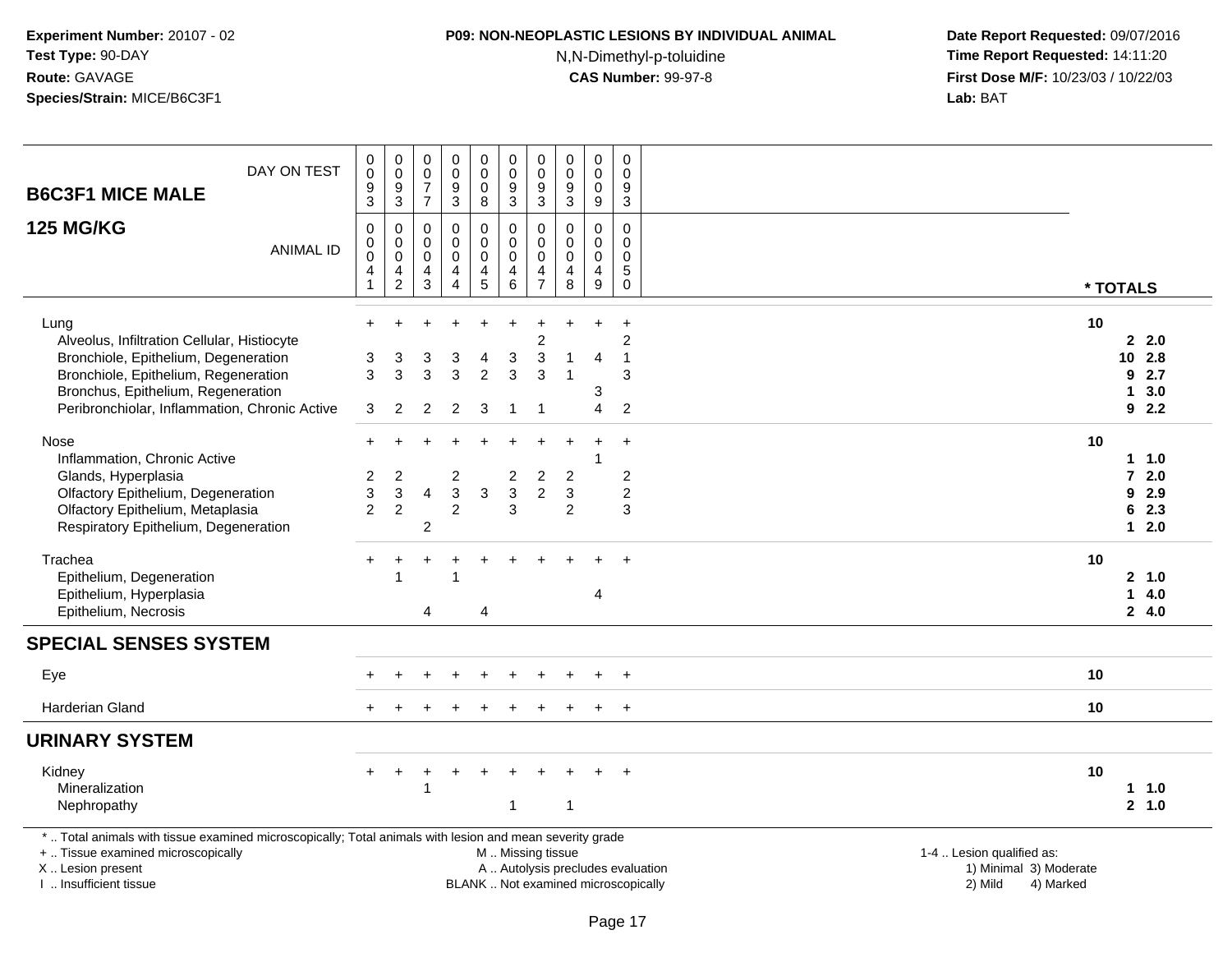### **P09: NON-NEOPLASTIC LESIONS BY INDIVIDUAL ANIMAL**

N,N-Dimethyl-p-toluidine

 **Date Report Requested:** 09/07/2016 **Time Report Requested:** 14:11:20 **First Dose M/F:** 10/23/03 / 10/22/03<br>**Lab:** BAT **Lab:** BAT

| <b>B6C3F1 MICE MALE</b> | DAY ON TEST      | U<br>0<br>9<br>◠ | 0<br>U<br>9<br>3                 | 0<br>U           | 0<br>0<br>9<br>ు      | 0<br>U<br>8                | 0<br>υ<br>9<br>3 | J | 0<br>$\sqrt{2}$<br>-3 | $\mathbf{0}$<br>0<br>υ<br>9 | 0<br>0<br>9<br>3      |          |
|-------------------------|------------------|------------------|----------------------------------|------------------|-----------------------|----------------------------|------------------|---|-----------------------|-----------------------------|-----------------------|----------|
| <b>125 MG/KG</b>        | <b>ANIMAL ID</b> | U<br>v<br>U      | $\mathbf{0}$<br>0<br>U<br>ົ<br>∠ | 0<br>U<br>U<br>3 | 0<br>0<br>0<br>4<br>4 | 0<br>v<br>4<br>$5^{\circ}$ | 0<br>υ<br>4<br>6 |   | 0<br>8                | 0<br>0<br>0<br>9            | 0<br>0<br>0<br>5<br>0 | * TOTALS |
| <b>Urinary Bladder</b>  |                  |                  |                                  |                  |                       |                            |                  |   |                       | ÷                           |                       | 10       |

\* .. Total animals with tissue examined microscopically; Total animals with lesion and mean severity grade

+ .. Tissue examined microscopically

X .. Lesion present

I .. Insufficient tissue

 M .. Missing tissueA .. Autolysis precludes evaluation

BLANK .. Not examined microscopically 2) Mild 4) Marked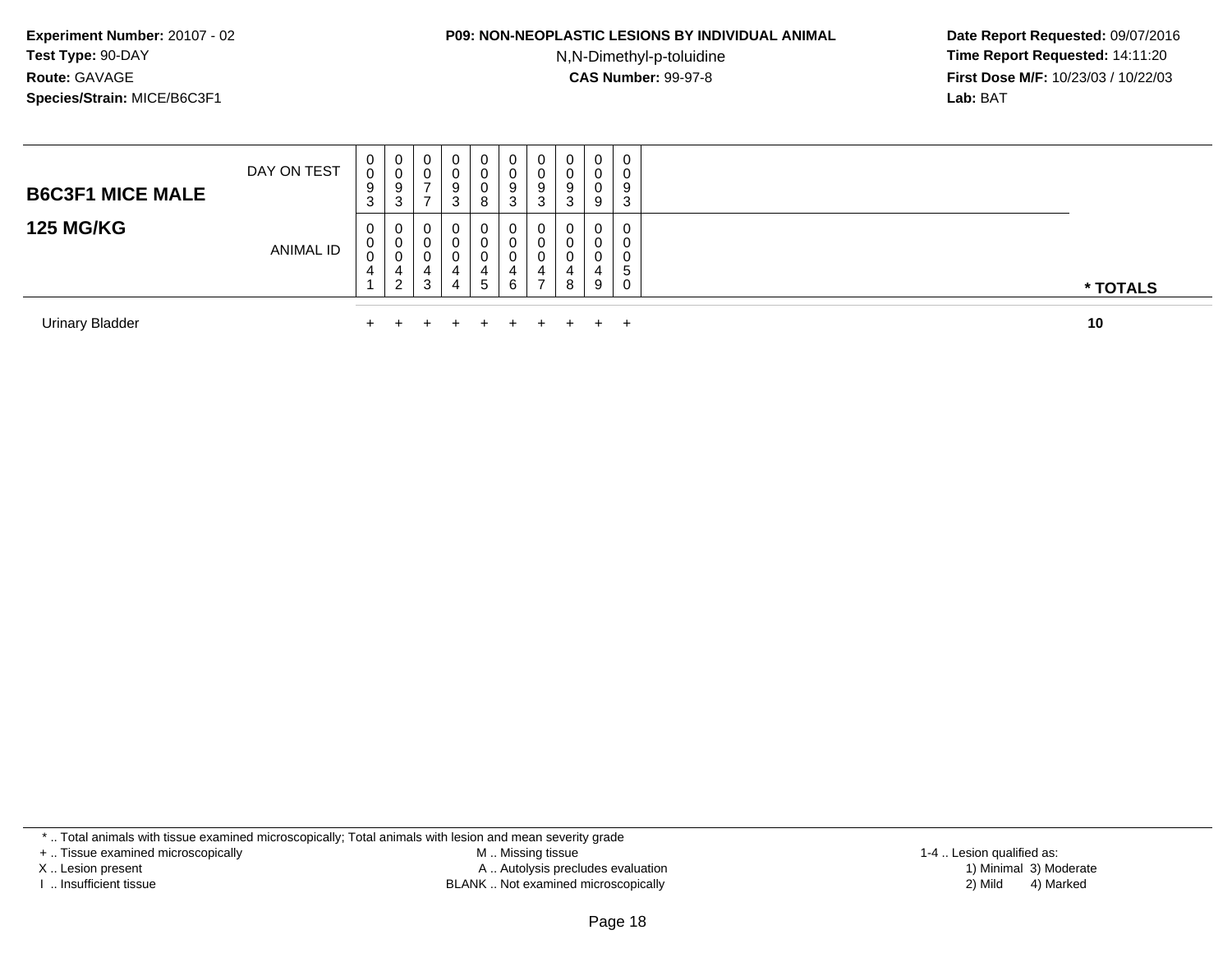## **P09: NON-NEOPLASTIC LESIONS BY INDIVIDUAL ANIMAL**

N,N-Dimethyl-p-toluidine

 **Date Report Requested:** 09/07/2016 **Time Report Requested:** 14:11:20 **First Dose M/F:** 10/23/03 / 10/22/03<br>**Lab:** BAT **Lab:** BAT

| <b>B6C3F1 MICE MALE</b>                                                                                                                        | DAY ON TEST      | $\pmb{0}$<br>$\mathsf 0$<br>0<br>3                 | $\pmb{0}$<br>$\pmb{0}$<br>$\boldsymbol{0}$<br>$\overline{3}$ | $\mathbf 0$<br>$\mathbf 0$<br>$\mathbf 0$<br>9 | $\pmb{0}$<br>$\mathbf 0$<br>$\mathbf 0$<br>3                                    | $\pmb{0}$<br>$\mathbf 0$<br>$\pmb{0}$<br>$\mathbf{3}$                    | $\pmb{0}$<br>0<br>0<br>$\mathbf{3}$              | $\pmb{0}$<br>$\mathbf 0$<br>$\mathbf 0$<br>$\sqrt{5}$  | $\mathbf 0$<br>$\mathbf 0$<br>0<br>$\mathbf{3}$                          | $\pmb{0}$<br>0<br>$\boldsymbol{9}$<br>$\overline{3}$ | $\mathbf 0$<br>$\mathbf 0$<br>$\mathbf 0$<br>$5\phantom{.0}$  |                           |                        |                   |
|------------------------------------------------------------------------------------------------------------------------------------------------|------------------|----------------------------------------------------|--------------------------------------------------------------|------------------------------------------------|---------------------------------------------------------------------------------|--------------------------------------------------------------------------|--------------------------------------------------|--------------------------------------------------------|--------------------------------------------------------------------------|------------------------------------------------------|---------------------------------------------------------------|---------------------------|------------------------|-------------------|
| <b>250 MG/KG</b>                                                                                                                               | <b>ANIMAL ID</b> | $\pmb{0}$<br>$\pmb{0}$<br>$\mathsf{O}\xspace$<br>5 | $\,0\,$<br>$\pmb{0}$<br>$\pmb{0}$<br>$\frac{5}{2}$           | 0<br>0<br>$\mathsf 0$<br>$\frac{5}{3}$         | $\mathbf 0$<br>$\mathbf 0$<br>$\pmb{0}$<br>$\sqrt{5}$<br>$\boldsymbol{\Lambda}$ | 0<br>$\mathbf 0$<br>$\mathsf 0$<br>$\begin{array}{c} 5 \\ 5 \end{array}$ | 0<br>$\mathbf 0$<br>$\pmb{0}$<br>$\sqrt{5}$<br>6 | 0<br>$\mathsf{O}\xspace$<br>$\pmb{0}$<br>$\frac{5}{7}$ | $\mathbf 0$<br>0<br>$\mathbf 0$<br>$\begin{array}{c} 5 \\ 8 \end{array}$ | 0<br>$\mathbf 0$<br>$\pmb{0}$<br>$\sqrt{5}$<br>$9\,$ | $\mathbf 0$<br>$\mathbf 0$<br>$\mathbf 0$<br>6<br>$\mathsf 0$ |                           | * TOTALS               |                   |
| <b>ALIMENTARY SYSTEM</b>                                                                                                                       |                  |                                                    |                                                              |                                                |                                                                                 |                                                                          |                                                  |                                                        |                                                                          |                                                      |                                                               |                           |                        |                   |
| Esophagus                                                                                                                                      |                  |                                                    |                                                              |                                                |                                                                                 |                                                                          |                                                  |                                                        |                                                                          | $\div$                                               | $+$                                                           |                           | 10                     |                   |
| Gallbladder                                                                                                                                    |                  |                                                    |                                                              |                                                |                                                                                 |                                                                          |                                                  |                                                        |                                                                          |                                                      | $\overline{+}$                                                |                           | 10                     |                   |
| Intestine Large, Cecum                                                                                                                         |                  |                                                    |                                                              |                                                |                                                                                 |                                                                          |                                                  |                                                        |                                                                          |                                                      | $\overline{+}$                                                |                           | 10                     |                   |
| Intestine Large, Colon                                                                                                                         |                  |                                                    |                                                              |                                                |                                                                                 |                                                                          |                                                  |                                                        |                                                                          |                                                      | $\overline{ }$                                                |                           | 10                     |                   |
| Intestine Large, Rectum                                                                                                                        |                  |                                                    |                                                              |                                                |                                                                                 |                                                                          |                                                  |                                                        |                                                                          |                                                      | $+$                                                           |                           | 10                     |                   |
| Intestine Small, Duodenum                                                                                                                      |                  |                                                    |                                                              |                                                |                                                                                 |                                                                          |                                                  |                                                        |                                                                          |                                                      | $\ddot{}$                                                     |                           | 10                     |                   |
| Intestine Small, Ileum                                                                                                                         |                  |                                                    |                                                              |                                                |                                                                                 |                                                                          |                                                  |                                                        |                                                                          |                                                      | $\ddot{}$                                                     |                           | 10                     |                   |
| Intestine Small, Jejunum                                                                                                                       |                  | $\pm$                                              |                                                              |                                                |                                                                                 |                                                                          |                                                  |                                                        |                                                                          | $\div$                                               | $+$                                                           |                           | 10                     |                   |
| Liver<br>Inflammation, Chronic Active<br><b>Tension Lipidosis</b>                                                                              |                  |                                                    |                                                              |                                                |                                                                                 | 2                                                                        |                                                  |                                                        |                                                                          | $\ddot{}$                                            | $+$                                                           |                           | 10<br>$\mathbf 1$<br>1 | 1.0<br>2.0        |
| Hepatocyte, Fatty Change<br>Hepatocyte, Necrosis<br>Hepatocyte, Vacuolization Cytoplasmic                                                      |                  | $\overline{2}$                                     | $\overline{2}$                                               | $\overline{c}$                                 | $\overline{c}$                                                                  | $\sqrt{2}$<br>$\overline{a}$                                             | $\overline{c}$                                   | 3<br>$\overline{c}$                                    | $\overline{2}$                                                           | $\ensuremath{\mathsf{3}}$                            | 3<br>$\overline{c}$                                           |                           | 8<br>4<br>$\mathbf{1}$ | 2.3<br>2.0<br>3.0 |
| Pancreas                                                                                                                                       |                  |                                                    |                                                              |                                                |                                                                                 |                                                                          |                                                  |                                                        |                                                                          |                                                      | $^{+}$                                                        |                           | 10                     |                   |
| Salivary Glands                                                                                                                                |                  |                                                    |                                                              |                                                |                                                                                 |                                                                          |                                                  |                                                        |                                                                          |                                                      | $\ddot{}$                                                     |                           | 10                     |                   |
| Stomach, Forestomach                                                                                                                           |                  |                                                    |                                                              |                                                |                                                                                 |                                                                          |                                                  |                                                        |                                                                          |                                                      | $\ddot{}$                                                     |                           | 10                     |                   |
| *  Total animals with tissue examined microscopically; Total animals with lesion and mean severity grade<br>+  Tissue examined microscopically |                  |                                                    |                                                              |                                                |                                                                                 |                                                                          | M  Missing tissue                                |                                                        |                                                                          |                                                      |                                                               | 1-4  Lesion qualified as: |                        |                   |

X .. Lesion present

I .. Insufficient tissue

BLANK .. Not examined microscopically

A .. Autolysis precludes evaluation and the series of the series of the series of the series of the series of the series of the series of the series of the series of the series of the series of the series of the series of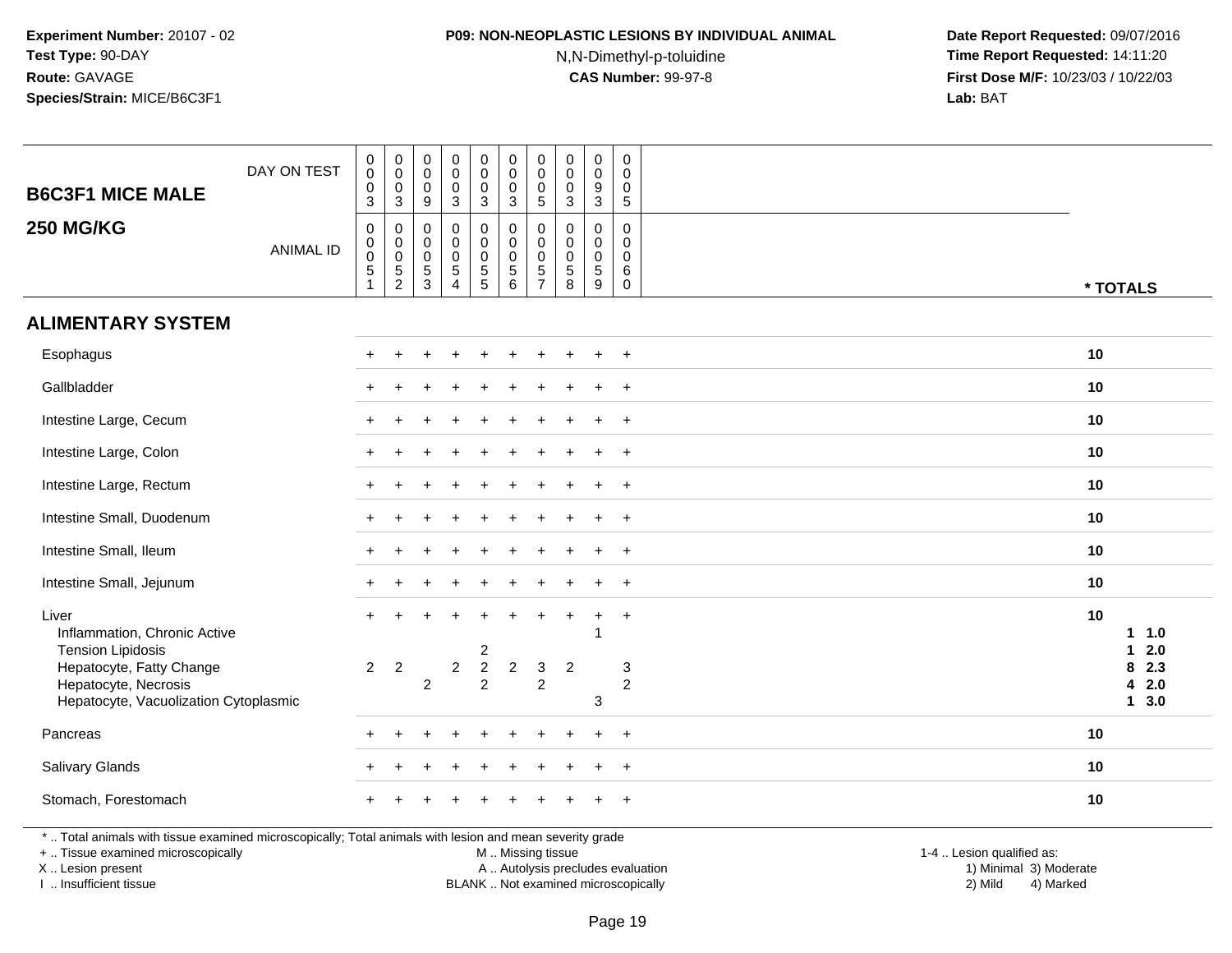### **P09: NON-NEOPLASTIC LESIONS BY INDIVIDUAL ANIMAL**

N,N-Dimethyl-p-toluidine

| <b>B6C3F1 MICE MALE</b>                                                                                                                                                                       | DAY ON TEST      | $_{\rm 0}^{\rm 0}$<br>$\pmb{0}$                                          | $_{\rm 0}^{\rm 0}$<br>$\mathsf 0$                              | $\boldsymbol{0}$<br>$\pmb{0}$<br>$\mathbf 0$                    | $\pmb{0}$<br>$\mathbf 0$<br>$\mathbf 0$                                              | $\pmb{0}$<br>$\ddot{\mathbf{0}}$<br>$\pmb{0}$                                  | $\pmb{0}$<br>$\ddot{\mathbf{0}}$<br>$\mathbf 0$                                                  | $\pmb{0}$<br>$\mathsf 0$<br>0                                      | $\pmb{0}$<br>$\mathsf 0$<br>0                                               | $\pmb{0}$<br>$\ddot{\mathbf{0}}$<br>$\boldsymbol{9}$                                        | $\mathbf 0$<br>$\mathbf 0$<br>0                                                  |                                                                             |          |
|-----------------------------------------------------------------------------------------------------------------------------------------------------------------------------------------------|------------------|--------------------------------------------------------------------------|----------------------------------------------------------------|-----------------------------------------------------------------|--------------------------------------------------------------------------------------|--------------------------------------------------------------------------------|--------------------------------------------------------------------------------------------------|--------------------------------------------------------------------|-----------------------------------------------------------------------------|---------------------------------------------------------------------------------------------|----------------------------------------------------------------------------------|-----------------------------------------------------------------------------|----------|
| <b>250 MG/KG</b>                                                                                                                                                                              | <b>ANIMAL ID</b> | $\overline{3}$<br>$\pmb{0}$<br>0<br>$\mathsf{O}\xspace$<br>$\frac{5}{1}$ | $\overline{3}$<br>0<br>$\,0\,$<br>$\mathbf 0$<br>$\frac{5}{2}$ | 9<br>$\mathbf 0$<br>$\mathbf 0$<br>$\mathbf 0$<br>$\frac{5}{3}$ | $\sqrt{3}$<br>$\mathbf 0$<br>$\Omega$<br>$\mathbf 0$<br>$\sqrt{5}$<br>$\overline{4}$ | $\overline{3}$<br>0<br>0<br>$\pmb{0}$<br>$\begin{array}{c} 5 \\ 5 \end{array}$ | $\mathbf{3}$<br>$\pmb{0}$<br>$\mathbf 0$<br>$\mathbf 0$<br>$\begin{array}{c} 5 \\ 6 \end{array}$ | $\overline{5}$<br>$\mathsf 0$<br>$\mathbf 0$<br>0<br>$\frac{5}{7}$ | $\mathbf{3}$<br>0<br>$\Omega$<br>0<br>$\begin{array}{c} 5 \\ 8 \end{array}$ | $\overline{3}$<br>$\mathbf 0$<br>$\mathbf 0$<br>$\mathbf 0$<br>$\sqrt{5}$<br>$\overline{9}$ | $\overline{5}$<br>$\mathbf 0$<br>$\mathbf{0}$<br>$\mathbf 0$<br>6<br>$\mathbf 0$ |                                                                             | * TOTALS |
| Stomach, Glandular                                                                                                                                                                            |                  | $+$                                                                      |                                                                |                                                                 |                                                                                      |                                                                                |                                                                                                  |                                                                    |                                                                             |                                                                                             | $\ddot{}$                                                                        | 10                                                                          |          |
| <b>CARDIOVASCULAR SYSTEM</b>                                                                                                                                                                  |                  |                                                                          |                                                                |                                                                 |                                                                                      |                                                                                |                                                                                                  |                                                                    |                                                                             |                                                                                             |                                                                                  |                                                                             |          |
| <b>Blood Vessel</b>                                                                                                                                                                           |                  | $\pm$                                                                    |                                                                |                                                                 | $\div$                                                                               | $\ddot{}$                                                                      | $\div$                                                                                           | $\pm$                                                              | $\div$                                                                      | $\div$                                                                                      | $^{+}$                                                                           | 10                                                                          |          |
| Heart<br>Mineralization                                                                                                                                                                       |                  | $+$                                                                      | $\ddot{}$                                                      | ÷                                                               | ÷                                                                                    | $\ddot{}$                                                                      | $\div$                                                                                           | $\div$                                                             | $\div$                                                                      | $\ddot{}$                                                                                   | $\ddot{}$<br>1                                                                   | 10                                                                          | 2, 1.0   |
| <b>ENDOCRINE SYSTEM</b>                                                                                                                                                                       |                  |                                                                          |                                                                |                                                                 |                                                                                      |                                                                                |                                                                                                  |                                                                    |                                                                             |                                                                                             |                                                                                  |                                                                             |          |
| <b>Adrenal Cortex</b><br><b>Accessory Adrenal Cortical Nodule</b>                                                                                                                             |                  | М                                                                        | $\ddot{}$<br>$\sqrt{2}$                                        | $\ddot{}$                                                       | $\pm$                                                                                | $\ddot{}$                                                                      |                                                                                                  |                                                                    |                                                                             |                                                                                             | $\ddot{}$                                                                        | $\boldsymbol{9}$                                                            | $12.0$   |
| Adrenal Medulla                                                                                                                                                                               |                  | M                                                                        | $+$                                                            |                                                                 |                                                                                      |                                                                                |                                                                                                  |                                                                    |                                                                             | ÷                                                                                           | $+$                                                                              | 9                                                                           |          |
| Islets, Pancreatic                                                                                                                                                                            |                  |                                                                          |                                                                |                                                                 |                                                                                      |                                                                                |                                                                                                  |                                                                    |                                                                             |                                                                                             | $\overline{1}$                                                                   | 10                                                                          |          |
| Parathyroid Gland                                                                                                                                                                             |                  | $\ddot{}$                                                                | $\ddot{}$                                                      |                                                                 | M                                                                                    | $\ddot{}$                                                                      |                                                                                                  |                                                                    |                                                                             |                                                                                             | $\overline{+}$                                                                   | 9                                                                           |          |
| <b>Pituitary Gland</b>                                                                                                                                                                        |                  | M                                                                        | $\div$                                                         |                                                                 |                                                                                      |                                                                                |                                                                                                  |                                                                    |                                                                             | $\ddot{}$                                                                                   | $+$                                                                              | 9                                                                           |          |
| <b>Thyroid Gland</b>                                                                                                                                                                          |                  | $+$                                                                      |                                                                |                                                                 |                                                                                      |                                                                                |                                                                                                  |                                                                    |                                                                             | $\ddot{}$                                                                                   | $+$                                                                              | 10                                                                          |          |
| <b>GENERAL BODY SYSTEM</b>                                                                                                                                                                    |                  |                                                                          |                                                                |                                                                 |                                                                                      |                                                                                |                                                                                                  |                                                                    |                                                                             |                                                                                             |                                                                                  |                                                                             |          |
| <b>NONE</b>                                                                                                                                                                                   |                  |                                                                          |                                                                |                                                                 |                                                                                      |                                                                                |                                                                                                  |                                                                    |                                                                             |                                                                                             |                                                                                  |                                                                             |          |
| <b>GENITAL SYSTEM</b>                                                                                                                                                                         |                  |                                                                          |                                                                |                                                                 |                                                                                      |                                                                                |                                                                                                  |                                                                    |                                                                             |                                                                                             |                                                                                  |                                                                             |          |
| Epididymis                                                                                                                                                                                    |                  | $+$                                                                      | $\pm$                                                          |                                                                 |                                                                                      | $\ddot{}$                                                                      |                                                                                                  |                                                                    |                                                                             | $+$                                                                                         | $+$                                                                              | 10                                                                          |          |
| *  Total animals with tissue examined microscopically; Total animals with lesion and mean severity grade<br>+  Tissue examined microscopically<br>X  Lesion present<br>I. Insufficient tissue |                  |                                                                          |                                                                |                                                                 |                                                                                      |                                                                                | M  Missing tissue<br>A  Autolysis precludes evaluation<br>BLANK  Not examined microscopically    |                                                                    |                                                                             |                                                                                             |                                                                                  | 1-4  Lesion qualified as:<br>1) Minimal 3) Moderate<br>2) Mild<br>4) Marked |          |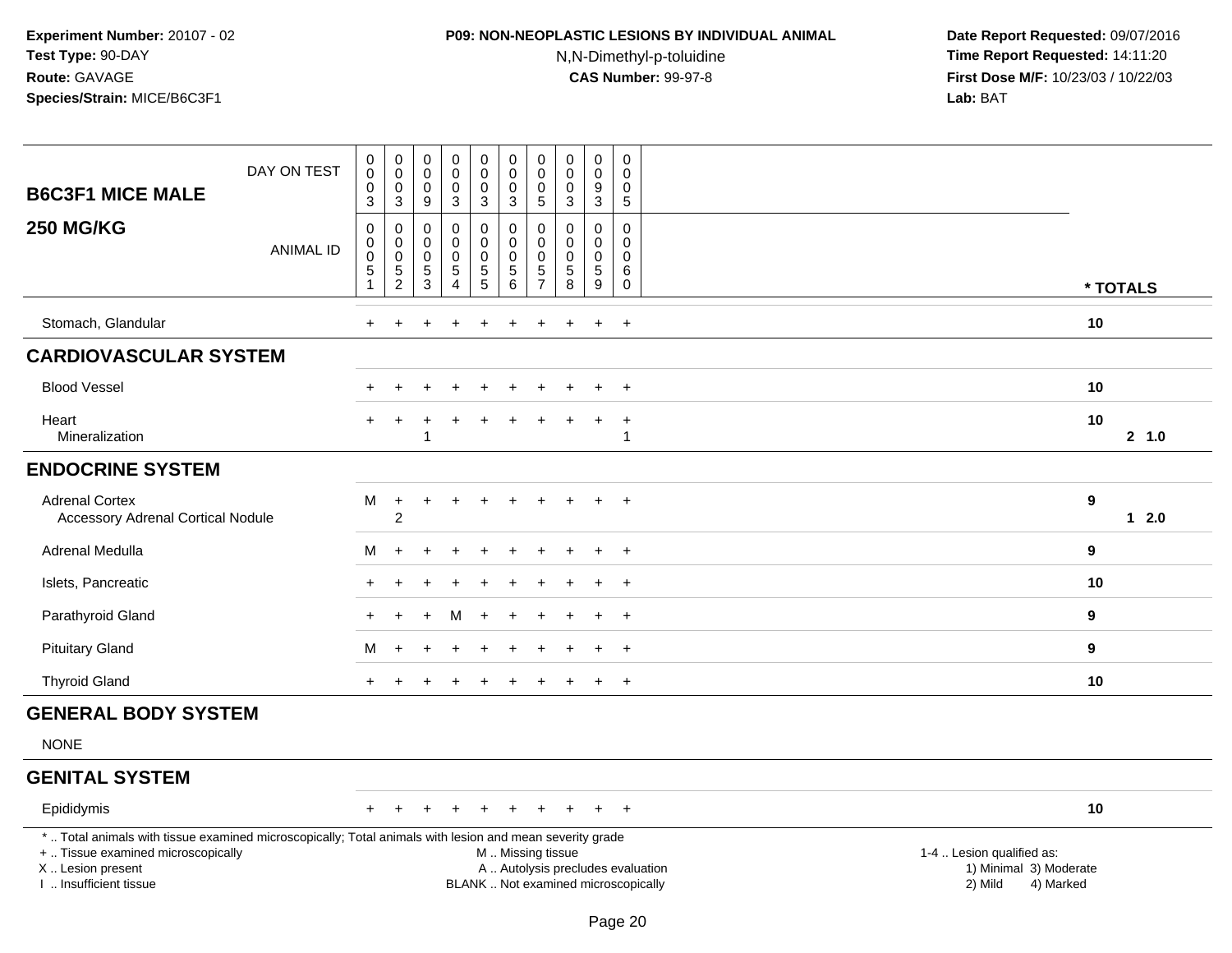### **P09: NON-NEOPLASTIC LESIONS BY INDIVIDUAL ANIMAL**

N,N-Dimethyl-p-toluidine

 **Date Report Requested:** 09/07/2016 **Time Report Requested:** 14:11:20 **First Dose M/F:** 10/23/03 / 10/22/03<br>**Lab:** BAT **Lab:** BAT

| <b>B6C3F1 MICE MALE</b>                                          | DAY ON TEST      | $\pmb{0}$<br>$\mathbf 0$<br>0<br>$\sqrt{3}$ | $_{\rm 0}^{\rm 0}$<br>$\pmb{0}$<br>$\mathbf 3$                   | $\pmb{0}$<br>$\pmb{0}$<br>$\mathbf 0$<br>$\boldsymbol{9}$                          | $\pmb{0}$<br>$\pmb{0}$<br>$\pmb{0}$<br>$\mathbf{3}$  | $\pmb{0}$<br>$\mathbf 0$<br>$\mathbf 0$<br>3    | $\pmb{0}$<br>$\mathbf 0$<br>$\pmb{0}$<br>$\sqrt{3}$                  | $\mathbf 0$<br>$\pmb{0}$<br>0<br>$\sqrt{5}$                               | $\pmb{0}$<br>$\mathbf 0$<br>$\mathbf 0$<br>$\ensuremath{\mathsf{3}}$ | 0<br>$\pmb{0}$<br>$\boldsymbol{9}$<br>3                        | $\pmb{0}$<br>0<br>0<br>$5\,$                        |              |             |                      |
|------------------------------------------------------------------|------------------|---------------------------------------------|------------------------------------------------------------------|------------------------------------------------------------------------------------|------------------------------------------------------|-------------------------------------------------|----------------------------------------------------------------------|---------------------------------------------------------------------------|----------------------------------------------------------------------|----------------------------------------------------------------|-----------------------------------------------------|--------------|-------------|----------------------|
| <b>250 MG/KG</b>                                                 | <b>ANIMAL ID</b> | 0<br>$\mathbf 0$<br>$\pmb{0}$<br>$\sqrt{5}$ | 0<br>$\mathsf{O}\xspace$<br>$\mathsf{O}\xspace$<br>$\frac{5}{2}$ | $\mathbf 0$<br>$\mathbf 0$<br>$\boldsymbol{0}$<br>$\overline{5}$<br>$\overline{3}$ | 0<br>$\pmb{0}$<br>$\mathbf 0$<br>$\overline{5}$<br>4 | 0<br>$\mathbf 0$<br>$\pmb{0}$<br>$\overline{5}$ | 0<br>$\mathsf 0$<br>$\mathbf 0$<br>$\overline{5}$<br>$6\overline{6}$ | $\mathbf 0$<br>$\mathbf 0$<br>$\mathbf 0$<br>$\sqrt{5}$<br>$\overline{7}$ | 0<br>$\Omega$<br>$\mathbf 0$<br>$\sqrt{5}$<br>8                      | 0<br>$\mathbf 0$<br>$\mathsf{O}\xspace$<br>5<br>$\overline{9}$ | 0<br>$\mathbf 0$<br>$\mathbf 0$<br>6<br>$\mathbf 0$ |              | * TOTALS    |                      |
| <b>Preputial Gland</b>                                           |                  | $\ddot{}$                                   | ÷                                                                |                                                                                    | $\ddot{}$                                            | $\ddot{}$                                       | $\ddot{}$                                                            | ÷                                                                         | ÷.                                                                   | $\ddot{}$                                                      | $+$                                                 | 10           |             |                      |
| Prostate                                                         |                  |                                             |                                                                  |                                                                                    |                                                      |                                                 |                                                                      |                                                                           |                                                                      | $\ddot{}$                                                      | $+$                                                 | 10           |             |                      |
| <b>Seminal Vesicle</b>                                           |                  |                                             |                                                                  |                                                                                    |                                                      |                                                 |                                                                      |                                                                           |                                                                      | $\ddot{}$                                                      | $\ddot{}$                                           | 10           |             |                      |
| <b>Testes</b>                                                    |                  |                                             |                                                                  |                                                                                    |                                                      |                                                 |                                                                      |                                                                           |                                                                      | $\ddot{}$                                                      | $+$                                                 | 10           |             |                      |
| <b>HEMATOPOIETIC SYSTEM</b>                                      |                  |                                             |                                                                  |                                                                                    |                                                      |                                                 |                                                                      |                                                                           |                                                                      |                                                                |                                                     |              |             |                      |
| <b>Bone Marrow</b>                                               |                  |                                             |                                                                  |                                                                                    |                                                      |                                                 |                                                                      |                                                                           |                                                                      |                                                                | $\ddot{}$                                           | 10           |             |                      |
| Lymph Node<br>Bronchial, Atrophy<br>Inguinal, Necrosis, Lymphoid |                  | $+$<br>$\overline{2}$                       |                                                                  |                                                                                    |                                                      |                                                 |                                                                      |                                                                           | $\ddot{}$<br>$\overline{2}$                                          |                                                                |                                                     | $\mathbf{2}$ | $\mathbf 1$ | 2.0<br>$1 \quad 2.0$ |
| Lymph Node, Mandibular<br>Atrophy<br>Necrosis, Lymphoid          |                  | $\ddot{}$<br>$\overline{2}$                 | $\ddot{}$<br>$\overline{2}$                                      | 2                                                                                  | $\overline{2}$                                       | $\overline{2}$                                  | $\ddot{}$<br>$\overline{2}$                                          | +<br>2                                                                    | M                                                                    | $\ddot{}$                                                      | $+$                                                 | 9            |             | 2.2.0<br>52.0        |
| Lymph Node, Mesenteric<br>Atrophy<br>Necrosis, Lymphoid          |                  | $+$<br>$\overline{2}$                       | $+$<br>$\overline{2}$                                            | M                                                                                  | $\ddot{}$<br>$\overline{2}$                          | $+$<br>$\overline{2}$                           | $\ddot{}$<br>$\overline{1}$                                          | $\ddot{}$<br>$\overline{a}$                                               | $\ddot{}$<br>$\overline{2}$                                          | $\ddot{}$                                                      | $+$                                                 | 9            |             | 2.2.0<br>$5 \t1.8$   |
| Spleen<br>Atrophy<br>Lymphoid Follicle, Necrosis                 |                  | $\ddot{}$<br>$\ensuremath{\mathsf{3}}$<br>2 | +<br>3<br>$\overline{c}$                                         | $\ddot{}$<br>4                                                                     | $\ddot{}$<br>$\overline{c}$<br>$\overline{c}$        | +<br>$\overline{2}$                             | $\ddot{}$<br>$\sqrt{3}$<br>$\overline{c}$                            | 3                                                                         | $\ddot{}$<br>$\mathbf{3}$<br>3                                       | +                                                              | $\ddot{}$<br>3                                      | 10           |             | 8, 3.0<br>62.2       |
| Thymus<br>Atrophy                                                |                  |                                             |                                                                  | 4                                                                                  |                                                      |                                                 | $\ddot{}$                                                            | $\mathfrak{S}$                                                            |                                                                      | $\ddot{}$                                                      | $\ddot{}$<br>$\mathbf{3}$                           | 10           |             | 3.3.3                |

+ .. Tissue examined microscopically

X .. Lesion present

I .. Insufficient tissue

M .. Missing tissue

A .. Autolysis precludes evaluation 1999 (1999) 1999 (1999) 1999 (1999) 1999 (1999) 1999 (1999) 1999 (1999) 1<br>1) Minimal 3) Mild 3) Mild 3) Mild 3) Mild 3, 2009 (1999) 1999 (1999) 1999 (1999) 1999 (1999) 1999 (1999) 199 BLANK .. Not examined microscopically 2) Mild 4) Marked

1-4 .. Lesion qualified as: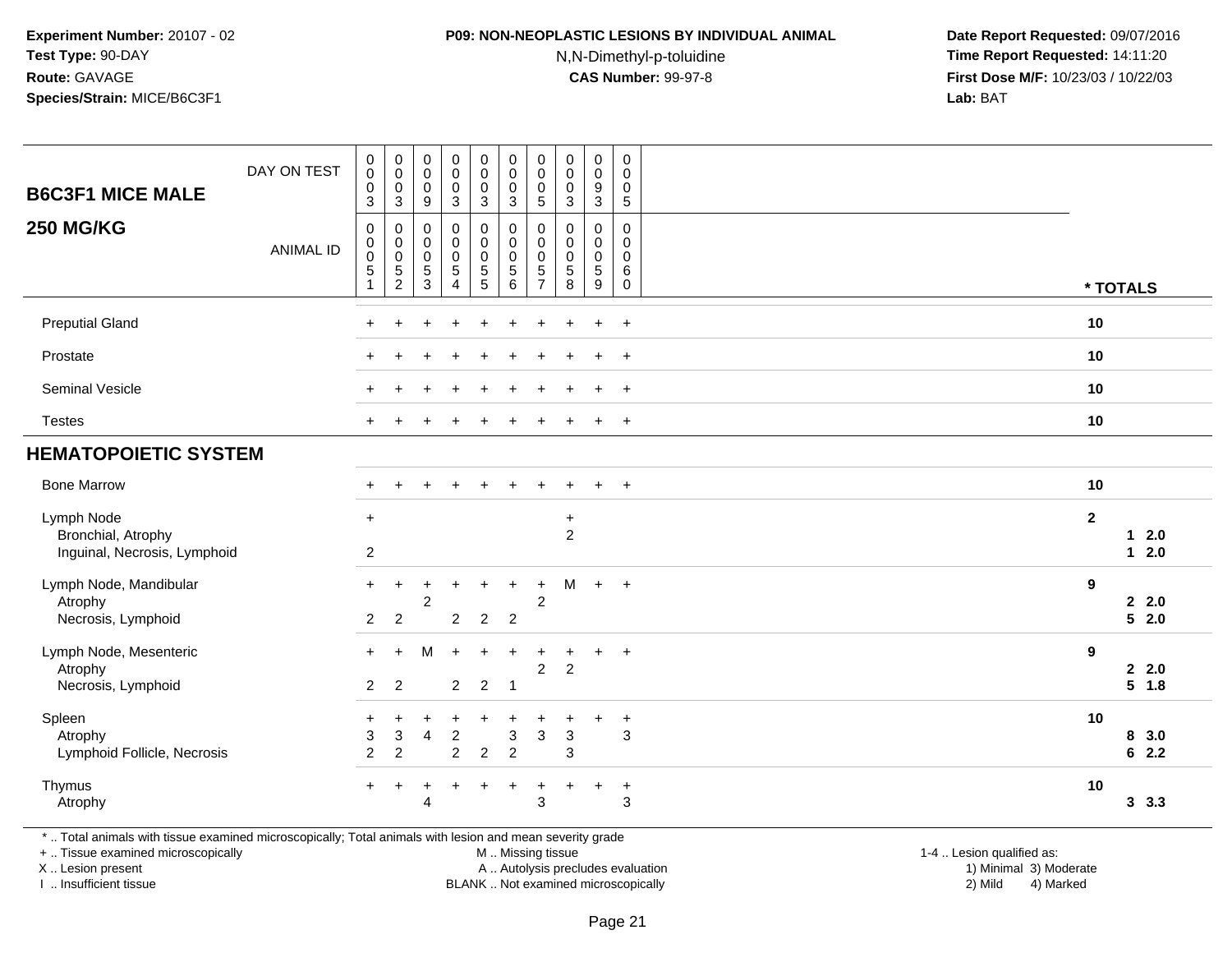# **P09: NON-NEOPLASTIC LESIONS BY INDIVIDUAL ANIMAL**

N,N-Dimethyl-p-toluidine

 **Date Report Requested:** 09/07/2016 **Time Report Requested:** 14:11:20 **First Dose M/F:** 10/23/03 / 10/22/03<br>**Lab:** BAT **Lab:** BAT

| <b>B6C3F1 MICE MALE</b><br><b>250 MG/KG</b>                                                                                                                                                                                            | DAY ON TEST<br><b>ANIMAL ID</b> | $\begin{smallmatrix} 0\\0 \end{smallmatrix}$<br>$\pmb{0}$<br>3<br>0<br>$\mathbf 0$<br>$\pmb{0}$<br>$\overline{5}$<br>1 | $\pmb{0}$<br>$\mathsf 0$<br>$\pmb{0}$<br>$\mathsf 3$<br>0<br>0<br>$\mathbf 0$<br>$\,$ 5 $\,$<br>2 | $\pmb{0}$<br>$\mathsf{O}$<br>$\mathbf 0$<br>$9\,$<br>$\mathbf 0$<br>$\pmb{0}$<br>$\mathbf 0$<br>$\sqrt{5}$<br>3 | $\begin{smallmatrix}0\0\0\end{smallmatrix}$<br>$\mathbf 0$<br>3<br>0<br>$\mathbf 0$<br>$\bar{0}$<br>$\overline{5}$<br>$\overline{4}$ | $\begin{smallmatrix}0\0\0\end{smallmatrix}$<br>$\mathsf{O}$<br>$\mathbf{3}$<br>$\pmb{0}$<br>$\mathsf{O}\xspace$<br>$\ddot{\mathbf{0}}$<br>$\frac{5}{5}$ | $_{\rm 0}^{\rm 0}$<br>$\pmb{0}$<br>$\mathbf{3}$<br>$\mathsf{O}\xspace$<br>$\pmb{0}$<br>$\pmb{0}$<br>$\overline{5}$ 6 | $\begin{smallmatrix} 0\\0 \end{smallmatrix}$<br>$\mathbf 0$<br>$\sqrt{5}$<br>0<br>$\mathbf 0$<br>$\mathbf 0$<br>$\,$ 5 $\,$<br>$\overline{7}$ | $\begin{smallmatrix}0\\0\end{smallmatrix}$<br>$\mathbf 0$<br>$\mathbf{3}$<br>$\mathbf 0$<br>$\mathbf 0$<br>$\ddot{\mathbf{0}}$<br>$\overline{5}$<br>8 | $\begin{smallmatrix}0\0\0\end{smallmatrix}$<br>9<br>3<br>0<br>$\mathbf 0$<br>$\mathbf 0$<br>5<br>9 | $\pmb{0}$<br>$\mathsf{O}\xspace$<br>$\mathsf{O}\xspace$<br>$5\,$<br>0<br>$\mathsf{O}\xspace$<br>0<br>6<br>$\mathbf 0$ |    | * TOTALS                    |                                        |
|----------------------------------------------------------------------------------------------------------------------------------------------------------------------------------------------------------------------------------------|---------------------------------|------------------------------------------------------------------------------------------------------------------------|---------------------------------------------------------------------------------------------------|-----------------------------------------------------------------------------------------------------------------|--------------------------------------------------------------------------------------------------------------------------------------|---------------------------------------------------------------------------------------------------------------------------------------------------------|----------------------------------------------------------------------------------------------------------------------|-----------------------------------------------------------------------------------------------------------------------------------------------|-------------------------------------------------------------------------------------------------------------------------------------------------------|----------------------------------------------------------------------------------------------------|-----------------------------------------------------------------------------------------------------------------------|----|-----------------------------|----------------------------------------|
| Thymocyte, Necrosis                                                                                                                                                                                                                    |                                 | 4                                                                                                                      | $\overline{4}$                                                                                    |                                                                                                                 | 4                                                                                                                                    | 4                                                                                                                                                       | $\overline{4}$                                                                                                       |                                                                                                                                               | 4                                                                                                                                                     |                                                                                                    | $\overline{2}$                                                                                                        |    |                             | 73.7                                   |
| <b>INTEGUMENTARY SYSTEM</b>                                                                                                                                                                                                            |                                 |                                                                                                                        |                                                                                                   |                                                                                                                 |                                                                                                                                      |                                                                                                                                                         |                                                                                                                      |                                                                                                                                               |                                                                                                                                                       |                                                                                                    |                                                                                                                       |    |                             |                                        |
| <b>Mammary Gland</b>                                                                                                                                                                                                                   |                                 | М                                                                                                                      | М                                                                                                 | M                                                                                                               | M                                                                                                                                    | M                                                                                                                                                       |                                                                                                                      | M M                                                                                                                                           | M M M                                                                                                                                                 |                                                                                                    |                                                                                                                       | 0  |                             |                                        |
| Skin                                                                                                                                                                                                                                   |                                 |                                                                                                                        |                                                                                                   |                                                                                                                 |                                                                                                                                      |                                                                                                                                                         |                                                                                                                      |                                                                                                                                               |                                                                                                                                                       | $\ddot{}$                                                                                          | $\overline{+}$                                                                                                        | 10 |                             |                                        |
| <b>MUSCULOSKELETAL SYSTEM</b>                                                                                                                                                                                                          |                                 |                                                                                                                        |                                                                                                   |                                                                                                                 |                                                                                                                                      |                                                                                                                                                         |                                                                                                                      |                                                                                                                                               |                                                                                                                                                       |                                                                                                    |                                                                                                                       |    |                             |                                        |
| Bone                                                                                                                                                                                                                                   |                                 |                                                                                                                        |                                                                                                   |                                                                                                                 |                                                                                                                                      |                                                                                                                                                         |                                                                                                                      |                                                                                                                                               |                                                                                                                                                       | $\ddot{}$                                                                                          | $+$                                                                                                                   | 10 |                             |                                        |
| <b>NERVOUS SYSTEM</b>                                                                                                                                                                                                                  |                                 |                                                                                                                        |                                                                                                   |                                                                                                                 |                                                                                                                                      |                                                                                                                                                         |                                                                                                                      |                                                                                                                                               |                                                                                                                                                       |                                                                                                    |                                                                                                                       |    |                             |                                        |
| <b>Brain</b>                                                                                                                                                                                                                           |                                 |                                                                                                                        |                                                                                                   |                                                                                                                 |                                                                                                                                      |                                                                                                                                                         |                                                                                                                      |                                                                                                                                               |                                                                                                                                                       | $\div$                                                                                             | $\overline{+}$                                                                                                        | 10 |                             |                                        |
| <b>RESPIRATORY SYSTEM</b>                                                                                                                                                                                                              |                                 |                                                                                                                        |                                                                                                   |                                                                                                                 |                                                                                                                                      |                                                                                                                                                         |                                                                                                                      |                                                                                                                                               |                                                                                                                                                       |                                                                                                    |                                                                                                                       |    |                             |                                        |
| Lung<br>Bronchiole, Epithelium, Degeneration<br>Bronchiole, Epithelium, Regeneration<br>Peribronchiolar, Inflammation, Chronic Active                                                                                                  |                                 |                                                                                                                        | 3<br>1                                                                                            | $\overline{4}$<br>4<br>2                                                                                        | $\overline{2}$                                                                                                                       | +<br>$\overline{2}$                                                                                                                                     | -1                                                                                                                   | $\overline{2}$<br>$\overline{2}$                                                                                                              | $\mathbf{3}$<br>2                                                                                                                                     | $\overline{4}$<br>$\overline{4}$                                                                   | $\overline{4}$<br>$\overline{c}$<br>$\overline{2}$                                                                    | 10 | 8<br>3                      | 3.0<br>3.3<br>$6$ 1.7                  |
| Nose<br>Foreign Body<br>Inflammation, Chronic Active<br>Glands, Hyperplasia<br>Olfactory Epithelium, Degeneration<br>Olfactory Epithelium, Metaplasia<br><b>Olfactory Epithelium, Necrosis</b><br>Respiratory Epithelium, Degeneration |                                 | $\mathcal{P}$<br>2                                                                                                     | $\mathfrak{p}$                                                                                    | 3<br>$\overline{2}$                                                                                             | $\overline{2}$                                                                                                                       | 2                                                                                                                                                       | $\overline{2}$                                                                                                       | 4                                                                                                                                             | $\overline{2}$                                                                                                                                        | $\ddot{}$<br>X<br>$\boldsymbol{2}$<br>$\overline{c}$<br>$\overline{4}$                             | $\ddot{}$<br>3                                                                                                        | 10 | 8<br>1<br>$\mathbf{2}$<br>1 | 2.3<br>2.0<br>2.0<br>4.0<br>4.0<br>2.0 |

\* .. Total animals with tissue examined microscopically; Total animals with lesion and mean severity grade

+ .. Tissue examined microscopically

X .. Lesion present

I .. Insufficient tissue

M .. Missing tissue

A .. Autolysis precludes evaluation

BLANK .. Not examined microscopically 2) Mild 4) Marked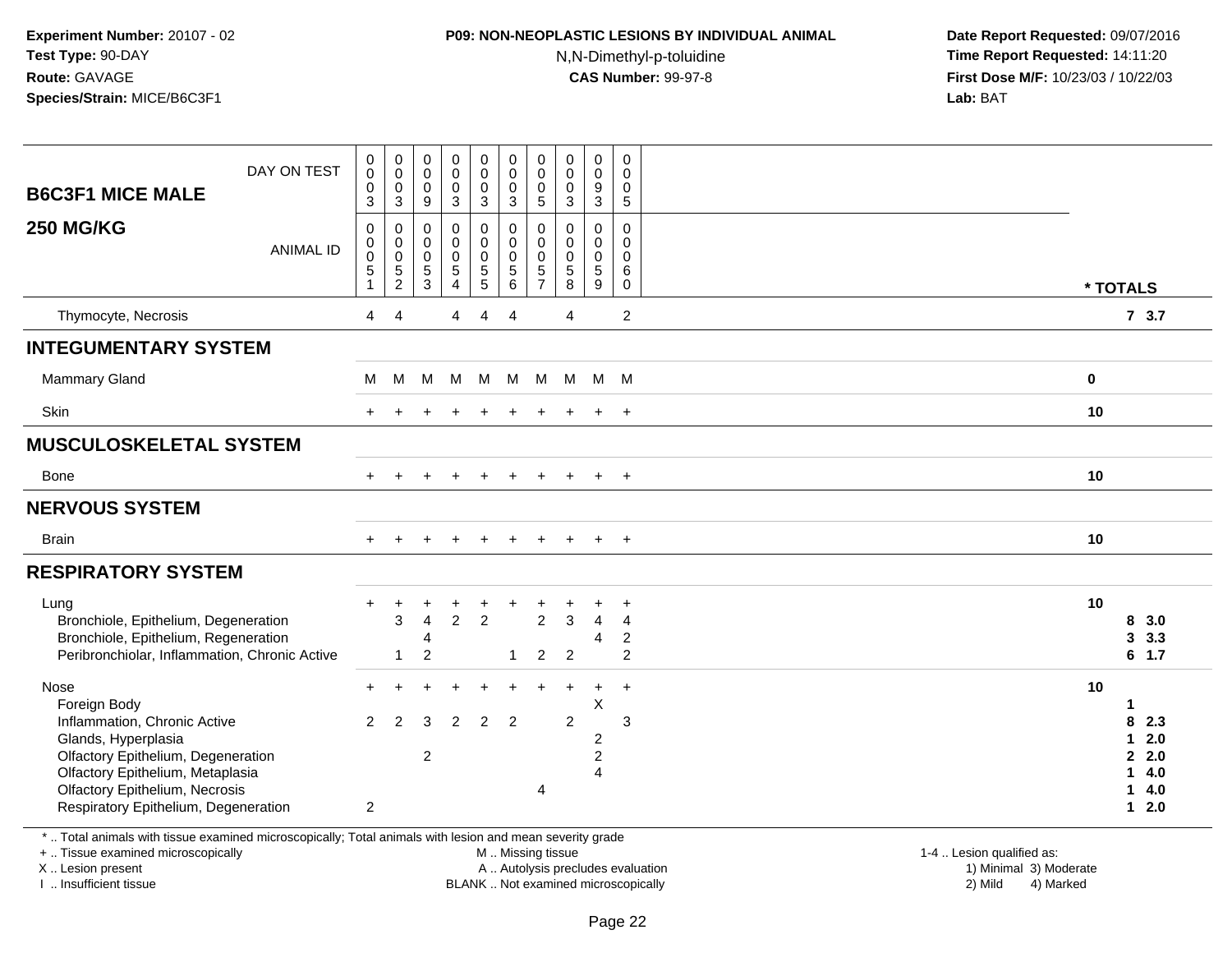## **P09: NON-NEOPLASTIC LESIONS BY INDIVIDUAL ANIMAL**

N,N-Dimethyl-p-toluidine

 **Date Report Requested:** 09/07/2016 **Time Report Requested:** 14:11:20 **First Dose M/F:** 10/23/03 / 10/22/03<br>**Lab:** BAT **Lab:** BAT

| <b>B6C3F1 MICE MALE</b><br><b>250 MG/KG</b>              | DAY ON TEST<br><b>ANIMAL ID</b> | $\pmb{0}$<br>$\mathbf 0$<br>$\mathbf 0$<br>3<br>0<br>0<br>$\pmb{0}$<br>$\overline{5}$ | $_{\rm 0}^{\rm 0}$<br>$\pmb{0}$<br>$\sqrt{3}$<br>$\begin{matrix} 0 \\ 0 \\ 0 \\ 5 \end{matrix}$<br>$\overline{2}$ | $_{\rm 0}^{\rm 0}$<br>$\pmb{0}$<br>9<br>0<br>$_{\rm 0}^{\rm 0}$<br>$\sqrt{5}$<br>3 | $\begin{smallmatrix}0\0\0\end{smallmatrix}$<br>$\pmb{0}$<br>$\mathbf{3}$<br>0<br>$\mathbf 0$<br>$\pmb{0}$<br>$\sqrt{5}$<br>4 | $\begin{smallmatrix}0\0\0\end{smallmatrix}$<br>$\pmb{0}$<br>$\sqrt{3}$<br>0<br>$\pmb{0}$<br>$\pmb{0}$<br>$\sqrt{5}$<br>$5\phantom{.0}$ | $_{\rm 0}^{\rm 0}$<br>$\pmb{0}$<br>$\sqrt{3}$<br>0<br>$\pmb{0}$<br>$\pmb{0}$<br>$\mathbf 5$<br>$\,6$ | $\begin{smallmatrix} 0\\0 \end{smallmatrix}$<br>$\pmb{0}$<br>$\,$ 5 $\,$<br>0<br>$\pmb{0}$<br>$\pmb{0}$<br>$\sqrt{5}$<br>$\overline{ }$ | $_{\rm 0}^{\rm 0}$<br>$\pmb{0}$<br>3<br>$\pmb{0}$<br>$\pmb{0}$<br>5<br>8 | $\mathbf 0$<br>$\bar{0}$<br>9<br>3<br>0<br>$\mathbf 0$<br>$\pmb{0}$<br>5<br>9 | $\mathbf 0$<br>$\mathbf 0$<br>0<br>5<br>0<br>0<br>0<br>6<br>$\mathbf 0$ | * TOTALS |              |
|----------------------------------------------------------|---------------------------------|---------------------------------------------------------------------------------------|-------------------------------------------------------------------------------------------------------------------|------------------------------------------------------------------------------------|------------------------------------------------------------------------------------------------------------------------------|----------------------------------------------------------------------------------------------------------------------------------------|------------------------------------------------------------------------------------------------------|-----------------------------------------------------------------------------------------------------------------------------------------|--------------------------------------------------------------------------|-------------------------------------------------------------------------------|-------------------------------------------------------------------------|----------|--------------|
| Respiratory Epithelium, Necrosis                         |                                 |                                                                                       |                                                                                                                   |                                                                                    |                                                                                                                              |                                                                                                                                        |                                                                                                      | 4                                                                                                                                       |                                                                          |                                                                               |                                                                         |          | 14.0         |
| Trachea<br>Inflammation, Chronic<br>Epithelium, Necrosis |                                 | 4                                                                                     | 4                                                                                                                 | 2                                                                                  | 4                                                                                                                            | 4                                                                                                                                      | 4                                                                                                    | 4                                                                                                                                       | 4                                                                        |                                                                               | $+$<br>4                                                                | 10       | 2.0<br>84.0  |
| <b>SPECIAL SENSES SYSTEM</b>                             |                                 |                                                                                       |                                                                                                                   |                                                                                    |                                                                                                                              |                                                                                                                                        |                                                                                                      |                                                                                                                                         |                                                                          |                                                                               |                                                                         |          |              |
| Eye                                                      |                                 |                                                                                       |                                                                                                                   |                                                                                    |                                                                                                                              |                                                                                                                                        |                                                                                                      |                                                                                                                                         |                                                                          |                                                                               | $\overline{+}$                                                          | 10       |              |
| Harderian Gland                                          |                                 |                                                                                       |                                                                                                                   |                                                                                    |                                                                                                                              |                                                                                                                                        |                                                                                                      |                                                                                                                                         |                                                                          | $\div$                                                                        | $+$                                                                     | 10       |              |
| <b>URINARY SYSTEM</b>                                    |                                 |                                                                                       |                                                                                                                   |                                                                                    |                                                                                                                              |                                                                                                                                        |                                                                                                      |                                                                                                                                         |                                                                          |                                                                               |                                                                         |          |              |
| Kidney<br>Inflammation, Chronic Active<br>Mineralization |                                 | $\ddot{}$                                                                             | $+$                                                                                                               |                                                                                    |                                                                                                                              | $+$                                                                                                                                    | $\ddot{}$                                                                                            | $\ddot{}$                                                                                                                               | $\pm$                                                                    | $+$<br>$\overline{c}$                                                         | $+$                                                                     | 10       | 2.0<br>1 1.0 |
| <b>Urinary Bladder</b>                                   |                                 |                                                                                       |                                                                                                                   |                                                                                    |                                                                                                                              |                                                                                                                                        |                                                                                                      |                                                                                                                                         |                                                                          |                                                                               | $\ddot{}$                                                               | 10       |              |

\*\*\* END OF MALE DATA \*\*\*

\* .. Total animals with tissue examined microscopically; Total animals with lesion and mean severity grade

+ .. Tissue examined microscopically

X .. Lesion present

I .. Insufficient tissue

 M .. Missing tissueA .. Autolysis precludes evaluation

BLANK .. Not examined microscopically 2) Mild 4) Marked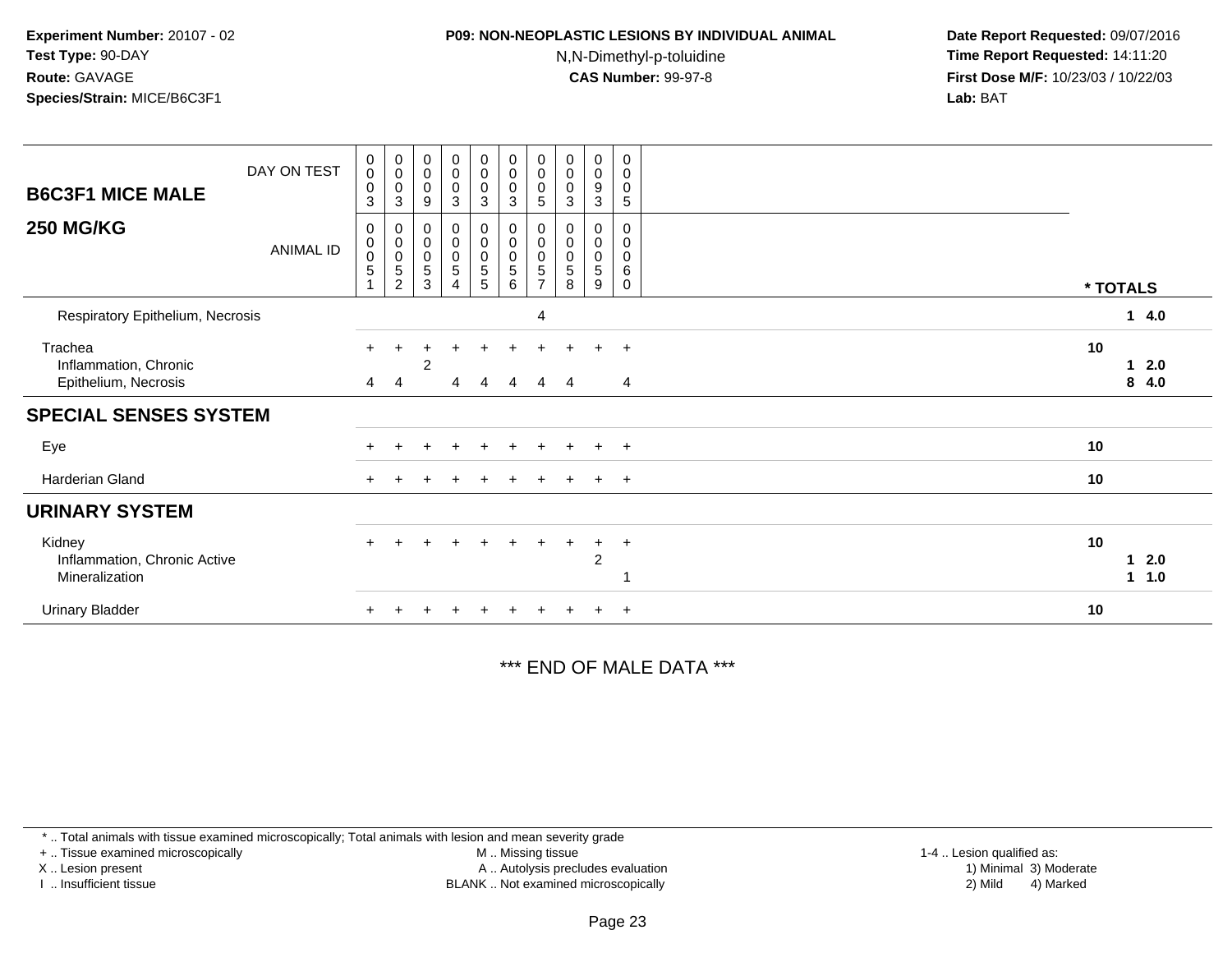## **P09: NON-NEOPLASTIC LESIONS BY INDIVIDUAL ANIMAL**

N,N-Dimethyl-p-toluidine

 **Date Report Requested:** 09/07/2016 **Time Report Requested:** 14:11:20 **First Dose M/F:** 10/23/03 / 10/22/03<br>**Lab:** BAT **Lab:** BAT

| <b>B6C3F1 MICE FEMALE</b>                                                                                | DAY ON TEST      | $_{\rm 0}^{\rm 0}$<br>$\frac{9}{3}$                                                          | $_{\rm 0}^{\rm 0}$<br>$\frac{9}{3}$                      | 0<br>$\mathsf{O}\xspace$<br>$\frac{9}{3}$                    | $_{\rm 0}^{\rm 0}$<br>$\frac{9}{3}$                                          | 0<br>$\mathsf{O}\xspace$<br>$\frac{9}{3}$ | $\pmb{0}$<br>$\pmb{0}$<br>$\boldsymbol{9}$<br>3         | $\mathbf 0$<br>$\pmb{0}$<br>$\frac{9}{3}$          | $\pmb{0}$<br>$\mathsf{O}\xspace$<br>9<br>$\overline{3}$             | $\pmb{0}$<br>$\pmb{0}$<br>$\boldsymbol{9}$<br>$\overline{3}$ | $\mathbf 0$<br>$\mathbf 0$<br>$\boldsymbol{9}$<br>$\sqrt{3}$            |                                      |
|----------------------------------------------------------------------------------------------------------|------------------|----------------------------------------------------------------------------------------------|----------------------------------------------------------|--------------------------------------------------------------|------------------------------------------------------------------------------|-------------------------------------------|---------------------------------------------------------|----------------------------------------------------|---------------------------------------------------------------------|--------------------------------------------------------------|-------------------------------------------------------------------------|--------------------------------------|
| 0 MG/KG                                                                                                  | <b>ANIMAL ID</b> | $\mathsf{O}\xspace$<br>$\mathsf{O}\xspace$<br>$\ddot{\mathbf{0}}$<br>$\,6$<br>$\overline{1}$ | $\boldsymbol{0}$<br>$\ddot{\mathbf{0}}$<br>$\frac{0}{6}$ | $\mathbf 0$<br>$\mathbf 0$<br>0<br>$\,6\,$<br>$\overline{3}$ | $\mathbf 0$<br>$\mathsf{O}\xspace$<br>$\pmb{0}$<br>$\,6\,$<br>$\overline{4}$ | 0<br>0<br>$\mathbf 0$<br>$\frac{6}{5}$    | $\mathbf 0$<br>$\mathbf 0$<br>$\mathbf 0$<br>$\,6$<br>6 | 0<br>$\mathbf 0$<br>0<br>$\,6\,$<br>$\overline{7}$ | $\mathbf 0$<br>$\Omega$<br>$\mathbf 0$<br>$\,6\,$<br>$\overline{8}$ | 0<br>$\mathbf 0$<br>0<br>$\,6\,$<br>$\overline{9}$           | $\mathbf 0$<br>$\Omega$<br>$\mathbf 0$<br>$\overline{7}$<br>$\mathbf 0$ | * TOTALS                             |
| <b>ALIMENTARY SYSTEM</b>                                                                                 |                  |                                                                                              |                                                          |                                                              |                                                                              |                                           |                                                         |                                                    |                                                                     |                                                              |                                                                         |                                      |
| Esophagus                                                                                                |                  |                                                                                              |                                                          |                                                              |                                                                              | $\ddot{}$                                 |                                                         |                                                    | ÷                                                                   | $\ddot{}$                                                    | $+$                                                                     | 10                                   |
| Gallbladder                                                                                              |                  |                                                                                              |                                                          |                                                              |                                                                              |                                           |                                                         |                                                    |                                                                     |                                                              | $\overline{1}$                                                          | 10                                   |
| Intestine Large, Cecum                                                                                   |                  |                                                                                              |                                                          |                                                              |                                                                              |                                           |                                                         |                                                    |                                                                     |                                                              | $\overline{+}$                                                          | 10                                   |
| Intestine Large, Colon                                                                                   |                  |                                                                                              |                                                          |                                                              |                                                                              |                                           |                                                         |                                                    |                                                                     |                                                              | $\ddot{}$                                                               | 10                                   |
| Intestine Large, Rectum                                                                                  |                  |                                                                                              |                                                          |                                                              |                                                                              |                                           |                                                         |                                                    |                                                                     | $\pm$                                                        | $+$                                                                     | 10                                   |
| Intestine Small, Duodenum                                                                                |                  |                                                                                              |                                                          |                                                              |                                                                              |                                           |                                                         |                                                    |                                                                     |                                                              | $\ddot{}$                                                               | 10                                   |
| Intestine Small, Ileum                                                                                   |                  |                                                                                              |                                                          |                                                              |                                                                              |                                           |                                                         |                                                    |                                                                     |                                                              | $\ddot{}$                                                               | 10                                   |
| Intestine Small, Jejunum                                                                                 |                  |                                                                                              |                                                          |                                                              |                                                                              |                                           |                                                         |                                                    |                                                                     |                                                              | $\ddot{}$                                                               | 10                                   |
| Liver<br>Inflammation, Chronic Active<br>Hepatocyte, Necrosis<br>Hepatocyte, Vacuolization Cytoplasmic   |                  | 1                                                                                            | 1<br>$\overline{\mathbf{1}}$                             |                                                              | -1                                                                           | -1                                        |                                                         | 1                                                  |                                                                     | -1                                                           | $\ddot{}$<br>$\overline{c}$<br>2<br>$\overline{1}$                      | 10<br>$10$ 1.1<br>3, 1.3<br>$10$ 1.0 |
| Pancreas                                                                                                 |                  |                                                                                              |                                                          |                                                              |                                                                              |                                           |                                                         |                                                    |                                                                     |                                                              | $\overline{+}$                                                          | 10                                   |
| <b>Salivary Glands</b>                                                                                   |                  |                                                                                              |                                                          |                                                              |                                                                              |                                           |                                                         |                                                    |                                                                     |                                                              | $+$                                                                     | 10                                   |
| Stomach, Forestomach                                                                                     |                  |                                                                                              |                                                          |                                                              |                                                                              |                                           |                                                         |                                                    |                                                                     | $\div$                                                       | $+$                                                                     | 10                                   |
| Stomach, Glandular                                                                                       |                  |                                                                                              |                                                          |                                                              |                                                                              |                                           |                                                         |                                                    |                                                                     |                                                              | $\ddot{}$                                                               | 10                                   |
| *  Total animals with tissue examined microscopically; Total animals with lesion and mean severity grade |                  |                                                                                              |                                                          |                                                              |                                                                              |                                           |                                                         |                                                    |                                                                     |                                                              |                                                                         |                                      |

+ .. Tissue examined microscopically

X .. Lesion present

I .. Insufficient tissue

M .. Missing tissue

Lesion present A .. Autolysis precludes evaluation 1) Minimal 3) Moderate

1-4 .. Lesion qualified as:<br>1) Minimal 3) Moderate BLANK .. Not examined microscopically 2) Mild 4) Marked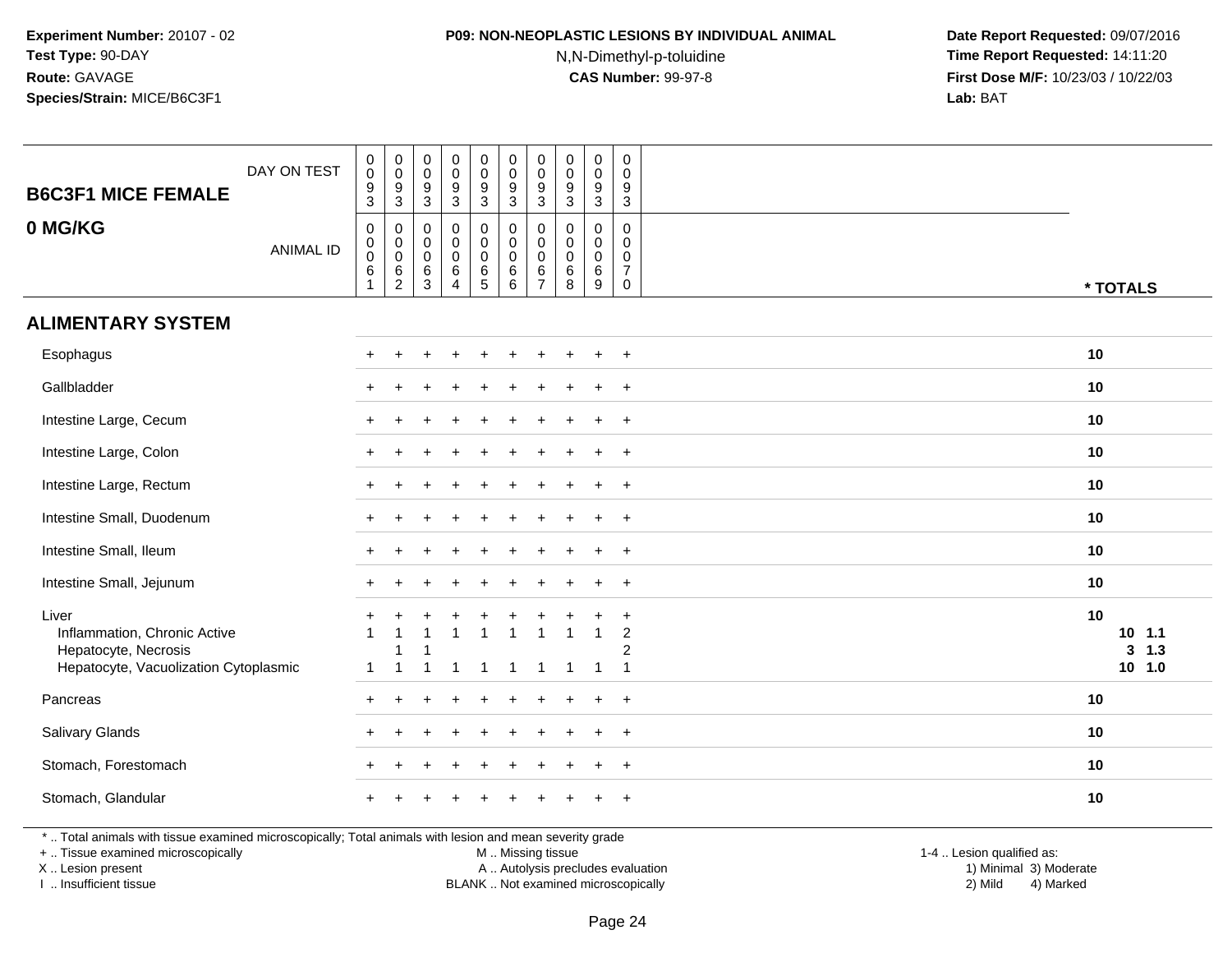## **P09: NON-NEOPLASTIC LESIONS BY INDIVIDUAL ANIMAL**

N,N-Dimethyl-p-toluidine

| <b>B6C3F1 MICE FEMALE</b>                                                                                                                                                                     | DAY ON TEST      | $\begin{smallmatrix} 0\\0 \end{smallmatrix}$<br>$\boldsymbol{9}$<br>3 | $_{\rm 0}^{\rm 0}$<br>$\boldsymbol{9}$<br>$\mathbf{3}$ | $\pmb{0}$<br>$\mathbf 0$<br>$\boldsymbol{9}$<br>$\mathbf{3}$ | $\begin{smallmatrix} 0\\0 \end{smallmatrix}$<br>$\boldsymbol{9}$<br>3 | $\begin{smallmatrix}0\0\0\end{smallmatrix}$<br>$\boldsymbol{9}$<br>3 | $\pmb{0}$<br>$\pmb{0}$<br>$\boldsymbol{9}$<br>$\mathbf{3}$ | $\mathbf 0$<br>$\pmb{0}$<br>9<br>$\mathbf{3}$                  | $\pmb{0}$<br>$\mathbf 0$<br>9<br>3                                | $\pmb{0}$<br>$\mathbf 0$<br>$\boldsymbol{9}$<br>$\mathbf{3}$           | $\mathsf 0$<br>$\mathbf 0$<br>9<br>$\mathbf{3}$                          |                                                                             |                            |
|-----------------------------------------------------------------------------------------------------------------------------------------------------------------------------------------------|------------------|-----------------------------------------------------------------------|--------------------------------------------------------|--------------------------------------------------------------|-----------------------------------------------------------------------|----------------------------------------------------------------------|------------------------------------------------------------|----------------------------------------------------------------|-------------------------------------------------------------------|------------------------------------------------------------------------|--------------------------------------------------------------------------|-----------------------------------------------------------------------------|----------------------------|
| 0 MG/KG                                                                                                                                                                                       | <b>ANIMAL ID</b> | 0<br>$\mathsf 0$<br>$\mathbf 0$<br>$\,6\,$<br>$\mathbf{1}$            | 0<br>$\mathsf 0$<br>$\mathbf 0$<br>$\frac{6}{2}$       | $\mathbf 0$<br>$\mathbf 0$<br>$\mathbf 0$<br>6<br>3          | 0<br>$\mathbf 0$<br>$\mathbf 0$<br>$\,6\,$<br>$\overline{4}$          | 0<br>$\mathbf 0$<br>$\mathbf 0$<br>$6\over 5$                        | 0<br>$\pmb{0}$<br>$\mathbf 0$<br>$\,6$<br>6                | $\Omega$<br>$\mathbf 0$<br>$\mathbf{0}$<br>6<br>$\overline{7}$ | $\mathbf 0$<br>$\mathbf 0$<br>$\mathbf 0$<br>$6\phantom{1}6$<br>8 | 0<br>$\mathsf{O}\xspace$<br>$\mathbf 0$<br>$\,6\,$<br>$\boldsymbol{9}$ | $\Omega$<br>$\mathbf 0$<br>$\mathbf{0}$<br>$\overline{7}$<br>$\mathbf 0$ |                                                                             | * TOTALS                   |
| <b>CARDIOVASCULAR SYSTEM</b>                                                                                                                                                                  |                  |                                                                       |                                                        |                                                              |                                                                       |                                                                      |                                                            |                                                                |                                                                   |                                                                        |                                                                          |                                                                             |                            |
| <b>Blood Vessel</b>                                                                                                                                                                           |                  |                                                                       |                                                        |                                                              |                                                                       |                                                                      |                                                            |                                                                |                                                                   |                                                                        | $\overline{1}$                                                           | 10                                                                          |                            |
| Heart                                                                                                                                                                                         |                  |                                                                       |                                                        |                                                              |                                                                       |                                                                      |                                                            |                                                                |                                                                   |                                                                        | $\overline{1}$                                                           | 10                                                                          |                            |
| <b>ENDOCRINE SYSTEM</b>                                                                                                                                                                       |                  |                                                                       |                                                        |                                                              |                                                                       |                                                                      |                                                            |                                                                |                                                                   |                                                                        |                                                                          |                                                                             |                            |
| <b>Adrenal Cortex</b><br>Accessory Adrenal Cortical Nodule<br>Subcapsular, Hyperplasia                                                                                                        |                  | $\div$                                                                | $\overline{2}$                                         | 2                                                            | $\ddot{}$<br>-1                                                       | $\ddot{}$<br>-1                                                      | Χ<br>$\overline{2}$                                        |                                                                | $\overline{2}$                                                    | $\div$<br>$\overline{1}$                                               | $\ddot{}$<br>-1                                                          | 10                                                                          | $\mathbf{1}$<br>$10$ $1.4$ |
| Adrenal Medulla                                                                                                                                                                               |                  |                                                                       |                                                        |                                                              |                                                                       |                                                                      |                                                            |                                                                |                                                                   |                                                                        | $\overline{+}$                                                           | 10                                                                          |                            |
| Islets, Pancreatic                                                                                                                                                                            |                  |                                                                       |                                                        |                                                              |                                                                       |                                                                      |                                                            |                                                                |                                                                   |                                                                        | $\ddot{}$                                                                | 10                                                                          |                            |
| Parathyroid Gland                                                                                                                                                                             |                  |                                                                       |                                                        |                                                              |                                                                       |                                                                      |                                                            |                                                                |                                                                   | $\ddot{+}$                                                             | $+$                                                                      | 9                                                                           |                            |
| <b>Pituitary Gland</b>                                                                                                                                                                        |                  |                                                                       |                                                        |                                                              |                                                                       |                                                                      |                                                            |                                                                |                                                                   |                                                                        | $\overline{1}$                                                           | 10                                                                          |                            |
| <b>Thyroid Gland</b>                                                                                                                                                                          |                  |                                                                       |                                                        |                                                              |                                                                       |                                                                      |                                                            |                                                                |                                                                   |                                                                        | $\overline{ }$                                                           | 10                                                                          |                            |
| <b>GENERAL BODY SYSTEM</b>                                                                                                                                                                    |                  |                                                                       |                                                        |                                                              |                                                                       |                                                                      |                                                            |                                                                |                                                                   |                                                                        |                                                                          |                                                                             |                            |
| <b>NONE</b>                                                                                                                                                                                   |                  |                                                                       |                                                        |                                                              |                                                                       |                                                                      |                                                            |                                                                |                                                                   |                                                                        |                                                                          |                                                                             |                            |
| <b>GENITAL SYSTEM</b>                                                                                                                                                                         |                  |                                                                       |                                                        |                                                              |                                                                       |                                                                      |                                                            |                                                                |                                                                   |                                                                        |                                                                          |                                                                             |                            |
| <b>Clitoral Gland</b>                                                                                                                                                                         |                  |                                                                       |                                                        |                                                              |                                                                       |                                                                      |                                                            |                                                                |                                                                   |                                                                        |                                                                          | 10                                                                          |                            |
| Ovary                                                                                                                                                                                         |                  |                                                                       |                                                        |                                                              |                                                                       |                                                                      |                                                            |                                                                |                                                                   |                                                                        | $\ddot{}$                                                                | 10                                                                          |                            |
| *  Total animals with tissue examined microscopically; Total animals with lesion and mean severity grade<br>+  Tissue examined microscopically<br>X  Lesion present<br>I. Insufficient tissue |                  |                                                                       |                                                        |                                                              |                                                                       |                                                                      | M  Missing tissue                                          |                                                                |                                                                   |                                                                        | A  Autolysis precludes evaluation<br>BLANK  Not examined microscopically | 1-4  Lesion qualified as:<br>1) Minimal 3) Moderate<br>2) Mild<br>4) Marked |                            |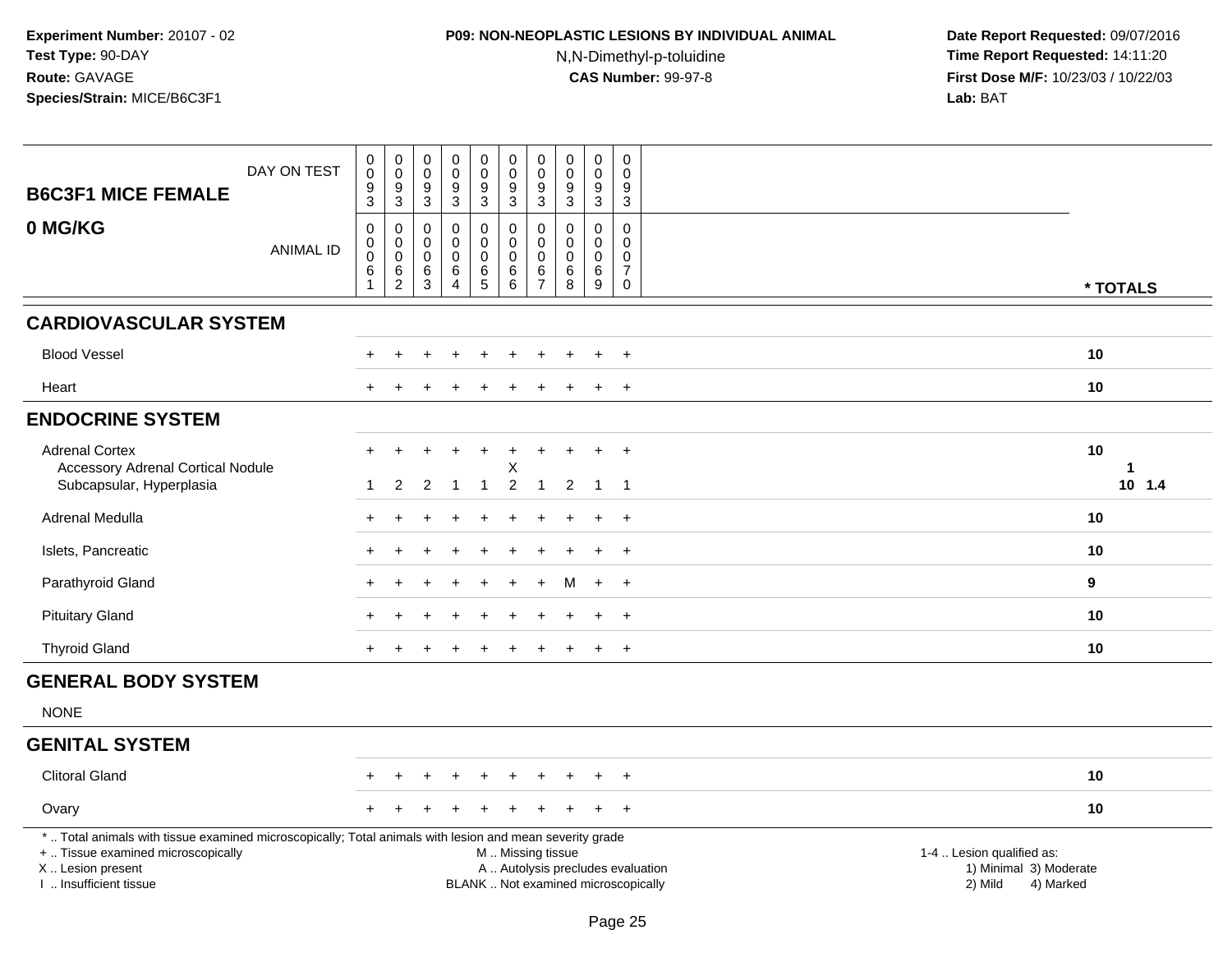### **P09: NON-NEOPLASTIC LESIONS BY INDIVIDUAL ANIMAL**

N,N-Dimethyl-p-toluidine

 **Date Report Requested:** 09/07/2016 **Time Report Requested:** 14:11:20 **First Dose M/F:** 10/23/03 / 10/22/03<br>**Lab:** BAT **Lab:** BAT

|                                                                                                                                                                                                                                                                                                                                                                                                                                                                                                                                                                                                                                                                                                                                                                                                                                                                                                                                                             | DAY ON TEST      | $\pmb{0}$<br>$\pmb{0}$<br>9                                  | $\pmb{0}$<br>$\mathbf 0$<br>9                                   | 0<br>0<br>9                     | $\pmb{0}$<br>$\mathsf 0$<br>$\boldsymbol{9}$ | $\pmb{0}$<br>0<br>9                                          | $\pmb{0}$<br>$\mathbf 0$<br>9                                     | $\pmb{0}$<br>$\mathbf 0$<br>9                                    | $\pmb{0}$<br>$\mathbf 0$<br>9                 | $\pmb{0}$<br>$\mathbf 0$<br>9                          | $\mathbf 0$<br>0<br>9                                             |    |  |
|-------------------------------------------------------------------------------------------------------------------------------------------------------------------------------------------------------------------------------------------------------------------------------------------------------------------------------------------------------------------------------------------------------------------------------------------------------------------------------------------------------------------------------------------------------------------------------------------------------------------------------------------------------------------------------------------------------------------------------------------------------------------------------------------------------------------------------------------------------------------------------------------------------------------------------------------------------------|------------------|--------------------------------------------------------------|-----------------------------------------------------------------|---------------------------------|----------------------------------------------|--------------------------------------------------------------|-------------------------------------------------------------------|------------------------------------------------------------------|-----------------------------------------------|--------------------------------------------------------|-------------------------------------------------------------------|----|--|
| 0 MG/KG                                                                                                                                                                                                                                                                                                                                                                                                                                                                                                                                                                                                                                                                                                                                                                                                                                                                                                                                                     | <b>ANIMAL ID</b> | $\mathbf 0$<br>$\pmb{0}$<br>$\mathbf 0$<br>6<br>$\mathbf{1}$ | $\mathbf 0$<br>0<br>$\boldsymbol{0}$<br>$\,6$<br>$\overline{2}$ | 0<br>0<br>$\mathbf 0$<br>6<br>3 | 0<br>0<br>$\mathbf 0$<br>6<br>$\overline{4}$ | 0<br>$\mathbf 0$<br>$\mathbf 0$<br>$\,6\,$<br>$\overline{5}$ | $\mathbf 0$<br>$\mathbf 0$<br>$\mathbf 0$<br>6<br>$6\overline{6}$ | $\mathbf 0$<br>$\mathbf 0$<br>$\mathbf 0$<br>6<br>$\overline{7}$ | $\Omega$<br>$\Omega$<br>$\mathbf 0$<br>6<br>8 | $\Omega$<br>0<br>$\mathbf 0$<br>$\,6\,$<br>$\mathsf g$ | $\mathbf 0$<br>$\Omega$<br>$\Omega$<br>$\overline{7}$<br>$\Omega$ |    |  |
| Cyst                                                                                                                                                                                                                                                                                                                                                                                                                                                                                                                                                                                                                                                                                                                                                                                                                                                                                                                                                        |                  |                                                              |                                                                 |                                 |                                              |                                                              | $\boldsymbol{\mathsf{X}}$                                         |                                                                  |                                               |                                                        |                                                                   |    |  |
| <b>Uterus</b>                                                                                                                                                                                                                                                                                                                                                                                                                                                                                                                                                                                                                                                                                                                                                                                                                                                                                                                                               |                  |                                                              |                                                                 |                                 |                                              |                                                              |                                                                   |                                                                  |                                               | $\div$                                                 | $+$                                                               | 10 |  |
|                                                                                                                                                                                                                                                                                                                                                                                                                                                                                                                                                                                                                                                                                                                                                                                                                                                                                                                                                             |                  |                                                              |                                                                 |                                 |                                              |                                                              |                                                                   |                                                                  |                                               |                                                        |                                                                   |    |  |
| * TOTALS<br>$\mathbf{1}$<br><b>HEMATOPOIETIC SYSTEM</b><br><b>Bone Marrow</b><br>10<br>$+$<br>$\ddot{}$<br>÷<br>$\div$<br>10<br>Lymph Node, Mandibular<br>$\ddot{}$<br>Lymph Node, Mesenteric<br>10<br>$\pm$<br>Spleen<br>10<br>$\ddot{}$<br>$+$<br>10<br>Thymus<br>$\ddot{}$<br>Inflammation, Chronic Active<br>11.0<br><b>INTEGUMENTARY SYSTEM</b><br>10<br><b>Mammary Gland</b><br>$\ddot{}$<br>Skin<br>10<br>÷<br>$+$<br><b>MUSCULOSKELETAL SYSTEM</b><br>10<br>Bone<br>$\ddot{}$<br>$\ddot{}$<br>$+$<br>$\div$<br>$\div$<br>$\div$<br>10<br><b>Brain</b><br>$\ddot{}$<br>*  Total animals with tissue examined microscopically; Total animals with lesion and mean severity grade<br>+  Tissue examined microscopically<br>M  Missing tissue<br>1-4  Lesion qualified as:<br>A  Autolysis precludes evaluation<br>1) Minimal 3) Moderate<br>X  Lesion present<br>BLANK  Not examined microscopically<br>I  Insufficient tissue<br>2) Mild<br>4) Marked |                  |                                                              |                                                                 |                                 |                                              |                                                              |                                                                   |                                                                  |                                               |                                                        |                                                                   |    |  |
|                                                                                                                                                                                                                                                                                                                                                                                                                                                                                                                                                                                                                                                                                                                                                                                                                                                                                                                                                             |                  |                                                              |                                                                 |                                 |                                              |                                                              |                                                                   |                                                                  |                                               |                                                        |                                                                   |    |  |
|                                                                                                                                                                                                                                                                                                                                                                                                                                                                                                                                                                                                                                                                                                                                                                                                                                                                                                                                                             |                  |                                                              |                                                                 |                                 |                                              |                                                              |                                                                   |                                                                  |                                               |                                                        |                                                                   |    |  |
|                                                                                                                                                                                                                                                                                                                                                                                                                                                                                                                                                                                                                                                                                                                                                                                                                                                                                                                                                             |                  |                                                              |                                                                 |                                 |                                              |                                                              |                                                                   |                                                                  |                                               |                                                        |                                                                   |    |  |
|                                                                                                                                                                                                                                                                                                                                                                                                                                                                                                                                                                                                                                                                                                                                                                                                                                                                                                                                                             |                  |                                                              |                                                                 |                                 |                                              |                                                              |                                                                   |                                                                  |                                               |                                                        |                                                                   |    |  |
|                                                                                                                                                                                                                                                                                                                                                                                                                                                                                                                                                                                                                                                                                                                                                                                                                                                                                                                                                             |                  |                                                              |                                                                 |                                 |                                              |                                                              |                                                                   |                                                                  |                                               |                                                        |                                                                   |    |  |
| <b>B6C3F1 MICE FEMALE</b><br>$\overline{3}$<br>$\mathsf 3$<br>$\sqrt{3}$<br>3<br>$\mathbf{3}$<br>$\mathbf{3}$<br>3<br>$\mathbf{3}$<br>$\mathbf{3}$<br>3                                                                                                                                                                                                                                                                                                                                                                                                                                                                                                                                                                                                                                                                                                                                                                                                     |                  |                                                              |                                                                 |                                 |                                              |                                                              |                                                                   |                                                                  |                                               |                                                        |                                                                   |    |  |
|                                                                                                                                                                                                                                                                                                                                                                                                                                                                                                                                                                                                                                                                                                                                                                                                                                                                                                                                                             |                  |                                                              |                                                                 |                                 |                                              |                                                              |                                                                   |                                                                  |                                               |                                                        |                                                                   |    |  |
|                                                                                                                                                                                                                                                                                                                                                                                                                                                                                                                                                                                                                                                                                                                                                                                                                                                                                                                                                             |                  |                                                              |                                                                 |                                 |                                              |                                                              |                                                                   |                                                                  |                                               |                                                        |                                                                   |    |  |
|                                                                                                                                                                                                                                                                                                                                                                                                                                                                                                                                                                                                                                                                                                                                                                                                                                                                                                                                                             |                  |                                                              |                                                                 |                                 |                                              |                                                              |                                                                   |                                                                  |                                               |                                                        |                                                                   |    |  |
| <b>NERVOUS SYSTEM</b>                                                                                                                                                                                                                                                                                                                                                                                                                                                                                                                                                                                                                                                                                                                                                                                                                                                                                                                                       |                  |                                                              |                                                                 |                                 |                                              |                                                              |                                                                   |                                                                  |                                               |                                                        |                                                                   |    |  |
|                                                                                                                                                                                                                                                                                                                                                                                                                                                                                                                                                                                                                                                                                                                                                                                                                                                                                                                                                             |                  |                                                              |                                                                 |                                 |                                              |                                                              |                                                                   |                                                                  |                                               |                                                        |                                                                   |    |  |
|                                                                                                                                                                                                                                                                                                                                                                                                                                                                                                                                                                                                                                                                                                                                                                                                                                                                                                                                                             |                  |                                                              |                                                                 |                                 |                                              |                                                              |                                                                   |                                                                  |                                               |                                                        |                                                                   |    |  |

I .. Insufficient tissue

Page 26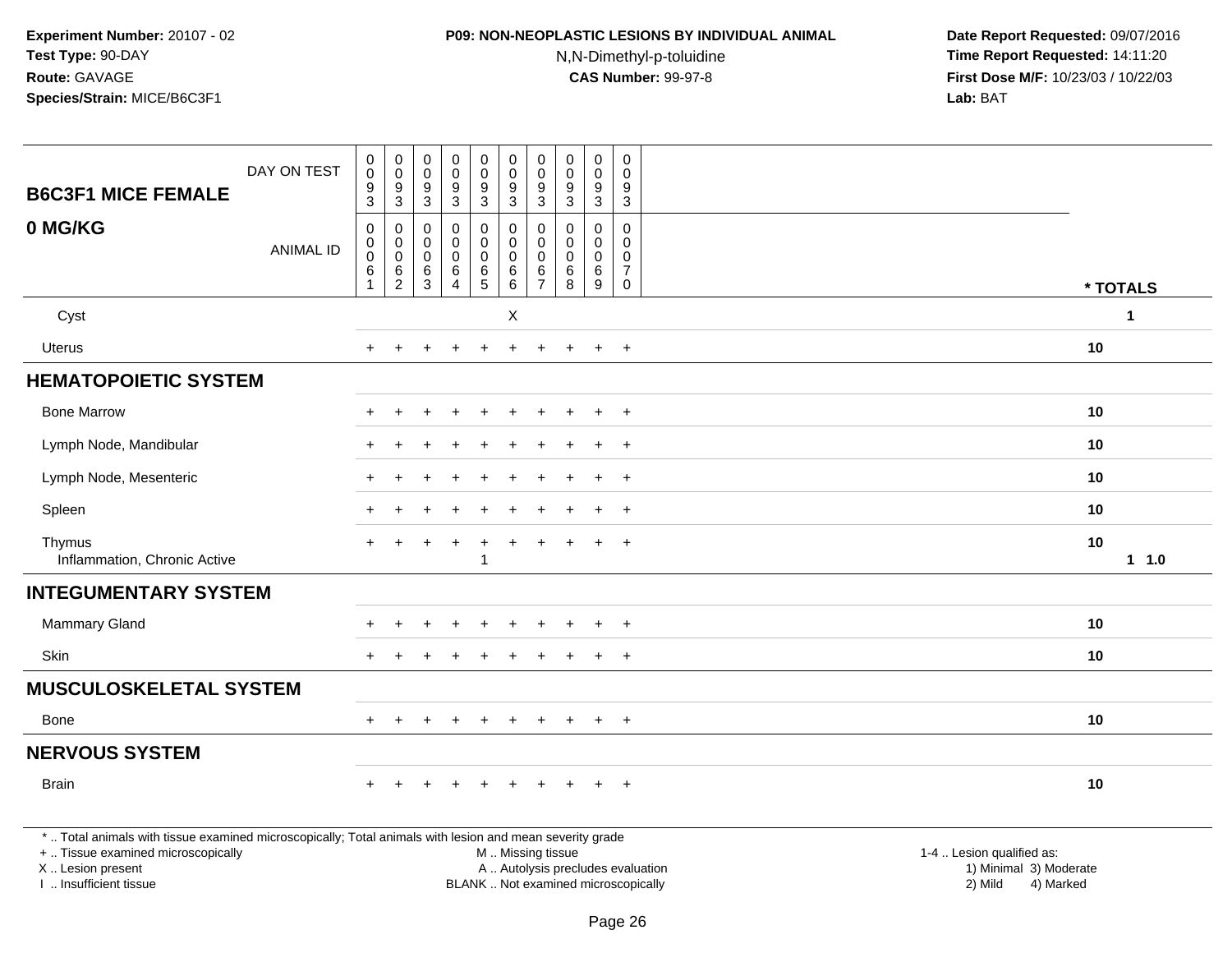# **P09: NON-NEOPLASTIC LESIONS BY INDIVIDUAL ANIMAL**

N,N-Dimethyl-p-toluidine

 **Date Report Requested:** 09/07/2016 **Time Report Requested:** 14:11:20 **First Dose M/F:** 10/23/03 / 10/22/03<br>**Lab:** BAT **Lab:** BAT

| <b>B6C3F1 MICE FEMALE</b>              | DAY ON TEST | $\begin{smallmatrix}0\\0\end{smallmatrix}$<br>$\boldsymbol{9}$<br>$\mathbf{3}$ | $_{\rm 0}^{\rm 0}$<br>$\boldsymbol{9}$<br>$\sqrt{3}$     | $\pmb{0}$<br>$\pmb{0}$<br>$\boldsymbol{9}$<br>3 | $\pmb{0}$<br>$\pmb{0}$<br>9<br>$\mathbf{3}$ | $\begin{smallmatrix}0\0\0\9\end{smallmatrix}$<br>$\mathsf 3$ | $\begin{smallmatrix} 0\\0 \end{smallmatrix}$<br>$\boldsymbol{9}$<br>$\mathbf{3}$ | $\pmb{0}$<br>$\mathbf 0$<br>9<br>3                   | $\pmb{0}$<br>$\pmb{0}$<br>9<br>3     | $\mathbf 0$<br>$\mathbf 0$<br>$\boldsymbol{9}$<br>3 | $\pmb{0}$<br>0<br>$\boldsymbol{9}$<br>$\mathsf 3$ |              |  |
|----------------------------------------|-------------|--------------------------------------------------------------------------------|----------------------------------------------------------|-------------------------------------------------|---------------------------------------------|--------------------------------------------------------------|----------------------------------------------------------------------------------|------------------------------------------------------|--------------------------------------|-----------------------------------------------------|---------------------------------------------------|--------------|--|
| 0 MG/KG                                | ANIMAL ID   | 0<br>$\pmb{0}$<br>$\pmb{0}$<br>$\,6$                                           | 0<br>$\pmb{0}$<br>$\pmb{0}$<br>$\,6\,$<br>$\overline{2}$ | 0<br>$\,0\,$<br>$\pmb{0}$<br>$\,6$<br>3         | 0<br>$\pmb{0}$<br>$\pmb{0}$<br>6<br>4       | $_{\rm 0}^{\rm 0}$<br>$\pmb{0}$<br>6<br>5                    | 0<br>$\pmb{0}$<br>$\pmb{0}$<br>$\,6\,$<br>$\,6\,$                                | 0<br>$\pmb{0}$<br>$\mathbf 0$<br>6<br>$\overline{ }$ | 0<br>0<br>$\boldsymbol{0}$<br>6<br>8 | 0<br>0<br>$\mathbf 0$<br>$\,6\,$<br>9               | 0<br>0<br>0<br>$\overline{7}$<br>0                | * TOTALS     |  |
| <b>RESPIRATORY SYSTEM</b>              |             |                                                                                |                                                          |                                                 |                                             |                                                              |                                                                                  |                                                      |                                      |                                                     |                                                   |              |  |
| Lung                                   |             |                                                                                |                                                          |                                                 | $\ddot{}$                                   | $+$                                                          | $\pm$                                                                            |                                                      |                                      | $+$                                                 | $+$                                               | 10           |  |
| Nose<br>Glands, Dilatation             |             | $\ddot{}$                                                                      |                                                          |                                                 |                                             | $\ddot{}$                                                    | $\ddot{}$<br>$\boldsymbol{2}$                                                    | +<br>$\boldsymbol{2}$                                | ÷                                    | $\ddot{}$                                           | $+$                                               | 10<br>22.0   |  |
| Trachea                                |             | $\pm$                                                                          |                                                          |                                                 |                                             | $\pm$                                                        | $\div$                                                                           |                                                      | $+$                                  | $+$ $+$                                             |                                                   | 10           |  |
| <b>SPECIAL SENSES SYSTEM</b>           |             |                                                                                |                                                          |                                                 |                                             |                                                              |                                                                                  |                                                      |                                      |                                                     |                                                   |              |  |
| Eye                                    |             | $+$                                                                            | $\ddot{}$                                                | ÷                                               | $\ddot{}$                                   | $\ddot{}$                                                    | $\pm$                                                                            | $\pm$                                                | $+$                                  | $\ddot{}$                                           | $+$                                               | 10           |  |
| Harderian Gland                        |             | $\pm$                                                                          |                                                          |                                                 | $\div$                                      | $+$                                                          | M                                                                                | $+$                                                  | $+$                                  | $+$                                                 | $+$                                               | 9            |  |
| <b>URINARY SYSTEM</b>                  |             |                                                                                |                                                          |                                                 |                                             |                                                              |                                                                                  |                                                      |                                      |                                                     |                                                   |              |  |
| Kidney<br>Inflammation, Chronic Active |             | $+$                                                                            | $+$                                                      | $\pm$                                           | $\ddot{}$                                   | $+$                                                          | $\ddot{}$                                                                        | $+$                                                  | $+$<br>-1                            | $+$                                                 | $+$                                               | 10<br>2, 1.0 |  |
| <b>Urinary Bladder</b>                 |             | $\ddot{}$                                                                      |                                                          |                                                 |                                             |                                                              |                                                                                  |                                                      |                                      | $\pm$                                               | $+$                                               | 10           |  |

\* .. Total animals with tissue examined microscopically; Total animals with lesion and mean severity grade

+ .. Tissue examined microscopically

X .. Lesion present

I .. Insufficient tissue

M .. Missing tissue

Lesion present A .. Autolysis precludes evaluation 1) Minimal 3) Moderate

1-4 .. Lesion qualified as:<br>1) Minimal 3) Moderate BLANK .. Not examined microscopically 2) Mild 4) Marked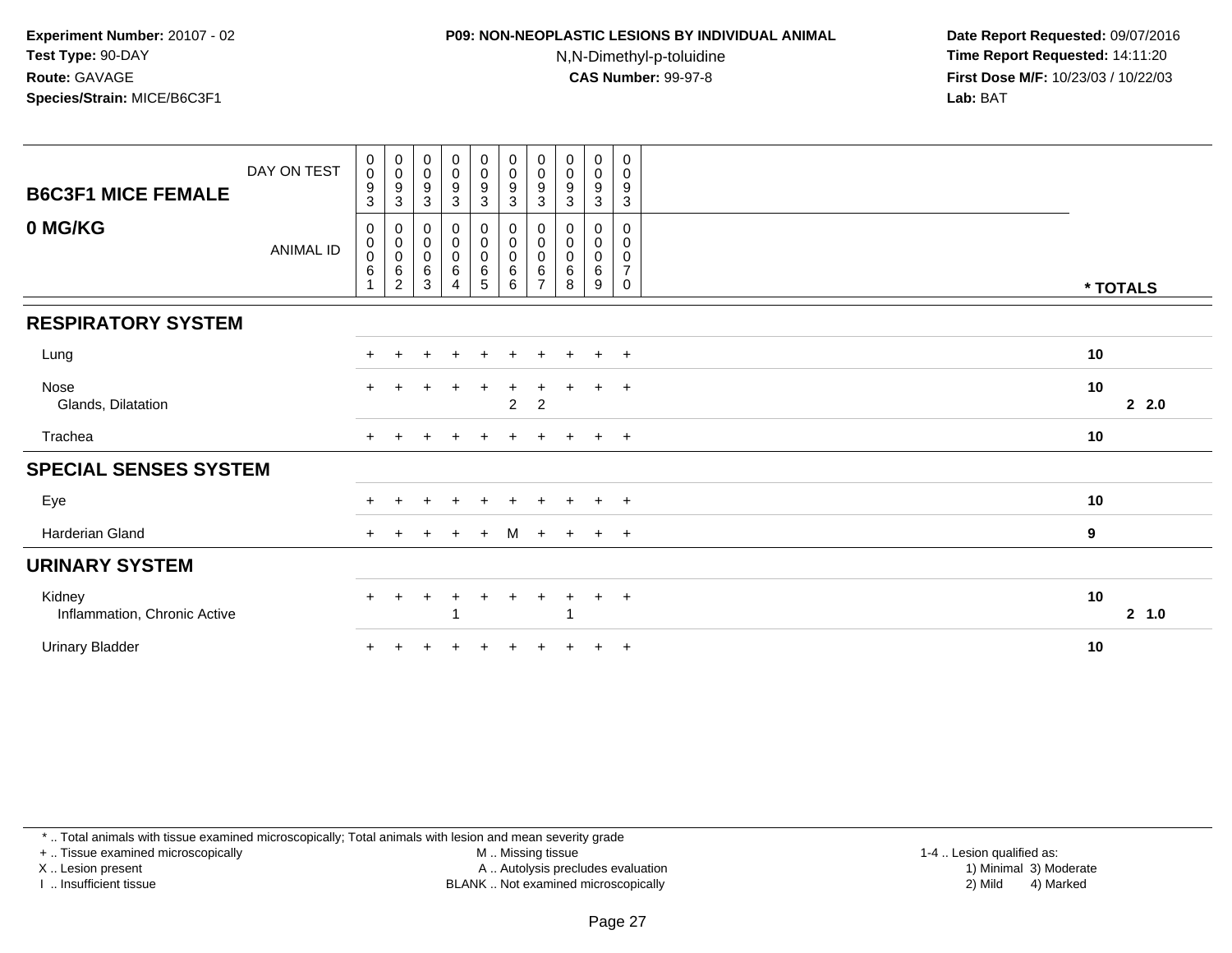## **P09: NON-NEOPLASTIC LESIONS BY INDIVIDUAL ANIMAL**N,N-Dimethyl-p-toluidine

| <b>B6C3F1 MICE FEMALE</b>                                                                                                                                                                     | DAY ON TEST      | $\pmb{0}$<br>$\pmb{0}$<br>$\boldsymbol{9}$<br>3               | $\mathbf 0$<br>$\mathsf 0$<br>$\boldsymbol{9}$<br>$\sqrt{3}$                          | $\pmb{0}$<br>$\mathbf 0$<br>9<br>$\mathfrak{S}$         | 0<br>$\mathbf 0$<br>9<br>$\sqrt{3}$                              | $\pmb{0}$<br>$\pmb{0}$<br>9<br>$\overline{3}$                  | $\mathsf 0$<br>$\mathbf 0$<br>$9\,$<br>$\mathbf{3}$                                           | $\pmb{0}$<br>$\pmb{0}$<br>$\boldsymbol{9}$<br>$\mathbf{3}$                  | 0<br>$\mathbf 0$<br>9<br>3                                 | $\mathsf 0$<br>$\mathbf 0$<br>9<br>$\sqrt{3}$                      | 0<br>$\Omega$<br>9<br>3                |                                                                             |                                        |
|-----------------------------------------------------------------------------------------------------------------------------------------------------------------------------------------------|------------------|---------------------------------------------------------------|---------------------------------------------------------------------------------------|---------------------------------------------------------|------------------------------------------------------------------|----------------------------------------------------------------|-----------------------------------------------------------------------------------------------|-----------------------------------------------------------------------------|------------------------------------------------------------|--------------------------------------------------------------------|----------------------------------------|-----------------------------------------------------------------------------|----------------------------------------|
| <b>15 MG/KG</b>                                                                                                                                                                               | <b>ANIMAL ID</b> | 0<br>$\,0\,$<br>$\mathbf 0$<br>$\overline{7}$<br>$\mathbf{1}$ | $\mathbf 0$<br>$\pmb{0}$<br>$\mathbf 0$<br>$\overline{\mathcal{I}}$<br>$\overline{2}$ | 0<br>$\mathbf 0$<br>0<br>$\overline{7}$<br>$\mathbf{3}$ | 0<br>$\Omega$<br>$\mathbf 0$<br>$\overline{7}$<br>$\overline{4}$ | $\mathbf 0$<br>$\mathbf 0$<br>$\pmb{0}$<br>$\overline{7}$<br>5 | 0<br>$\mathbf 0$<br>$\mathsf 0$<br>$\boldsymbol{7}$<br>$6\phantom{a}$                         | $\mathbf 0$<br>$\pmb{0}$<br>$\mathbf 0$<br>$\overline{7}$<br>$\overline{7}$ | $\Omega$<br>$\Omega$<br>$\mathbf 0$<br>$\overline{7}$<br>8 | $\mathbf 0$<br>$\Omega$<br>$\boldsymbol{0}$<br>$\overline{7}$<br>9 | 0<br>$\Omega$<br>0<br>8<br>$\mathbf 0$ |                                                                             | * TOTALS                               |
| <b>ALIMENTARY SYSTEM</b>                                                                                                                                                                      |                  |                                                               |                                                                                       |                                                         |                                                                  |                                                                |                                                                                               |                                                                             |                                                            |                                                                    |                                        |                                                                             |                                        |
| Liver<br>Inflammation, Chronic Active<br>Hepatocyte, Necrosis<br>Hepatocyte, Vacuolization Cytoplasmic                                                                                        |                  | 3                                                             | $\overline{2}$                                                                        | 1<br>2                                                  | $\overline{2}$                                                   | $\overline{1}$<br>$\overline{2}$                               | $\overline{1}$<br>$\overline{1}$                                                              | $\overline{1}$<br>$\overline{1}$                                            | $\overline{1}$<br>3                                        | $\mathbf{1}$<br>3                                                  | $\overline{1}$<br>- 3                  |                                                                             | 10<br>10, 1.0<br>$1 \t1.0$<br>$10$ 2.2 |
| <b>CARDIOVASCULAR SYSTEM</b>                                                                                                                                                                  |                  |                                                               |                                                                                       |                                                         |                                                                  |                                                                |                                                                                               |                                                                             |                                                            |                                                                    |                                        |                                                                             |                                        |
| <b>NONE</b>                                                                                                                                                                                   |                  |                                                               |                                                                                       |                                                         |                                                                  |                                                                |                                                                                               |                                                                             |                                                            |                                                                    |                                        |                                                                             |                                        |
| <b>ENDOCRINE SYSTEM</b>                                                                                                                                                                       |                  |                                                               |                                                                                       |                                                         |                                                                  |                                                                |                                                                                               |                                                                             |                                                            |                                                                    |                                        |                                                                             |                                        |
| <b>NONE</b>                                                                                                                                                                                   |                  |                                                               |                                                                                       |                                                         |                                                                  |                                                                |                                                                                               |                                                                             |                                                            |                                                                    |                                        |                                                                             |                                        |
| <b>GENERAL BODY SYSTEM</b>                                                                                                                                                                    |                  |                                                               |                                                                                       |                                                         |                                                                  |                                                                |                                                                                               |                                                                             |                                                            |                                                                    |                                        |                                                                             |                                        |
| <b>NONE</b>                                                                                                                                                                                   |                  |                                                               |                                                                                       |                                                         |                                                                  |                                                                |                                                                                               |                                                                             |                                                            |                                                                    |                                        |                                                                             |                                        |
| <b>GENITAL SYSTEM</b>                                                                                                                                                                         |                  |                                                               |                                                                                       |                                                         |                                                                  |                                                                |                                                                                               |                                                                             |                                                            |                                                                    |                                        |                                                                             |                                        |
| <b>NONE</b>                                                                                                                                                                                   |                  |                                                               |                                                                                       |                                                         |                                                                  |                                                                |                                                                                               |                                                                             |                                                            |                                                                    |                                        |                                                                             |                                        |
| <b>HEMATOPOIETIC SYSTEM</b>                                                                                                                                                                   |                  |                                                               |                                                                                       |                                                         |                                                                  |                                                                |                                                                                               |                                                                             |                                                            |                                                                    |                                        |                                                                             |                                        |
| <b>Bone Marrow</b>                                                                                                                                                                            |                  |                                                               |                                                                                       |                                                         |                                                                  |                                                                |                                                                                               |                                                                             |                                                            |                                                                    | $\div$                                 |                                                                             | 10                                     |
| Lymph Node, Mandibular                                                                                                                                                                        |                  |                                                               |                                                                                       |                                                         |                                                                  |                                                                |                                                                                               |                                                                             |                                                            |                                                                    | $+$                                    |                                                                             | 10                                     |
| Lymph Node, Mesenteric                                                                                                                                                                        |                  |                                                               |                                                                                       |                                                         |                                                                  |                                                                |                                                                                               |                                                                             |                                                            |                                                                    | $+$                                    |                                                                             | 10                                     |
| *  Total animals with tissue examined microscopically; Total animals with lesion and mean severity grade<br>+  Tissue examined microscopically<br>X  Lesion present<br>I. Insufficient tissue |                  |                                                               |                                                                                       |                                                         |                                                                  |                                                                | M  Missing tissue<br>A  Autolysis precludes evaluation<br>BLANK  Not examined microscopically |                                                                             |                                                            |                                                                    |                                        | 1-4  Lesion qualified as:<br>1) Minimal 3) Moderate<br>2) Mild<br>4) Marked |                                        |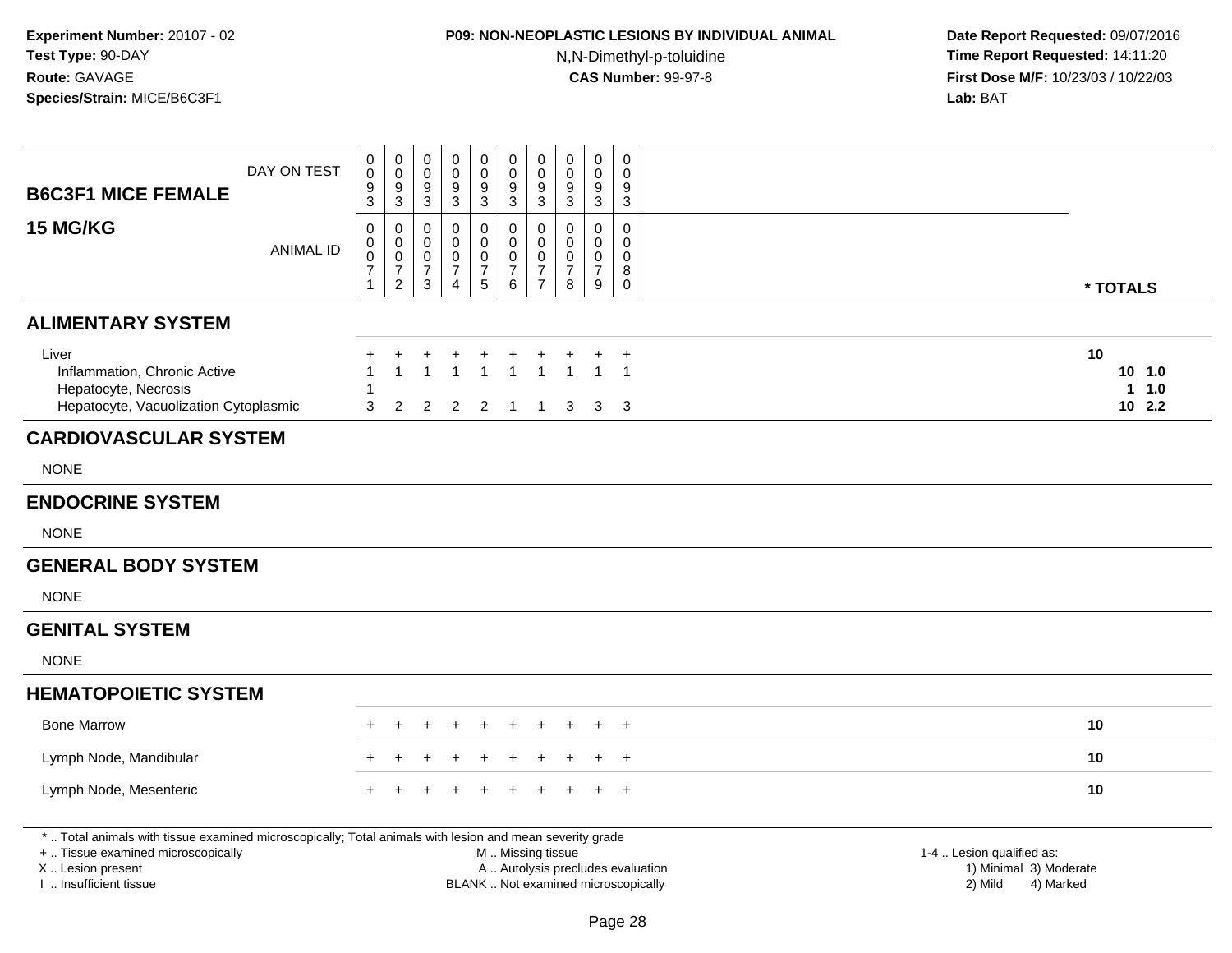# **P09: NON-NEOPLASTIC LESIONS BY INDIVIDUAL ANIMAL**

N,N-Dimethyl-p-toluidine

 **Date Report Requested:** 09/07/2016 **Time Report Requested:** 14:11:20 **First Dose M/F:** 10/23/03 / 10/22/03<br>**Lab:** BAT **Lab:** BAT

| <b>B6C3F1 MICE FEMALE</b>                             | DAY ON TEST      | 0<br>$\mathsf 0$<br>$\frac{9}{3}$               | $\mathbf 0$<br>$\,0\,$<br>$\frac{9}{3}$                             | 0<br>0<br>9<br>$\ensuremath{\mathsf{3}}$ | 0<br>0<br>9<br>$\sqrt{3}$                       | 0<br>$\pmb{0}$<br>$\frac{9}{3}$                          | 0<br>0<br>$\frac{9}{3}$                       | 0<br>$\pmb{0}$<br>$\frac{9}{3}$                                   | 0<br>$\mathbf 0$<br>9<br>$\ensuremath{\mathsf{3}}$ | 0<br>0<br>9<br>$\mathbf{3}$                  | 0<br>$\mathbf 0$<br>9<br>3      |              |
|-------------------------------------------------------|------------------|-------------------------------------------------|---------------------------------------------------------------------|------------------------------------------|-------------------------------------------------|----------------------------------------------------------|-----------------------------------------------|-------------------------------------------------------------------|----------------------------------------------------|----------------------------------------------|---------------------------------|--------------|
| <b>15 MG/KG</b>                                       | <b>ANIMAL ID</b> | 0<br>0<br>$\mathsf{O}\xspace$<br>$\overline{7}$ | 0<br>$\mathbf 0$<br>$\pmb{0}$<br>$\boldsymbol{7}$<br>$\overline{2}$ | 0<br>0<br>0<br>$\overline{7}$<br>3       | 0<br>0<br>0<br>$\overline{7}$<br>$\overline{4}$ | 0<br>0<br>$\pmb{0}$<br>$\overline{7}$<br>$5\phantom{.0}$ | 0<br>0<br>$\mathsf{O}$<br>$\overline{7}$<br>6 | 0<br>$\mathbf 0$<br>$\pmb{0}$<br>$\overline{7}$<br>$\overline{7}$ | 0<br>0<br>0<br>$\overline{7}$<br>8                 | 0<br>0<br>$\mathbf 0$<br>$\overline{7}$<br>9 | 0<br>0<br>$\mathbf 0$<br>8<br>0 | * TOTALS     |
| Spleen                                                |                  |                                                 |                                                                     |                                          |                                                 | $\ddot{}$                                                | $\ddot{}$                                     | $\div$                                                            | $\pm$                                              | $\pm$                                        | $+$                             | 10           |
| Thymus                                                |                  |                                                 |                                                                     | ÷                                        |                                                 | $\pm$                                                    | $\pm$                                         | $\pm$                                                             | ÷.                                                 | $+$                                          | $+$                             | 10           |
| <b>INTEGUMENTARY SYSTEM</b>                           |                  |                                                 |                                                                     |                                          |                                                 |                                                          |                                               |                                                                   |                                                    |                                              |                                 |              |
| <b>NONE</b>                                           |                  |                                                 |                                                                     |                                          |                                                 |                                                          |                                               |                                                                   |                                                    |                                              |                                 |              |
| <b>MUSCULOSKELETAL SYSTEM</b>                         |                  |                                                 |                                                                     |                                          |                                                 |                                                          |                                               |                                                                   |                                                    |                                              |                                 |              |
| <b>NONE</b>                                           |                  |                                                 |                                                                     |                                          |                                                 |                                                          |                                               |                                                                   |                                                    |                                              |                                 |              |
| <b>NERVOUS SYSTEM</b>                                 |                  |                                                 |                                                                     |                                          |                                                 |                                                          |                                               |                                                                   |                                                    |                                              |                                 |              |
| <b>NONE</b>                                           |                  |                                                 |                                                                     |                                          |                                                 |                                                          |                                               |                                                                   |                                                    |                                              |                                 |              |
| <b>RESPIRATORY SYSTEM</b>                             |                  |                                                 |                                                                     |                                          |                                                 |                                                          |                                               |                                                                   |                                                    |                                              |                                 |              |
| Lung<br>Peribronchiolar, Inflammation, Chronic Active |                  |                                                 |                                                                     |                                          |                                                 | $\ddot{}$<br>$\overline{2}$                              | $\ddot{}$                                     |                                                                   | $\pm$                                              | $+$                                          | $+$                             | 10<br>$12.0$ |
| Nose                                                  |                  |                                                 |                                                                     |                                          |                                                 | $\pm$                                                    | $\div$                                        |                                                                   | ÷                                                  |                                              | $+$                             | 10           |
| Trachea                                               |                  |                                                 |                                                                     |                                          |                                                 |                                                          | ÷                                             | $\div$                                                            | $\pm$                                              | $\pm$                                        | $+$                             | 10           |
| <b>SPECIAL SENSES SYSTEM</b>                          |                  |                                                 |                                                                     |                                          |                                                 |                                                          |                                               |                                                                   |                                                    |                                              |                                 |              |
| <b>NONE</b>                                           |                  |                                                 |                                                                     |                                          |                                                 |                                                          |                                               |                                                                   |                                                    |                                              |                                 |              |
| <b>URINARY SYSTEM</b>                                 |                  |                                                 |                                                                     |                                          |                                                 |                                                          |                                               |                                                                   |                                                    |                                              |                                 |              |

\* .. Total animals with tissue examined microscopically; Total animals with lesion and mean severity grade

+ .. Tissue examined microscopically

X .. Lesion present

I .. Insufficient tissue

 M .. Missing tissueA .. Autolysis precludes evaluation

1-4 .. Lesion qualified as:<br>1) Minimal 3) Moderate BLANK .. Not examined microscopically 2) Mild 4) Marked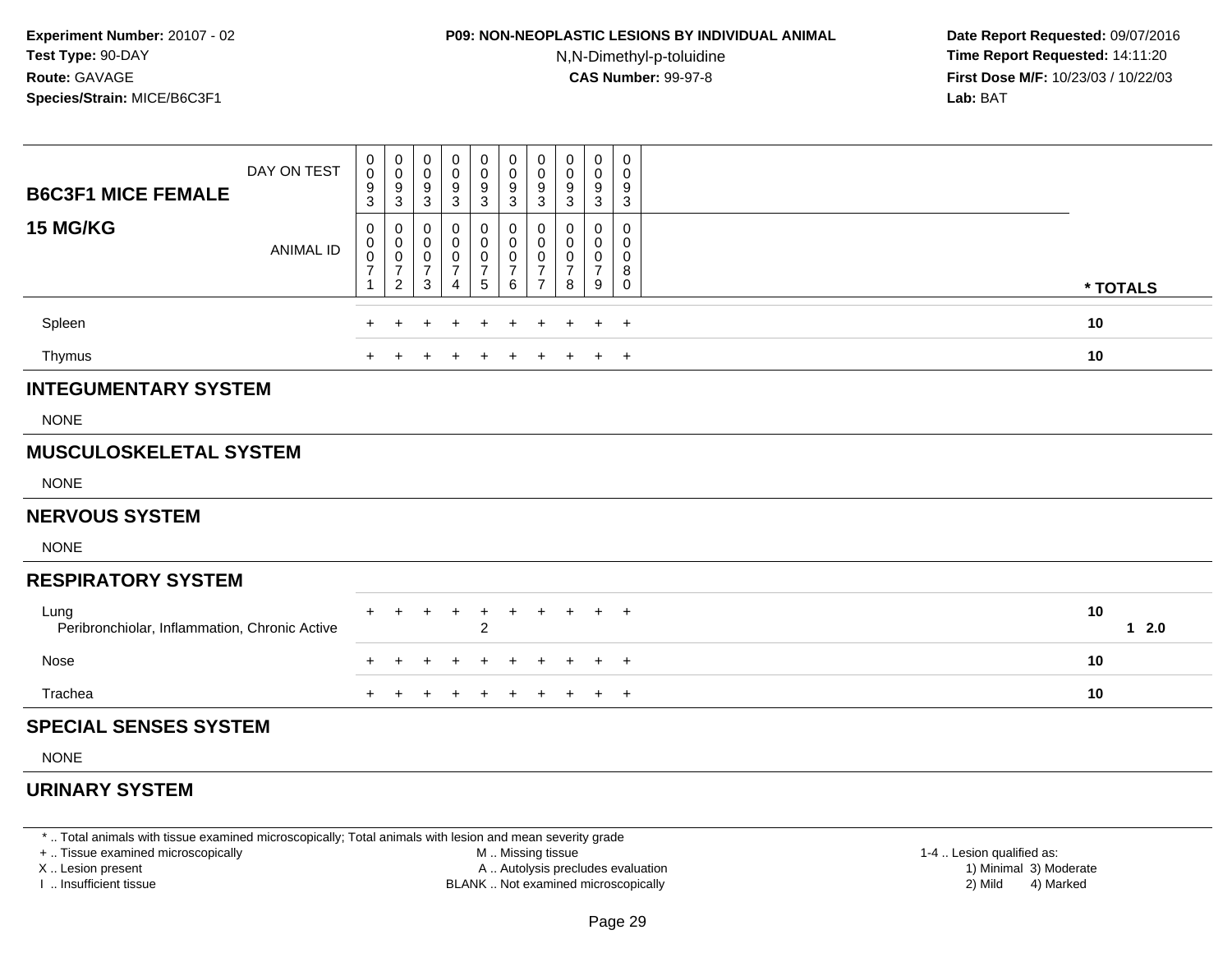#### **P09: NON-NEOPLASTIC LESIONS BY INDIVIDUAL ANIMAL**

N,N-Dimethyl-p-toluidine

 **Date Report Requested:** 09/07/2016 **Time Report Requested:** 14:11:20 **First Dose M/F:** 10/23/03 / 10/22/03<br>**Lab:** BAT **Lab:** BAT

| <b>B6C3F1 MICE FEMALE</b><br><b>15 MG/KG</b> | DAY ON TEST | $\mathbf{0}$<br>0<br>9<br>3<br>0 | U<br>v<br>9<br>3<br>U   | $\overline{0}$<br>0<br>9<br>3<br>0 | $\mathbf 0$<br>0<br>9<br>3<br>0 | 0<br>U<br>9<br>3<br>0 | U<br>v<br>9<br>3 | $\overline{0}$<br>◡<br>9<br>ົ<br>చ<br>$\mathbf{0}$ | 0<br>v<br>9<br>3<br>0 | 0<br>0<br>9<br>3<br>0 | 0<br>ν<br>9<br>ົ<br>J.<br>0 |          |
|----------------------------------------------|-------------|----------------------------------|-------------------------|------------------------------------|---------------------------------|-----------------------|------------------|----------------------------------------------------|-----------------------|-----------------------|-----------------------------|----------|
|                                              | ANIMAL ID   | 0<br>U                           | U<br>v<br>ി<br><u>_</u> | 0<br>0<br>3                        | 0<br>0<br>-<br>4                | 0<br>0<br>5           | 6                | υ                                                  | 8                     | 0<br>0<br>9           | O                           | * TOTALS |
| Kidnev                                       |             | $\ddot{\phantom{1}}$             | $+$                     |                                    | $+$ $-$                         | $+$ $-$               | $+$ $-$          | $+$                                                | $+$ $-$               | $+$                   |                             | 10       |

Kidney $\mathsf y$ 

\* .. Total animals with tissue examined microscopically; Total animals with lesion and mean severity grade

+ .. Tissue examined microscopically

X .. Lesion present

I .. Insufficient tissue

 M .. Missing tissueA .. Autolysis precludes evaluation

BLANK .. Not examined microscopically 2) Mild 4) Marked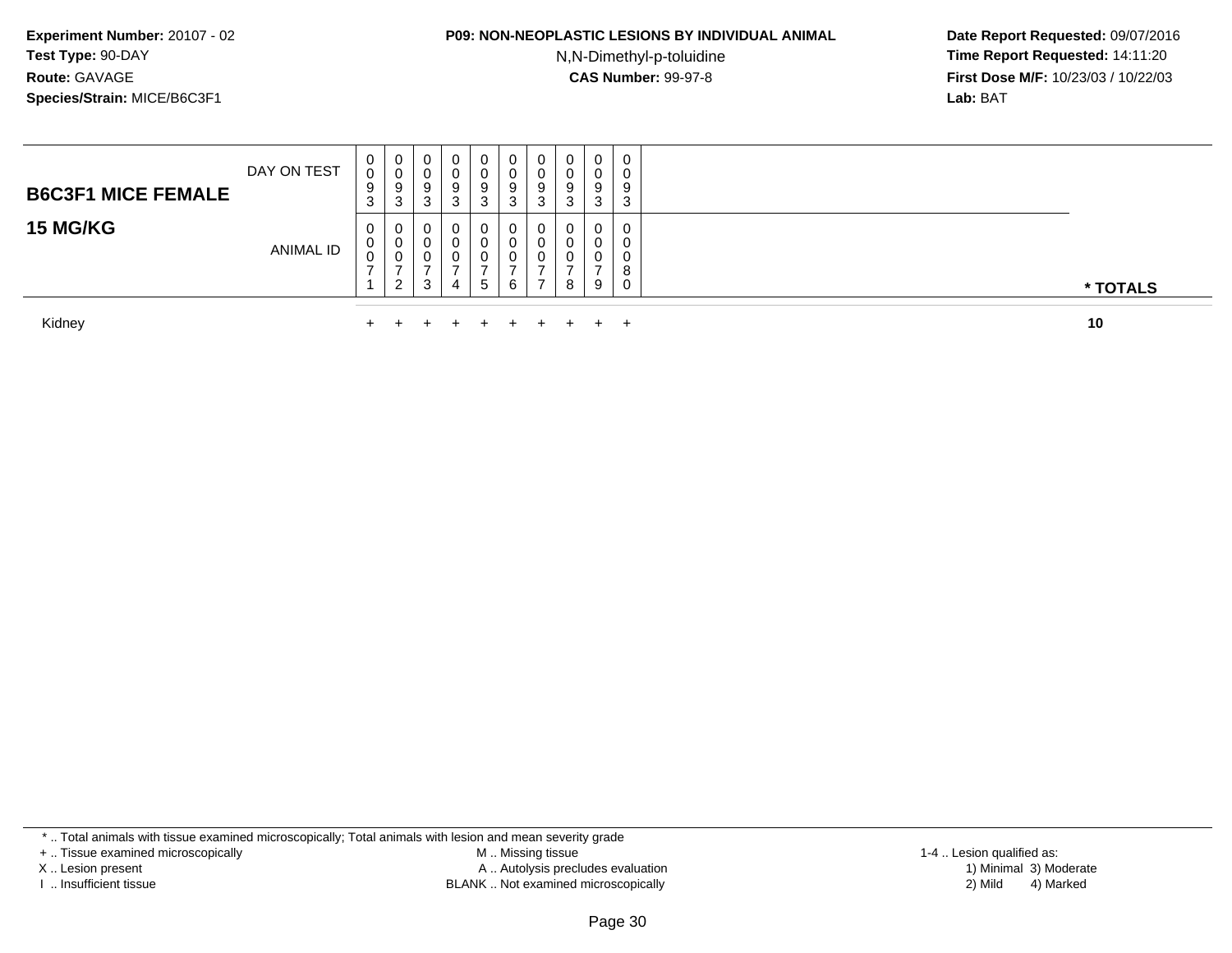## **P09: NON-NEOPLASTIC LESIONS BY INDIVIDUAL ANIMAL**

N,N-Dimethyl-p-toluidine

| <b>B6C3F1 MICE FEMALE</b>                                                                                                                                                                     | DAY ON TEST      | 0<br>$\pmb{0}$<br>9<br>3                                     | $\mathbf 0$<br>$\mathbf 0$<br>9<br>$\sqrt{3}$           | 0<br>$\mathbf 0$<br>9<br>$\mathbf{3}$   | 0<br>0<br>9<br>$\sqrt{3}$       | $\pmb{0}$<br>$\pmb{0}$<br>$\boldsymbol{9}$<br>$\overline{3}$ | $\mathbf 0$<br>$\mathbf 0$<br>9<br>$\overline{3}$                                             | $\boldsymbol{0}$<br>$\boldsymbol{0}$<br>9<br>$\mathbf{3}$                  | $\mathbf 0$<br>$\mathbf 0$<br>9<br>$\mathbf{3}$ | $\pmb{0}$<br>$\mathbf 0$<br>9<br>$\mathbf{3}$  | $\pmb{0}$<br>0<br>9<br>$\mathbf{3}$                         |                                                                             |  |
|-----------------------------------------------------------------------------------------------------------------------------------------------------------------------------------------------|------------------|--------------------------------------------------------------|---------------------------------------------------------|-----------------------------------------|---------------------------------|--------------------------------------------------------------|-----------------------------------------------------------------------------------------------|----------------------------------------------------------------------------|-------------------------------------------------|------------------------------------------------|-------------------------------------------------------------|-----------------------------------------------------------------------------|--|
| 30 MG/KG                                                                                                                                                                                      | <b>ANIMAL ID</b> | $\mathbf 0$<br>$\pmb{0}$<br>$\mathbf 0$<br>8<br>$\mathbf{1}$ | 0<br>$\mathbf 0$<br>$\boldsymbol{0}$<br>8<br>$\sqrt{2}$ | 0<br>0<br>$\mathsf{O}\xspace$<br>8<br>3 | $\mathbf 0$<br>0<br>0<br>8<br>Δ | $\mathbf 0$<br>0<br>$\mathbf 0$<br>$^8_5$                    | $\mathbf 0$<br>0<br>$\mathbf 0$<br>8<br>$6\phantom{1}$                                        | $\boldsymbol{0}$<br>$\mathbf 0$<br>$\boldsymbol{0}$<br>8<br>$\overline{7}$ | 0<br>$\mathbf 0$<br>$\mathbf 0$<br>8<br>8       | $\mathbf 0$<br>$\Omega$<br>$\pmb{0}$<br>8<br>9 | 0<br>$\mathbf 0$<br>$\mathbf 0$<br>9<br>$\mathsf{O}\xspace$ | * TOTALS                                                                    |  |
| <b>ALIMENTARY SYSTEM</b>                                                                                                                                                                      |                  |                                                              |                                                         |                                         |                                 |                                                              |                                                                                               |                                                                            |                                                 |                                                |                                                             |                                                                             |  |
| Liver<br>Inflammation, Chronic Active<br>Hepatocyte, Vacuolization Cytoplasmic                                                                                                                |                  | +<br>1<br>3                                                  | $\ddot{}$<br>1<br>3                                     | $\ddot{}$<br>$\mathbf{1}$<br>3          | $\overline{2}$                  | $\mathbf 1$<br>$\overline{c}$                                | $\mathbf{1}$<br>$\mathbf{1}$                                                                  | $\overline{1}$<br>$\overline{2}$                                           | $\mathbf{1}$                                    | 1                                              | $\ddot{}$<br>$\mathbf{1}$<br>2                              | 10<br>10, 1.0<br>92.1                                                       |  |
| <b>CARDIOVASCULAR SYSTEM</b>                                                                                                                                                                  |                  |                                                              |                                                         |                                         |                                 |                                                              |                                                                                               |                                                                            |                                                 |                                                |                                                             |                                                                             |  |
| <b>NONE</b>                                                                                                                                                                                   |                  |                                                              |                                                         |                                         |                                 |                                                              |                                                                                               |                                                                            |                                                 |                                                |                                                             |                                                                             |  |
| <b>ENDOCRINE SYSTEM</b>                                                                                                                                                                       |                  |                                                              |                                                         |                                         |                                 |                                                              |                                                                                               |                                                                            |                                                 |                                                |                                                             |                                                                             |  |
| <b>NONE</b>                                                                                                                                                                                   |                  |                                                              |                                                         |                                         |                                 |                                                              |                                                                                               |                                                                            |                                                 |                                                |                                                             |                                                                             |  |
| <b>GENERAL BODY SYSTEM</b>                                                                                                                                                                    |                  |                                                              |                                                         |                                         |                                 |                                                              |                                                                                               |                                                                            |                                                 |                                                |                                                             |                                                                             |  |
| <b>NONE</b>                                                                                                                                                                                   |                  |                                                              |                                                         |                                         |                                 |                                                              |                                                                                               |                                                                            |                                                 |                                                |                                                             |                                                                             |  |
| <b>GENITAL SYSTEM</b>                                                                                                                                                                         |                  |                                                              |                                                         |                                         |                                 |                                                              |                                                                                               |                                                                            |                                                 |                                                |                                                             |                                                                             |  |
| <b>NONE</b>                                                                                                                                                                                   |                  |                                                              |                                                         |                                         |                                 |                                                              |                                                                                               |                                                                            |                                                 |                                                |                                                             |                                                                             |  |
| <b>HEMATOPOIETIC SYSTEM</b>                                                                                                                                                                   |                  |                                                              |                                                         |                                         |                                 |                                                              |                                                                                               |                                                                            |                                                 |                                                |                                                             |                                                                             |  |
| <b>Bone Marrow</b>                                                                                                                                                                            |                  |                                                              |                                                         |                                         |                                 |                                                              |                                                                                               |                                                                            |                                                 |                                                |                                                             | 10                                                                          |  |
| Lymph Node, Mandibular                                                                                                                                                                        |                  |                                                              |                                                         |                                         |                                 |                                                              |                                                                                               |                                                                            |                                                 |                                                | $\pm$                                                       | 10                                                                          |  |
| Lymph Node, Mesenteric                                                                                                                                                                        |                  |                                                              |                                                         |                                         |                                 |                                                              |                                                                                               |                                                                            |                                                 |                                                | $\ddot{}$                                                   | 10                                                                          |  |
| Spleen                                                                                                                                                                                        |                  |                                                              |                                                         |                                         |                                 |                                                              |                                                                                               |                                                                            |                                                 |                                                | $\overline{+}$                                              | 10                                                                          |  |
| *  Total animals with tissue examined microscopically; Total animals with lesion and mean severity grade<br>+  Tissue examined microscopically<br>X  Lesion present<br>I. Insufficient tissue |                  |                                                              |                                                         |                                         |                                 |                                                              | M  Missing tissue<br>A  Autolysis precludes evaluation<br>BLANK  Not examined microscopically |                                                                            |                                                 |                                                |                                                             | 1-4  Lesion qualified as:<br>1) Minimal 3) Moderate<br>2) Mild<br>4) Marked |  |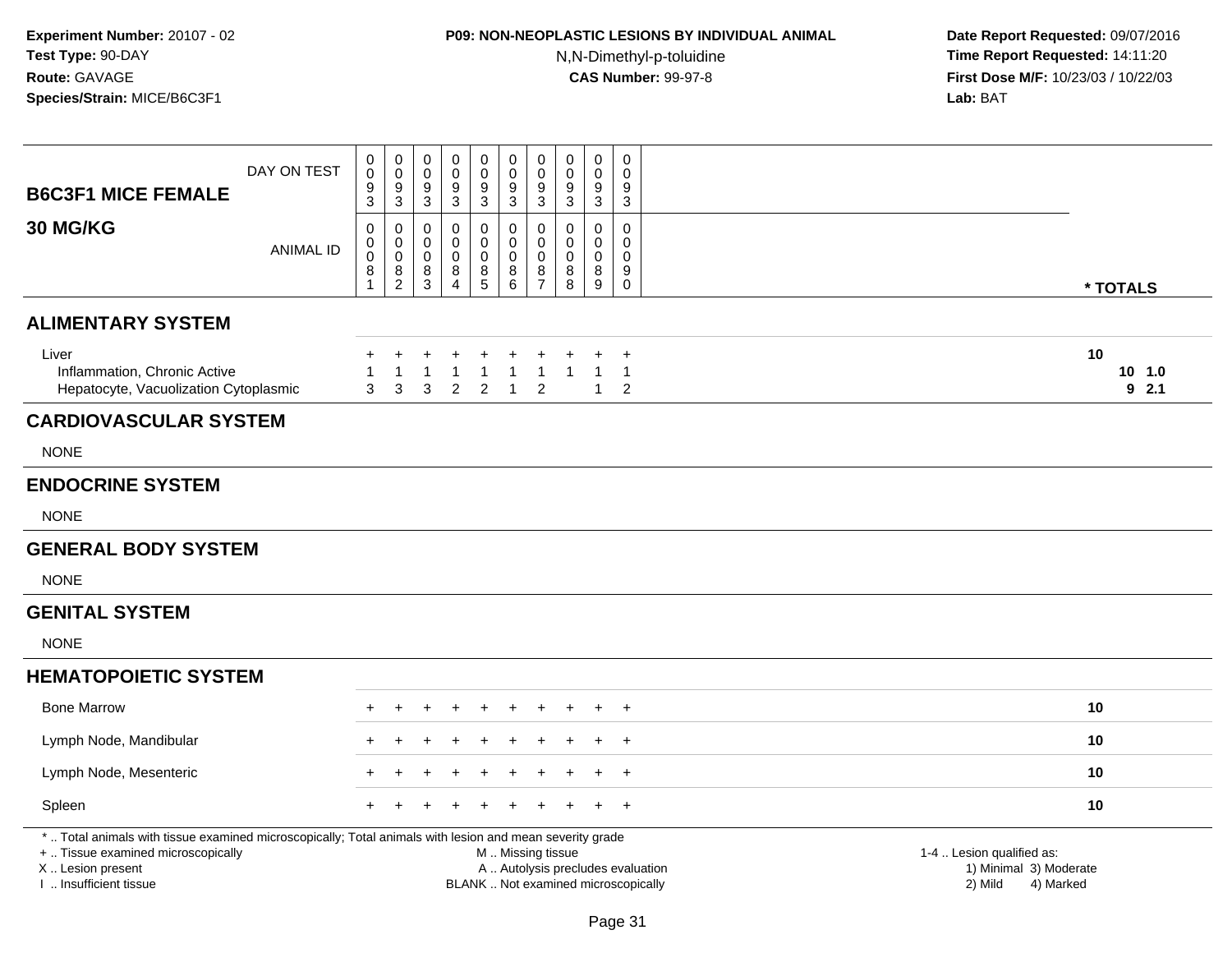## **P09: NON-NEOPLASTIC LESIONS BY INDIVIDUAL ANIMAL**

N,N-Dimethyl-p-toluidine

 **Date Report Requested:** 09/07/2016 **Time Report Requested:** 14:11:20 **First Dose M/F:** 10/23/03 / 10/22/03<br>**Lab:** BAT **Lab:** BAT

| <b>B6C3F1 MICE FEMALE</b>                                                                     | DAY ON TEST      | 0<br>$\mathbf 0$<br>9<br>3 | 0<br>$\pmb{0}$<br>$\overline{9}$<br>$\sqrt{3}$                               | 0<br>$\mathbf 0$<br>9<br>$\overline{3}$ | 0<br>0<br>9<br>$\mathbf{3}$                    | $\boldsymbol{0}$<br>$\pmb{0}$<br>$\frac{9}{3}$ | 0<br>$\mathbf 0$<br>9<br>$\sqrt{3}$ | 0<br>$\mathbf 0$<br>$9\,$<br>$\sqrt{3}$                      | 0<br>$\mathbf 0$<br>9<br>$\mathbf{3}$ | 0<br>0<br>9<br>$\mathbf{3}$ | 0<br>$\mathbf 0$<br>9<br>$\ensuremath{\mathsf{3}}$ |                        |
|-----------------------------------------------------------------------------------------------|------------------|----------------------------|------------------------------------------------------------------------------|-----------------------------------------|------------------------------------------------|------------------------------------------------|-------------------------------------|--------------------------------------------------------------|---------------------------------------|-----------------------------|----------------------------------------------------|------------------------|
| 30 MG/KG                                                                                      | <b>ANIMAL ID</b> | 0<br>0<br>$\pmb{0}$<br>8   | 0<br>$\mathsf{O}$<br>$\overline{0}$<br>$\begin{array}{c} 8 \\ 2 \end{array}$ | 0<br>0<br>$\pmb{0}$<br>$\bf8$<br>3      | 0<br>0<br>0<br>8<br>$\overline{\mathbf{4}}$    | 0<br>$\pmb{0}$<br>$\pmb{0}$<br>$\bf 8$<br>5    | 0<br>0<br>$\pmb{0}$<br>$\bf 8$<br>6 | 0<br>$\mathbf 0$<br>$\mathbf 0$<br>$\bf 8$<br>$\overline{7}$ | 0<br>$\mathbf 0$<br>0<br>8<br>8       | 0<br>0<br>0<br>8<br>9       | $\mathbf 0$<br>0<br>0<br>$\boldsymbol{9}$<br>0     | * TOTALS               |
| Thymus<br>Thymocyte, Necrosis                                                                 |                  |                            |                                                                              |                                         |                                                |                                                |                                     |                                                              |                                       |                             | $\ddot{}$                                          | 10<br>11.0             |
| <b>INTEGUMENTARY SYSTEM</b>                                                                   |                  |                            |                                                                              |                                         |                                                |                                                |                                     |                                                              |                                       |                             |                                                    |                        |
| <b>NONE</b>                                                                                   |                  |                            |                                                                              |                                         |                                                |                                                |                                     |                                                              |                                       |                             |                                                    |                        |
| <b>MUSCULOSKELETAL SYSTEM</b>                                                                 |                  |                            |                                                                              |                                         |                                                |                                                |                                     |                                                              |                                       |                             |                                                    |                        |
| <b>NONE</b>                                                                                   |                  |                            |                                                                              |                                         |                                                |                                                |                                     |                                                              |                                       |                             |                                                    |                        |
| <b>NERVOUS SYSTEM</b>                                                                         |                  |                            |                                                                              |                                         |                                                |                                                |                                     |                                                              |                                       |                             |                                                    |                        |
| <b>NONE</b>                                                                                   |                  |                            |                                                                              |                                         |                                                |                                                |                                     |                                                              |                                       |                             |                                                    |                        |
| <b>RESPIRATORY SYSTEM</b>                                                                     |                  |                            |                                                                              |                                         |                                                |                                                |                                     |                                                              |                                       |                             |                                                    |                        |
| Lung<br>Bronchiole, Epithelium, Regeneration<br>Peribronchiolar, Inflammation, Chronic Active |                  |                            |                                                                              | $\ddot{}$                               | ÷<br>$\overline{\mathbf{c}}$<br>$\overline{c}$ |                                                | $\ddot{}$                           | $\ddot{}$                                                    | $\ddot{}$                             |                             | $+$ $+$                                            | 10<br>$12.0$<br>$12.0$ |
| Nose                                                                                          |                  | $\div$                     |                                                                              |                                         |                                                |                                                | $\ddot{}$                           |                                                              |                                       | $+$                         | $+$                                                | 10                     |
| Trachea                                                                                       |                  |                            |                                                                              |                                         |                                                |                                                |                                     |                                                              |                                       |                             | $+$                                                | 10                     |
| <b>SPECIAL SENSES SYSTEM</b>                                                                  |                  |                            |                                                                              |                                         |                                                |                                                |                                     |                                                              |                                       |                             |                                                    |                        |
| <b>NONE</b>                                                                                   |                  |                            |                                                                              |                                         |                                                |                                                |                                     |                                                              |                                       |                             |                                                    |                        |

### **URINARY SYSTEM**

\* .. Total animals with tissue examined microscopically; Total animals with lesion and mean severity grade

+ .. Tissue examined microscopically

X .. Lesion present

I .. Insufficient tissue

 M .. Missing tissueA .. Autolysis precludes evaluation

BLANK .. Not examined microscopically 2) Mild 4) Marked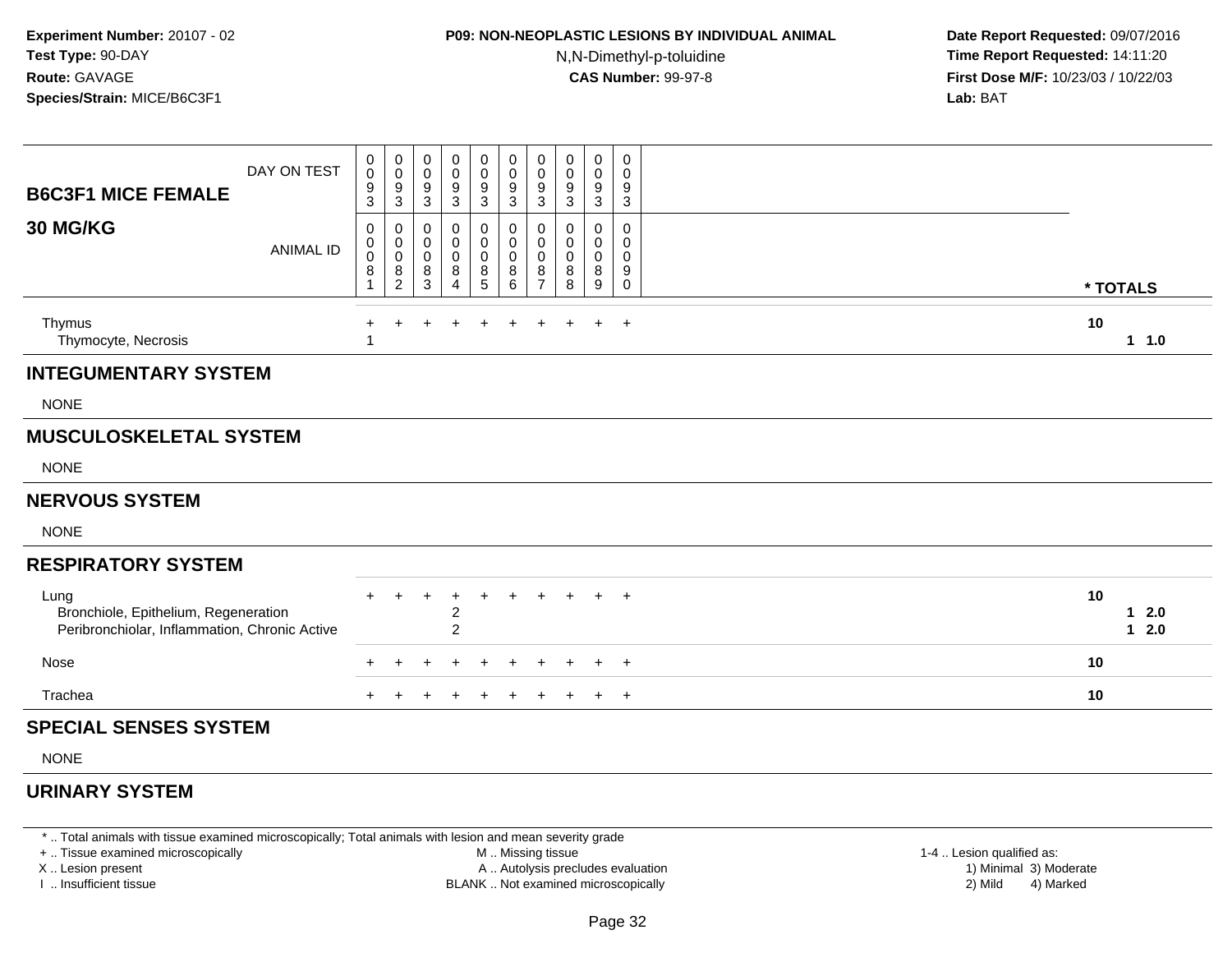#### **P09: NON-NEOPLASTIC LESIONS BY INDIVIDUAL ANIMAL**

N,N-Dimethyl-p-toluidine

 **Date Report Requested:** 09/07/2016 **Time Report Requested:** 14:11:20 **First Dose M/F:** 10/23/03 / 10/22/03<br>**Lab:** BAT **Lab:** BAT

| Kidnev                    |             | $+$               | $\pm$                             |                       | $\pm$                 | $\pm$ $\pm$                      | $+$ $-$     | $+$              | $+$ $-$                        | $+$                              |                       | 10       |
|---------------------------|-------------|-------------------|-----------------------------------|-----------------------|-----------------------|----------------------------------|-------------|------------------|--------------------------------|----------------------------------|-----------------------|----------|
| 30 MG/KG                  | ANIMAL ID   | 0<br>J<br>$\circ$ | 0<br>U<br>ν<br>8<br>ົ<br><u>_</u> | 0<br>0<br>U<br>o<br>3 | 0<br>0<br>0<br>8<br>4 | 0<br>0<br>0<br>8<br>$\mathbf{c}$ | 6           | ັ<br>8           | 0<br>8                         | $\mathbf{0}$<br>0<br>0<br>8<br>9 | 0<br>0<br>0<br>9<br>0 | * TOTALS |
| <b>B6C3F1 MICE FEMALE</b> | DAY ON TEST | 0<br>U<br>9<br>3  | 0<br>v<br>9<br>3                  | 0<br>U<br>9<br>ు      | 0<br>0<br>9<br>3      | 0<br>0<br>9<br>3                 | ν<br>9<br>3 | v<br>ັ<br>9<br>C | 0<br>u<br>9<br>$\sqrt{2}$<br>చ | $\mathbf{0}$<br>0<br>9<br>3      | 0<br>0<br>9<br>3      |          |

Kidney $\mathsf y$ 

\* .. Total animals with tissue examined microscopically; Total animals with lesion and mean severity grade

+ .. Tissue examined microscopically

X .. Lesion present

I .. Insufficient tissue

 M .. Missing tissueA .. Autolysis precludes evaluation

BLANK .. Not examined microscopically 2) Mild 4) Marked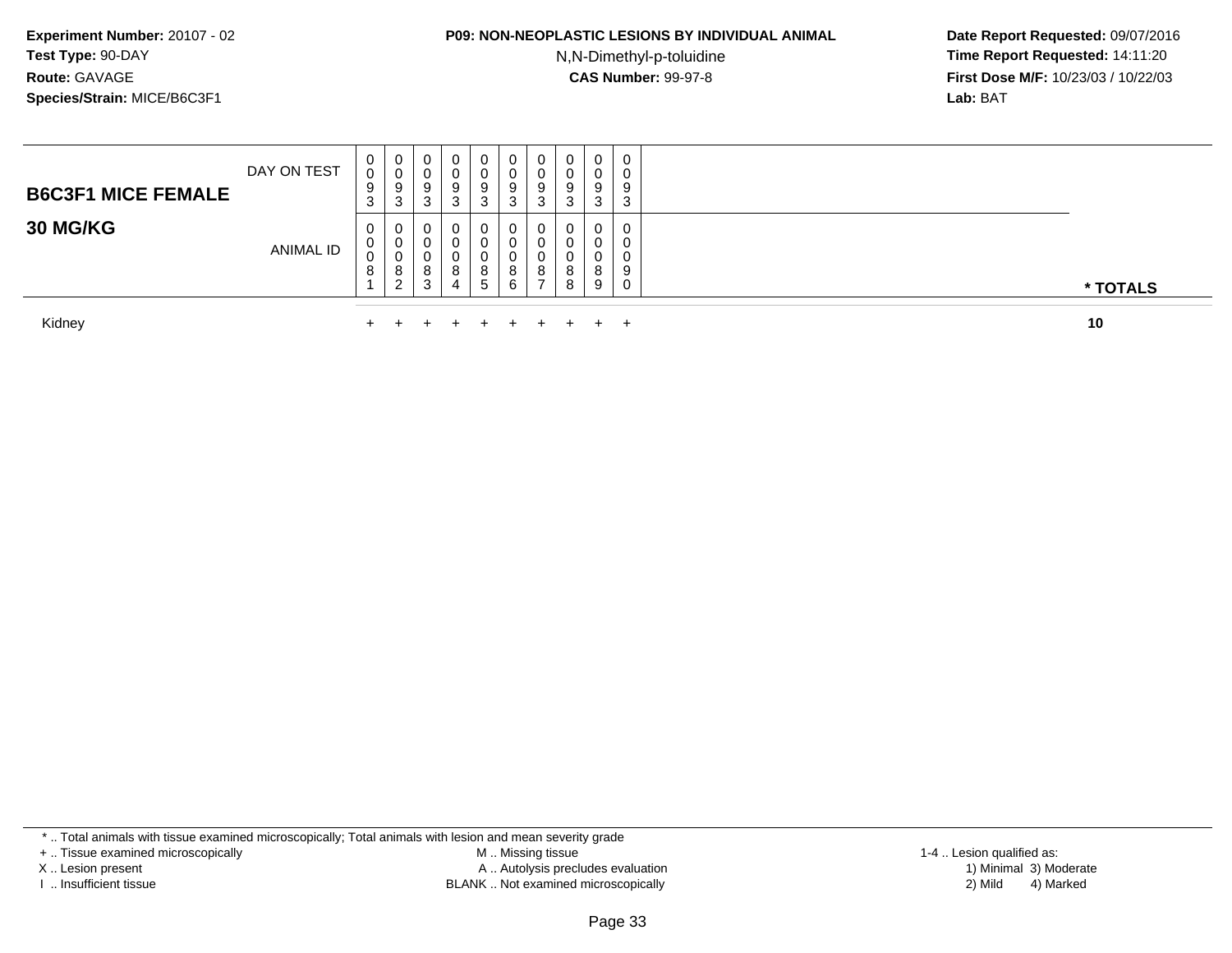## **P09: NON-NEOPLASTIC LESIONS BY INDIVIDUAL ANIMAL**

N,N-Dimethyl-p-toluidine

| <b>B6C3F1 MICE FEMALE</b>                                                                                                                                                                     | DAY ON TEST      | 0<br>$\boldsymbol{0}$<br>9<br>3         | $\boldsymbol{0}$<br>$\mathbf 0$<br>9<br>$\mathbf{3}$                        | 0<br>$\mathbf 0$<br>9<br>3         | $\pmb{0}$<br>$\mathbf 0$<br>9<br>$\overline{3}$ | $\pmb{0}$<br>$\mathbf 0$<br>$\boldsymbol{9}$<br>$\mathfrak{S}$ | $\pmb{0}$<br>$\pmb{0}$<br>$\boldsymbol{9}$<br>$\overline{3}$ | $\mathbf 0$<br>$\mathbf 0$<br>9<br>$\mathbf 3$         | $\mathbf 0$<br>$\mathbf 0$<br>9<br>3                                     | 0<br>$\mathbf 0$<br>9<br>3      | $\mathbf 0$<br>$\mathbf 0$<br>9<br>$\mathbf{3}$ |                                                                             |  |
|-----------------------------------------------------------------------------------------------------------------------------------------------------------------------------------------------|------------------|-----------------------------------------|-----------------------------------------------------------------------------|------------------------------------|-------------------------------------------------|----------------------------------------------------------------|--------------------------------------------------------------|--------------------------------------------------------|--------------------------------------------------------------------------|---------------------------------|-------------------------------------------------|-----------------------------------------------------------------------------|--|
| 60 MG/KG                                                                                                                                                                                      | <b>ANIMAL ID</b> | 0<br>0<br>$\ddot{\mathbf{0}}$<br>9<br>1 | 0<br>$\pmb{0}$<br>$\ddot{\mathbf{0}}$<br>$\boldsymbol{9}$<br>$\overline{2}$ | 0<br>0<br>0<br>9<br>$\overline{3}$ | 0<br>0<br>0<br>9<br>$\overline{4}$              | 0<br>0<br>$\pmb{0}$<br>$\begin{array}{c} 9 \\ 5 \end{array}$   | 0<br>$\mathbf 0$<br>$\pmb{0}$<br>$^9$ 6                      | 0<br>$\mathbf 0$<br>$\mathbf 0$<br>9<br>$\overline{7}$ | 0<br>$\mathbf 0$<br>0<br>9<br>8                                          | 0<br>0<br>$\mathbf 0$<br>9<br>9 | 0<br>$\mathbf 0$<br>$\mathbf{1}$<br>0<br>0      | * TOTALS                                                                    |  |
| <b>ALIMENTARY SYSTEM</b>                                                                                                                                                                      |                  |                                         |                                                                             |                                    |                                                 |                                                                |                                                              |                                                        |                                                                          |                                 |                                                 |                                                                             |  |
| Liver<br>Inflammation, Chronic Active<br>Hepatocyte, Vacuolization Cytoplasmic                                                                                                                |                  | $\ddot{}$<br>3                          | $\mathbf{1}$<br>3                                                           | $\ddot{}$<br>$\mathbf{1}$<br>3     | 1<br>3                                          | $\mathbf{1}$<br>$\overline{1}$                                 | $\mathbf{1}$<br>$\overline{2}$                               | $\overline{1}$<br>3                                    | $\mathbf{1}$<br>2                                                        | $\mathbf{1}$                    | $\ddot{}$<br>$\overline{1}$<br>$\mathbf{1}$     | 10<br>10, 1.0<br>92.3                                                       |  |
| <b>CARDIOVASCULAR SYSTEM</b>                                                                                                                                                                  |                  |                                         |                                                                             |                                    |                                                 |                                                                |                                                              |                                                        |                                                                          |                                 |                                                 |                                                                             |  |
| <b>NONE</b>                                                                                                                                                                                   |                  |                                         |                                                                             |                                    |                                                 |                                                                |                                                              |                                                        |                                                                          |                                 |                                                 |                                                                             |  |
| <b>ENDOCRINE SYSTEM</b>                                                                                                                                                                       |                  |                                         |                                                                             |                                    |                                                 |                                                                |                                                              |                                                        |                                                                          |                                 |                                                 |                                                                             |  |
| <b>NONE</b>                                                                                                                                                                                   |                  |                                         |                                                                             |                                    |                                                 |                                                                |                                                              |                                                        |                                                                          |                                 |                                                 |                                                                             |  |
| <b>GENERAL BODY SYSTEM</b>                                                                                                                                                                    |                  |                                         |                                                                             |                                    |                                                 |                                                                |                                                              |                                                        |                                                                          |                                 |                                                 |                                                                             |  |
| <b>NONE</b>                                                                                                                                                                                   |                  |                                         |                                                                             |                                    |                                                 |                                                                |                                                              |                                                        |                                                                          |                                 |                                                 |                                                                             |  |
| <b>GENITAL SYSTEM</b>                                                                                                                                                                         |                  |                                         |                                                                             |                                    |                                                 |                                                                |                                                              |                                                        |                                                                          |                                 |                                                 |                                                                             |  |
| <b>NONE</b>                                                                                                                                                                                   |                  |                                         |                                                                             |                                    |                                                 |                                                                |                                                              |                                                        |                                                                          |                                 |                                                 |                                                                             |  |
| <b>HEMATOPOIETIC SYSTEM</b>                                                                                                                                                                   |                  |                                         |                                                                             |                                    |                                                 |                                                                |                                                              |                                                        |                                                                          |                                 |                                                 |                                                                             |  |
| <b>Bone Marrow</b>                                                                                                                                                                            |                  |                                         |                                                                             |                                    |                                                 |                                                                |                                                              |                                                        |                                                                          |                                 | $\ddot{}$                                       | 10                                                                          |  |
| Lymph Node, Mandibular                                                                                                                                                                        |                  |                                         |                                                                             |                                    |                                                 |                                                                |                                                              |                                                        |                                                                          |                                 | $\ddot{}$                                       | 10                                                                          |  |
| Lymph Node, Mesenteric                                                                                                                                                                        |                  |                                         |                                                                             |                                    |                                                 |                                                                |                                                              |                                                        |                                                                          |                                 | $\ddot{}$                                       | 10                                                                          |  |
| Spleen                                                                                                                                                                                        |                  |                                         |                                                                             |                                    |                                                 |                                                                |                                                              |                                                        |                                                                          |                                 | $\ddot{}$                                       | 10                                                                          |  |
| *  Total animals with tissue examined microscopically; Total animals with lesion and mean severity grade<br>+  Tissue examined microscopically<br>X  Lesion present<br>I. Insufficient tissue |                  |                                         |                                                                             |                                    |                                                 |                                                                | M  Missing tissue                                            |                                                        | A  Autolysis precludes evaluation<br>BLANK  Not examined microscopically |                                 |                                                 | 1-4  Lesion qualified as:<br>1) Minimal 3) Moderate<br>2) Mild<br>4) Marked |  |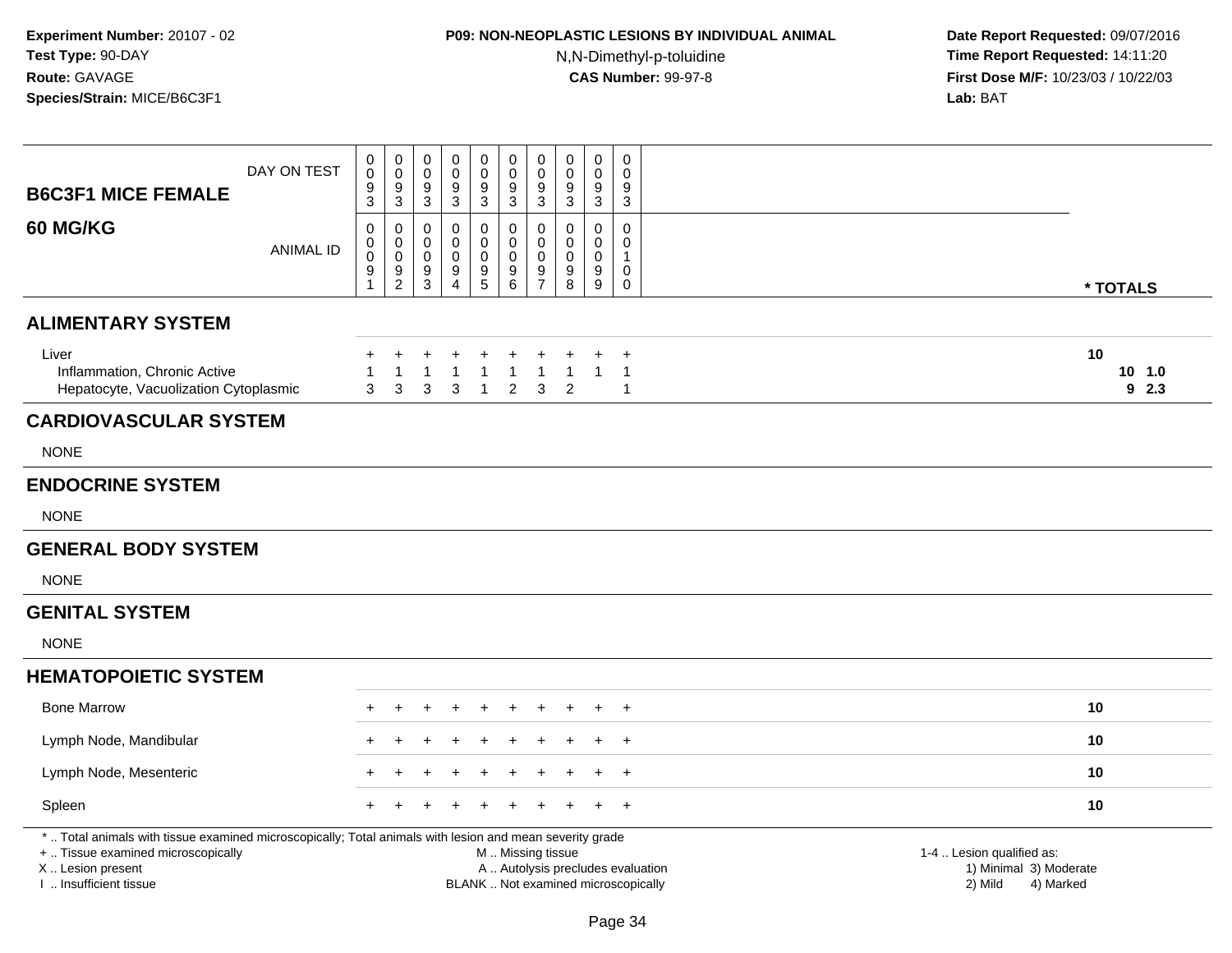## **P09: NON-NEOPLASTIC LESIONS BY INDIVIDUAL ANIMAL**

N,N-Dimethyl-p-toluidine

 **Date Report Requested:** 09/07/2016 **Time Report Requested:** 14:11:20 **First Dose M/F:** 10/23/03 / 10/22/03<br>**Lab:** BAT **Lab:** BAT

| DAY ON TEST<br><b>B6C3F1 MICE FEMALE</b>                                                      | 0<br>$\mathbf 0$<br>$\boldsymbol{9}$<br>3                        | 0<br>$\pmb{0}$<br>$\frac{9}{3}$                  | $\mathbf 0$<br>$\pmb{0}$<br>9<br>$\sqrt{3}$                       | 0<br>0<br>$\frac{9}{3}$                                    | 0<br>$\pmb{0}$<br>9<br>$\mathbf 3$                                 | 0<br>$\pmb{0}$<br>$\frac{9}{3}$                                      | 0<br>$\pmb{0}$<br>9<br>3                   | 0<br>$\pmb{0}$<br>9<br>$\sqrt{3}$    | 0<br>0<br>9<br>$\mathbf{3}$                           | $\pmb{0}$<br>$\pmb{0}$<br>9<br>$\ensuremath{\mathsf{3}}$             |    |                |
|-----------------------------------------------------------------------------------------------|------------------------------------------------------------------|--------------------------------------------------|-------------------------------------------------------------------|------------------------------------------------------------|--------------------------------------------------------------------|----------------------------------------------------------------------|--------------------------------------------|--------------------------------------|-------------------------------------------------------|----------------------------------------------------------------------|----|----------------|
| <b>60 MG/KG</b><br><b>ANIMAL ID</b>                                                           | 0<br>$\mathbf 0$<br>$\ddot{\mathbf{0}}$<br>$\boldsymbol{9}$<br>1 | $\pmb{0}$<br>$_{\rm 0}^{\rm 0}$<br>$\frac{9}{2}$ | 0<br>$\pmb{0}$<br>$\mathbf 0$<br>$\boldsymbol{9}$<br>$\mathbf{3}$ | 0<br>$\mathbf 0$<br>$\mathbf 0$<br>$9\,$<br>$\overline{4}$ | $\mathbf 0$<br>$\mathbf 0$<br>$\mathbf 0$<br>$\boldsymbol{9}$<br>5 | 0<br>$\pmb{0}$<br>$\pmb{0}$<br>$\begin{array}{c} 9 \\ 6 \end{array}$ | 0<br>$\pmb{0}$<br>0<br>9<br>$\overline{7}$ | 0<br>0<br>0<br>$\boldsymbol{9}$<br>8 | $\Omega$<br>0<br>$\mathbf 0$<br>9<br>$\boldsymbol{9}$ | $\mathbf 0$<br>$\mathbf 0$<br>$\mathbf{1}$<br>$\pmb{0}$<br>$\pmb{0}$ |    | * TOTALS       |
| Hematopoietic Cell Proliferation                                                              |                                                                  |                                                  |                                                                   |                                                            |                                                                    |                                                                      | $\overline{c}$                             |                                      |                                                       |                                                                      |    | $12.0$         |
| Thymus                                                                                        | $\ddot{}$                                                        | $\ddot{}$                                        |                                                                   | +                                                          | $\ddot{}$                                                          | $\ddot{}$                                                            | $\ddot{}$                                  | $+$                                  |                                                       | $+$ $+$                                                              | 10 |                |
| <b>INTEGUMENTARY SYSTEM</b>                                                                   |                                                                  |                                                  |                                                                   |                                                            |                                                                    |                                                                      |                                            |                                      |                                                       |                                                                      |    |                |
| <b>NONE</b>                                                                                   |                                                                  |                                                  |                                                                   |                                                            |                                                                    |                                                                      |                                            |                                      |                                                       |                                                                      |    |                |
| <b>MUSCULOSKELETAL SYSTEM</b>                                                                 |                                                                  |                                                  |                                                                   |                                                            |                                                                    |                                                                      |                                            |                                      |                                                       |                                                                      |    |                |
| <b>NONE</b>                                                                                   |                                                                  |                                                  |                                                                   |                                                            |                                                                    |                                                                      |                                            |                                      |                                                       |                                                                      |    |                |
| <b>NERVOUS SYSTEM</b>                                                                         |                                                                  |                                                  |                                                                   |                                                            |                                                                    |                                                                      |                                            |                                      |                                                       |                                                                      |    |                |
| <b>NONE</b>                                                                                   |                                                                  |                                                  |                                                                   |                                                            |                                                                    |                                                                      |                                            |                                      |                                                       |                                                                      |    |                |
| <b>RESPIRATORY SYSTEM</b>                                                                     |                                                                  |                                                  |                                                                   |                                                            |                                                                    |                                                                      |                                            |                                      |                                                       |                                                                      |    |                |
| Lung<br>Bronchiole, Epithelium, Regeneration<br>Peribronchiolar, Inflammation, Chronic Active |                                                                  | $\overline{c}$                                   |                                                                   |                                                            |                                                                    | $\ddot{}$                                                            |                                            | $\div$                               | $+$                                                   | $+$                                                                  | 10 | 11.0<br>$12.0$ |
| Nose<br>Olfactory Epithelium, Degeneration                                                    | +<br>$\overline{2}$                                              | +                                                |                                                                   |                                                            | $\overline{2}$                                                     | $\overline{\phantom{a}}$                                             |                                            |                                      | $\overline{2}$                                        | $\ddot{}$<br>$\overline{2}$                                          | 10 | $5$ 1.8        |
| Trachea                                                                                       | $+$                                                              | $\ddot{}$                                        | $\div$                                                            |                                                            | ÷                                                                  | $\ddot{}$                                                            | ÷                                          | $\pm$                                | $+$                                                   | $+$                                                                  | 10 |                |
| <b>SPECIAL SENSES SYSTEM</b>                                                                  |                                                                  |                                                  |                                                                   |                                                            |                                                                    |                                                                      |                                            |                                      |                                                       |                                                                      |    |                |
| <b>NONE</b>                                                                                   |                                                                  |                                                  |                                                                   |                                                            |                                                                    |                                                                      |                                            |                                      |                                                       |                                                                      |    |                |
|                                                                                               |                                                                  |                                                  |                                                                   |                                                            |                                                                    |                                                                      |                                            |                                      |                                                       |                                                                      |    |                |

\* .. Total animals with tissue examined microscopically; Total animals with lesion and mean severity grade

+ .. Tissue examined microscopically

X .. Lesion present

I .. Insufficient tissue

 M .. Missing tissueA .. Autolysis precludes evaluation

BLANK .. Not examined microscopically 2) Mild 4) Marked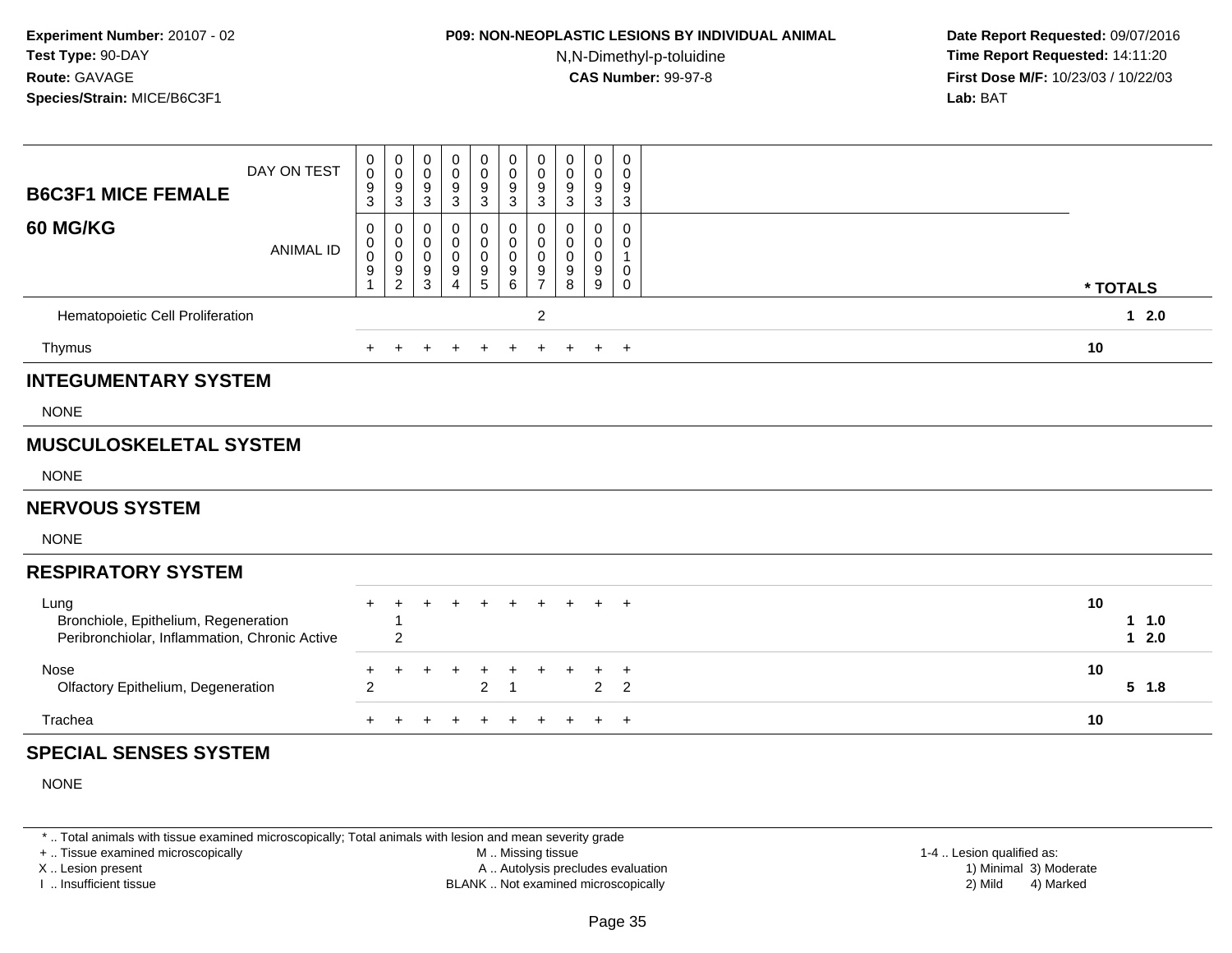# **P09: NON-NEOPLASTIC LESIONS BY INDIVIDUAL ANIMAL**

N,N-Dimethyl-p-toluidine

 **Date Report Requested:** 09/07/2016 **Time Report Requested:** 14:11:20 **First Dose M/F:** 10/23/03 / 10/22/03<br>**Lab:** BAT **Lab:** BAT

| <b>B6C3F1 MICE FEMALE</b> | DAY ON TEST      | $\mathbf{0}$<br>0<br>9<br>3            | 0<br>v<br>9<br>3      | 0<br>υ<br>Ο<br>ູ<br>n<br>ັ            | -0<br>w | 0<br>υ<br>د | U<br>9<br>J | U<br>9<br>3 | J | 0<br>v<br>$\Omega$<br>c<br>3 | v<br>റ<br>◠<br>ື |          |
|---------------------------|------------------|----------------------------------------|-----------------------|---------------------------------------|---------|-------------|-------------|-------------|---|------------------------------|------------------|----------|
| <b>60 MG/KG</b>           | <b>ANIMAL ID</b> | $\mathbf{0}$<br>$\mathbf{0}$<br>0<br>9 | U<br>U<br>◡<br>9<br>ົ | U<br>υ<br>υ<br>9<br><sup>o</sup><br>ັ | 4       | D.          | 9           | 0<br>9      |   | 0<br>u<br>a<br>c<br>9        |                  | * TOTALS |

#### **URINARY SYSTEM**

Kidney $\mathsf y$ 

<sup>+</sup> <sup>+</sup> <sup>+</sup> <sup>+</sup> <sup>+</sup> <sup>+</sup> <sup>+</sup> <sup>+</sup> <sup>+</sup> **<sup>10</sup>**

\* .. Total animals with tissue examined microscopically; Total animals with lesion and mean severity grade

+ .. Tissue examined microscopically

X .. Lesion present

I .. Insufficient tissue

 M .. Missing tissueA .. Autolysis precludes evaluation

1-4 .. Lesion qualified as:<br>1) Minimal 3) Moderate BLANK .. Not examined microscopically 2) Mild 4) Marked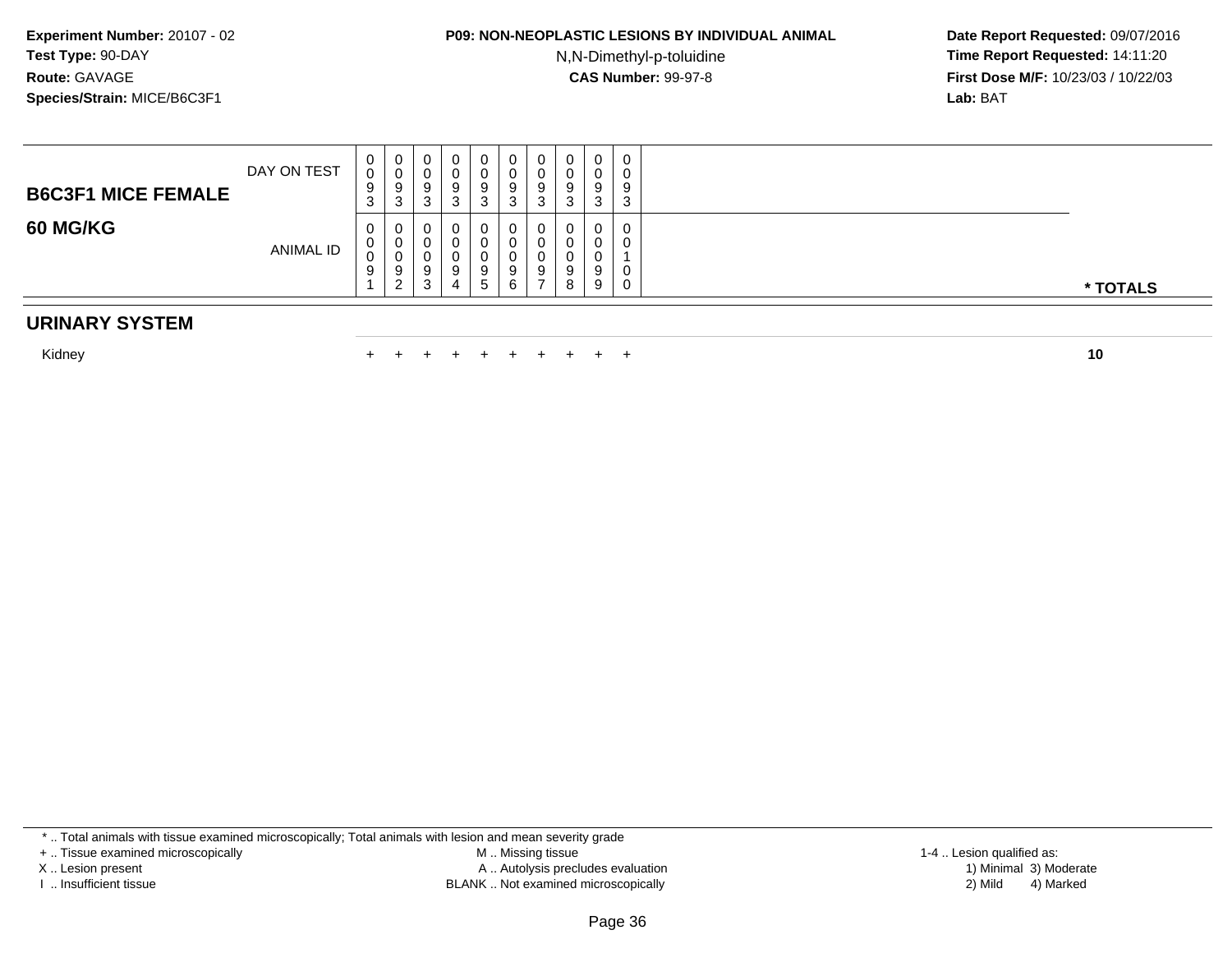## **P09: NON-NEOPLASTIC LESIONS BY INDIVIDUAL ANIMAL**

N,N-Dimethyl-p-toluidine

 **Date Report Requested:** 09/07/2016 **Time Report Requested:** 14:11:20 **First Dose M/F:** 10/23/03 / 10/22/03<br>**Lab:** BAT **Lab:** BAT

| <b>B6C3F1 MICE FEMALE</b>                                                                                | DAY ON TEST      | $\boldsymbol{0}$<br>$\mathsf{O}\xspace$<br>$\boldsymbol{9}$<br>$\sqrt{3}$ | $_{\rm 0}^{\rm 0}$<br>$\boldsymbol{9}$<br>$\mathbf{3}$ | $\pmb{0}$<br>$\mathbf 0$<br>0<br>4 | $_{\rm 0}^{\rm 0}$<br>$\boldsymbol{9}$<br>$\mathfrak{S}$ | $\pmb{0}$<br>$\mathbf 0$<br>$\boldsymbol{9}$<br>3                         | $\pmb{0}$<br>$\mathbf 0$<br>$\boldsymbol{9}$<br>$\ensuremath{\mathsf{3}}$ | $\pmb{0}$<br>$\mathbf 0$<br>9<br>3 | $\pmb{0}$<br>$\pmb{0}$<br>9<br>$\ensuremath{\mathsf{3}}$ | $\pmb{0}$<br>$\pmb{0}$<br>$\boldsymbol{9}$<br>$\mathbf{3}$ | $\mathbf 0$<br>$\mathbf 0$<br>$\mathbf 0$<br>$\overline{4}$ |                                                                                                                             |    |                                                |
|----------------------------------------------------------------------------------------------------------|------------------|---------------------------------------------------------------------------|--------------------------------------------------------|------------------------------------|----------------------------------------------------------|---------------------------------------------------------------------------|---------------------------------------------------------------------------|------------------------------------|----------------------------------------------------------|------------------------------------------------------------|-------------------------------------------------------------|-----------------------------------------------------------------------------------------------------------------------------|----|------------------------------------------------|
| <b>125 MG/KG</b>                                                                                         | <b>ANIMAL ID</b> | $\mathbf 0$<br>0<br>1<br>0<br>$\mathbf{1}$                                | 0<br>0<br>$\mathbf{1}$<br>0<br>$\overline{2}$          | 0<br>0<br>1<br>0<br>$\mathbf{3}$   | 0<br>0<br>$\pmb{0}$<br>$\overline{4}$                    | 0<br>$\mathsf{O}\xspace$<br>$\mathbf{1}$<br>$\mathbf 0$<br>$\overline{5}$ | $\mathbf 0$<br>$\mathbf 0$<br>$\mathbf{1}$<br>$\pmb{0}$<br>6              | $\Omega$<br>0<br>0<br>7            | $\Omega$<br>0<br>-1<br>0<br>8                            | $\mathbf 0$<br>0<br>0<br>9                                 | $\mathbf 0$<br>$\mathbf 0$<br>-1<br>$\mathbf{1}$<br>0       |                                                                                                                             |    | * TOTALS                                       |
| <b>ALIMENTARY SYSTEM</b>                                                                                 |                  |                                                                           |                                                        |                                    |                                                          |                                                                           |                                                                           |                                    |                                                          |                                                            |                                                             |                                                                                                                             |    |                                                |
| Esophagus                                                                                                |                  |                                                                           |                                                        |                                    |                                                          |                                                                           |                                                                           |                                    |                                                          | $\div$                                                     | $\ddot{}$                                                   |                                                                                                                             | 10 |                                                |
| Gallbladder                                                                                              |                  |                                                                           |                                                        |                                    |                                                          |                                                                           |                                                                           |                                    |                                                          | ÷                                                          | $^{+}$                                                      |                                                                                                                             | 10 |                                                |
| Intestine Large, Cecum                                                                                   |                  |                                                                           |                                                        |                                    |                                                          |                                                                           |                                                                           |                                    |                                                          |                                                            | $\overline{+}$                                              |                                                                                                                             | 10 |                                                |
| Intestine Large, Colon                                                                                   |                  |                                                                           |                                                        |                                    |                                                          |                                                                           |                                                                           |                                    |                                                          | $\pm$                                                      | $+$                                                         |                                                                                                                             | 10 |                                                |
| Intestine Large, Rectum                                                                                  |                  |                                                                           |                                                        |                                    |                                                          |                                                                           |                                                                           |                                    |                                                          | $\div$                                                     | $\overline{+}$                                              |                                                                                                                             | 10 |                                                |
| Intestine Small, Duodenum                                                                                |                  |                                                                           |                                                        |                                    |                                                          |                                                                           |                                                                           |                                    |                                                          | $\ddot{}$                                                  | $+$                                                         |                                                                                                                             | 10 |                                                |
| Intestine Small, Ileum                                                                                   |                  |                                                                           |                                                        |                                    |                                                          |                                                                           |                                                                           |                                    |                                                          | $\div$                                                     | $+$                                                         |                                                                                                                             | 10 |                                                |
| Intestine Small, Jejunum                                                                                 |                  |                                                                           |                                                        |                                    |                                                          |                                                                           |                                                                           |                                    |                                                          | $\ddot{}$                                                  | $+$                                                         |                                                                                                                             | 10 |                                                |
| Liver<br>Inflammation, Chronic Active<br>Hepatocyte, Necrosis<br>Hepatocyte, Vacuolization Cytoplasmic   |                  | -1<br>$\overline{2}$                                                      | -1<br>$\overline{1}$                                   |                                    | $\overline{c}$<br>$\overline{2}$                         | 1<br>$\overline{4}$                                                       | $\overline{1}$<br>3                                                       | 1<br>3                             | 3                                                        | $\div$<br>-1<br>3                                          | $+$                                                         |                                                                                                                             | 10 | $7$ 1.0<br>2.0<br>$\blacktriangleleft$<br>82.6 |
| Pancreas                                                                                                 |                  |                                                                           |                                                        |                                    |                                                          |                                                                           |                                                                           |                                    |                                                          |                                                            | $\ddot{}$                                                   |                                                                                                                             | 10 |                                                |
| Salivary Glands                                                                                          |                  |                                                                           |                                                        |                                    |                                                          |                                                                           |                                                                           |                                    |                                                          | $\pm$                                                      | $+$                                                         |                                                                                                                             | 10 |                                                |
| Stomach, Forestomach                                                                                     |                  |                                                                           |                                                        |                                    |                                                          |                                                                           |                                                                           |                                    |                                                          |                                                            | $+$                                                         |                                                                                                                             | 10 |                                                |
| Stomach, Glandular                                                                                       |                  |                                                                           |                                                        |                                    |                                                          |                                                                           |                                                                           |                                    |                                                          | $\div$                                                     | $+$                                                         |                                                                                                                             | 10 |                                                |
| *  Total animals with tissue examined microscopically; Total animals with lesion and mean severity grade |                  |                                                                           |                                                        |                                    |                                                          |                                                                           |                                                                           |                                    |                                                          |                                                            |                                                             | the contract of the contract of the contract of the contract of the contract of the contract of the contract of<br>$\cdots$ |    |                                                |

+ .. Tissue examined microscopically

X .. Lesion present

I .. Insufficient tissue

M .. Missing tissue

Lesion present A .. Autolysis precludes evaluation 1) Minimal 3) Moderate

 1-4 .. Lesion qualified as: BLANK .. Not examined microscopically 2) Mild 4) Marked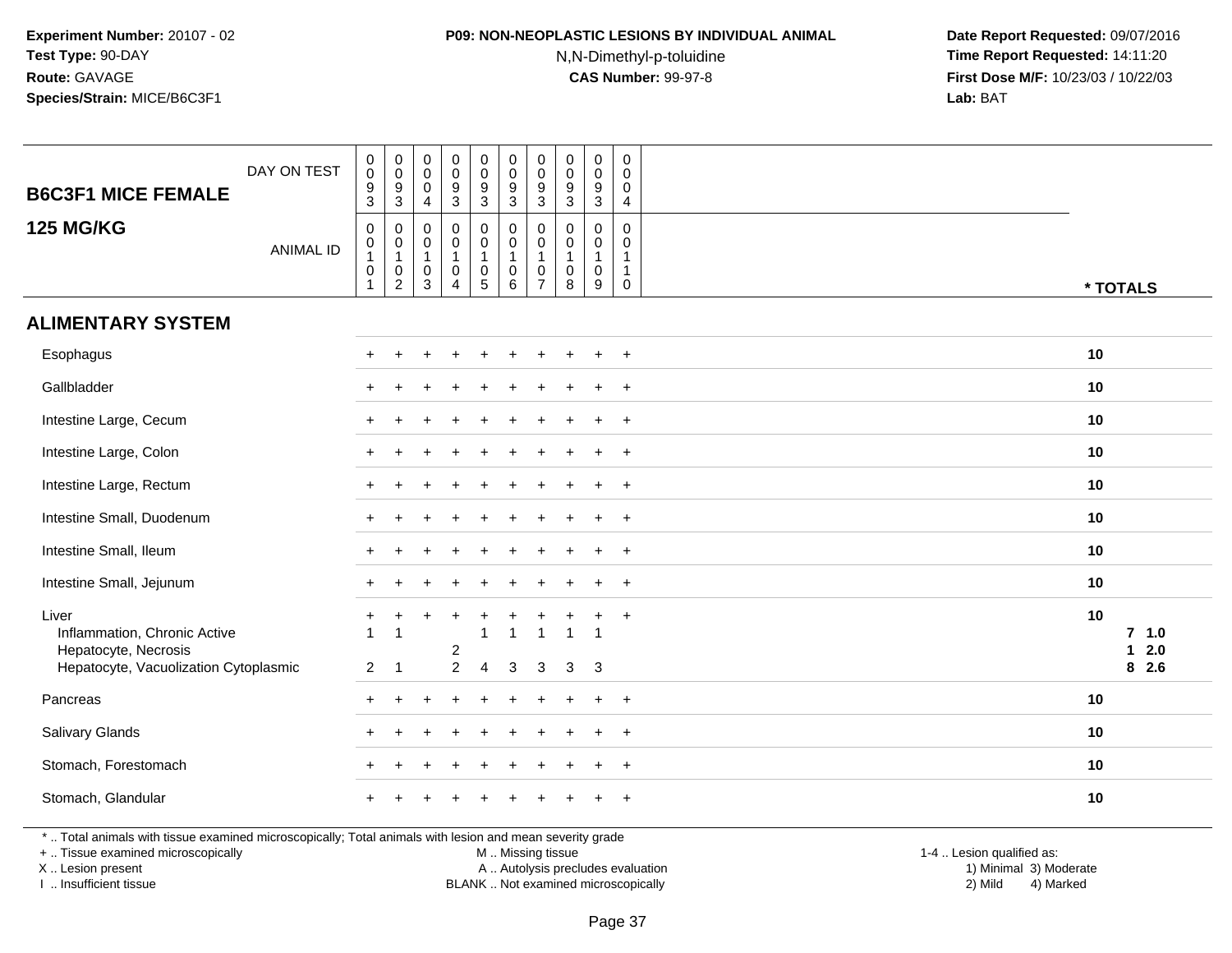## **P09: NON-NEOPLASTIC LESIONS BY INDIVIDUAL ANIMAL**

N,N-Dimethyl-p-toluidine

| <b>B6C3F1 MICE FEMALE</b>                                                                                                                                                                     | DAY ON TEST      | $\mathbf 0$<br>$\mathbf 0$<br>$\overline{9}$<br>3         | $\pmb{0}$<br>$\mathsf{O}\xspace$<br>9<br>$\mathbf{3}$         | $\mathbf 0$<br>$\mathbf 0$<br>$\mathbf 0$<br>$\overline{4}$     | 0<br>$\mathbf 0$<br>$\boldsymbol{9}$<br>$\mathbf{3}$    | $\pmb{0}$<br>$\mathsf{O}\xspace$<br>9<br>$\mathbf{3}$                 | $\mathbf 0$<br>$\mathbf 0$<br>9<br>$\mathbf{3}$ | $\pmb{0}$<br>0<br>9<br>3                                             | $\pmb{0}$<br>$\mathsf{O}\xspace$<br>$\overline{9}$<br>$\mathbf{3}$ | $\mathbf 0$<br>$\mathbf 0$<br>9<br>$\mathbf{3}$      | $\mathsf{O}\xspace$<br>$\Omega$<br>0<br>$\overline{4}$                     |                                                                                                                                                         |         |
|-----------------------------------------------------------------------------------------------------------------------------------------------------------------------------------------------|------------------|-----------------------------------------------------------|---------------------------------------------------------------|-----------------------------------------------------------------|---------------------------------------------------------|-----------------------------------------------------------------------|-------------------------------------------------|----------------------------------------------------------------------|--------------------------------------------------------------------|------------------------------------------------------|----------------------------------------------------------------------------|---------------------------------------------------------------------------------------------------------------------------------------------------------|---------|
| <b>125 MG/KG</b>                                                                                                                                                                              | <b>ANIMAL ID</b> | $\mathbf 0$<br>$\boldsymbol{0}$<br>$\mathbf{1}$<br>0<br>1 | $\mathbf 0$<br>$\,0\,$<br>$\mathbf{1}$<br>0<br>$\overline{2}$ | $\mathbf 0$<br>$\mathbf 0$<br>$\mathbf{1}$<br>0<br>$\mathbf{3}$ | 0<br>$\pmb{0}$<br>$\overline{1}$<br>0<br>$\overline{4}$ | $\mathbf 0$<br>$\pmb{0}$<br>$\mathbf{1}$<br>$\mathbf 0$<br>$\sqrt{5}$ | $\Omega$<br>0<br>1<br>0<br>6                    | $\Omega$<br>$\Omega$<br>$\overline{1}$<br>$\Omega$<br>$\overline{7}$ | $\Omega$<br>$\mathbf 0$<br>$\mathbf{1}$<br>$\mathbf 0$<br>8        | $\mathbf 0$<br>$\mathbf 0$<br>$\mathbf{1}$<br>0<br>9 | $\Omega$<br>$\mathbf 0$<br>$\overline{1}$<br>$\overline{1}$<br>$\mathbf 0$ | * TOTALS                                                                                                                                                |         |
| <b>CARDIOVASCULAR SYSTEM</b>                                                                                                                                                                  |                  |                                                           |                                                               |                                                                 |                                                         |                                                                       |                                                 |                                                                      |                                                                    |                                                      |                                                                            |                                                                                                                                                         |         |
| <b>Blood Vessel</b>                                                                                                                                                                           |                  |                                                           |                                                               |                                                                 |                                                         |                                                                       |                                                 |                                                                      |                                                                    | $\ddot{}$                                            | $\overline{+}$                                                             | 10                                                                                                                                                      |         |
| Heart                                                                                                                                                                                         |                  |                                                           |                                                               |                                                                 |                                                         |                                                                       |                                                 |                                                                      |                                                                    |                                                      | $\ddot{}$                                                                  | 10                                                                                                                                                      |         |
| <b>ENDOCRINE SYSTEM</b>                                                                                                                                                                       |                  |                                                           |                                                               |                                                                 |                                                         |                                                                       |                                                 |                                                                      |                                                                    |                                                      |                                                                            |                                                                                                                                                         |         |
| <b>Adrenal Cortex</b><br>Subcapsular, Hyperplasia                                                                                                                                             |                  | +<br>$\overline{c}$                                       | ÷<br>$\overline{c}$                                           | $\div$                                                          | +                                                       | $\overline{c}$                                                        | $\overline{2}$                                  | $\overline{c}$                                                       | $\overline{1}$                                                     | +<br>$\overline{c}$                                  | $+$                                                                        | 10                                                                                                                                                      | $8$ 1.8 |
| Adrenal Medulla                                                                                                                                                                               |                  | $\div$                                                    |                                                               |                                                                 |                                                         |                                                                       |                                                 |                                                                      |                                                                    | ÷.                                                   | $\overline{+}$                                                             | 10                                                                                                                                                      |         |
| Islets, Pancreatic                                                                                                                                                                            |                  | $\ddot{}$                                                 |                                                               |                                                                 |                                                         |                                                                       |                                                 |                                                                      |                                                                    | $\ddot{}$                                            | $+$                                                                        | 10                                                                                                                                                      |         |
| Parathyroid Gland                                                                                                                                                                             |                  | $\ddot{}$                                                 | M                                                             |                                                                 |                                                         |                                                                       |                                                 |                                                                      |                                                                    | $\ddot{}$                                            | M                                                                          | $\overline{7}$                                                                                                                                          |         |
| <b>Pituitary Gland</b>                                                                                                                                                                        |                  |                                                           |                                                               |                                                                 |                                                         |                                                                       |                                                 |                                                                      |                                                                    |                                                      | $+$                                                                        | 10                                                                                                                                                      |         |
| <b>Thyroid Gland</b>                                                                                                                                                                          |                  | $\ddot{}$                                                 |                                                               |                                                                 |                                                         |                                                                       |                                                 |                                                                      |                                                                    | $\ddot{}$                                            | $+$                                                                        | 10                                                                                                                                                      |         |
| <b>GENERAL BODY SYSTEM</b>                                                                                                                                                                    |                  |                                                           |                                                               |                                                                 |                                                         |                                                                       |                                                 |                                                                      |                                                                    |                                                      |                                                                            |                                                                                                                                                         |         |
| <b>NONE</b>                                                                                                                                                                                   |                  |                                                           |                                                               |                                                                 |                                                         |                                                                       |                                                 |                                                                      |                                                                    |                                                      |                                                                            |                                                                                                                                                         |         |
| <b>GENITAL SYSTEM</b>                                                                                                                                                                         |                  |                                                           |                                                               |                                                                 |                                                         |                                                                       |                                                 |                                                                      |                                                                    |                                                      |                                                                            |                                                                                                                                                         |         |
| <b>Clitoral Gland</b>                                                                                                                                                                         |                  |                                                           |                                                               |                                                                 |                                                         |                                                                       |                                                 |                                                                      |                                                                    |                                                      | $\ddot{}$                                                                  | 10                                                                                                                                                      |         |
| Ovary                                                                                                                                                                                         |                  |                                                           |                                                               |                                                                 |                                                         |                                                                       |                                                 |                                                                      |                                                                    |                                                      | $+$                                                                        | 10                                                                                                                                                      |         |
| *  Total animals with tissue examined microscopically; Total animals with lesion and mean severity grade<br>+  Tissue examined microscopically<br>X  Lesion present<br>I  Insufficient tissue |                  |                                                           |                                                               |                                                                 |                                                         |                                                                       | M  Missing tissue                               |                                                                      |                                                                    |                                                      |                                                                            | 1-4  Lesion qualified as:<br>A  Autolysis precludes evaluation<br>1) Minimal 3) Moderate<br>BLANK  Not examined microscopically<br>2) Mild<br>4) Marked |         |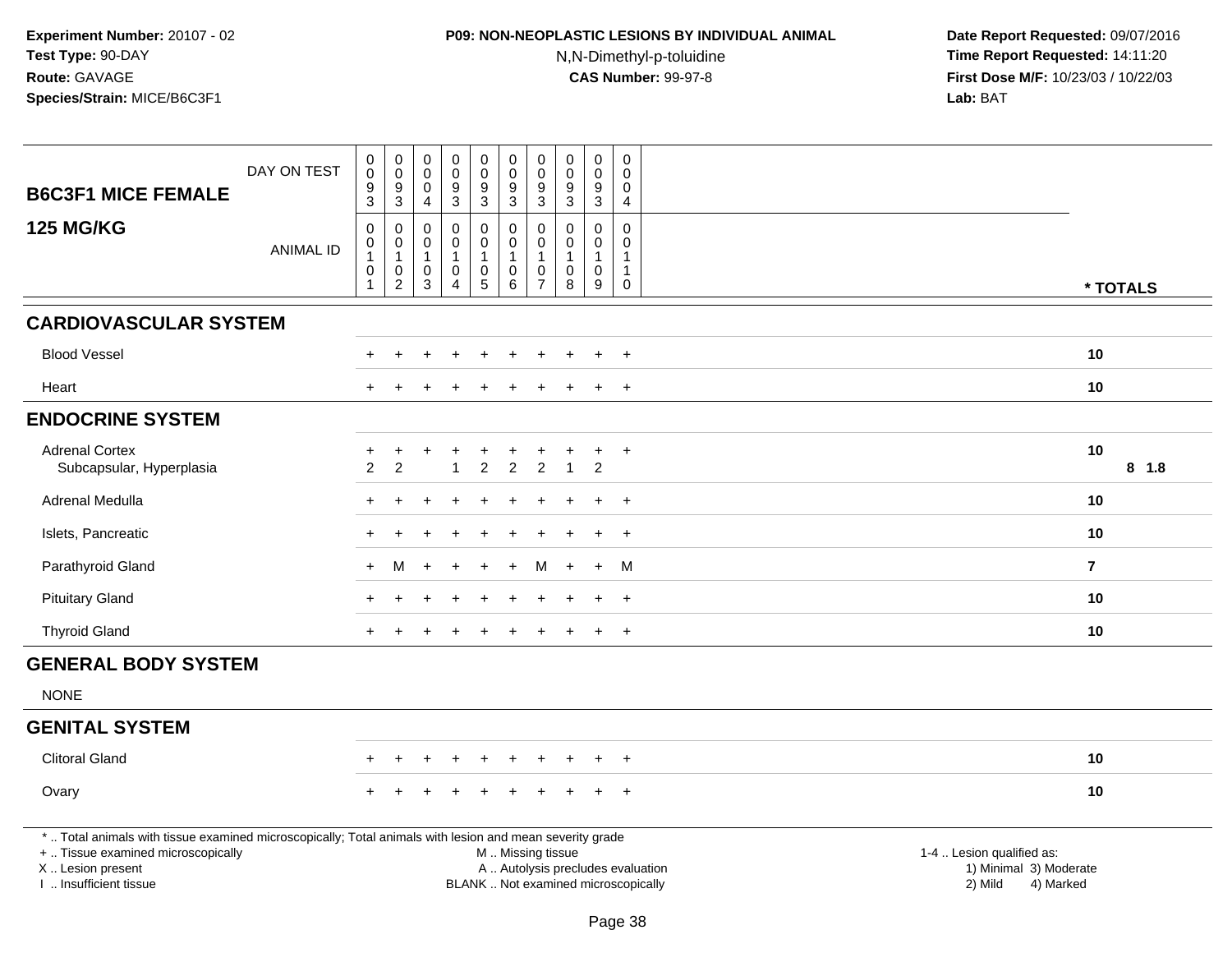## **P09: NON-NEOPLASTIC LESIONS BY INDIVIDUAL ANIMAL**

N,N-Dimethyl-p-toluidine

| <b>B6C3F1 MICE FEMALE</b>                                                                                                                                                                     | DAY ON TEST      | $\pmb{0}$<br>$\mathsf 0$<br>$\boldsymbol{9}$<br>3                                          | $_{\rm 0}^{\rm 0}$<br>$\boldsymbol{9}$<br>$\sqrt{3}$                      | $\pmb{0}$<br>0<br>$\mathbf 0$<br>$\overline{4}$    | $_{\rm 0}^{\rm 0}$<br>$\overline{9}$<br>3               | $\pmb{0}$<br>$\mathbf 0$<br>$\overline{9}$<br>3               | $\pmb{0}$<br>$\mathbf 0$<br>$\boldsymbol{9}$<br>$\mathbf{3}$ | $\pmb{0}$<br>$\mathbf 0$<br>$\boldsymbol{9}$<br>$\mathbf{3}$     | $\mathsf 0$<br>0<br>$\boldsymbol{9}$<br>3                   | $\pmb{0}$<br>0<br>$\boldsymbol{9}$<br>3 | $\mathsf 0$<br>$\mathbf 0$<br>$\mathbf 0$<br>$\overline{4}$               |                                                                                                                                                         |                         |
|-----------------------------------------------------------------------------------------------------------------------------------------------------------------------------------------------|------------------|--------------------------------------------------------------------------------------------|---------------------------------------------------------------------------|----------------------------------------------------|---------------------------------------------------------|---------------------------------------------------------------|--------------------------------------------------------------|------------------------------------------------------------------|-------------------------------------------------------------|-----------------------------------------|---------------------------------------------------------------------------|---------------------------------------------------------------------------------------------------------------------------------------------------------|-------------------------|
| <b>125 MG/KG</b>                                                                                                                                                                              | <b>ANIMAL ID</b> | $\mathbf 0$<br>$\begin{smallmatrix}0\\1\end{smallmatrix}$<br>$\mathbf 0$<br>$\overline{1}$ | $\mathbf 0$<br>$\pmb{0}$<br>$\mathbf{1}$<br>$\mathbf 0$<br>$\overline{c}$ | $\mathbf 0$<br>$\pmb{0}$<br>$\mathbf{1}$<br>0<br>3 | $\mathbf 0$<br>0<br>$\mathbf{1}$<br>0<br>$\overline{4}$ | 0<br>$\pmb{0}$<br>$\mathbf{1}$<br>$\pmb{0}$<br>$\overline{5}$ | $\mathbf 0$<br>$\pmb{0}$<br>$\overline{1}$<br>$\pmb{0}$<br>6 | $\Omega$<br>0<br>$\overline{1}$<br>$\mathbf 0$<br>$\overline{7}$ | $\Omega$<br>$\mathbf 0$<br>$\mathbf{1}$<br>$\mathbf 0$<br>8 | 0<br>0<br>$\mathbf{1}$<br>0<br>9        | $\mathbf 0$<br>$\mathbf 0$<br>$\mathbf{1}$<br>$\mathbf{1}$<br>$\mathbf 0$ | * TOTALS                                                                                                                                                |                         |
| Uterus                                                                                                                                                                                        |                  | $\ddot{}$                                                                                  | $\ddot{}$                                                                 |                                                    | $\ddot{}$                                               | $\ddot{}$                                                     | $\ddot{}$                                                    | +                                                                | $\ddot{}$                                                   | $\ddot{}$                               | $+$                                                                       | 10                                                                                                                                                      |                         |
| <b>HEMATOPOIETIC SYSTEM</b>                                                                                                                                                                   |                  |                                                                                            |                                                                           |                                                    |                                                         |                                                               |                                                              |                                                                  |                                                             |                                         |                                                                           |                                                                                                                                                         |                         |
| <b>Bone Marrow</b>                                                                                                                                                                            |                  |                                                                                            |                                                                           |                                                    |                                                         |                                                               |                                                              |                                                                  |                                                             |                                         | $\ddot{}$                                                                 | 10                                                                                                                                                      |                         |
| Lymph Node, Mandibular<br>Necrosis, Lymphoid                                                                                                                                                  |                  | $\overline{ }$                                                                             | $\div$                                                                    | $\overline{2}$                                     |                                                         |                                                               |                                                              |                                                                  |                                                             | $\ddot{}$                               | $\ddot{}$<br>$\overline{c}$                                               | 10                                                                                                                                                      | 3, 1.7                  |
| Lymph Node, Mesenteric<br>Necrosis, Lymphoid                                                                                                                                                  |                  |                                                                                            |                                                                           | $\overline{c}$                                     |                                                         |                                                               |                                                              |                                                                  |                                                             | $\ddot{}$                               | $\ddot{}$<br>$\overline{c}$                                               | 10                                                                                                                                                      | 2.0                     |
| Spleen<br>Atrophy<br>Hematopoietic Cell Proliferation<br>Lymphoid Follicle, Necrosis                                                                                                          |                  | $+$                                                                                        | $\ddot{}$                                                                 | 3<br>$\overline{c}$                                |                                                         |                                                               |                                                              |                                                                  | $\overline{c}$                                              | $\ddot{}$                               | $\ddot{}$<br>3<br>$\overline{c}$                                          | 10                                                                                                                                                      | 2, 3.0<br>$12.0$<br>2.0 |
| Thymus<br>Atrophy<br>Thymocyte, Necrosis                                                                                                                                                      |                  | $\pm$<br>2                                                                                 | $\ddot{}$<br>2                                                            | 2                                                  | 2                                                       | $\overline{2}$                                                | 2                                                            | 2                                                                | 2                                                           | ÷<br>2                                  | $\ddot{}$<br>3<br>2                                                       | 10                                                                                                                                                      | 2, 3.0<br>102.0         |
| <b>INTEGUMENTARY SYSTEM</b>                                                                                                                                                                   |                  |                                                                                            |                                                                           |                                                    |                                                         |                                                               |                                                              |                                                                  |                                                             |                                         |                                                                           |                                                                                                                                                         |                         |
| <b>Mammary Gland</b>                                                                                                                                                                          |                  |                                                                                            |                                                                           |                                                    |                                                         |                                                               |                                                              |                                                                  |                                                             |                                         | $\overline{+}$                                                            | 10                                                                                                                                                      |                         |
| Skin                                                                                                                                                                                          |                  |                                                                                            |                                                                           |                                                    |                                                         |                                                               |                                                              |                                                                  |                                                             |                                         | $+$                                                                       | 10                                                                                                                                                      |                         |
| <b>MUSCULOSKELETAL SYSTEM</b>                                                                                                                                                                 |                  |                                                                                            |                                                                           |                                                    |                                                         |                                                               |                                                              |                                                                  |                                                             |                                         |                                                                           |                                                                                                                                                         |                         |
| Bone                                                                                                                                                                                          |                  |                                                                                            |                                                                           |                                                    |                                                         |                                                               |                                                              |                                                                  |                                                             |                                         | $\ddot{}$                                                                 | 10                                                                                                                                                      |                         |
| *  Total animals with tissue examined microscopically; Total animals with lesion and mean severity grade<br>+  Tissue examined microscopically<br>X  Lesion present<br>I. Insufficient tissue |                  |                                                                                            |                                                                           |                                                    |                                                         |                                                               | M  Missing tissue                                            |                                                                  |                                                             |                                         |                                                                           | 1-4  Lesion qualified as:<br>1) Minimal 3) Moderate<br>A  Autolysis precludes evaluation<br>BLANK  Not examined microscopically<br>2) Mild<br>4) Marked |                         |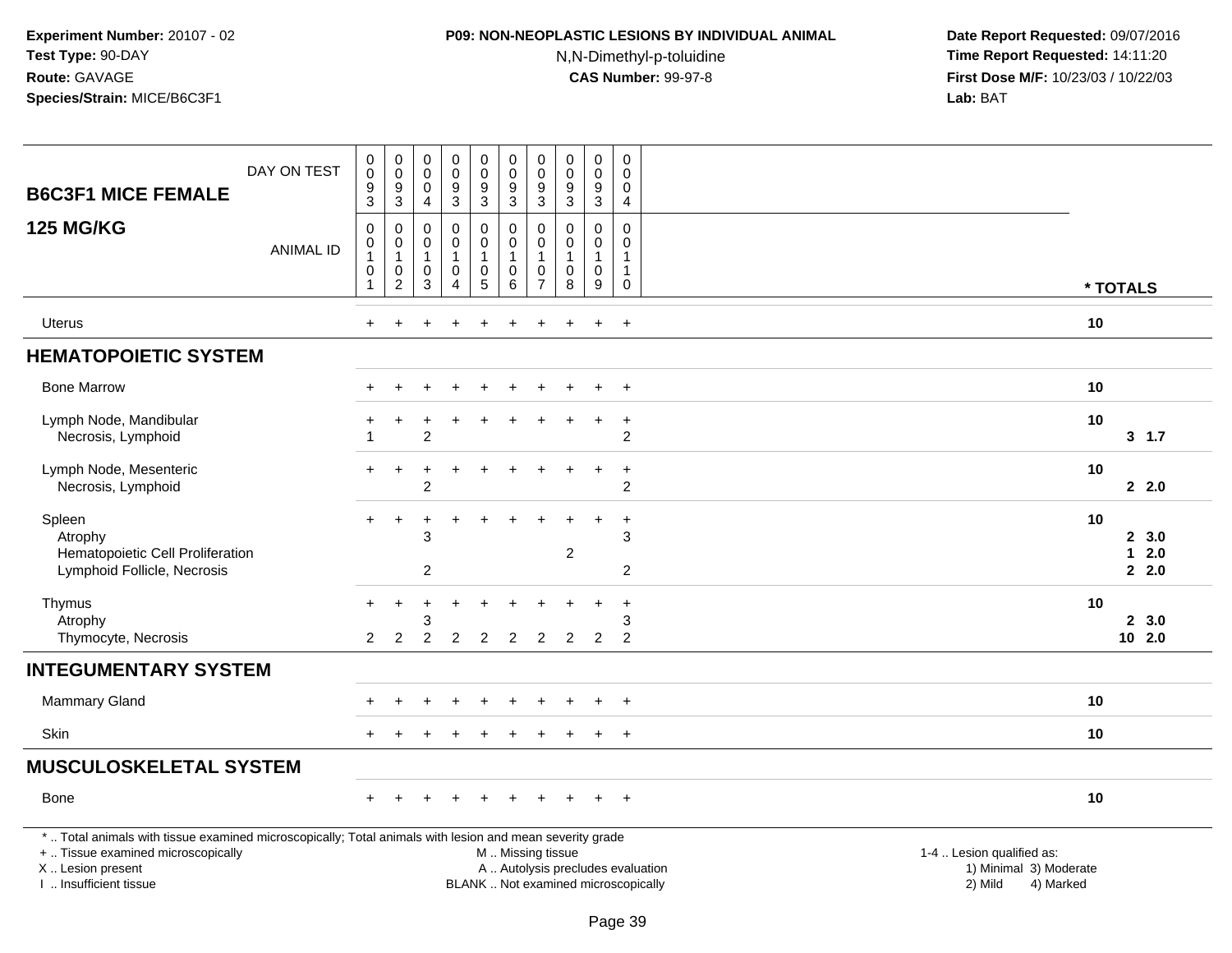## **P09: NON-NEOPLASTIC LESIONS BY INDIVIDUAL ANIMAL**

N,N-Dimethyl-p-toluidine

| DAY ON TEST                                                                                              | $\pmb{0}$<br>$\pmb{0}$<br>$\boldsymbol{9}$                  | $_{\rm 0}^{\rm 0}$<br>$\boldsymbol{9}$                    | $\mathbf 0$<br>$\mathbf 0$<br>$\mathbf 0$                         | $\pmb{0}$<br>$\mathbf 0$<br>$9\,$                                 | $\pmb{0}$<br>$\mathbf 0$<br>9    | $\pmb{0}$<br>$\mathsf{O}\xspace$<br>$\boldsymbol{9}$       | $\pmb{0}$<br>$\mathbf 0$<br>9                         | $\pmb{0}$<br>0<br>$\boldsymbol{9}$         | $\mathsf 0$<br>$\mathbf 0$<br>$\boldsymbol{9}$                 | $\mathbf 0$<br>$\Omega$<br>$\Omega$                   |                                                                          |                                                |          |
|----------------------------------------------------------------------------------------------------------|-------------------------------------------------------------|-----------------------------------------------------------|-------------------------------------------------------------------|-------------------------------------------------------------------|----------------------------------|------------------------------------------------------------|-------------------------------------------------------|--------------------------------------------|----------------------------------------------------------------|-------------------------------------------------------|--------------------------------------------------------------------------|------------------------------------------------|----------|
| <b>B6C3F1 MICE FEMALE</b>                                                                                | $\mathfrak{Z}$                                              | $\mathbf{3}$                                              | $\overline{4}$                                                    | $\mathbf{3}$                                                      | 3                                | 3                                                          | 3                                                     | 3                                          | 3                                                              | 4                                                     |                                                                          |                                                |          |
| <b>125 MG/KG</b><br><b>ANIMAL ID</b>                                                                     | $\pmb{0}$<br>$\pmb{0}$<br>$\mathbf{1}$<br>0<br>$\mathbf{1}$ | 0<br>$\pmb{0}$<br>$\mathbf{1}$<br>$\pmb{0}$<br>$\sqrt{2}$ | $\mathbf 0$<br>$\mathbf 0$<br>$\overline{1}$<br>0<br>$\mathbf{3}$ | $\mathbf 0$<br>$\mathbf 0$<br>$\mathbf{1}$<br>0<br>$\overline{4}$ | 0<br>0<br>$\mathbf{1}$<br>0<br>5 | $\pmb{0}$<br>$\mathbf 0$<br>$\mathbf{1}$<br>$\pmb{0}$<br>6 | 0<br>$\pmb{0}$<br>$\mathbf{1}$<br>0<br>$\overline{7}$ | $\mathbf 0$<br>0<br>$\mathbf{1}$<br>0<br>8 | $\mathbf 0$<br>$\mathbf 0$<br>$\mathbf{1}$<br>$\mathbf 0$<br>9 | 0<br>0<br>$\mathbf{1}$<br>$\mathbf{1}$<br>$\mathbf 0$ |                                                                          |                                                | * TOTALS |
| <b>NERVOUS SYSTEM</b>                                                                                    |                                                             |                                                           |                                                                   |                                                                   |                                  |                                                            |                                                       |                                            |                                                                |                                                       |                                                                          |                                                |          |
| <b>Brain</b>                                                                                             |                                                             |                                                           |                                                                   |                                                                   |                                  |                                                            | $\pm$                                                 |                                            | $\pm$                                                          | $+$                                                   |                                                                          | 10                                             |          |
| <b>RESPIRATORY SYSTEM</b>                                                                                |                                                             |                                                           |                                                                   |                                                                   |                                  |                                                            |                                                       |                                            |                                                                |                                                       |                                                                          |                                                |          |
| Lung                                                                                                     | $\ddot{}$                                                   | ÷.                                                        |                                                                   |                                                                   |                                  |                                                            |                                                       |                                            |                                                                | $\overline{+}$                                        |                                                                          | 10                                             |          |
| Alveolus, Infiltration Cellular, Histiocyte                                                              | 3                                                           |                                                           |                                                                   | 2                                                                 | $\overline{2}$                   |                                                            | $\overline{2}$                                        | $\overline{2}$                             | 2                                                              |                                                       |                                                                          |                                                | 72.0     |
| Bronchiole, Epithelium, Degeneration                                                                     | 3                                                           |                                                           | 4                                                                 | $\overline{2}$                                                    | $\mathbf{1}$                     | $\overline{1}$                                             |                                                       |                                            |                                                                | 4                                                     |                                                                          |                                                | 6<br>2.5 |
| Bronchiole, Epithelium, Regeneration                                                                     | 4                                                           | 3                                                         |                                                                   | 3                                                                 | 3                                |                                                            | 3                                                     | 3                                          | 3                                                              |                                                       |                                                                          |                                                | 7, 3.1   |
| Peribronchiolar, Inflammation, Chronic Active                                                            | 3                                                           | -1                                                        | 3                                                                 | $\overline{2}$                                                    | $\overline{c}$                   | 3                                                          | $\overline{c}$                                        | $\overline{c}$                             | $\overline{c}$                                                 | 3                                                     |                                                                          |                                                | $10$ 2.3 |
| Nose                                                                                                     | $+$                                                         | $\ddot{}$                                                 | ÷                                                                 | $\div$                                                            | $\ddot{}$                        |                                                            |                                                       |                                            |                                                                | $+$                                                   |                                                                          | 10                                             |          |
| Inflammation, Chronic Active                                                                             |                                                             |                                                           | $\overline{c}$                                                    |                                                                   |                                  |                                                            |                                                       |                                            |                                                                |                                                       |                                                                          |                                                | 12.0     |
| Glands, Hyperplasia                                                                                      |                                                             | $\overline{c}$                                            |                                                                   | $\overline{\mathbf{c}}$                                           | $\boldsymbol{2}$                 | 2                                                          | 3                                                     | $\overline{c}$                             | $\overline{2}$                                                 |                                                       |                                                                          |                                                | $72.1$   |
| Olfactory Epithelium, Degeneration                                                                       |                                                             | $\mathbf{3}$                                              |                                                                   | $\overline{2}$                                                    | $\overline{2}$                   | 3                                                          | $\overline{c}$                                        | $\overline{2}$                             | 3                                                              | 3                                                     |                                                                          |                                                | 8<br>2.5 |
| Olfactory Epithelium, Metaplasia                                                                         |                                                             | $\overline{2}$                                            |                                                                   |                                                                   |                                  | 3                                                          | $\overline{2}$                                        | 3                                          |                                                                |                                                       |                                                                          |                                                | 4 2.5    |
| Trachea                                                                                                  | $+$                                                         | $\overline{+}$                                            | +                                                                 | ÷                                                                 | $\ddot{}$                        |                                                            | +                                                     | $\pm$                                      | $\ddot{}$                                                      | $+$                                                   |                                                                          | 10                                             |          |
| Epithelium, Necrosis                                                                                     |                                                             |                                                           | 4                                                                 |                                                                   |                                  |                                                            |                                                       |                                            |                                                                | 4                                                     |                                                                          |                                                | 24.0     |
| <b>SPECIAL SENSES SYSTEM</b>                                                                             |                                                             |                                                           |                                                                   |                                                                   |                                  |                                                            |                                                       |                                            |                                                                |                                                       |                                                                          |                                                |          |
| Eye                                                                                                      |                                                             |                                                           |                                                                   |                                                                   |                                  |                                                            |                                                       |                                            |                                                                | $+$                                                   |                                                                          | 10                                             |          |
| Harderian Gland                                                                                          |                                                             |                                                           |                                                                   |                                                                   |                                  |                                                            |                                                       |                                            |                                                                | $+$                                                   |                                                                          | 10                                             |          |
| <b>URINARY SYSTEM</b>                                                                                    |                                                             |                                                           |                                                                   |                                                                   |                                  |                                                            |                                                       |                                            |                                                                |                                                       |                                                                          |                                                |          |
| Kidney                                                                                                   |                                                             |                                                           |                                                                   |                                                                   |                                  |                                                            |                                                       |                                            |                                                                | $+$                                                   |                                                                          | 10                                             |          |
| *  Total animals with tissue examined microscopically; Total animals with lesion and mean severity grade |                                                             |                                                           |                                                                   |                                                                   |                                  |                                                            |                                                       |                                            |                                                                |                                                       |                                                                          |                                                |          |
| +  Tissue examined microscopically                                                                       |                                                             |                                                           |                                                                   |                                                                   |                                  | M  Missing tissue                                          |                                                       |                                            |                                                                |                                                       |                                                                          | 1-4  Lesion qualified as:                      |          |
| X  Lesion present<br>I. Insufficient tissue                                                              |                                                             |                                                           |                                                                   |                                                                   |                                  |                                                            |                                                       |                                            |                                                                |                                                       | A  Autolysis precludes evaluation<br>BLANK  Not examined microscopically | 1) Minimal 3) Moderate<br>2) Mild<br>4) Marked |          |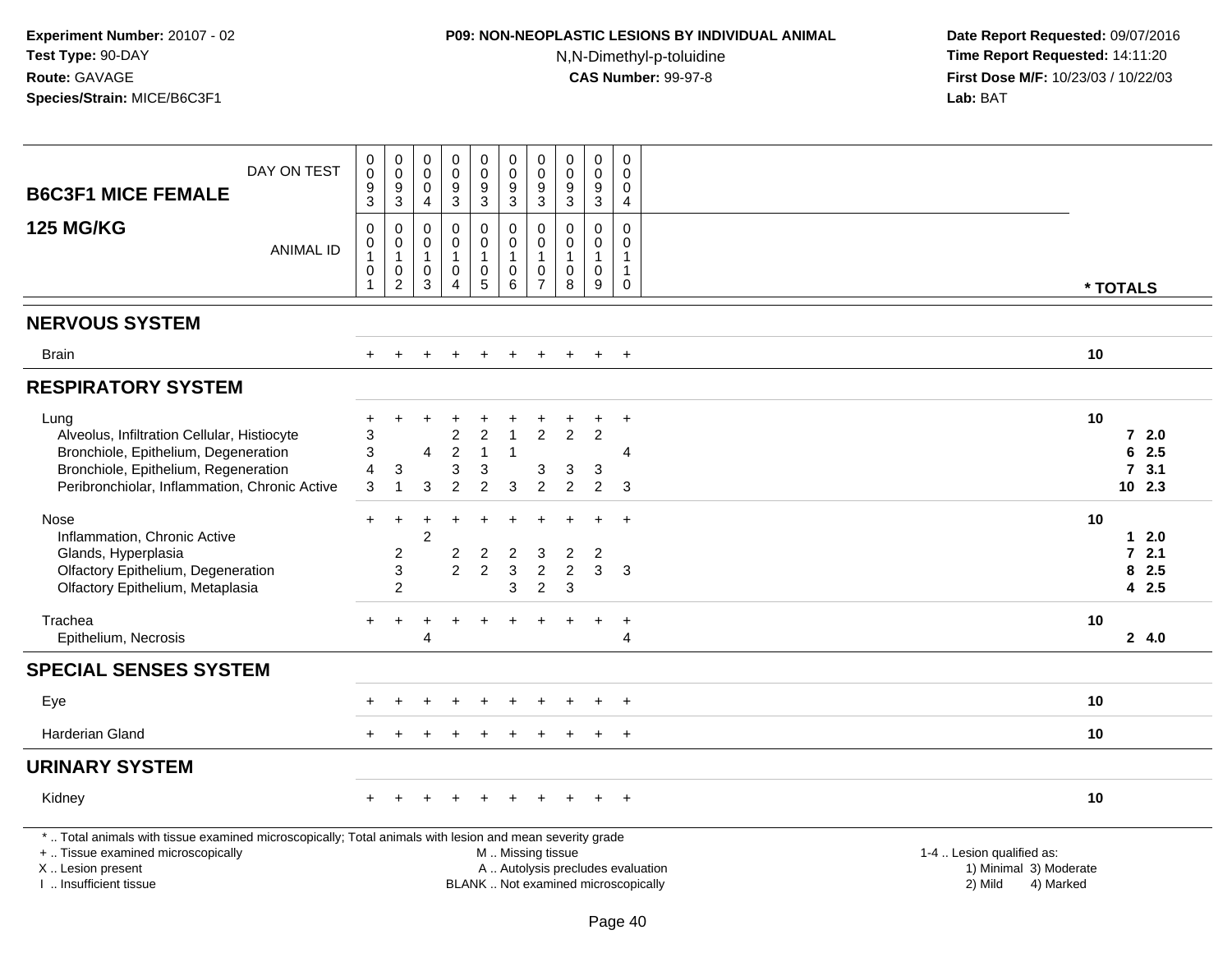#### **P09: NON-NEOPLASTIC LESIONS BY INDIVIDUAL ANIMAL**

N,N-Dimethyl-p-toluidine

 **Date Report Requested:** 09/07/2016 **Time Report Requested:** 14:11:20 **First Dose M/F:** 10/23/03 / 10/22/03<br>**Lab:** BAT **Lab:** BAT

| <b>B6C3F1 MICE FEMALE</b> | DAY ON TEST      | U<br>9<br>۰J | 0<br>υ<br>9<br>3      | U<br>U<br>4      | $\mathbf{0}$<br><b>U</b><br>9<br>3 | 0<br>9<br>ົ<br>J  | 0<br>U<br>9<br>J | 9 | 0<br>3      | 0<br>0<br>9<br>3 | 0<br>0<br>0<br>4      |          |
|---------------------------|------------------|--------------|-----------------------|------------------|------------------------------------|-------------------|------------------|---|-------------|------------------|-----------------------|----------|
| <b>125 MG/KG</b>          | <b>ANIMAL ID</b> | U<br>U<br>U  | 0<br>0<br>0<br>ົ<br>∠ | 0<br>U<br>U<br>3 | 0<br>0<br>0<br>4                   | 0<br>U<br>U<br>.5 | 0<br>U<br>0<br>6 | ◡ | 0<br>0<br>8 | 0<br>0<br>0<br>9 | 0<br>0<br>$\mathbf 0$ | * TOTALS |
| <b>Urinary Bladder</b>    |                  |              |                       |                  |                                    |                   |                  |   |             |                  |                       | 10       |

\* .. Total animals with tissue examined microscopically; Total animals with lesion and mean severity grade

+ .. Tissue examined microscopically

X .. Lesion present

I .. Insufficient tissue

 M .. Missing tissueA .. Autolysis precludes evaluation

BLANK .. Not examined microscopically 2) Mild 4) Marked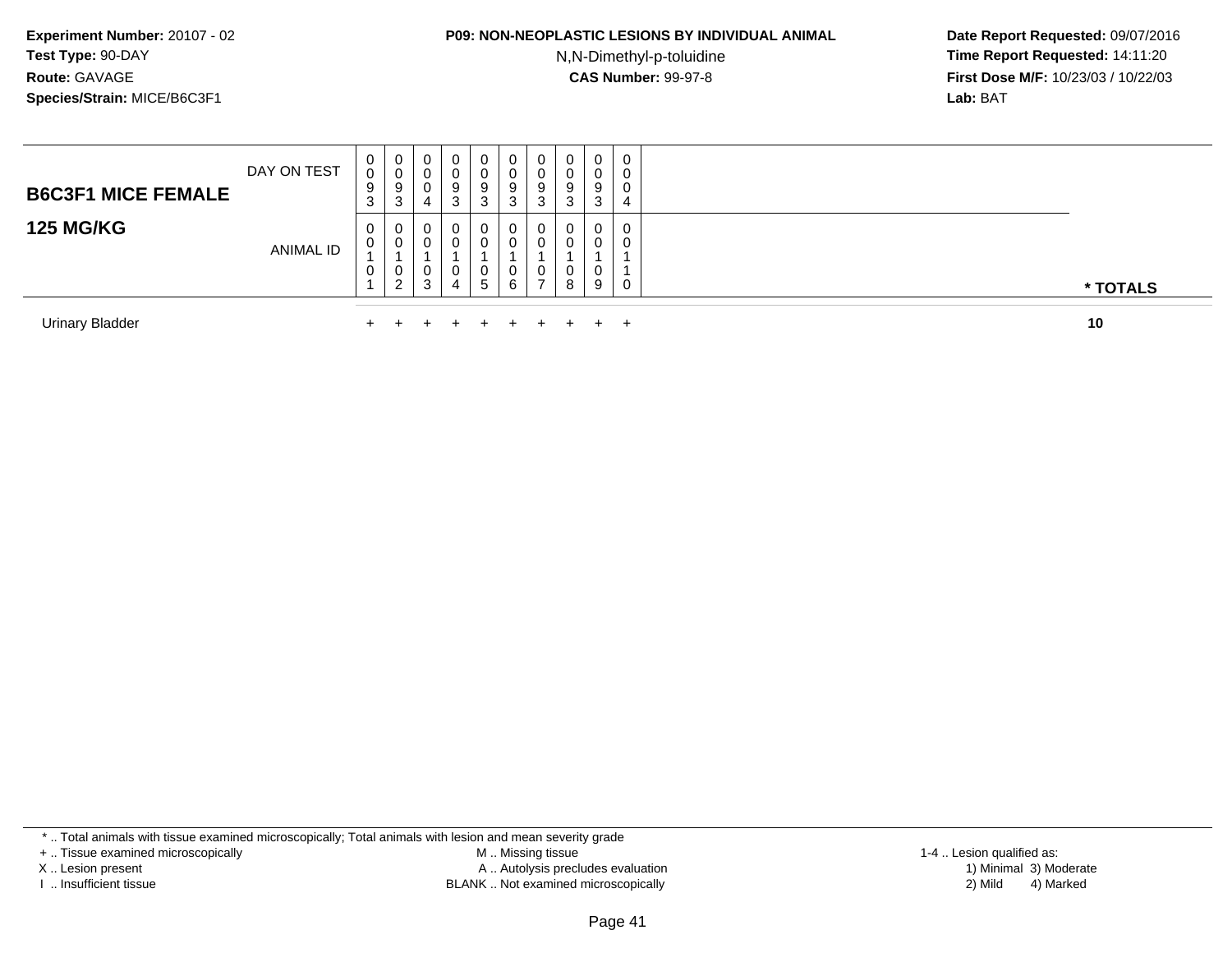## **P09: NON-NEOPLASTIC LESIONS BY INDIVIDUAL ANIMAL**

N,N-Dimethyl-p-toluidine

 **Date Report Requested:** 09/07/2016 **Time Report Requested:** 14:11:20 **First Dose M/F:** 10/23/03 / 10/22/03<br>**Lab:** BAT **Lab:** BAT

| <b>B6C3F1 MICE FEMALE</b>                                         | DAY ON TEST      | $\begin{smallmatrix} 0\\0 \end{smallmatrix}$<br>$\mathsf 0$<br>$\mathsf 3$ | $\begin{smallmatrix}0\\0\end{smallmatrix}$<br>$\mathbf 0$<br>$\,$ 5 $\,$ | $\pmb{0}$<br>$\boldsymbol{0}$<br>$\mathbf 0$<br>$\sqrt{2}$      | $\pmb{0}$<br>$\mathbf 0$<br>$\mathbf 0$<br>$\mathbf{3}$ | $\pmb{0}$<br>$\mathbf 0$<br>$\mathbf 0$<br>4                  | $\pmb{0}$<br>$\pmb{0}$<br>$\mathbf 0$<br>4       | $\begin{smallmatrix} 0\\0 \end{smallmatrix}$<br>$\pmb{0}$<br>$\overline{2}$ | $\pmb{0}$<br>$\pmb{0}$<br>$\mathbf 0$<br>$\overline{\mathbf{4}}$ | $\pmb{0}$<br>$\mathbf 0$<br>$\mathbf 0$<br>5         | $\pmb{0}$<br>$\mathsf{O}\xspace$<br>$\mathbf 0$<br>$\mathbf{3}$         |    |                   |
|-------------------------------------------------------------------|------------------|----------------------------------------------------------------------------|--------------------------------------------------------------------------|-----------------------------------------------------------------|---------------------------------------------------------|---------------------------------------------------------------|--------------------------------------------------|-----------------------------------------------------------------------------|------------------------------------------------------------------|------------------------------------------------------|-------------------------------------------------------------------------|----|-------------------|
| <b>250 MG/KG</b>                                                  | <b>ANIMAL ID</b> | $\mathbf 0$<br>$\pmb{0}$<br>$\mathbf{1}$<br>$\mathbf 1$<br>1               | 0<br>$\pmb{0}$<br>$\overline{1}$<br>$\overline{1}$<br>$\sqrt{2}$         | $\mathbf 0$<br>$\mathbf 0$<br>$\mathbf{1}$<br>$\mathbf{1}$<br>3 | 0<br>$\mathsf 0$<br>$\mathbf{1}$<br>$\mathbf{1}$<br>4   | 0<br>$\mathsf{O}\xspace$<br>$\mathbf{1}$<br>$\mathbf{1}$<br>5 | $\pmb{0}$<br>$\pmb{0}$<br>$\mathbf{1}$<br>1<br>6 | 0<br>$\mathbf 0$<br>$\mathbf{1}$<br>$\overline{1}$<br>$\overline{7}$        | $\mathbf 0$<br>$\mathbf 0$<br>$\mathbf{1}$<br>$\mathbf{1}$<br>8  | $\mathbf 0$<br>0<br>$\mathbf{1}$<br>$\mathbf 1$<br>9 | $\mathbf 0$<br>$\mathbf 0$<br>$\mathbf{1}$<br>$\sqrt{2}$<br>$\mathbf 0$ |    | * TOTALS          |
| <b>ALIMENTARY SYSTEM</b>                                          |                  |                                                                            |                                                                          |                                                                 |                                                         |                                                               |                                                  |                                                                             |                                                                  |                                                      |                                                                         |    |                   |
| Esophagus                                                         |                  |                                                                            |                                                                          |                                                                 |                                                         |                                                               |                                                  |                                                                             |                                                                  |                                                      | $+$                                                                     | 10 |                   |
| Gallbladder                                                       |                  |                                                                            |                                                                          |                                                                 |                                                         |                                                               |                                                  |                                                                             |                                                                  |                                                      | $\ddot{}$                                                               | 10 |                   |
| Intestine Large, Cecum                                            |                  |                                                                            |                                                                          |                                                                 |                                                         |                                                               |                                                  |                                                                             |                                                                  |                                                      | $\ddot{}$                                                               | 10 |                   |
| Intestine Large, Colon                                            |                  |                                                                            |                                                                          |                                                                 |                                                         |                                                               |                                                  |                                                                             |                                                                  | $\ddot{}$                                            | $+$                                                                     | 10 |                   |
| Intestine Large, Rectum                                           |                  |                                                                            |                                                                          |                                                                 |                                                         |                                                               |                                                  |                                                                             |                                                                  | $\ddot{}$                                            | $^{+}$                                                                  | 10 |                   |
| Intestine Small, Duodenum                                         |                  |                                                                            |                                                                          |                                                                 |                                                         |                                                               |                                                  |                                                                             |                                                                  | ÷                                                    | $^{+}$                                                                  | 10 |                   |
| Intestine Small, Ileum                                            |                  |                                                                            |                                                                          |                                                                 |                                                         |                                                               |                                                  |                                                                             |                                                                  |                                                      | $\overline{+}$                                                          | 10 |                   |
| Intestine Small, Jejunum                                          |                  | $\pm$                                                                      |                                                                          |                                                                 |                                                         |                                                               |                                                  |                                                                             |                                                                  | $\ddot{}$                                            | $+$                                                                     | 10 |                   |
| Liver<br>Inflammation, Chronic Active<br><b>Tension Lipidosis</b> |                  | $\pm$                                                                      |                                                                          |                                                                 |                                                         | $\ddot{}$<br>3                                                | $\ddot{}$                                        | $\ddot{}$                                                                   | $\ddot{}$                                                        | $\ddot{}$                                            | $+$                                                                     | 10 | 11.0<br>3.0<br>1  |
| Hepatocyte, Fatty Change<br>Hepatocyte, Necrosis                  |                  | 3                                                                          | 3                                                                        | $\overline{2}$                                                  | $\mathbf{3}$<br>3                                       | $\overline{2}$                                                | $\mathbf{3}$<br>$\overline{2}$                   |                                                                             | 3<br>$\overline{2}$                                              | $\ensuremath{\mathsf{3}}$<br>$\overline{2}$          | $\overline{2}$                                                          |    | 2.7<br>9<br>4 2.3 |
| Pancreas                                                          |                  |                                                                            |                                                                          |                                                                 |                                                         |                                                               |                                                  |                                                                             |                                                                  |                                                      | $\ddot{}$                                                               | 10 |                   |
| Salivary Glands                                                   |                  |                                                                            |                                                                          |                                                                 |                                                         |                                                               |                                                  |                                                                             |                                                                  |                                                      | $\ddot{}$                                                               | 10 |                   |
| Stomach, Forestomach                                              |                  |                                                                            |                                                                          |                                                                 |                                                         |                                                               |                                                  |                                                                             |                                                                  |                                                      |                                                                         | 10 |                   |

\* .. Total animals with tissue examined microscopically; Total animals with lesion and mean severity grade

+ .. Tissue examined microscopically

X .. Lesion present

I .. Insufficient tissue

M .. Missing tissue

Lesion present A .. Autolysis precludes evaluation 1) Minimal 3) Moderate

1-4 .. Lesion qualified as:<br>1) Minimal 3) Moderate BLANK .. Not examined microscopically 2) Mild 4) Marked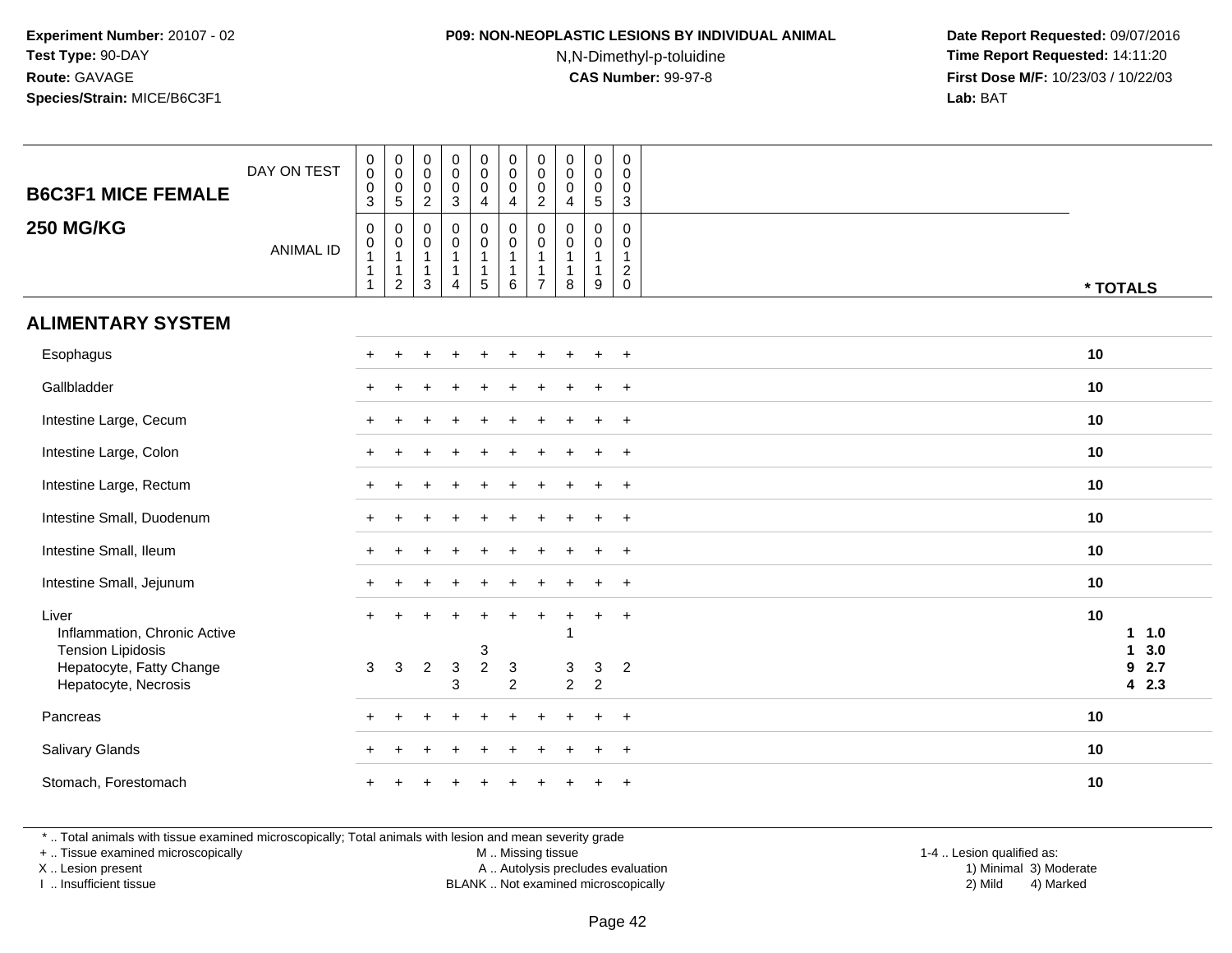# **P09: NON-NEOPLASTIC LESIONS BY INDIVIDUAL ANIMAL**

N,N-Dimethyl-p-toluidine

| <b>B6C3F1 MICE FEMALE</b>                                                                                                                                                                     | DAY ON TEST      | $\pmb{0}$<br>$\overline{0}$<br>$\boldsymbol{0}$          | 0<br>$\overline{0}$<br>$\,0\,$ | $_{\rm 0}^{\rm 0}$<br>$\pmb{0}$        | $_0^0$<br>$\pmb{0}$                   | 0<br>$\overline{0}$<br>$\mathsf{O}\xspace$ | $\pmb{0}$<br>$\overline{0}$<br>$\mathbf 0$                     | $\mathbf 0$<br>$\mathbf 0$<br>$\mathbf 0$ | $\pmb{0}$<br>$\mathbf 0$<br>$\pmb{0}$                | 0<br>$\tilde{0}$<br>$\pmb{0}$                    | $\mathbf 0$<br>$\mathbf 0$<br>$\mathsf 0$            |                                                                                                                                                         |        |
|-----------------------------------------------------------------------------------------------------------------------------------------------------------------------------------------------|------------------|----------------------------------------------------------|--------------------------------|----------------------------------------|---------------------------------------|--------------------------------------------|----------------------------------------------------------------|-------------------------------------------|------------------------------------------------------|--------------------------------------------------|------------------------------------------------------|---------------------------------------------------------------------------------------------------------------------------------------------------------|--------|
|                                                                                                                                                                                               |                  | 3                                                        | 5                              | $\overline{2}$                         | $\overline{3}$                        | $\overline{4}$                             | $\overline{4}$                                                 | $\overline{2}$                            | $\overline{4}$                                       | 5                                                | $\mathbf{3}$                                         |                                                                                                                                                         |        |
| <b>250 MG/KG</b>                                                                                                                                                                              | <b>ANIMAL ID</b> | $\pmb{0}$<br>$\pmb{0}$<br>$\overline{1}$<br>$\mathbf{1}$ | 0<br>0<br>1<br>1               | 0<br>0<br>$\mathbf{1}$<br>$\mathbf{1}$ | $\mathsf 0$<br>0<br>1<br>$\mathbf{1}$ | 0<br>$\mathbf 0$<br>1                      | $\mathbf 0$<br>$\mathbf 0$<br>$\overline{1}$<br>$\overline{1}$ | $\Omega$<br>$\Omega$<br>1                 | $\Omega$<br>$\Omega$<br>$\mathbf{1}$<br>$\mathbf{1}$ | 0<br>$\mathbf 0$<br>$\mathbf{1}$<br>$\mathbf{1}$ | $\pmb{0}$<br>$\Omega$<br>$\mathbf 1$<br>$^2_{\rm 0}$ |                                                                                                                                                         |        |
|                                                                                                                                                                                               |                  | $\mathbf{1}$                                             | $\overline{c}$                 | $\mathbf{3}$                           | 4                                     | $\overline{5}$                             | 6                                                              | $\overline{7}$                            | 8                                                    | 9                                                |                                                      | * TOTALS                                                                                                                                                |        |
| Stomach, Glandular                                                                                                                                                                            |                  | ÷.                                                       |                                |                                        |                                       |                                            |                                                                |                                           |                                                      | $\ddot{}$                                        | $\ddot{}$                                            | 10                                                                                                                                                      |        |
| <b>CARDIOVASCULAR SYSTEM</b>                                                                                                                                                                  |                  |                                                          |                                |                                        |                                       |                                            |                                                                |                                           |                                                      |                                                  |                                                      |                                                                                                                                                         |        |
| <b>Blood Vessel</b>                                                                                                                                                                           |                  |                                                          |                                |                                        |                                       |                                            |                                                                |                                           |                                                      |                                                  | $\overline{+}$                                       | 10                                                                                                                                                      |        |
| Heart<br>Mineralization                                                                                                                                                                       |                  |                                                          |                                |                                        |                                       |                                            |                                                                | ÷                                         | -1                                                   | $\div$                                           | $\overline{+}$                                       | 10                                                                                                                                                      | 2, 1.0 |
| <b>ENDOCRINE SYSTEM</b>                                                                                                                                                                       |                  |                                                          |                                |                                        |                                       |                                            |                                                                |                                           |                                                      |                                                  |                                                      |                                                                                                                                                         |        |
| <b>Adrenal Cortex</b>                                                                                                                                                                         |                  |                                                          | $\div$                         |                                        | $\ddot{}$                             | $\ddot{}$                                  |                                                                |                                           |                                                      | $\ddot{}$                                        | $\overline{+}$                                       | 10                                                                                                                                                      |        |
| Adrenal Medulla                                                                                                                                                                               |                  |                                                          |                                |                                        |                                       |                                            |                                                                |                                           |                                                      |                                                  | $\ddot{}$                                            | 10                                                                                                                                                      |        |
| Islets, Pancreatic                                                                                                                                                                            |                  |                                                          |                                |                                        |                                       |                                            |                                                                |                                           |                                                      |                                                  | $\div$                                               | 10                                                                                                                                                      |        |
| Parathyroid Gland                                                                                                                                                                             |                  | М                                                        | м                              | M                                      | $\overline{+}$                        | $\ddot{}$                                  |                                                                | $+$                                       | м                                                    | $+$                                              | $+$                                                  | 6                                                                                                                                                       |        |
| <b>Pituitary Gland</b>                                                                                                                                                                        |                  | М                                                        | $\ddot{}$                      |                                        | $\ddot{}$                             | ÷                                          |                                                                |                                           |                                                      | $\ddot{}$                                        | $+$                                                  | 9                                                                                                                                                       |        |
| <b>Thyroid Gland</b>                                                                                                                                                                          |                  |                                                          |                                |                                        |                                       |                                            |                                                                |                                           |                                                      |                                                  | $\overline{+}$                                       | 10                                                                                                                                                      |        |
| <b>GENERAL BODY SYSTEM</b>                                                                                                                                                                    |                  |                                                          |                                |                                        |                                       |                                            |                                                                |                                           |                                                      |                                                  |                                                      |                                                                                                                                                         |        |
| <b>NONE</b>                                                                                                                                                                                   |                  |                                                          |                                |                                        |                                       |                                            |                                                                |                                           |                                                      |                                                  |                                                      |                                                                                                                                                         |        |
| <b>GENITAL SYSTEM</b>                                                                                                                                                                         |                  |                                                          |                                |                                        |                                       |                                            |                                                                |                                           |                                                      |                                                  |                                                      |                                                                                                                                                         |        |
| <b>Clitoral Gland</b>                                                                                                                                                                         |                  | $+$                                                      |                                |                                        | $+$                                   | $+$                                        | $+$                                                            | $+$                                       | $+$                                                  | $+$                                              | $+$                                                  | 10                                                                                                                                                      |        |
| *  Total animals with tissue examined microscopically; Total animals with lesion and mean severity grade<br>+  Tissue examined microscopically<br>X  Lesion present<br>I  Insufficient tissue |                  |                                                          |                                |                                        |                                       |                                            | M  Missing tissue                                              |                                           |                                                      |                                                  |                                                      | 1-4  Lesion qualified as:<br>A  Autolysis precludes evaluation<br>1) Minimal 3) Moderate<br>BLANK  Not examined microscopically<br>2) Mild<br>4) Marked |        |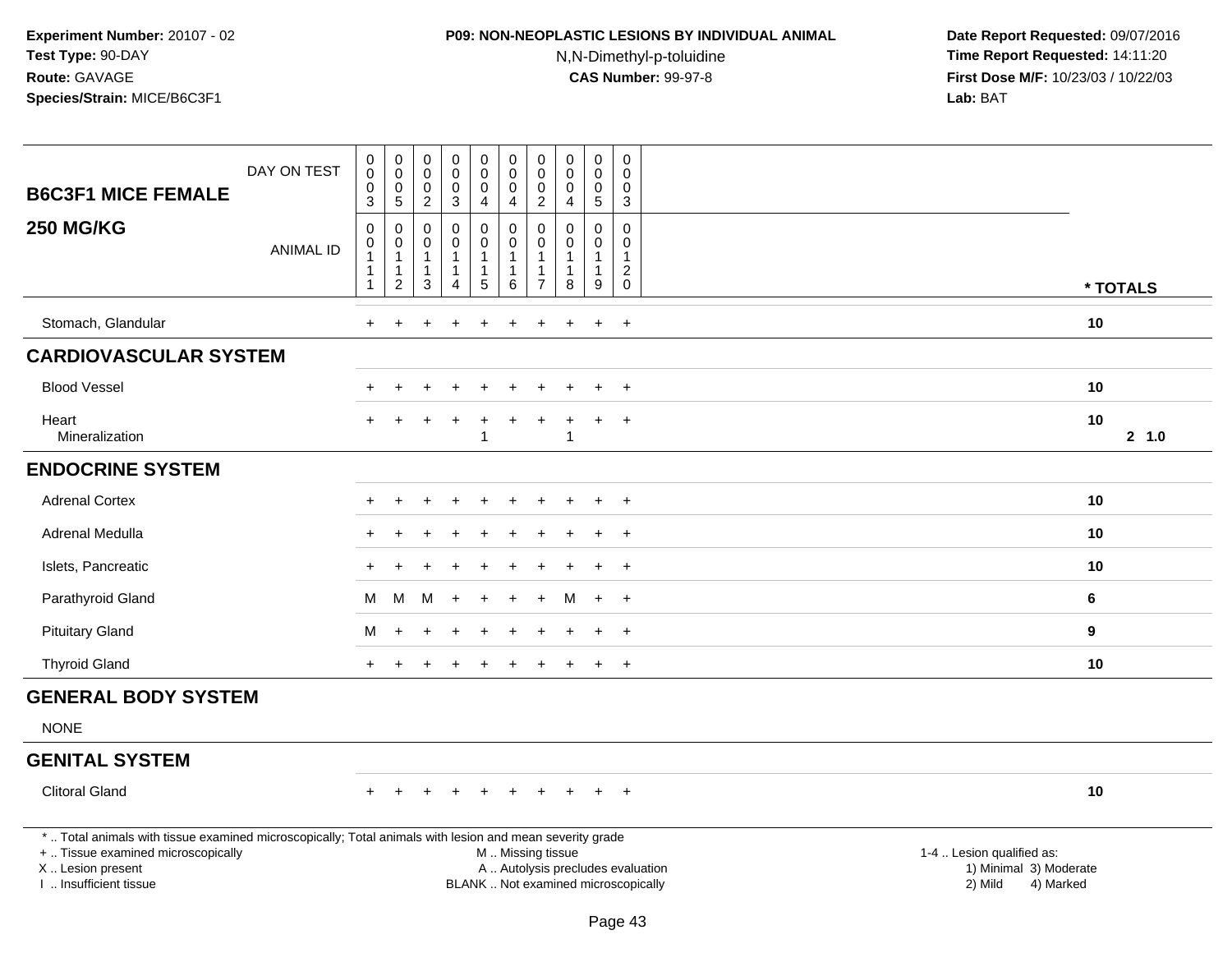#### **P09: NON-NEOPLASTIC LESIONS BY INDIVIDUAL ANIMAL**

N,N-Dimethyl-p-toluidine

 **Date Report Requested:** 09/07/2016 **Time Report Requested:** 14:11:20 **First Dose M/F:** 10/23/03 / 10/22/03<br>**Lab:** BAT **Lab:** BAT

| <b>B6C3F1 MICE FEMALE</b><br><b>250 MG/KG</b>                           | DAY ON TEST      | $\pmb{0}$<br>$\boldsymbol{0}$<br>0<br>3<br>0<br>0 | $\pmb{0}$<br>$\pmb{0}$<br>$\pmb{0}$<br>$\overline{5}$<br>0<br>0 | $\pmb{0}$<br>$\mathsf{O}\xspace$<br>$\mathbf 0$<br>$\overline{2}$<br>$\mathbf 0$<br>$\mathbf 0$ | $\pmb{0}$<br>$\mathbf 0$<br>$\pmb{0}$<br>3<br>$\pmb{0}$<br>$\pmb{0}$ | 0<br>$\mathbf 0$<br>$\pmb{0}$<br>4<br>$\pmb{0}$<br>$\pmb{0}$ | $\mathbf 0$<br>$\mathbf 0$<br>$\pmb{0}$<br>$\overline{4}$<br>$\pmb{0}$<br>$\pmb{0}$ | $\pmb{0}$<br>0<br>0<br>$\overline{c}$<br>0<br>0 | $\pmb{0}$<br>$\mathbf 0$<br>$\mathbf 0$<br>4<br>$\mathbf 0$<br>$\mathbf 0$ | $\pmb{0}$<br>$\pmb{0}$<br>$\pmb{0}$<br>$\sqrt{5}$<br>0<br>$\pmb{0}$ | $\pmb{0}$<br>$\pmb{0}$<br>$\pmb{0}$<br>$\mathbf{3}$<br>$\mathbf 0$<br>$\mathbf 0$ |          |                               |
|-------------------------------------------------------------------------|------------------|---------------------------------------------------|-----------------------------------------------------------------|-------------------------------------------------------------------------------------------------|----------------------------------------------------------------------|--------------------------------------------------------------|-------------------------------------------------------------------------------------|-------------------------------------------------|----------------------------------------------------------------------------|---------------------------------------------------------------------|-----------------------------------------------------------------------------------|----------|-------------------------------|
|                                                                         | <b>ANIMAL ID</b> | $\mathbf{1}$<br>$\mathbf 1$<br>$\mathbf{1}$       | $\mathbf{1}$<br>1<br>$\overline{2}$                             | $\mathbf{1}$<br>$\mathbf{1}$<br>3                                                               | $\mathbf{1}$<br>1<br>4                                               | $\mathbf{1}$<br>$\mathbf{1}$<br>5                            | $\mathbf{1}$<br>1<br>6                                                              | $\overline{7}$                                  | 1<br>1<br>8                                                                | $\mathbf{1}$<br>1<br>$\boldsymbol{9}$                               | $\mathbf{1}$<br>$\overline{c}$<br>$\mathbf 0$                                     | * TOTALS |                               |
| Ovary                                                                   |                  | ÷                                                 |                                                                 |                                                                                                 |                                                                      |                                                              |                                                                                     |                                                 |                                                                            | ÷                                                                   | $\ddot{}$                                                                         | 10       |                               |
| <b>Uterus</b>                                                           |                  |                                                   |                                                                 |                                                                                                 |                                                                      |                                                              |                                                                                     |                                                 |                                                                            |                                                                     | $\ddot{}$                                                                         | 10       |                               |
| <b>HEMATOPOIETIC SYSTEM</b>                                             |                  |                                                   |                                                                 |                                                                                                 |                                                                      |                                                              |                                                                                     |                                                 |                                                                            |                                                                     |                                                                                   |          |                               |
| <b>Bone Marrow</b>                                                      |                  | $+$                                               | $\ddot{}$                                                       | $\div$                                                                                          | $+$                                                                  | $\div$                                                       | $\ddot{}$                                                                           | $+$                                             | $\div$                                                                     | $+$                                                                 | $+$                                                                               | 10       |                               |
| Lymph Node<br>Inguinal, Necrosis, Lymphoid<br>Renal, Necrosis, Lymphoid |                  |                                                   |                                                                 | $+$<br>$\boldsymbol{2}$                                                                         |                                                                      |                                                              |                                                                                     | $\ddot{}$<br>$\overline{2}$                     |                                                                            |                                                                     | $\ddot{}$<br>$\overline{3}$                                                       | 3        | 2.5<br>$12.0$                 |
| Lymph Node, Mandibular<br>Atrophy<br>Necrosis, Lymphoid                 |                  | $+$                                               |                                                                 | $\overline{2}$                                                                                  | 3                                                                    |                                                              | 3                                                                                   | +<br>$\overline{2}$                             | $\ddot{}$<br>$\overline{2}$                                                | M                                                                   | M                                                                                 | 8        | 32.7<br>2, 2.0                |
| Lymph Node, Mesenteric<br>Atrophy<br>Necrosis, Lymphoid                 |                  | $+$<br>$\overline{c}$                             | +<br>$\overline{c}$                                             | $\overline{2}$                                                                                  | $\ddot{}$<br>$\overline{c}$                                          | M                                                            | $\ddot{}$<br>3                                                                      | $\overline{2}$                                  | 4                                                                          | $\ddot{}$<br>3                                                      | $\ddot{}$<br>3                                                                    | 9        | 52.8<br>4 2.3                 |
| Spleen<br>Atrophy<br>Lymphoid Follicle, Necrosis                        |                  | +<br>$\ensuremath{\mathsf{3}}$<br>$\overline{2}$  | ٠<br>$\overline{c}$                                             | 2                                                                                               | $\ddot{}$<br>3                                                       | 3<br>1                                                       | ÷<br>$\overline{2}$                                                                 | $\overline{2}$                                  | 3<br>$\overline{2}$                                                        | +<br>$\boldsymbol{2}$                                               | $\ddot{}$<br>3                                                                    | 10       | $\overline{7}$<br>2.6<br>62.0 |
| Thymus<br>Atrophy<br>Thymocyte, Necrosis                                |                  | $\ddot{}$<br>4                                    | 3<br>$\overline{2}$                                             | $\overline{4}$                                                                                  | ÷<br>3<br>3                                                          | 3                                                            | ÷<br>$\mathbf{3}$<br>$\overline{1}$                                                 | $\overline{4}$                                  | 3<br>3                                                                     | $\ddot{}$<br>$\sqrt{3}$                                             | $\ddot{}$<br>$\overline{4}$                                                       | 10       | 6<br>3.0<br>8, 3.1            |

### **INTEGUMENTARY SYSTEM**

\* .. Total animals with tissue examined microscopically; Total animals with lesion and mean severity grade

+ .. Tissue examined microscopically

X .. Lesion present

I .. Insufficient tissue

 M .. Missing tissueA .. Autolysis precludes evaluation

1-4 .. Lesion qualified as:<br>1) Minimal 3) Moderate BLANK .. Not examined microscopically 2) Mild 4) Marked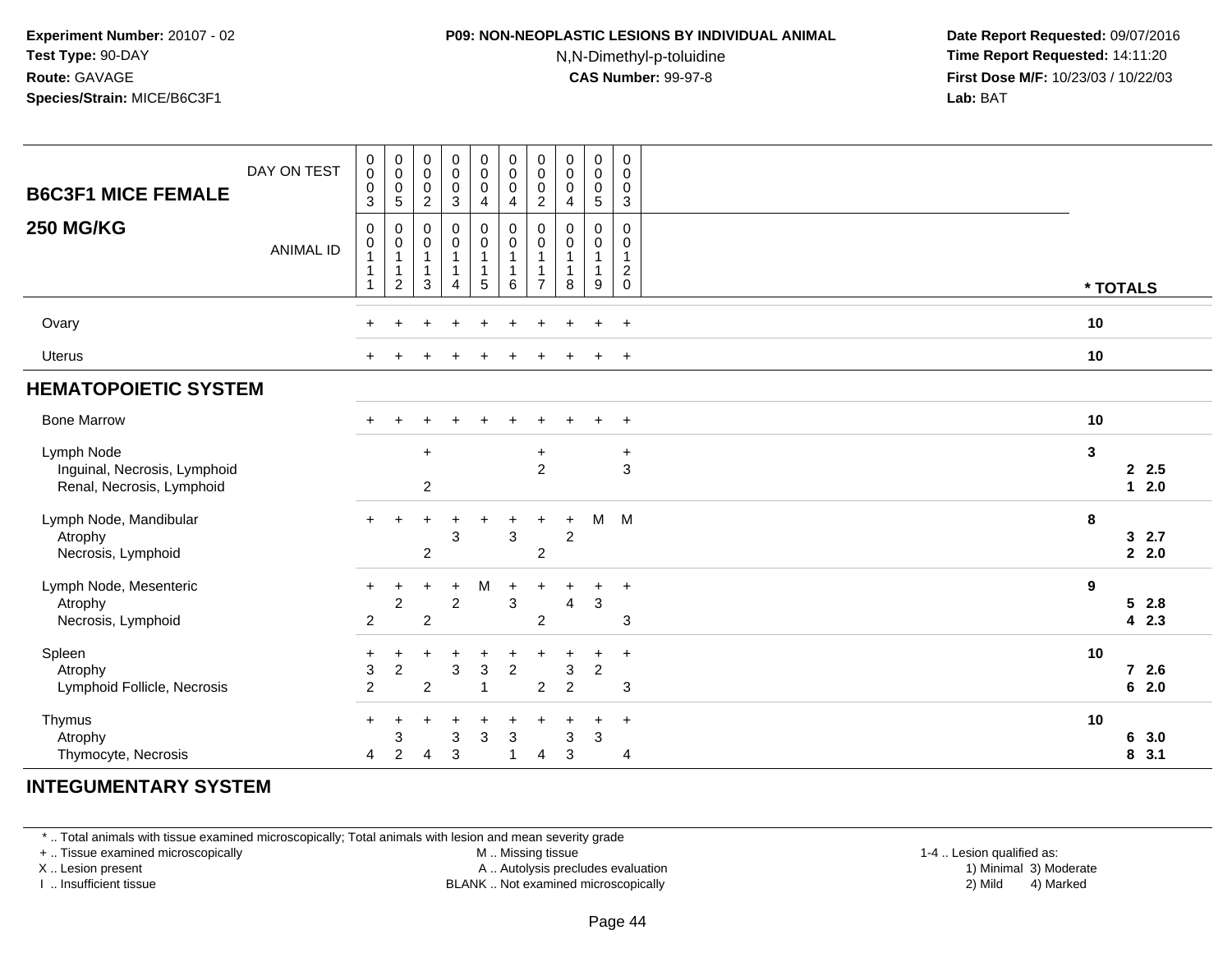#### **P09: NON-NEOPLASTIC LESIONS BY INDIVIDUAL ANIMAL**

N,N-Dimethyl-p-toluidine

| DAY ON TEST<br><b>B6C3F1 MICE FEMALE</b>                                                                                                                                                      | $\pmb{0}$<br>$\boldsymbol{0}$<br>$\mathbf 0$                                        | $\pmb{0}$<br>$\pmb{0}$<br>$\mathbf 0$                    | 0<br>$\mathbf 0$<br>$\mathbf 0$                         | $\pmb{0}$<br>$\pmb{0}$<br>$\mathsf 0$         | $\pmb{0}$<br>$\mathbf 0$<br>0                                      | $\pmb{0}$<br>$\pmb{0}$<br>$\mathbf 0$                    | $\mathbf 0$<br>$\mathbf 0$<br>$\mathbf 0$                | 0<br>$\mathbf 0$<br>$\mathbf 0$                               | 0<br>$\mathbf 0$<br>0      | 0<br>$\Omega$<br>$\mathbf 0$           |                                                                                                                  |            |
|-----------------------------------------------------------------------------------------------------------------------------------------------------------------------------------------------|-------------------------------------------------------------------------------------|----------------------------------------------------------|---------------------------------------------------------|-----------------------------------------------|--------------------------------------------------------------------|----------------------------------------------------------|----------------------------------------------------------|---------------------------------------------------------------|----------------------------|----------------------------------------|------------------------------------------------------------------------------------------------------------------|------------|
|                                                                                                                                                                                               | $\mathbf{3}$                                                                        | $\sqrt{5}$                                               | $\overline{2}$                                          | $\mathbf{3}$                                  | 4                                                                  | 4                                                        | $\overline{2}$                                           | $\overline{\mathbf{4}}$                                       | 5                          | $\mathbf{3}$                           |                                                                                                                  |            |
| <b>250 MG/KG</b><br><b>ANIMAL ID</b>                                                                                                                                                          | $\boldsymbol{0}$<br>$\pmb{0}$<br>$\overline{1}$<br>$\overline{1}$<br>$\overline{1}$ | 0<br>0<br>$\mathbf{1}$<br>$\mathbf{1}$<br>$\overline{c}$ | $\mathbf 0$<br>0<br>$\mathbf{1}$<br>$\overline{1}$<br>3 | 0<br>0<br>$\mathbf 1$<br>$\mathbf{1}$<br>4    | $\mathsf 0$<br>0<br>$\mathbf{1}$<br>$\mathbf{1}$<br>$\overline{5}$ | 0<br>$\mathbf 0$<br>1<br>1<br>6                          | $\mathbf 0$<br>$\mathbf 0$<br>-1<br>-1<br>$\overline{7}$ | $\pmb{0}$<br>$\mathbf 0$<br>$\mathbf{1}$<br>$\mathbf{1}$<br>8 | $\mathbf 0$<br>0<br>1<br>9 | 0<br>0<br>$\mathbf{1}$<br>$^2_{\rm 0}$ |                                                                                                                  |            |
|                                                                                                                                                                                               |                                                                                     |                                                          |                                                         |                                               |                                                                    |                                                          |                                                          |                                                               |                            |                                        | * TOTALS                                                                                                         |            |
| <b>Mammary Gland</b>                                                                                                                                                                          |                                                                                     |                                                          |                                                         |                                               |                                                                    |                                                          |                                                          |                                                               |                            |                                        | 10                                                                                                               |            |
| <b>Skin</b>                                                                                                                                                                                   |                                                                                     |                                                          |                                                         |                                               |                                                                    |                                                          |                                                          |                                                               |                            | $\ddot{}$                              | 10                                                                                                               |            |
| <b>MUSCULOSKELETAL SYSTEM</b>                                                                                                                                                                 |                                                                                     |                                                          |                                                         |                                               |                                                                    |                                                          |                                                          |                                                               |                            |                                        |                                                                                                                  |            |
| <b>Bone</b>                                                                                                                                                                                   |                                                                                     | $\div$                                                   |                                                         |                                               | $\pm$                                                              |                                                          |                                                          |                                                               | $\div$                     | $^{+}$                                 | 10                                                                                                               |            |
| <b>Skeletal Muscle</b><br>Inflammation, Chronic Active                                                                                                                                        |                                                                                     |                                                          |                                                         |                                               |                                                                    |                                                          |                                                          | $\ddot{}$<br>$\mathbf{1}$                                     |                            |                                        | $\mathbf{1}$<br>$1 1.0$                                                                                          |            |
| <b>NERVOUS SYSTEM</b>                                                                                                                                                                         |                                                                                     |                                                          |                                                         |                                               |                                                                    |                                                          |                                                          |                                                               |                            |                                        |                                                                                                                  |            |
| <b>Brain</b>                                                                                                                                                                                  |                                                                                     |                                                          |                                                         |                                               | $\pm$                                                              | $\div$                                                   |                                                          |                                                               | $\overline{+}$             | $+$                                    | 10                                                                                                               |            |
| <b>RESPIRATORY SYSTEM</b>                                                                                                                                                                     |                                                                                     |                                                          |                                                         |                                               |                                                                    |                                                          |                                                          |                                                               |                            |                                        |                                                                                                                  |            |
| Lung<br>Bronchiole, Epithelium, Degeneration<br>Bronchus, Epithelium, Degeneration<br>Peribronchiolar, Inflammation, Chronic Active                                                           | +<br>$\overline{3}$<br>$\overline{2}$                                               | $\mathbf{3}$<br>$\overline{c}$                           | $\overline{2}$<br>$\overline{2}$                        | $\ddot{}$<br>$\overline{2}$<br>$\overline{c}$ | +<br>3<br>$\overline{2}$                                           | $\overline{2}$<br>$\overline{2}$                         | $\overline{2}$                                           | 3<br>$\overline{2}$                                           | +<br>$\overline{2}$<br>2   | $\overline{a}$<br>3<br>$\overline{2}$  | 10<br>9<br>$\mathbf{1}$<br>$10$ 2.0                                                                              | 2.6<br>2.0 |
| Nose                                                                                                                                                                                          | +                                                                                   | $\ddot{}$                                                |                                                         | $\ddot{}$                                     | $\ddot{}$                                                          | +                                                        | ÷                                                        |                                                               | $\ddot{}$                  | $\ddot{}$                              | 10                                                                                                               |            |
| Inflammation, Chronic Active                                                                                                                                                                  | $\mathfrak{p}$                                                                      | $\overline{2}$                                           |                                                         | $\overline{2}$                                | $\overline{2}$                                                     | $\overline{2}$                                           |                                                          | $\overline{2}$                                                | $\overline{2}$             | 2                                      | 82.0                                                                                                             |            |
| Trachea<br>Epithelium, Necrosis                                                                                                                                                               | Δ                                                                                   |                                                          |                                                         | Δ                                             |                                                                    |                                                          |                                                          |                                                               | $\overline{4}$             | $\ddot{}$<br>$\overline{4}$            | 10<br>10, 4.0                                                                                                    |            |
| <b>SPECIAL SENSES SYSTEM</b>                                                                                                                                                                  |                                                                                     |                                                          |                                                         |                                               |                                                                    |                                                          |                                                          |                                                               |                            |                                        |                                                                                                                  |            |
| Eye                                                                                                                                                                                           | $+$                                                                                 | $\div$                                                   | +                                                       | $\div$                                        | $\ddot{}$                                                          | $\div$                                                   | ÷.                                                       | $\ddot{}$                                                     | $+$                        | $+$                                    | 10                                                                                                               |            |
| *  Total animals with tissue examined microscopically; Total animals with lesion and mean severity grade<br>+  Tissue examined microscopically<br>X  Lesion present<br>I. Insufficient tissue |                                                                                     |                                                          |                                                         |                                               |                                                                    | M  Missing tissue<br>BLANK  Not examined microscopically |                                                          |                                                               |                            |                                        | 1-4  Lesion qualified as:<br>A  Autolysis precludes evaluation<br>1) Minimal 3) Moderate<br>2) Mild<br>4) Marked |            |